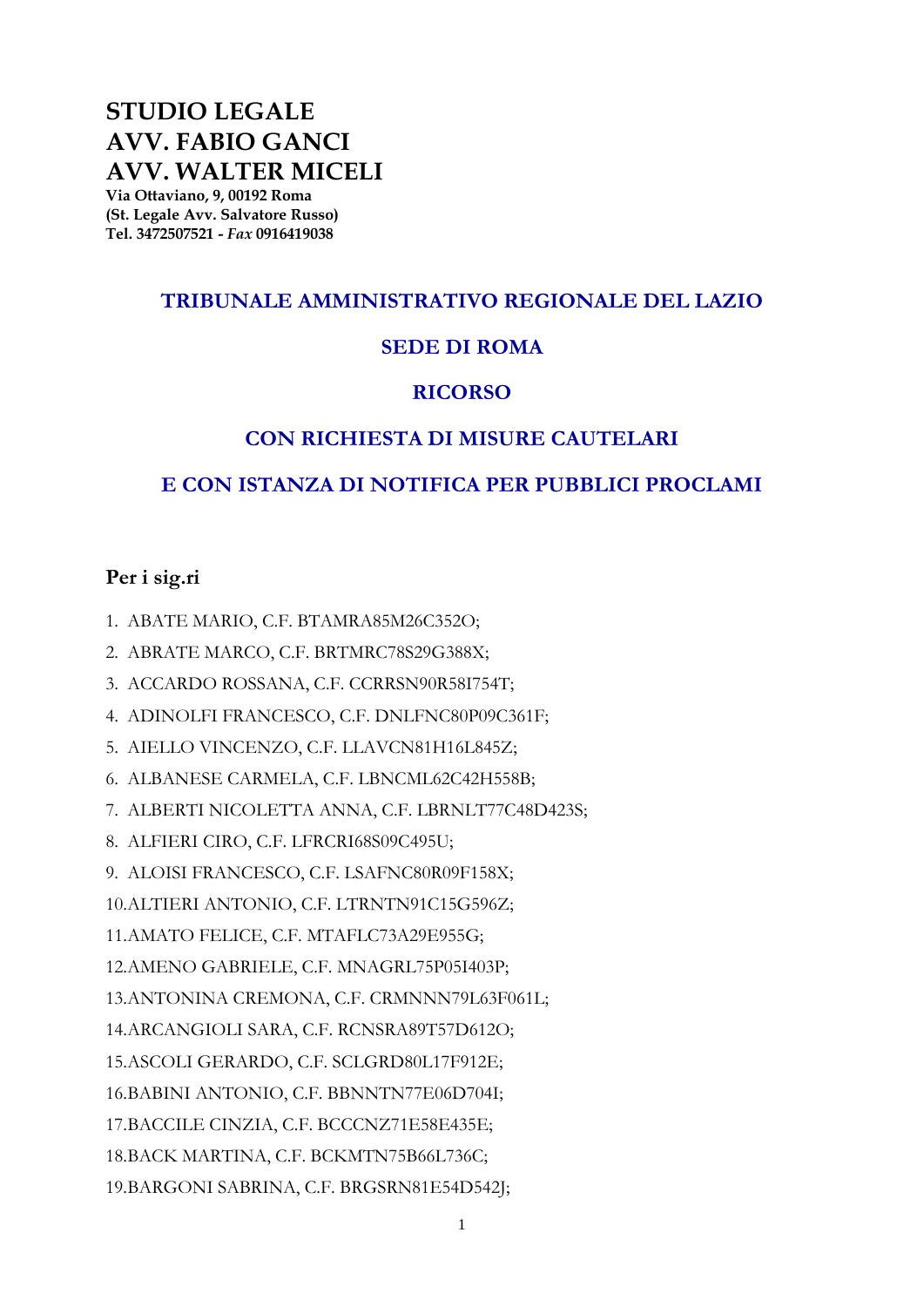20.BARILE ALFONSO, C.F. BRLLNS82E06F912R; 21.BARRESE GIUSEPPE, C.F. BRRGPP82S13C710H; 22.BARTOLONE SUSANNA FRANCESCA, C.F. BRTSNN65R41Z133T; 23.BATTAGLIA CARLO, C.F. BTTCRL72A20M088N; 24.BATTELLA FRANCESCA, C.F. BTTFNC74H67H282Q; 25.BATTIATO GIUSI ELISA, C.F. BTTGLS80S60C351J; 26.BECCHETTI MONICA, C.F. BCCMNC72R44H501X; 27.BELLINA LUIGI, C.F. BLLLGU67A12F979O; 28.BELLINI SILVANA, C.F. BLLSVN61B62C773M; 29.BERGAMO ELISA, C.F. BRGLSE81H58E970X; 30.BERITELLI SABRINA, C.F. BRTSRN92R57F892F; 31.BERNARDONI LUCILLA, C.F. BRNLLL63T53D451U; 32.BERTI BARBARA, C.F. BRTBBR80P43D211N; 33.BERTOTTI ANNALISA, C.F. BRTNLS88T66L750G; 34.BEVACQUA SANDRA, C.F. BVCSDR82P58B202X; 35.BIANCHINI PAOLO, C.F. BNCPLA70H06H501C; 36.BODINI ANNALISA, C.F. BDNNLS60L41D150M; 37.BONGIOVANNI ELISABETTA, C.F. BNGLBT86M48A745C; 38.BOVE SILVIA MARIA, C.F. BVOSVM68D67F205S; 39.BRIENZA SALVATORE, C.F. BRNSVT65B12G942Q; 40.BRUNORI MARTA, C.F. BRNMRT82E64H501L; 41.CACCIATORE SILVIA, C.F. CCCSLV93T56A089N; 42.CALAFATI MARCO, C.F. CLFMRC78P01D612Z; 43.CALIENDO FILOMENA, C.F. CLNFMN74B41E955K; 44.CAMMAROTA BARBARA, C.F. CMMBBR71M41D810N; 45.CAMMISULI SALVATORE, C.F. CMMSVT77E27F943P; 46.CANALI VALENTINA, C.F. CNLVNT78B64A944A; 47.CANNATA ANGELA, C.F. CNNNGL66H51H501K; 48.CANNAVO' FRANCESCO, C.F. CNNFNC76R05C351T; 49.CARAMANNO ROSARIO, C.F. CRMRSR85L18A089I; 50.CARIMI MARIA GRAZIA, C.F. CRMMGR71D45G273V; 51.CARLOTTI SIMONA, C.F. CRLSMN75C44G702N; 52.CARNELOS SARA, C.F. CRNSRA73H57G888X; 53.CAROTENUTO STEFANIA, C.F. CRTSFN84M57A488X; 54.CARTA ANGELO, C.F. CRTNGL86S09A089H;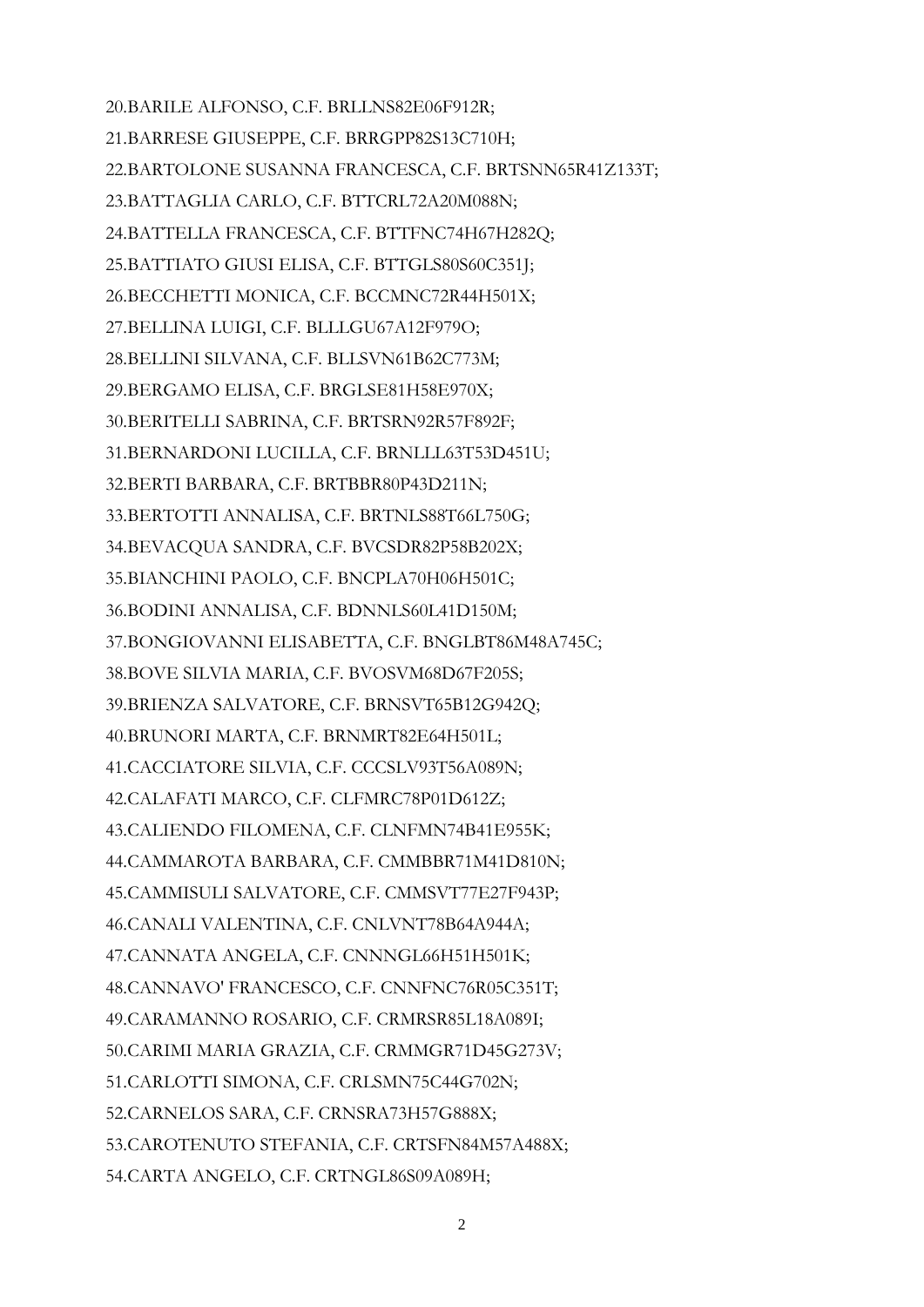55.CARUSO ALESSANDRO, C.F. CRSLSN82R20A783E; 56.CASANOVA CIRO, C.F. CSNCRI80T04A509H; 57.CASERTA ANGELO, C.F. CSRNGL78T15A089X; 58.CASTANGIA PATRIZIA, C.F. CSTPRZ72P61B314B; 59.CASTIGLIONI MARINA, C.F. CSTMRN61D50F715F; 60.CASTORINA ALESSANDRA, C.F. CSTLSN68P63C351W; 61.CAVALLUZZO DANIELA, C.F. CVLDNL79D51A783E; 62.CHIARA MARICA, C.F. CHRMRC71E67L219A; 63.CHIAVARO FEDERICA, C.F. CHVFRC85A52A485Y; 64.CHIRICO GIUSEPPE, C.F. CHRGPP82T13H224G; 65.CIOFFI ANTONINO, C.F. CFFNNN76M26I862J; 66.CISARO MICHELA, C.F. CSRMHL79B62A859X; 67.COLACI ANDREA, C.F. CLCNDR77D30E506V; 68.COLUCCI MARIA ANTONIETTA, C.F. CLCMNT65T51E471B; 69.CORDEDDA ALESSANDRA, C.F. CRDLSN73S58B354N; 70.COSTI ALESSANDRA, C.F. CSTLSN73B52E463Z; 71.CRISPINO NATALE, C.F. CRSNTL73E12F537P; 72.CROCE LARA, C.F. CRCLRA74S60I181Y; 73.CUCUZZA DANIELA, C.F. CCZDNL73D68B780N; 74.CUGNO FLAVIA, C.F. CGNFLV73E47F943S; 75.CURIA LUANA, C.F. CRULNU78D70D286E; 76.CURRO' VINCENZA, C.F. CRRVCN65H64Z112W; 77.CUTILLO GIUSEPPINA, C.F. CTLGPP73E57A509H; 78.D'URSO ANDREA, C.F. DRSNDR81S09I754J; 79.D'ACCARDI CHIARA, C.F. DCCCHR84L48G273V; 80.D'APOLITO ALESSANDRO, C.F. DPLLSN68C03E885L; 81.DARDANO GIUSEPPINA, C.F. DRDGPP79M71C352V; 82.DARIO ANNAMARIA, C.F. DRANMR75E64L736J; 83.DE CARNE DEBORA, C.F. DCRDBR84M64L219B; 84.DE FINIS ALESSANDRO, C.F. DFNLSN76M26E885O; 85.DE GENNARO GIOVANNA, C.F. DGNGNN81C44B963P; 86.DE GIRARDIS DANIELA, C.F. DGRDNL80P63H856G; 87.DE LUCA FABIO MARIO, C.F. DLCFMR61A11E563H; 88.DE PREZZO MARIA, C.F. DPRMRA65P59L711Y; 89.DE ROSA ANNAMARIA, C.F. DRSNMR83H54A783N;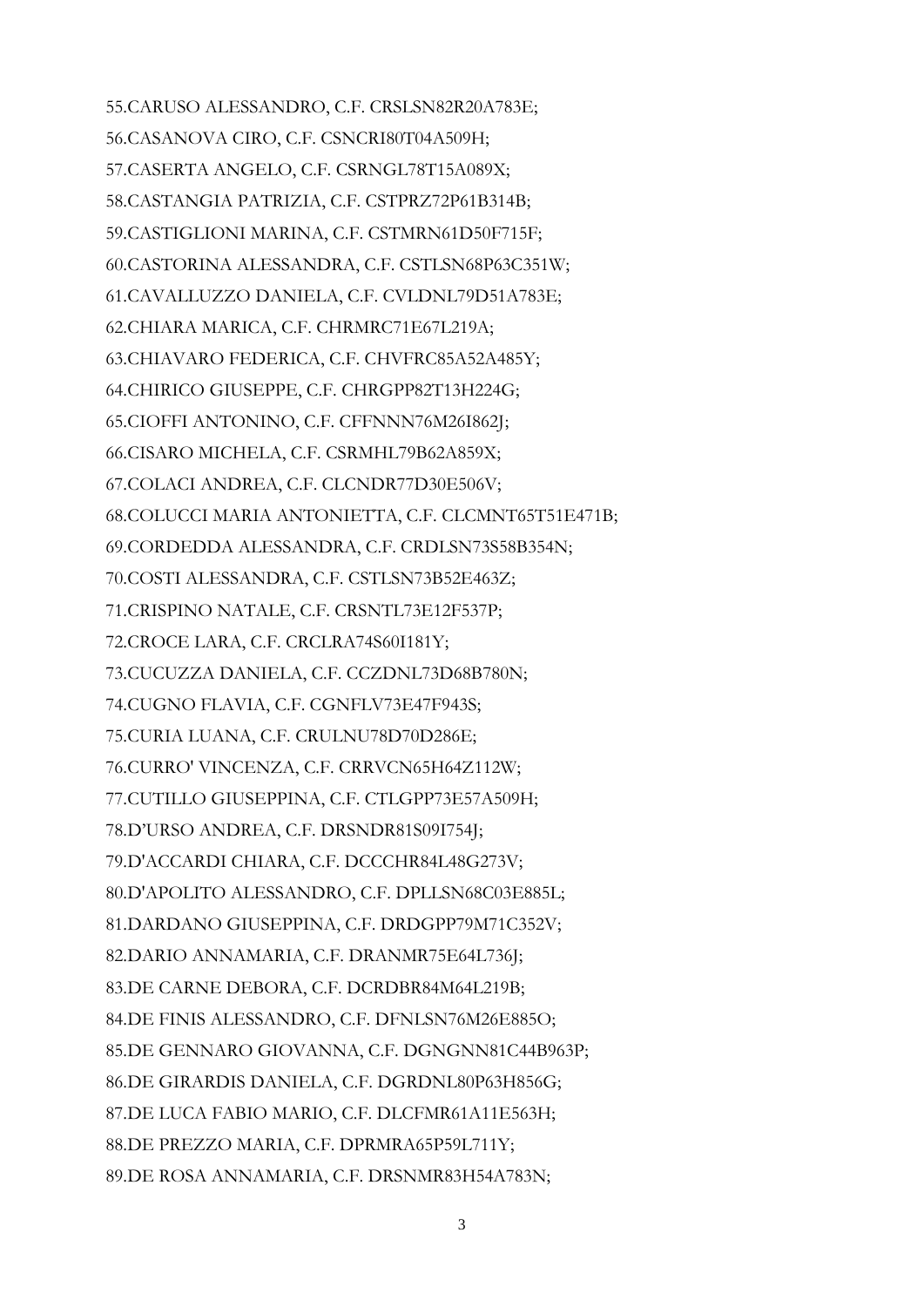90.DE SANTIS MARZIA, C.F. DSNMRZ86S46C352J; 91.DEAGOSTINI LAURA, C.F. DGSLRA76L43M109L; 92.DEL BUONO MARINA, C.F. DLBMRN69H45G643L; 93.DEL FABBRO EROS, C.F. DLFRSE71C07L483J; 94.DELL'OLIO MANUELA ANGELA, C.F. DLLMLN87L64A883A; 95.DI BLASIO ALESSIA, C.F. DBLLSS82P50L103X; 96.DI CECCO SIMONE, C.F. DCCSMN84P24G482Y; 97.DI CHIARA DOROTEA, C.F. DCHDRT82M71C286C; 98.DI DONA MARIO, C.F. DDNMRA84C22B963Q; 99.DI GIULIO GUERINO, C.F. DGLGRN73M22E435O; 100. DI GIULIO VINCENZO, C.F. DGLVCN79E11E435R; 101. DI LORENZO ANTONINO, C.F. DLRNNN60C21G543U; 102. DI MARCO GIACOMO, C.F. DMRGCM82R24G273L; 103. DI MARTINO ENZO, C.F. DMRNZE77A11F839L; 104. DI MATTEO ANDREA, C.F. DMTNDR89E30G482J; 105. DI MICHELE TANIA, C.F. DMCTNA74L71G482T; 106. DI NATALE ROSSELLA, C.F. DNTRSL83D65G273R; 107. DI PALO RACHELE, C.F. DPLRHL78B61F839U; 108. DI PASQUALE CLAUDIO, C.F. DPSCLD81D06A485L; 109. DI PRIMA MARIDA, C.F. DPRMRD87C54G273T; 110. DI TULLIO ANNA NUNZIA, C.F. DTLNNN78P53H926F; 111. DINARDO FAUSTA, C.F. DNRFST71T42F052R; 112. EPIFANI ANTONELLA, C.F. PFNNNL69B59C975J; 113. ERCOLE GIUSEPPINA, C.F. RCLGPP77P47F915W; 114. ESPOSITO RAIMONDO, C.F. SPSRND89E29I690Q; 115. EVANGELISTA ANTONELLA, C.F. VNGNNL65T63E340P; 116. FABIANO CHIARA ELISA, C.F. FBNCRL79R52C352O; 117. FABIANO SIMONA, C.F. FBNSMN83E67B774P; 118. FANOTTOLI GIUSEPPE, C.F. FNTGPP84R01G149W; 119. FANTINI CARLO, C.F. FNTCRL82E27H501A; 120. FENU PATRIZIA, C.F. FNEPRZ69C50I452P; 121. FERNANDEZ TATIANA LIS, C.F. FRNTNL78M53Z600O; 122. FERRARA ANNA MARIA, C.F. FRRNMR68D42E038W; 123. FERRARI MARA, C.F. FRRMRA74L44H501M; 124. FERRIGNO GIUSEPPE, C.F. FRRGPP68E07F065G;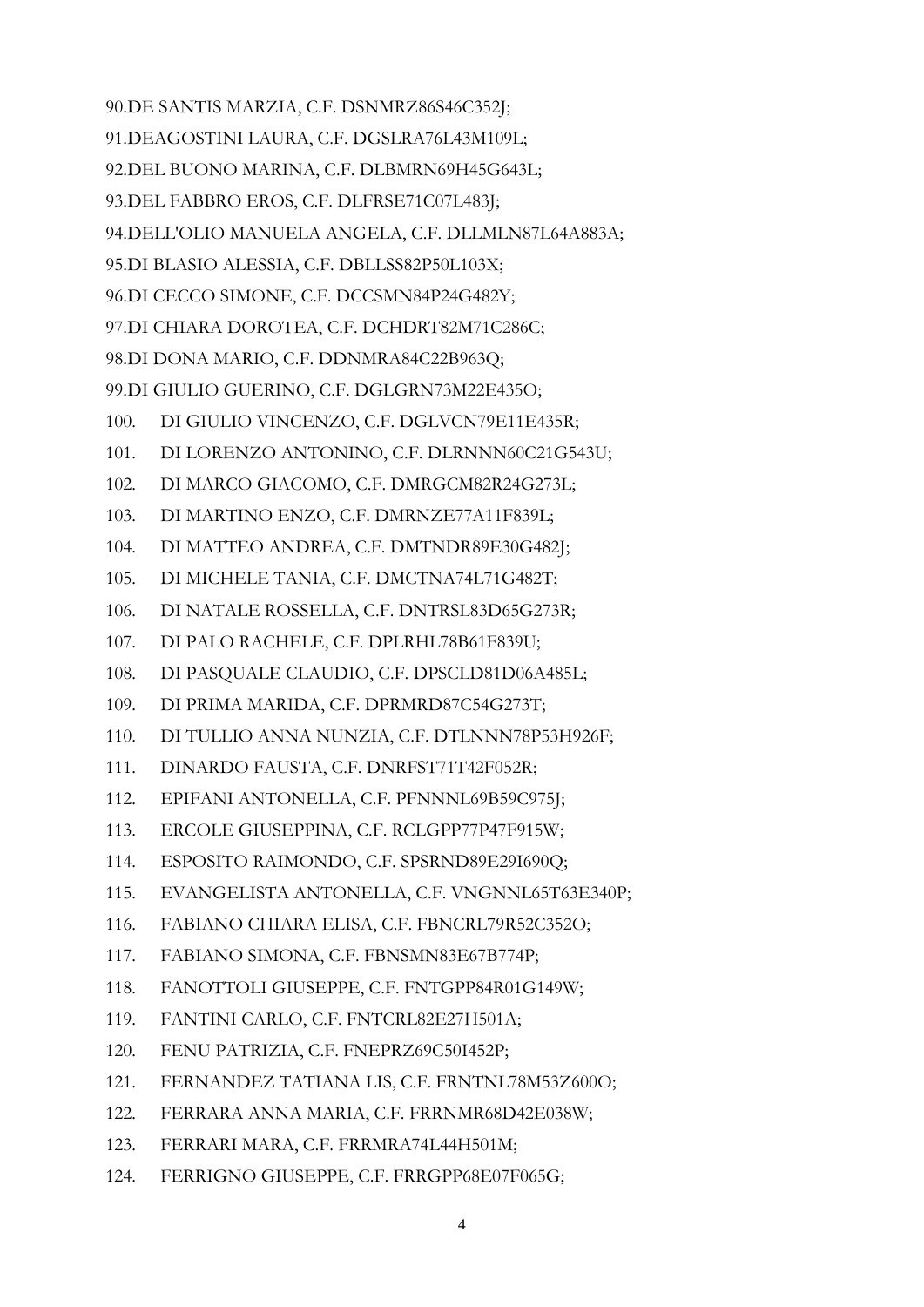- 125. FERROTTI FABIANA, C.F. FRRFBN90H52H501U;
- 126. FERRUCCI DANIELA CONCETTA PIA, C.F. FRRDLC77M61H926K;
- 127. FIANDRA SALVATORE, C.F. FNDSVT94D20G309T;
- 128. FIORE PAOLA, C.F. FRIPLA78B65A485M;
- 129. FLORIAN SONIA, C.F. FLRSNO72B42F904R;
- 130. FLORIS MARIAGRAZIA, C.F. FLRMGR78D53F979S;
- 131. FOGAZZA BARBARA, C.F. FGZBBR70H60H294B;
- 132. FORMISANO DANIELA, C.F. FRMDNL77S57C129J;
- 133. FORTUNATO SABRINA, C.F. FRTSRN70H57L103B;
- 134. FRANDINA ROSARIO SALVATORE, C.F. FRNRRS71S13I026B;
- 135. FRAU FEDERICA, C.F. FRAFRC74E55B354M;
- 136. FURIO GIUSEPPE, C.F. FRUGPP67R14A662G;
- 137. GAFFARELLO ANDREA, C.F. GFFNDR73B21F205L;
- 138. GAMBELLA ANGELO, C.F. GMBNGL74E27G596C;
- 139. GATTI LARA, C.F. GTTLRA75M70E463L;
- 140. GATTONI NICOLÒ, C.F. GTTNCL85P26D286W;
- 141. GENNARO DAVIDE, C.F. GNNDVD81D03D969T;
- 142. GENOVESE GIUSEPPE, C.F. GNVGPP78E06I754U;
- 143. GIACONA GIUSEPPE, C.F. GCNGPP71E21G273L;
- 144. GIOVANELLI FEDERICA, C.F. GVNFRC86M67I608X;
- 145. GOLIA GENNARO, C.F. GLOGNR85D30F839H;
- 146. GRAVIER OLIVIERO MARIARITA, C.F. GRVMRT81M45A783M;
- 147. GRECO FABRIZIO, C.F. GRCFRZ72C06D883V;
- 148. GRECO GINEVRA, C.F. GRCGVR77T62G273O;
- 149. GREPPI CHIARA, C.F. GRPCHR88C65D704V;
- 150. GRIVONE ROBERTA, C.F. GRVRRT82H58F839O;
- 151. GULOTTA SALVATORE, C.F. GLTSVT95A06G273Y;
- 152. IMBROGIO PONARO MARIA, C.F. MBRMRA84M45C351P;
- 153. IMPERATORE GIUSEPPE, C.F. MPRGPP63M23B963P;
- 154. INDELICATO PIETRO, C.F. NDLPTR83C10F061K;
- 155. ISABELLA PASQUALINO, C.F. SBLPQL81P05M208R;
- 156. ISATTO DAVIDE, C.F. STTDVD82C28A459N;
- 157. ISATTO ERIKA, C.F. STTRKE76E45E682T;
- 158. IUDICE CATERINA ALMA, C.F. DCICRN87H50A662W;
- 159. LA BELLA MICHELE, C.F. LBLMHL73A14I533H;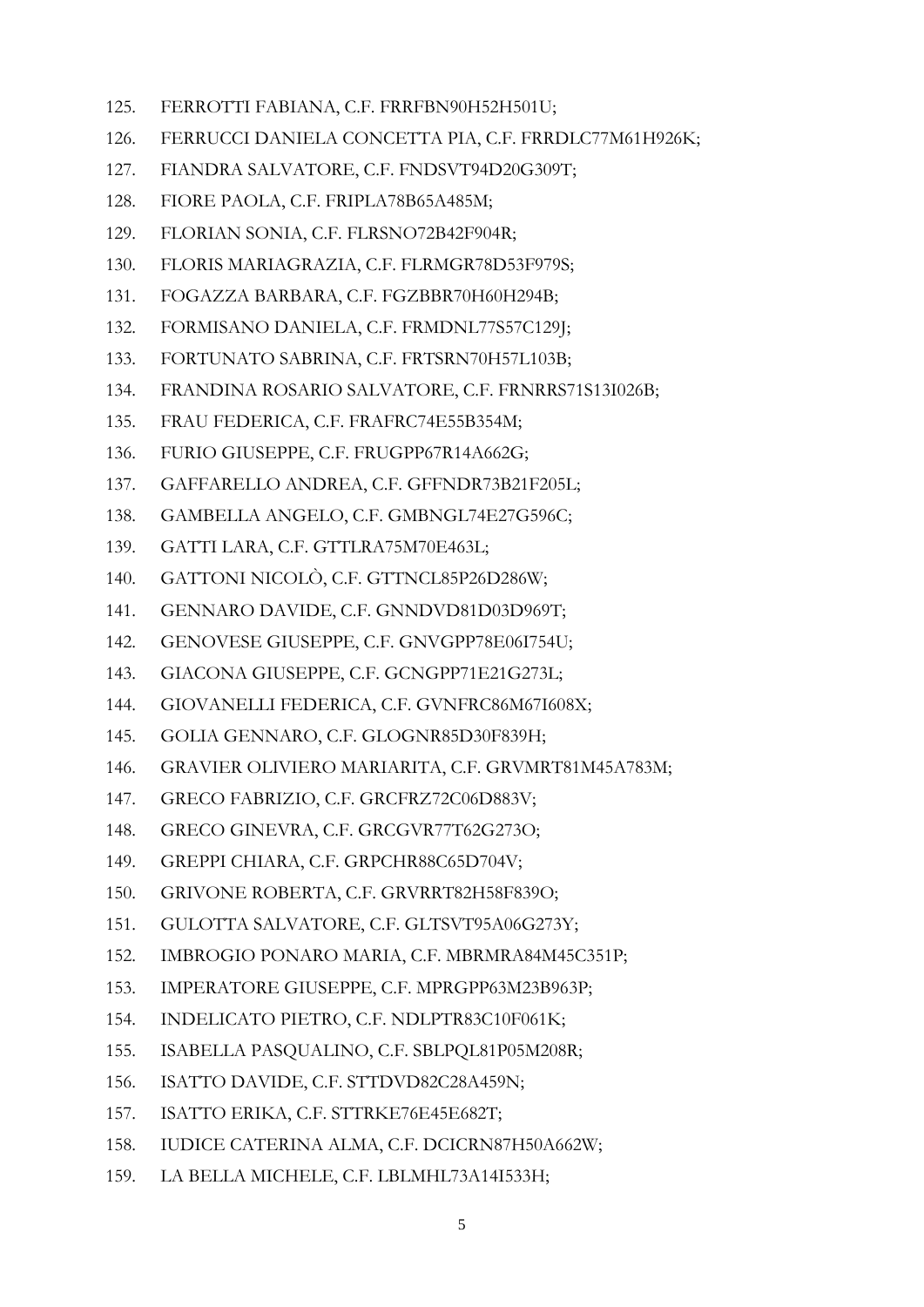- 160. LA CARITÀ FABIOLA, C.F. LCRFBL63C43D969L;
- 161. LA COGNATA VINCENZO, C.F. LCGVCN88B12H163J;
- 162. LANDI FILIPPO, C.F. LNDFPP88D09D612W;
- 163. LAVIOLA ANTONELLA, C.F. LVLNNL80L67G786J;
- 164. LAVORATO FRANCESCO, C.F. LVRFNC83R04F257B;
- 165. LAVORE LAURA, C.F. LVRLRA75A47D960X;
- 166. LEGGIERO ANNA LUCIA, C.F. LGGNLC77S67H926S;
- 167. LETIZIA COSIMO, C.F. LTZCSM75T04D761N;
- 168. LO FORTE CALOGERO, C.F. LFRCGR67E19H264B;
- 169. LO GROI CINZIA, C.F. LGRCNZ77M63C351E;
- 170. LO IACONO VINCENZA, C.F. LCNVCN62S62B429I;
- 171. LO VECCHIO ANGELA, C.F. LVCNGL66R42F152S;
- 172. LOCOSELLI FABIOLA, C.F. LCSFBL79H46F376A;
- 173. LODA ALESSANDRA, C.F. LDOLSN84M48H357Y;
- 174. LOPRIORE FEDERICA, C.F. LPRFRC83T42L750R;
- 175. LORENZI MAURO, C.F. LRNMRA70M15L781Q;
- 176. LUALDI ELENA, C.F. LLDLNE72R56B300J;
- 177. MAGGIO ANGELO, C.F. MGGNGL70T03G130W;
- 178. MAGGIO MARIA LUIGIA, C.F. MGGMLG97E65A512G;
- 179. MAGGIO FLAVIA, C.F. MGGFLV01C46A512K;
- 180. MAGGIO ANNALISA, C.F. MGGNLS76S56C719O;
- 181. MAGGIO MARCO, C.F. MGGMRC93D17C286K;
- 182. MALASPINA ANTONINA, C.F. MLSNNN77E68H829M;
- 183. MAMMINA DANIELE, C.F. MMMDNL88A14G273P;
- 184. MANCO FLORINDA, C.F. MNCFRN78A47B936T;
- 185. MANISCALCO DONATELLA, C.F. MNSDTL82C70G273A;
- 186. MANISCALCO DENISE, C.F. MNSDNS82C70G273N;
- 187. MARCIANO TERESA, C.F. MRCTRS97P69F839J;
- 188. MARIANI DANILO, C.F. MRNDNL71C08H147D;
- 189. MARRAFFA RITA DANIELA, C.F. MRRRDN73L54G273N;
- 190. MARSALA FANARA CARLO, C.F. MRSCRL80L15G273A;
- 191. MARTINES NUNZIA, C.F. MRTNNZ63E62G273O;
- 192. MARTINO VALENTINA, C.F. MRTVNT82C64F839Q;
- 193. MASCARO ANTONIO, C.F. MSCNTN92P08M208G;
- 194. MASI ANGELA, C.F. MSANGL80E57F052M;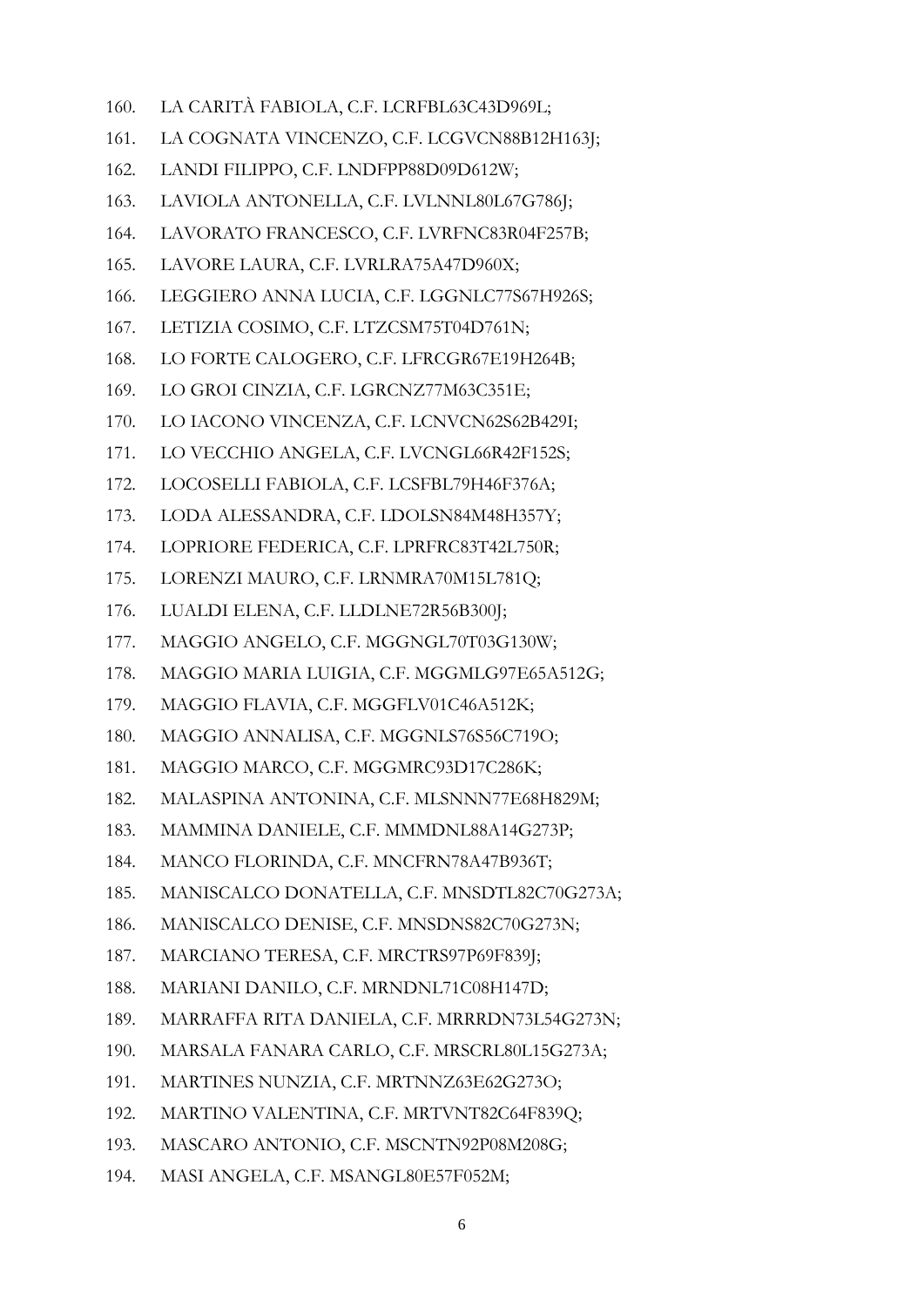- 195. MASSA SABINO, C.F. MSSSBN77M06B619S;
- 196. MASSARA SEBASTIANO, C.F. MSSSST77R30C351R;
- 197. MATERA ZAIRA, C.F. MTRZRA81A67B429Z;
- 198. MAURO GIOVANNI, C.F. MRAGNN71P03F152O;
- 199. MAURO CHIARA, C.F. MRACHR83D50G273C;
- 200. MAZZILLI BARBARA, C.F. MZZBBR74B54L219B;
- 201. MAZZOTTA VITTORIA, C.F. MZZVTR73H45E801N;
- 202. MENNA TERESA LISA, C.F. MNNTSL81R64A485K;
- 203. MICHELUCCI NICOLA, C.F. MCHNCL80R26B619S;
- 204. MIGGIANO CINZIA, C.F. MGGCNZ72S65D883R;
- 205. MINNECI ANNA, C.F. MNNNNA83D66I754R;
- 206. MIRABILE ALESSANDRO, C.F. MRBLSN78T31E974Y;
- 207. MIRIZZI MARIA LUCIA, C.F. MRZMLC91E54F915F;
- 208. MOLLO GIOVAMBATTISTA, C.F. MLLGMB70P29C349F;
- 209. MONCADA VINCENZO, C.F. MNCVCN79A29A662V;
- 210. MONE ROBERTO, C.F. MNORRT81M19G596H;
- 211. MORELLI DESOLINA, C.F. MRLDLN72H69Z614Q;
- 212. MORETTI MARIANNA, C.F. MRTMNN76H56E435B;
- 213. MOTTA AGATA GRAZIELLA, C.F. MTTGGR75D58C351A;
- 214. MUGLIA SABRINA, C.F. MGLSRN69M41D086K;
- 215. MUGLIA FABIOLA, C.F. MGLFBL78T63G273R;
- 216. MULÉ ROSARIA, C.F. MLURSR78A43G273X;
- 217. MURATORE NUNZIO, C.F. MRTNNZ82L11E536M;
- 218. MUZZONIGRO ALESSIA, C.F. MZZLSS75R60L049Z;
- 219. NANNI CAMILLO, C.F. NNNCLL91R03A485H;
- 220. NARCISO NATALINO, C.F. NRCNLN67T23F537Z;
- 221. NARDONE CARMELINA, C.F. NRDCML77L64A783U;
- 222. NASTASI DAVIDE, C.F. NSTDVD84M08C286C;
- 223. NOTO GIADA, C.F. NTOGDI86A68F061E;
- 224. NOVELLO CARMELA, C.F. NVLCML73A41F899Z;
- 225. OCCORSO MARCELLA, C.F. CCRMCL76H65G273X;
- 226. ORLANDI ROBERTA, C.F. RLNRRT73T58H901N;
- 227. PAGANI SILVIA, C.F. PGNSLV77M46A515E;
- 228. PAGANO ANNA, C.F. PGNNNA79C60B506Z;
- 229. PAGNONCELLI TECLA, C.F. PGNTCL79L44F205A;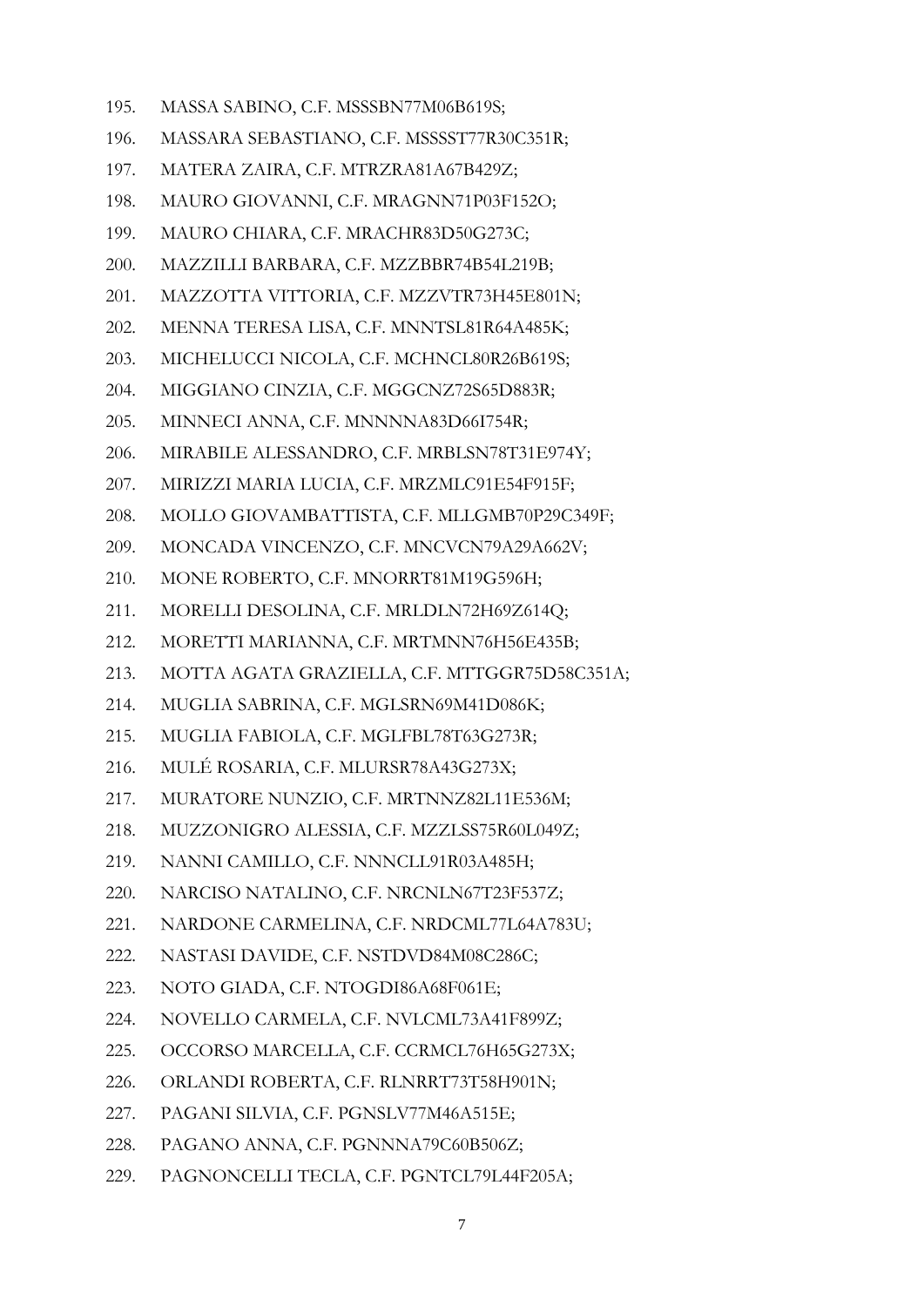- 230. PAIS ESTER, C.F. PSASTR77T69F704L;
- 231. PALERMO PIERPAOLO, C.F. PLRPPL82P17F537B;
- 232. PALUMBO ANNA MARIA, C.F. PLMNMR72R49G596T;
- 233. PANI PATRIZIA, C.F. PNAPRZ63C44B354T;
- 234. PAOLELLA FELICIA, C.F. PLLFLC62E48L245H;
- 235. PAOLETTI MARA, C.F. PLTMRA70P68H501J;
- 236. PAPAGNI PIETRO, C.F. PPGPTR68M03A883F;
- 237. PAPPALARDO GAETANO, C.F. PPPGTN69E18C351R;
- 238. PARISI ANTONELLA GIUSEPPINA, C.F. PRSNNL79B52G371C;
- 239. PASTORE DANIELA, C.F. PSTDNL77T50A399U;
- 240. PENDIN MARTINA, C.F. PNDMTN87D46L840T;
- 241. PERAZZOLO LIVIA, C.F. PRZLVI67P51D208Z;
- 242. PERGOLA ROBERTO, C.F. PRGRRT78A23I725Y;
- 243. PERU VITTORIA CHIARA, C.F. PREVTR87E53I452Z;
- 244. PETTINATO ESPEDITO VALENTINO, C.F. PTTSDT73B14D005X;
- 245. PIANIGIANI SIMONA, C.F. PNGSMN69T63A390S;
- 246. PIERINI GIUSEPPINA, C.F. PRNGPP79L56G543O;
- 247. PILATO CRISTIAN, C.F. PLTCST73S07G337N;
- 248. PINO DOMENICO, C.F. PNIDNC71B04A638U;
- 249. PONZONE ALESSANDRO, C.F. PNZLSN77T27A794L;
- 250. POPIOLEK KATARZYNA, C.F. PPLKRZ66P60Z127K;
- 251. PRESTI CELESTINA, C.F. PRSCST79D58G273R;
- 252. PRIVITERA LUCIANA, C.F. PRVLCN86S64C351V;
- 253. PUCCIO GIUSEPPE, C.F. PCCGPP81T13I452Z;
- 254. PUMA ANDREA MARIA PIO, C.F. PMUNRM83D04L400T;
- 255. PUNGITORE DANIELE, C.F. PNGDNL82E06L452K;
- 256. PUOTI CARLO, C.F. PTUCRL73T27H501C;
- 257. QUARTA COSIMA, C.F. QRTCSM74E55E882R;
- 258. RANERI ROBERTO, C.F. RNRRRT77R13L042E;
- 259. RAVANO ALESSANDRA, C.F. RVNLSN78E67D969L;
- 260. REALE ROSAPIA, C.F. RLERSP89B59C978T;
- 261. RENDA FAUSTO, C.F. RNDFST80M28D423N;
- 262. RENDINA ANTONIO, C.F. RNDNTN73S29C129S;
- 263. RICCARDO GRAZIA, C.F. RCCGRZ86L58D883O;
- 264. RIZZITELLI MARIA PIA, C.F. RZZMRP81P49A662J;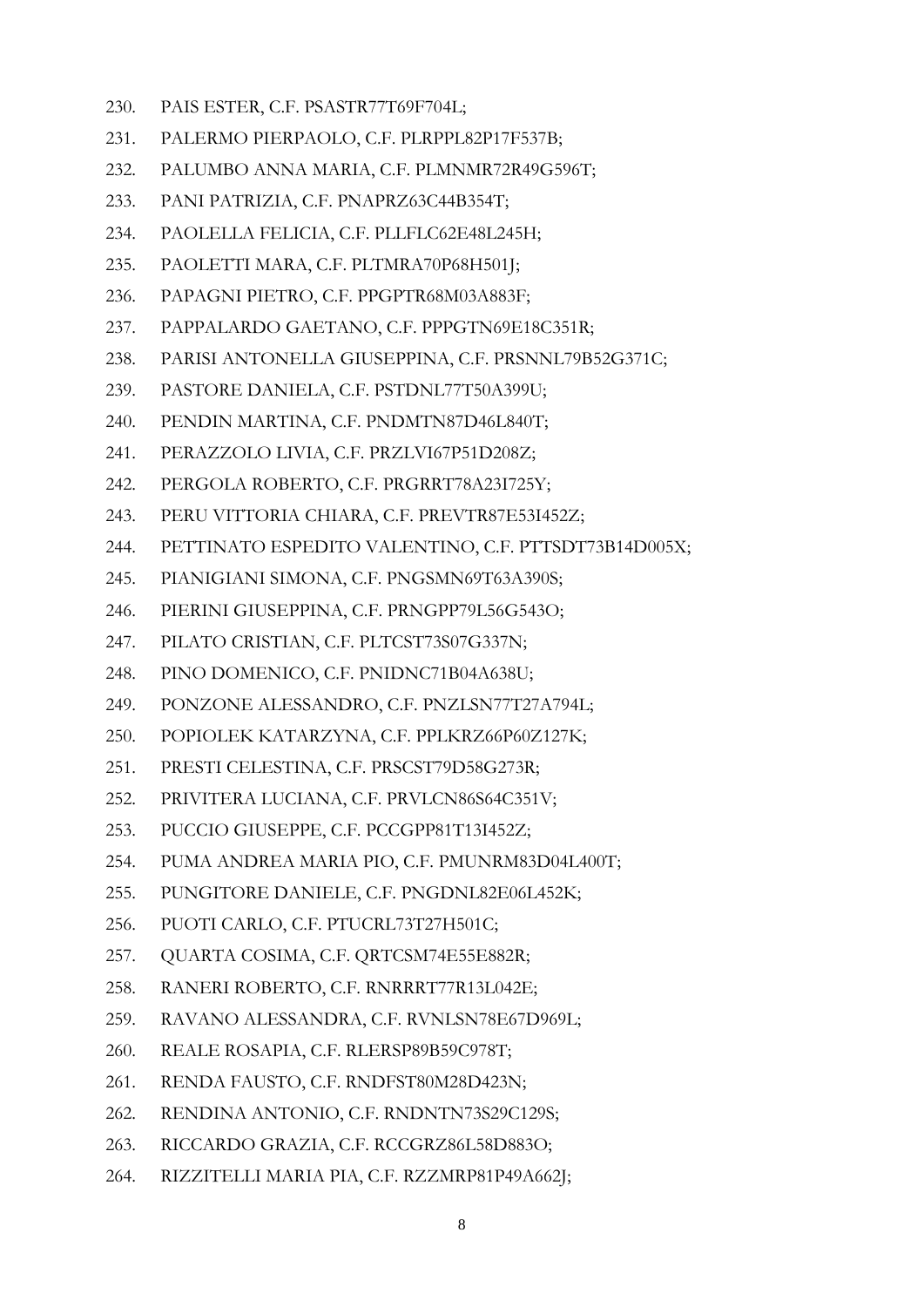- 265. ROMA VALERIA, C.F. RMOVLR93C56M089I;
- 266. ROMANO LIBERATA CINZIA, C.F. RMNLRT77A48H224T;
- 267. RONGO PASQUALE, C.F. RNGPQL73T01L259O;
- 268. RUGGERI TERESA, C.F. RGGTRS73B62B354X;
- 269. SAJA SALVATORE, C.F. SJASVT85L20C421J;
- 270. SALE ANNETTO, C.F. SLANTT73E13G120M;
- 271. SALERNO MARIA, C.F. SLRMRA70E43Z103Q;
- 272. SALVATORE ANGELA MARIA, C.F. SLVNLM83L64G942J;
- 273. SAMASSA GUENDALINA, C.F. SMSGDL70A63F770R;
- 274. SANFILIPPO VALERIA, C.F. SNFVLR82L45A089W;
- 275. SANSO ANTONIO, C.F. SNSNTN69A23C352A;
- 276. SANTINI EMILY, C.F. SNTMLY76C13A366N;
- 277. SANTORI MARTA, C.F. SNTMRT66H66E388T;
- 278. SANZONE FABIA, C.F. SNZFBA70B67A145G;
- 279. SAPIENZA ELIANA, C.F. SPNLNE75E43C351I;
- 280. SCALZULLO LUIGI, C.F. SCLLGU97P17A509R;
- 281. SCHIARITI GIUSEPPE, C.F. SCHGPP77D18L219O;
- 282. SCIPIONE FRANCESCO, C.F. SCPFNC74E30D708N;
- 283. SCURRIA MARIA CRISTINA, C.F. SCRMCR89S48F251E;
- 284. SENA FRANCESCO, C.F. SNEFNC65B24E955F;
- 285. SERRELI ANTONELLA, C.F. SRRNNL85D50A192C;
- 286. SEVERINI FABIO, C.F. SVRFBA75B19D086N;
- 287. SIMION MARTA, C.F. SMNMRT83L70L736H;
- 288. SINOCA VITTORIO, C.F. SNCVTR67S19E955Z;
- 289. SMERIGLIA DANIELA, C.F. SMRDNL72C54G273Z;
- 290. SOLOMITA LUCA, C.F. SLMLCU81T14A399C;
- 291. SORCE CALOGERO, C.F. SRCCGR79M25A089B;
- 292. SPENNACCHIO SILVIA, C.F. SPNSLV69H62E493P;
- 293. TAMBURINI BARBARA, C.F. TMBBBR76E61M059R;
- 294. TANASI MARIACRISTINA, C.F. TNSMCR81E43F943U;
- 295. TERRANA MARCO, C.F. TRRMRC90R02A089V;
- 296. TILLOCA CLAUDIA, C.F. TLLCLD71M47A192F;
- 297. TOMASELLO CONCETTALORENZA, C.F. TMSCCT84M52F158O;
- 298. TORCETTA CRISTINA, C.F. TRCCST74P66C342C;
- 299. TORNATORE BIAGIO, C.F. TRNBGI79L31H269R;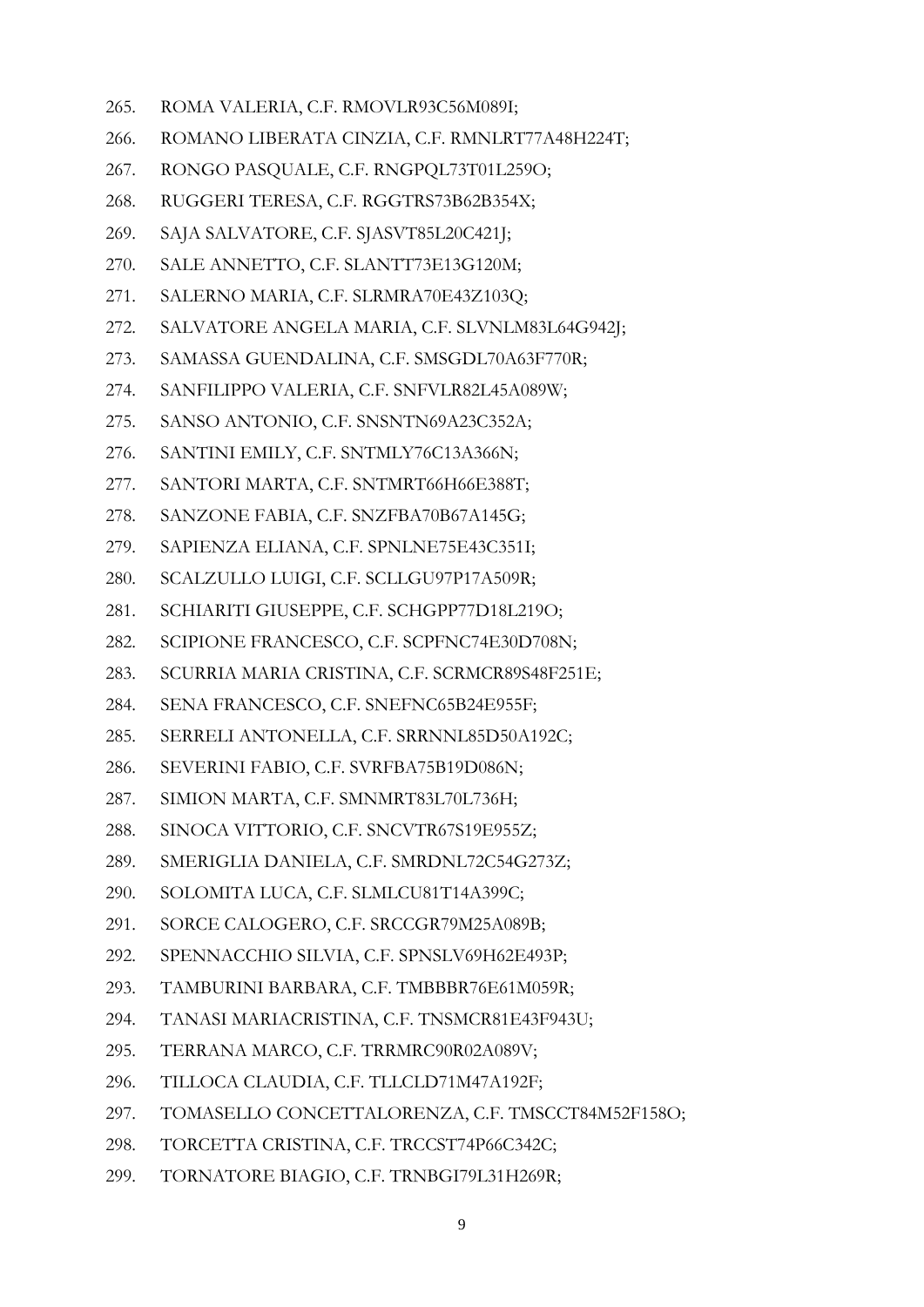- 300. TOSI FRANCESCO, C.F. TSOFNC79D22C523E;
- 301. TREPPIEDI FABIO, C.F. TRPFBA69L12G359I;
- 302. TROJA ALESSANDRA, C.F. TRJLSN76E62G273A;
- 303. TRUMINO MARISA, C.F. TRMMRS81P53G580U;
- 304. TURANO ROSARIA, C.F. TRNRSR77R48A053J;
- 305. URCIUOLI GIOVANNI PIETRO, C.F. RCLGNN65M11A101O;
- 306. VALENTI BENEDETTA, C.F. VLNBDT81R52D423X;
- 307. VENDRAME MARA, C.F. VNDMRA77T56C722E;
- 308. VENTIMIGLIA VALENTINA, C.F. VNTVNT87T44B780V;
- 309. VINCI EMANUELE, C.F. VNCMNL89P10H269N;
- 310. VITALE ANTONIA, C.F. VTLNTN72M70E155K;
- 311. VOZZELLA MASSIMO, C.F. VZZMSM80C06A783J;
- 312. ZACCAGNINO CATIA, C.F. ZCCCTA89B64G942V;
- 313. ZACCHEI ANTONIO, C.F. ZCCNTN82B12L103L;
- 314. ZANATTA ROBERTO, C.F. ZNTRRT77P07L407T;
- 315. ZANETTI ROBERTA, C.F. ZNTRRT69E69L840H;
- 316. ZINGALE MILENA, C.F. ZNGMLN77R44B202G, rappresentati e difesi, giusta procure in calce al ricorso introduttivo, dagli Avv.ti Fabio Ganci, C.F. GNC FBA 71A01 G273 E, PEC fabioganci@pecavvpa.it e Walter Miceli, C.F. MCL WTR 71C17 G273 N, PEC waltermiceli@pecavvpa.it entrambi del foro di Palermo, con studio in Monreale (PA), nella Via Roma, 48, *fax* 0916419038, elettivamente domiciliati in Roma nella Via Ottaviano, 9, presso e nello studio dell'Avv. Salvatore Russo. Gli avvocati Fabio Ganci e Walter Miceli dichiarano espressamente di voler ricevere eventuali comunicazioni e notifiche al numero di *fax* 0916419038 oppure agli indirizzi PEC fabioganc[i@pecavvpa.it,](mailto:waltermiceli@pecavvpa.it) [waltermiceli@pecavvpa.it](mailto:waltermiceli@pecavvpa.it)

## **CONTRO**

- **MINISTERO DELL'ISTRUZIONE**, in persona del Ministro pro tempore, con sede in Roma nel Viale Trastevere, 76/A, C.F. 80185250588;
- **UFFICI SCOLASTICI REGIONALI** per il Lazio, per L'Abruzzo, per la Basilicata, per la Calabria, per la Campania, per l'Emilia-Romagna, per il Friuli Venezia Giulia, per la Liguria, per la Lombardia, per le Marche, per il Molise, per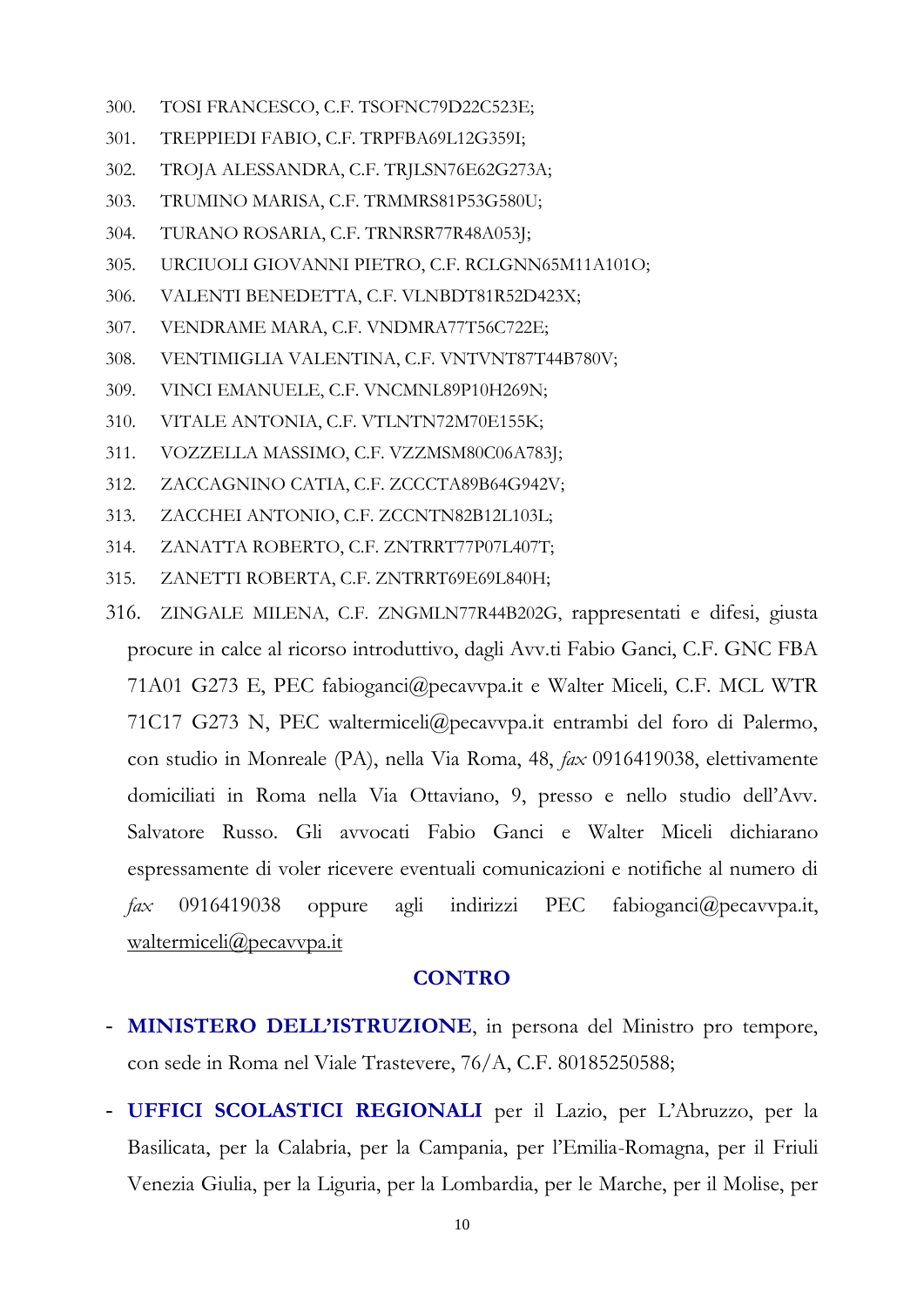il Piemonte, per la Puglia, per la Sicilia, per la Sardegna, per la Toscana, per l'Umbria e per il Veneto, in persona dei rispettivi legali rappresentanti *pro tempore* e

- **AMBITI TERRITORIALI PROVINCIALI** di Agrigento, Alessandria, Ancona, Arezzo, Ascoli Piceno, Asti, Bari, Benevento, Bergamo, Biella, Bologna, Brescia, Brindisi, Cagliari, Caltanissetta, Campobasso, Caserta, Catania, Catanzaro, Chieti, Como, Cosenza, Cremona, Crotone, Enna, Fermo, Ferrara, Firenze, Foggia, Forli'-Cesena, Frosinone, Genova, L'aquila, La Spezia, Lecce, Lecco, Lodi, Lucca, Mantova, Messina, Milano, Modena, Monza E Della Brianza, Napoli, Novara, Nuoro, Padova, Palermo, Parma, Pavia, Pescara, Pisa, Pistoia, Pordenone, Potenza, Prato, Ragusa, Ravenna, Reggio Calabria, Reggio Emilia, Rimini, Roma, Sassari, Savona, Siracusa, Taranto, Teramo, Torino, Trapani, Treviso, Trieste, Udine, Varese, Venezia, Verbano-Cusio-Ossola, Vercelli, Verona, Vibo Valentia, Vicenza, in persona dei rispettivi legali rappresentanti *pro tempore.*

#### - **RESISTENTI**

#### **E NEI CONFRONTI DI**

- **PASSARELLO SEBASTIANO**, nato a Palermo il 06.06.1983, C.F. PSSSST83H06G273F

#### - **CONTROINTERESSATO**

#### **PER L'ANNULLAMENTO**

#### **PREVIA SOSPENSIONE DELL'EFFICACIA**

- **del punto B.12 della tabella A/1 e del punto B.15 delle tabelle A/3, A4, A5, A6, A7, A8 e A9 di valutazione dei titoli per le graduatorie provinciali per le supplenze del personale docente di ogni ordine e grado, allegata all'Ordinanza del Ministero dell'Istruzione n. 60 del 10 luglio 2020** (recante la disciplina delle graduatorie provinciali e di istituto di cui all'articolo 4, commi 6 *bis* e 6-*ter*, della legge 3 maggio 1999, n. 124 e di conferimento delle relative supplenze per il personale docente ed educativo), laddove si prevede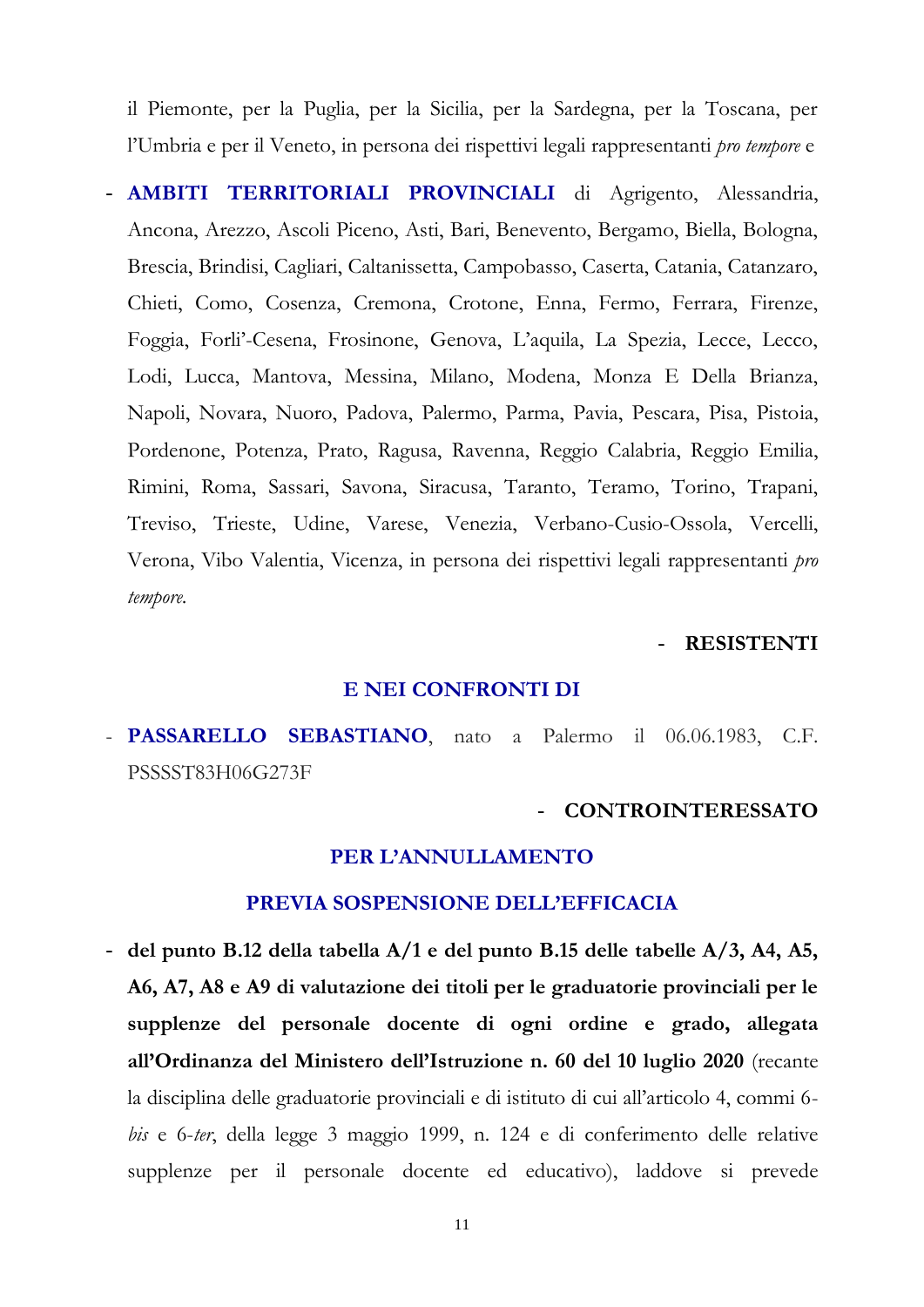**l'attribuzione di 1 punto, anziché di 3 punti, al Titolo di perfezionamento post diploma o post laurea e al Master universitario di I o II livello, corrispondenti a 60 CFU e con esame finale.**

- **dell'art. 11, comma 3, dell'Ordinanza del Ministero dell'Istruzione n. 60 del 10 luglio 2020, ove si prevede che** *"***Per gli aspiranti all'inclusione nelle graduatorie di istituto di seconda e terza fascia, i punteggi, le posizioni e le eventuali precedenze sono determinati, esclusivamente, sulla base dei dati presentati attraverso le procedure informatizzate di cui all'articolo 3, comma 2, per l'inclusione nelle GPS".**
- **delle graduatorie provinciali per le supplenze (GPS) definitive delle province di** Agrigento, Alessandria, Ancona, Arezzo, Ascoli Piceno, Asti, Bari, Benevento, Bergamo, Biella, Bologna, Brescia, Brindisi, Cagliari, Caltanissetta, Campobasso, Caserta, Catania, Catanzaro, Chieti, Como, Cosenza, Cremona, Crotone, Enna, Fermo, Ferrara, Firenze, Foggia, Forli'-Cesena, Frosinone, Genova, L'aquila, La Spezia, Lecce, Lecco, Lodi, Lucca, Mantova, Messina, Milano, Modena, Monza E Della Brianza, Napoli, Novara, Nuoro, Padova, Palermo, Parma, Pavia, Pescara, Pisa, Pistoia, Pordenone, Potenza, Prato, Ragusa, Ravenna, Reggio Calabria, Reggio Emilia, Rimini, Roma, Sassari, Savona, Siracusa, Taranto, Teramo, Torino, Trapani, Treviso, Trieste, Udine, Varese, Venezia, Verbano-Cusio-Ossola, Vercelli, Verona, Vibo Valentia, Vicenza**, nelle parti in cui ai ricorrenti è stato attribuito 1 punto, anziché 3 punti, per ciascun Master universitario di I o II livello, corrispondenti a 60 CFU e con esame finale e per ciascun Titolo di perfezionamento post diploma o post laurea dichiarato nella domanda di inserimento nelle GPS.**

## **§ § §**

## **FATTO**

I ricorrenti sono **insegnanti in possesso del titolo d'accesso nelle nuove graduatorie provinciali per le supplenze (in sigla GPS)** istituite con l'ordinanza del Ministero dell'Istruzione n. 60 del 10 luglio 2020.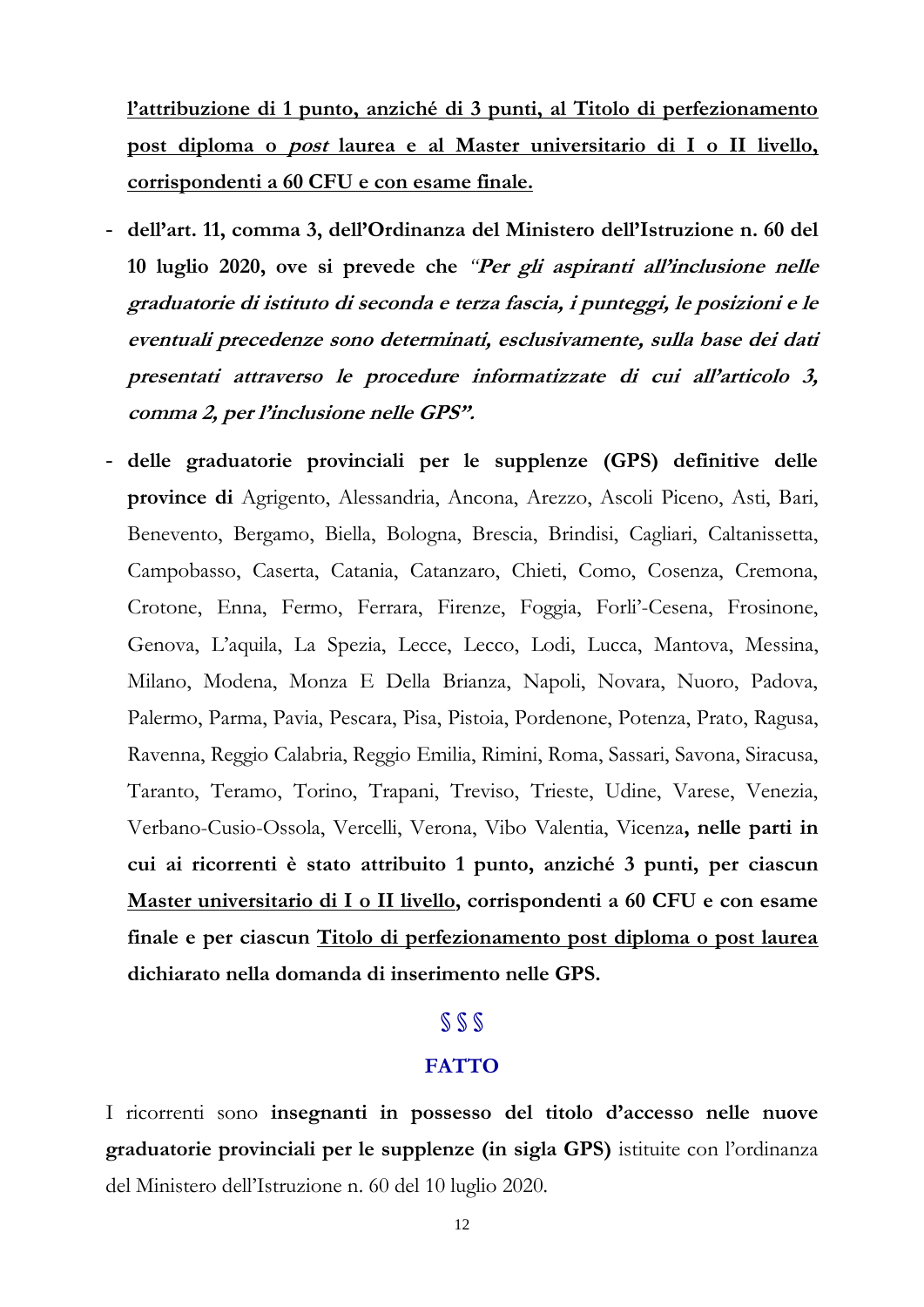I ricorrenti **hanno presentato domanda di inserimento nelle nuove GPS dichiarando, oltre al titolo d'accesso in graduatoria, i seguenti ulteriori titoli di studio: Master universitari di I o II livello, corrispondenti a 60 CFU e con esame finale e/o Titoli universitari di perfezionamento di durata annuale e con esame finale.**

## **PER COMODITÀ DI LETTURA, SI INSERISCE IN CODA AL TESTO DEL RICORSO UNA TABELLA ESPLICATIVA DELLA POSIZIONE DI CIASCUN RICORRENTE.**

Tutti i titoli di studio analiticamente descritti nella tabella esplicativa sono coerenti con gli insegnamenti ai quali si riferisce la classe di concorso di richiesto inserimento in graduatoria dei ricorrenti e sono stati rilasciati dopo un esame finale al termine di corsi di durata annuale (1500 ore corrispondenti a 60 crediti formativi).

Occorre rammentare in proposito che, secondo **l'art. 3, comma 9, del D.M. 22 ottobre 2004 n. 270**, le Università possono attivare corsi di perfezionamento scientifico e di alta formazione permanente e ricorrente, successivi al conseguimento della laurea, o della laurea magistrale, alla conclusione dei quali sono rilasciati i master universitari di primo e di secondo livello. Secondo **l'art. 7, D.M. n. 270/2004**, per conseguire il master universitario occorrono almeno 60 crediti, corrispondenti a 1500 ore.

Il medesimo **art. 3, comma 9, del citato D.M**., ha lasciato fermo l'**art. 6, Legge n. 341/1990,** a tenore del quale le Università possono attivare corsi di perfezionamento e aggiornamento durata annuale (1500 ore corrispondenti a 60 crediti formativi).

Ciò premesso, va osservato che **i titoli di studio sopra menzionati, sin dalla loro previsione normativa, sono stati sempre valutati 3 punti ai fini dell'inserimento in tutte le graduatorie valide per il conferimento delle supplenze** (ossia ai fini dell'inserimento sia nelle **graduatorie permanenti poi conformate ad esaurimento** ai sensi dell'art. 1, comma 605, lettera c), della L. n. 296 del 2006 così come ai fini dell'inserimento nelle **graduatorie d'Istituto** regolamentate con il decreto ministeriale n. 131 del 13 giugno 2007).

**I ricorrenti, infatti, per questi titoli, avevano già ottenuto la valutazione di tre**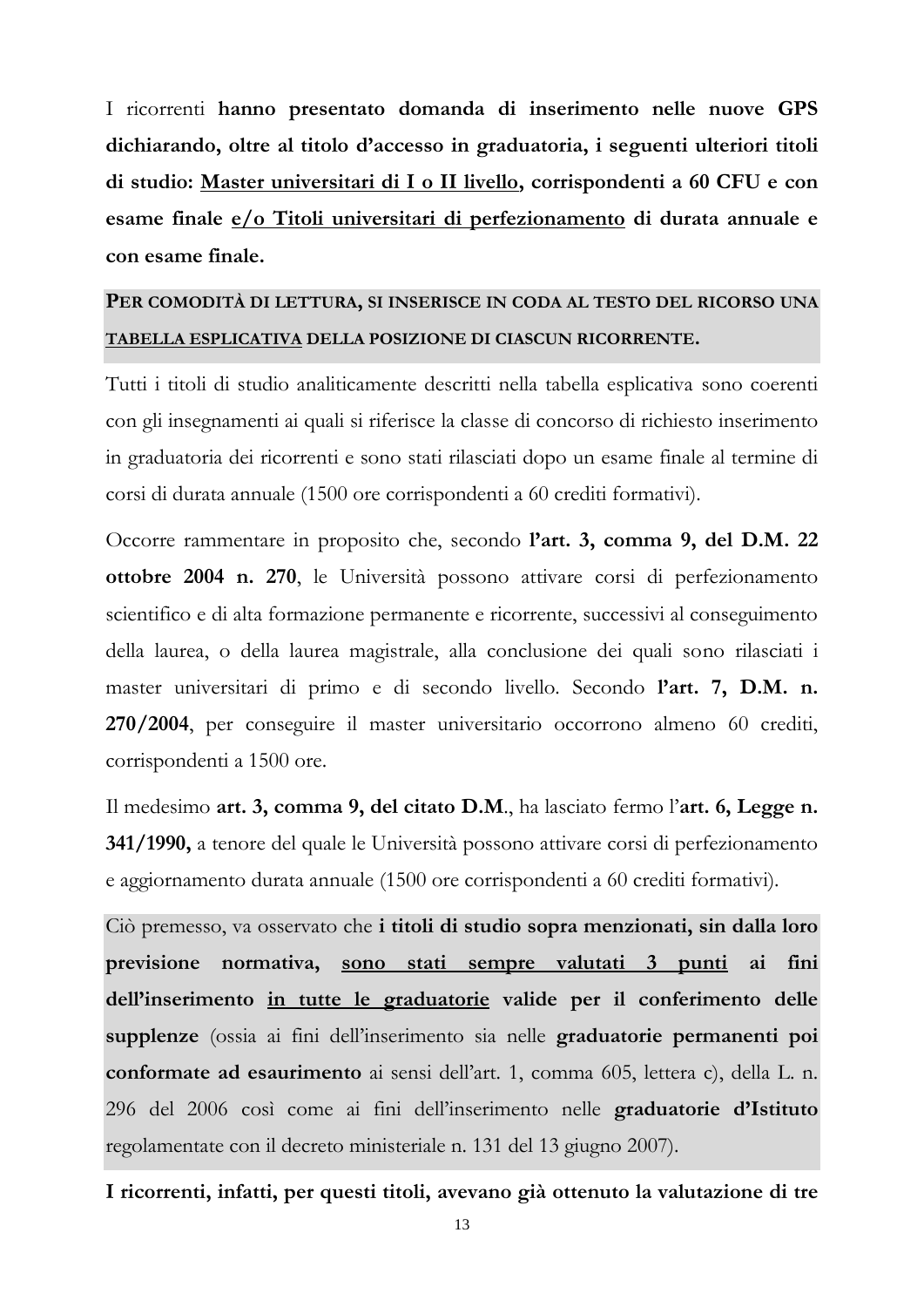**punti ai fini dell'inserimento nelle graduatorie utili per le supplenze.**

**La tabella di valutazione dei titoli della terza fascia delle graduatorie ad esaurimento del personale docente, approvata con la legge n. 143/2004** e successivamente confermata nel suo contenuto con il decreto ministeriale n. 27 del 15 marzo del 2007, al punto C.7 così dispone: *"***C.7) Per ogni diploma di perfezionamento, master universitario di I e II livello di durata annuale (corrispondenti a 1500 ore e 60 crediti) con esame finale, coerente con gli insegnamenti ai quali si riferisce la graduatoria, sono attribuiti punti 3".**

**Il Decreto Ministeriale n. 131 del 2007**, recante le norme regolamentari per il conferimento delle supplenze del personale docente, **ha ulteriormente confermato l'attribuzione di tale punteggio (3 punti) ai master e ai titoli di perfezionamento anche ai fini dell'inserimento nella prima, nella seconda e nella terza fascia delle graduatorie d'Istituto.**

**L'art. 5, comma 4, del predetto regolamento, approvato ai sensi dell'art. 4, comma 5, della [L. 124/1999](http://www.normattiva.it/uri-res/N2Ls?urn:nir:stato:legge:1999;124)** (secondo cui la disciplina del conferimento delle supplenze annuali e temporanee è demandata ad un regolamento adottato con decreto del Ministro secondo la procedura prevista dall'art. 17, commi 3 e 4, della [L.](https://www.normattiva.it/uri-res/N2Ls?urn:nir:stato:legge:1988-08-23;400!vig=)  [400/1988\)](https://www.normattiva.it/uri-res/N2Ls?urn:nir:stato:legge:1988-08-23;400!vig=), **infatti prevede che:**

- **Gli aspiranti della I fascia sono inclusi secondo la graduazione derivante dall'automatica trasposizione dell'ordine di scaglione, di punteggio e di precedenza con cui figurano nella corrispondente graduatoria ad esaurimento** (e quindi con la valutazione dei 3 punti per predetti titoli già prevista dal punto C.7 della tabella di valutazione dei titoli della terza fascia delle graduatorie ad esaurimento);
- **Analogamente, gli aspiranti abilitati inclusi nella II fascia sono graduati secondo la tabella di valutazione dei titoli utilizzata per le graduatorie ad esaurimento** (e quindi sempre con la valutazione dei 3 punti per predetti titoli già prevista dal punto C.7 della tabella di valutazione dei titoli della terza fascia delle graduatorie ad esaurimento);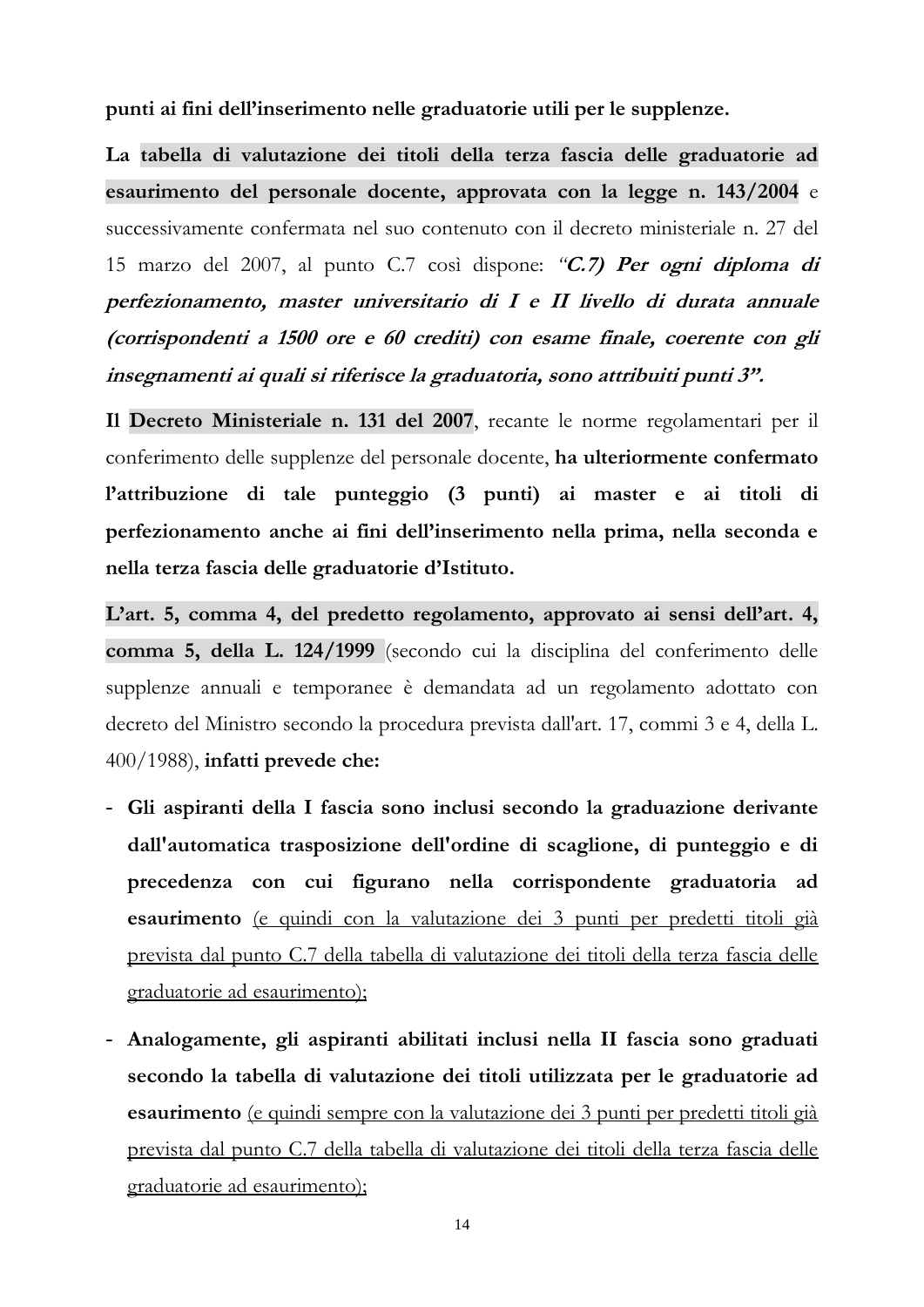- **Gli aspiranti inclusi nella III fascia sono graduati secondo la tabella di valutazione dei titoli annessa al regolamento approvato con il Decreto Ministeriale n. 131 del 2007** (e quindi con l'attribuzione di punti 3 per i master e per i titoli di perfezionamento ai sensi del punto C.3 della tabella A allegata al regolamento).

**L'attribuzione di tale punteggio (3 punti) ai master e ai diplomi di perfezionamento ai fini dell'inserimento nelle graduatorie utili per il conferimento delle supplenze è stata poi ulteriormente confermata dal Decreto Ministeriale n. 308 del 15 maggio 2014,** recante diposizioni inerenti le tabelle di valutazione dei titoli della II fascia e III fascia delle graduatorie di Istituto (v. punto D.7 della Tabella A -valutazione titoli II fascia – ove si prevede che sono attribuiti punti 3 "*Per ogni Diploma di perfezionamento, Master universitario di I e II livello di durata annuale, (corrispondenti a 1500 ore e 60 crediti) con esame finale, coerente con gli insegnamenti ai quali si riferisce la graduatoria*". e punto C.3 della Tabella B - valutazione titoli III fascia – con il medesimo contenuto).

Infine, il **D.M. n. 374 del 1 giugno 2017** – recante diposizioni sull'aggiornamento della **II e della III fascia delle Graduatorie di circolo** e di istituto del personale docente ed educativo, per il triennio scolastico 2017/18, 2018/19 e 2019/20, così come il **Decreto Ministeriale 374 del 24 aprile 2019** - – recante diposizioni sull'aggiornamento delle **graduatorie ad esaurimento e della prima fascia delle graduatorie d'Istituto** – hanno confermato le preesistenti tabelle di valutazione dei titoli con l'attribuzione di 3 punti per i master e ai diplomi di perfezionamento.

Per sintetizzare, dunque, **A PARTIRE DALL'APPROVAZIONE DELLA LEGGE N. 143/2004, E ININTERROTTAMENTE SINO AD OGGI, i titoli di studio conseguiti dai ricorrenti hanno SEMPRE ottenuto la medesima valutazione (punti 3) ai fini dell'inserimento in TUTTE le graduatorie** (graduatorie permanenti, graduatorie ad esaurimento, prima, seconda e terza fascia delle graduatorie d'Istituto) **utili per l'attribuzione delle supplenze.**

**Tanto basta per ritenere che i ricorrenti abbiano maturato un legittimo**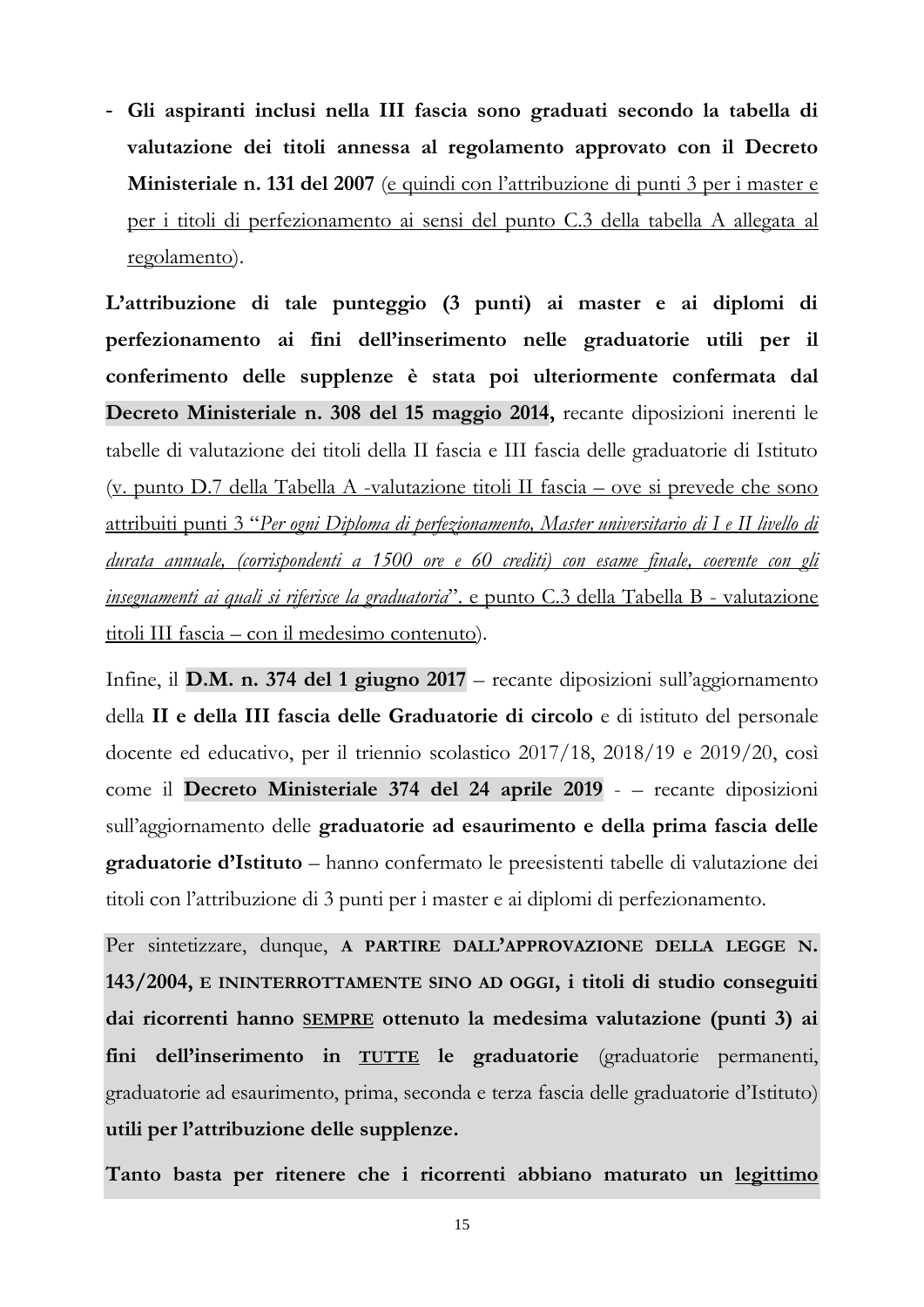**affidamento sulla stabilità di tale valutazione dei titoli, tantopiù in quanto tale valutazione discendeva direttamente dalla legge** (la L. 143/2004) **e da una fonte sub-primaria** (il regolamento sulle supplenze approvato con il Decreto Ministeriale n. 131 del 2007).

**\***

**Senonché, il Ministero oggi resistente, nel dare attuazione alle disposizioni normative (L. 20 dicembre 2019, n. 159 e L. 6 giugno 2020, n. 41 su cui infra) istitutive delle nuove graduatorie provinciali per le supplenze (in sigla GPS), ha stravolto la valutazione dei titoli già acquisita dai ricorrenti decurtando (da punti 3 a punti 1) il punteggio già attribuito per i master e per i diplomi di perfezionamento.**

E non solo.

**Questa decurtazione è stata disposta soltanto per le nuove graduatorie provinciali per le supplenze (GPS) e per la seconda e terza fascia delle vecchie graduatorie d'Istituto,** mentre **la valutazione di punti 3 per i medesimi titoli è rimasta immutata per le graduatorie ad esaurimento e per la prima fascia delle graduatorie d'Istituto.**

In tal modo, dunque, in palese **VIOLAZIONE DEI PIÙ ELEMENTARI PRINCIPI DI RAGIONEVOLEZZA E DI PROPORZIONALITÀ**, **gli stessi titoli di studi vengono valutati in modo diverso a seconda della graduatoria d'inserimento, e ciò ai fini dell'attribuzione della medesima utilità (ossia la supplenza scolastica).**

**E invero:**

- **se l'attribuzione della supplenza avviene attingendo dalle graduatorie ad esaurimento**, il master e il diploma di perfezionamento valgono 3 punti;
- **se l'attribuzione della supplenza, invece, avviene attingendo dalle GPS**, gli stessi titoli di studio valgono 1 punto;
- **se poi l'attribuzione della supplenza avviene attingendo dalla prima fascia**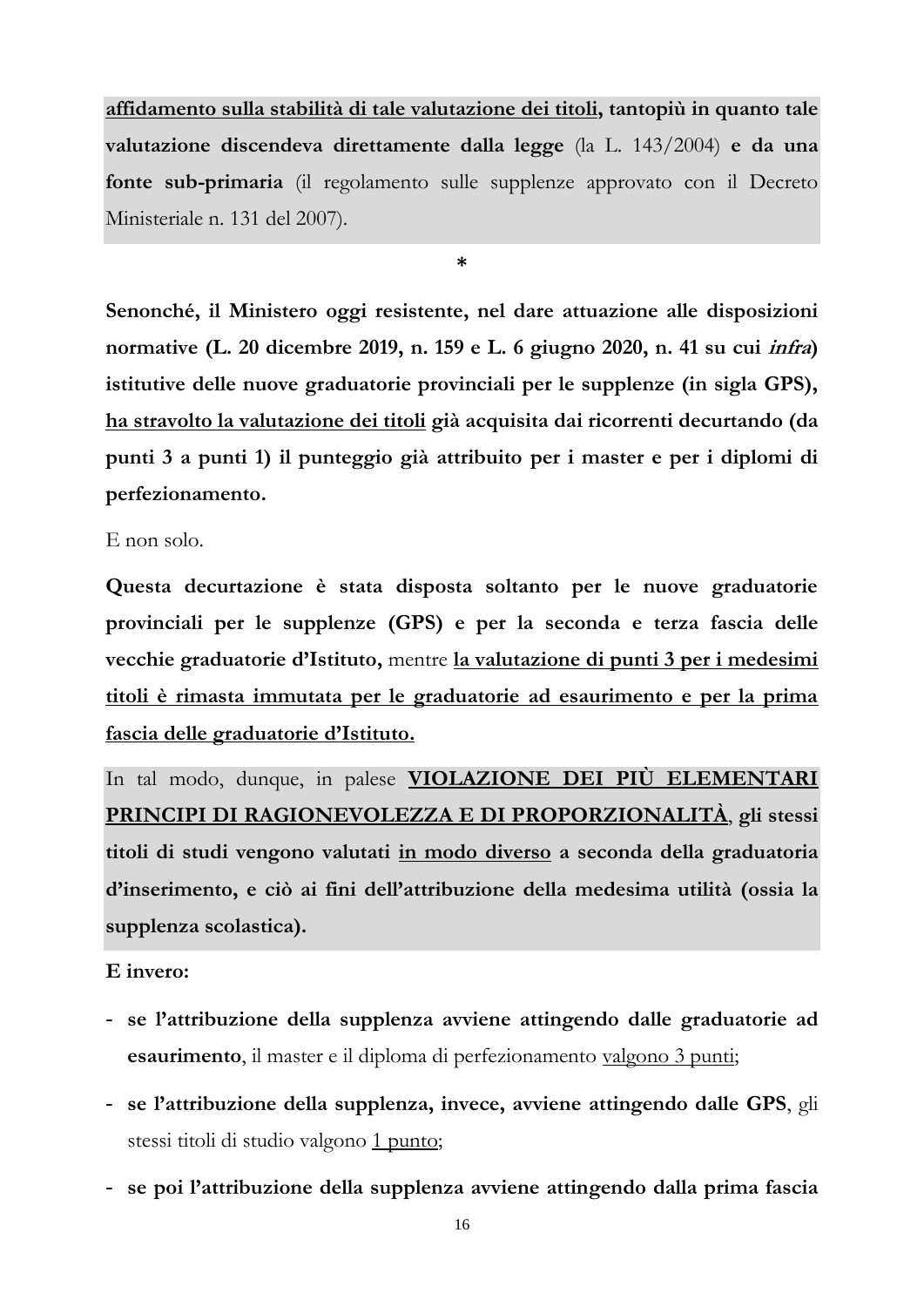**delle graduatorie d'Istituto**, la valutazione risale a punti 3, per poi scendere nuovamente a punti 1 se l'attribuzione della supplenza avviene attingendo dalla **seconda e dalla terza fascia delle graduatorie d'Istituto.**

Questa altalenante valutazione dei medesimi titoli, oltretutto per l'attribuzione della stessa utilità (la supplenza), come abbiamo detto, collide con i **principi di ragionevolezza e di proporzionalità.**

La decurtazione retroattiva di un punteggio già attribuito (peraltro ininterrottamente sin dal 2004), inoltre, come abbiamo già detto, **VIOLA IL PRINCIPIO DELL'AFFIDAMENTO** sulla stabilità di una valutazione già operata ai sensi di preesistenti diposizioni normative e regolamentari.

Le disposizioni oggi impugnate, laddove prevedono l'attribuzione di 1 punto, anziché di 3 punti, al Diploma di perfezionamento post diploma o post laurea e al Master universitario di I o II livello, corrispondenti a 60 CFU e con esame finale, dunque, dovranno essere annullate - previa sospensione dell'efficacia - per i seguenti

## **§ § §**

## **MOTIVI IN DIRITTO**

- **I. ECCESSO DI POTERE PER DIFETTO DI MOTIVAZIONE E VIOLAZIONE DEI PRINCIPI DI RAGIONEVOLEZZA,** SOTTO IL PROFILO DELLA **FRAMMENTARIA VALUTAZIONE DEL MEDESIMO TITOLO DI STUDIO** NELL'UNITARIO PROCEDIMENTO DI ATTRIBUZIONE DELLE SUPPLENZE E SOTTO IL PROFILO DELLA **ETEROGENESI DEI FINI** RISPETTO AGLI SCOPI DICHIARATI DAL LEGISLATORE
- **II. ECCESSO DI DELEGA**
- **III. VIOLAZIONE DEL PRINCIPIO DI PROPORZIONALITÀ**, SOTTO IL PROFILO DELLA **INUTILITÀ DEL SACRIFICIO IMPOSTO AI RICORRENTI RISPETTO AL FINE DICHIARATO DAL LEGISLATORE**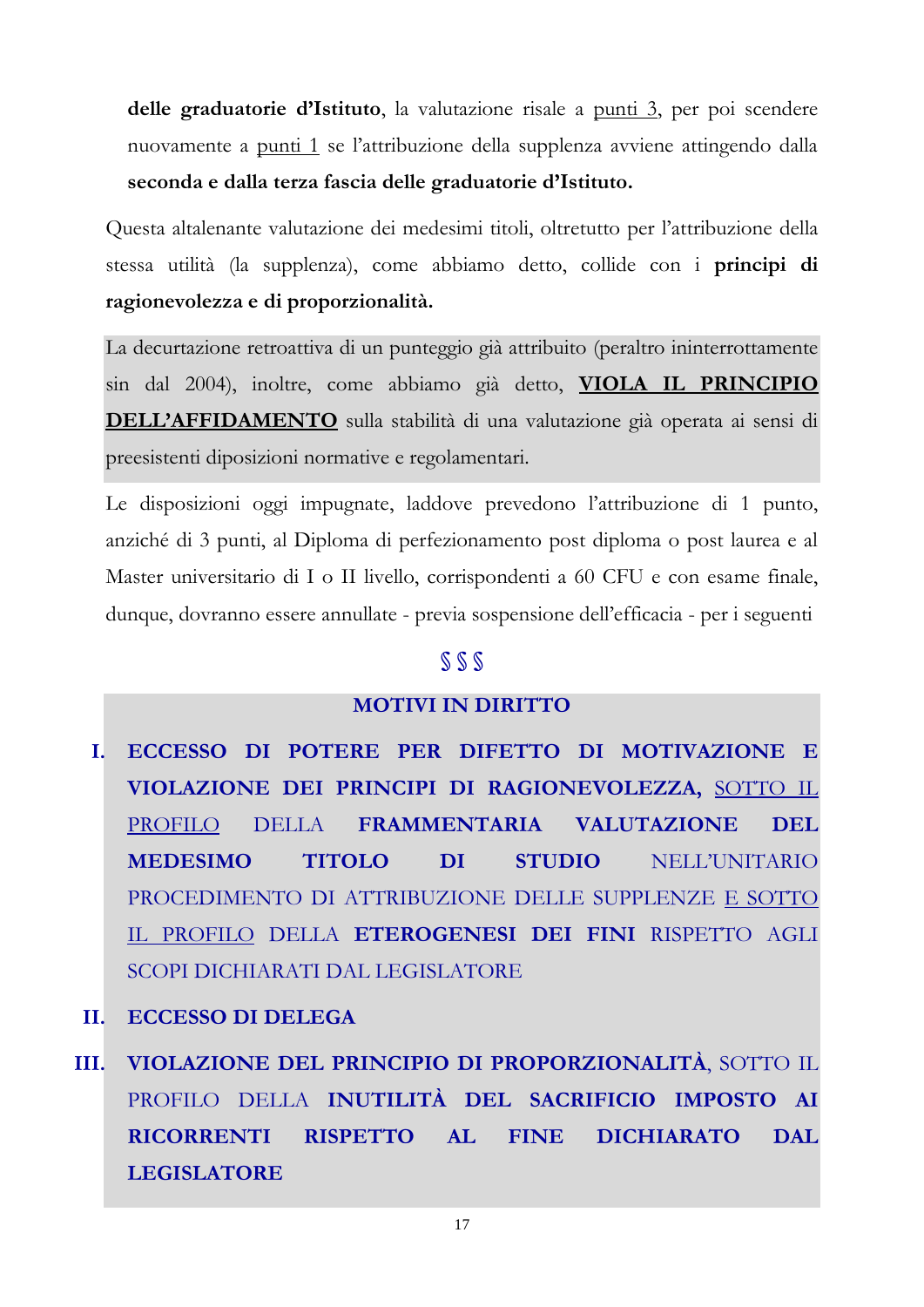## **IV. VIOLAZIONE DEI PRINCIPI COMUNITARI IN MATERIA DI FORMAZIONE PROFESSIONALE COSÌ COME RECEPITI DALL'ART. 1 DEL DECRETO PRESIDENTE REPUBBLICA 10 MARZO 1982, N. 162.**

Preliminarmente, si ricorda che **l'art. 4 della L. 124/1999 distingue tre tipologie di supplenze del personale docente** – che danno luogo al conferimento di incarichi a tempo determinato – e indica a quali graduatorie attingere per le nomine:

- **supplenze annuali** (fino, cioè, al 31 agosto), per la copertura di cattedre e posti di insegnamento effettivamente vacanti e disponibili entro la data del 31 dicembre e che rimangano prevedibilmente tali per l'intero anno scolastico. **Per il conferimento di tali supplenze si utilizzano le graduatorie ad esaurimento (GAE);**
- **supplenze temporanee fino al termine delle attività didattiche** (fino, cioè, al 30 giugno), per la copertura di cattedre e posti di insegnamento non vacanti, di fatto disponibili entro la data del 31 dicembre e fino al termine dell'anno scolastico, ovvero per la copertura delle ore di insegnamento che non concorrono a costituire cattedre o posti orario (intendendo per posti orario gli abbinamenti di spezzoni che non raggiungono l'orario di cattedra). **Per il conferimento di tali supplenze si utilizzano le GAE;**
- **supplenze temporanee più brevi**, nei casi diversi da quelli citati. Per il conferimento di tali supplenze si utilizzano **le graduatorie di circolo o di Istituto.**

## **La disciplina per l'affidamento delle supplenze è stata definita più nel dettaglio con il regolamento emanato con D.M. 131/2007.**

In base allo stesso, per l'attribuzione delle supplenze annuali e delle supplenze temporanee fino al termine delle attività didattiche, **in caso di esaurimento delle GAE, si utilizzano le graduatorie di circolo e di istituto.**

Con riferimento alle graduatorie di circolo e di istituto, lo stesso D.M. 131/2007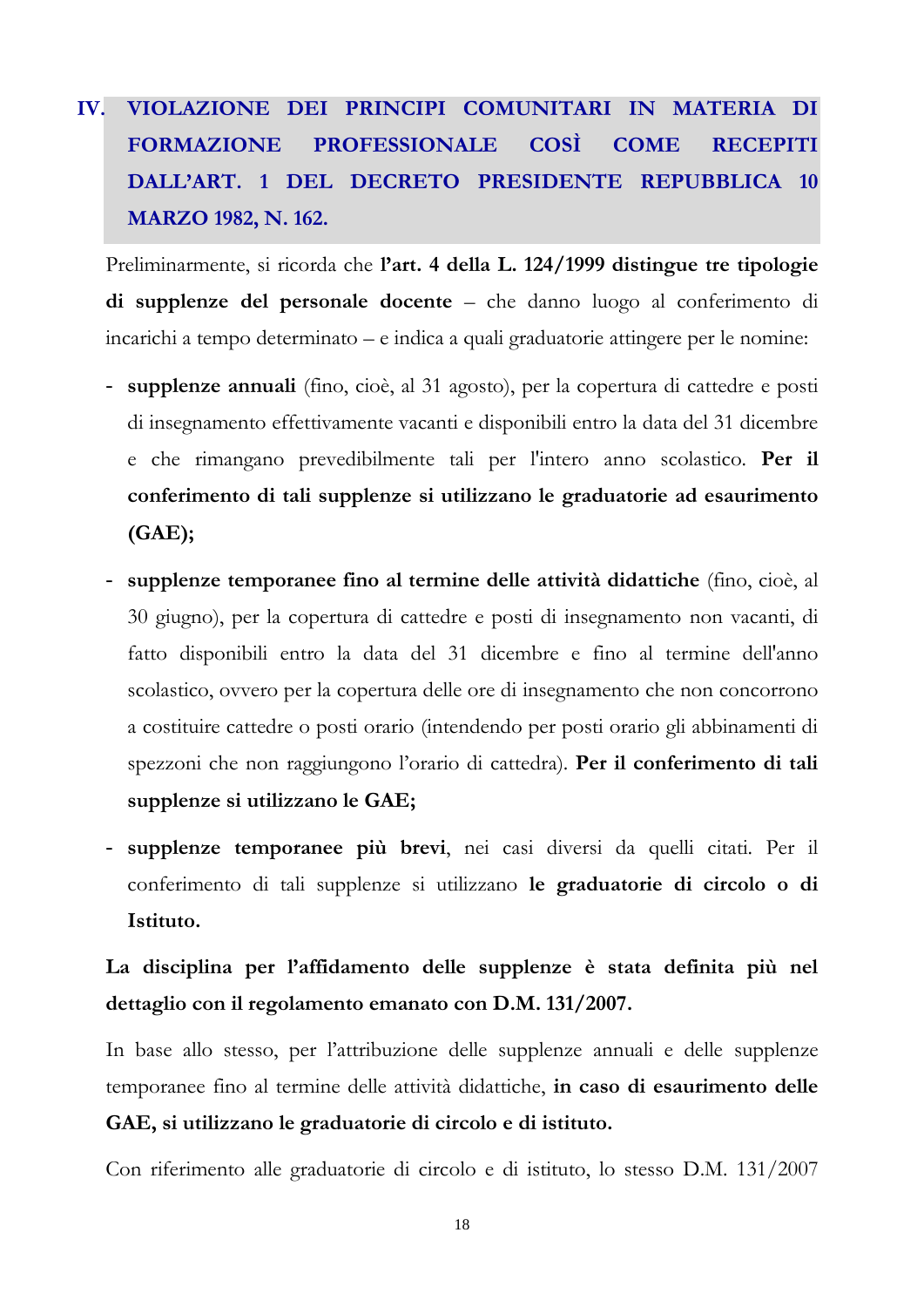prevede che il dirigente scolastico, sulla base delle domande prodotte, costituisce apposite **graduatorie, in relazione agli insegnamenti impartiti nella scuola o alla tipologia di posto, distinte in tre fasce**, da utilizzare nell'ordine. Nello specifico, in base all'art. 5:

- la prima fascia comprende gli aspiranti inseriti nelle GAE per il medesimo posto o classe di concorso cui è riferita la graduatoria di circolo o di istituto;
- la seconda fascia comprende gli aspiranti non inseriti nella corrispondente GAE ma forniti di specifica abilitazione o idoneità al concorso cui è riferita la graduatoria di circolo e di istituto;
- la terza fascia comprende gli aspiranti forniti di titolo di studio valido per l'accesso all'insegnamento richiesto.

Rispetto al quadro esposto, **l'art. 1-quater 4 (Disposizioni urgenti in materia di supplenze) del Decreto Legge 29 ottobre 2019, n. 126** – recante misure di straordinaria necessità ed urgenza in materia di reclutamento del personale scolastico e degli enti di ricerca e di abilitazione dei docenti – ha previsto "**<sup>A</sup>L FINE DI OTTIMIZZARE L'ATTRIBUZIONE DEGLI INCARICHI DI SUPPLENZA**" la costituzione di nuove graduatorie provinciali (in sigla G.P.S) **da utilizzare, in subordine alle GAE, dall'a.s. 2020/2021 per il conferimento delle supplenze annuali e delle supplenze fino al termine delle attività didattiche.**

Infine, il **decreto-legge 8 aprile 2020, n. 22**, recante "*Misure urgenti sulla regolare conclusione e l'ordinato avvio dell'anno scolastico e sullo svolgimento degli esami di Stato nonché in materia di procedure concorsuali e di abilitazione e per la continuità della gestione accademica*", convertito, con modificazioni, dalla **legge 06 giugno 2020, n. 41**, con **l'articolo 2, comma 4-ter,** ha previsto quanto segue: **"In considerazione dell'emergenza epidemiologica da COVID-19, le procedure di istituzione delle graduatorie di cui all'articolo 4, commi 6-bis e 6-ter, della legge 3 maggio 1999, n. 124, come modificato dal comma 4 del presente articolo, e le procedure di conferimento delle relative supplenze per il personale docente ed educativo, ad esclusione di ogni aspetto relativo alla costituzione e alla composizione dei posti da**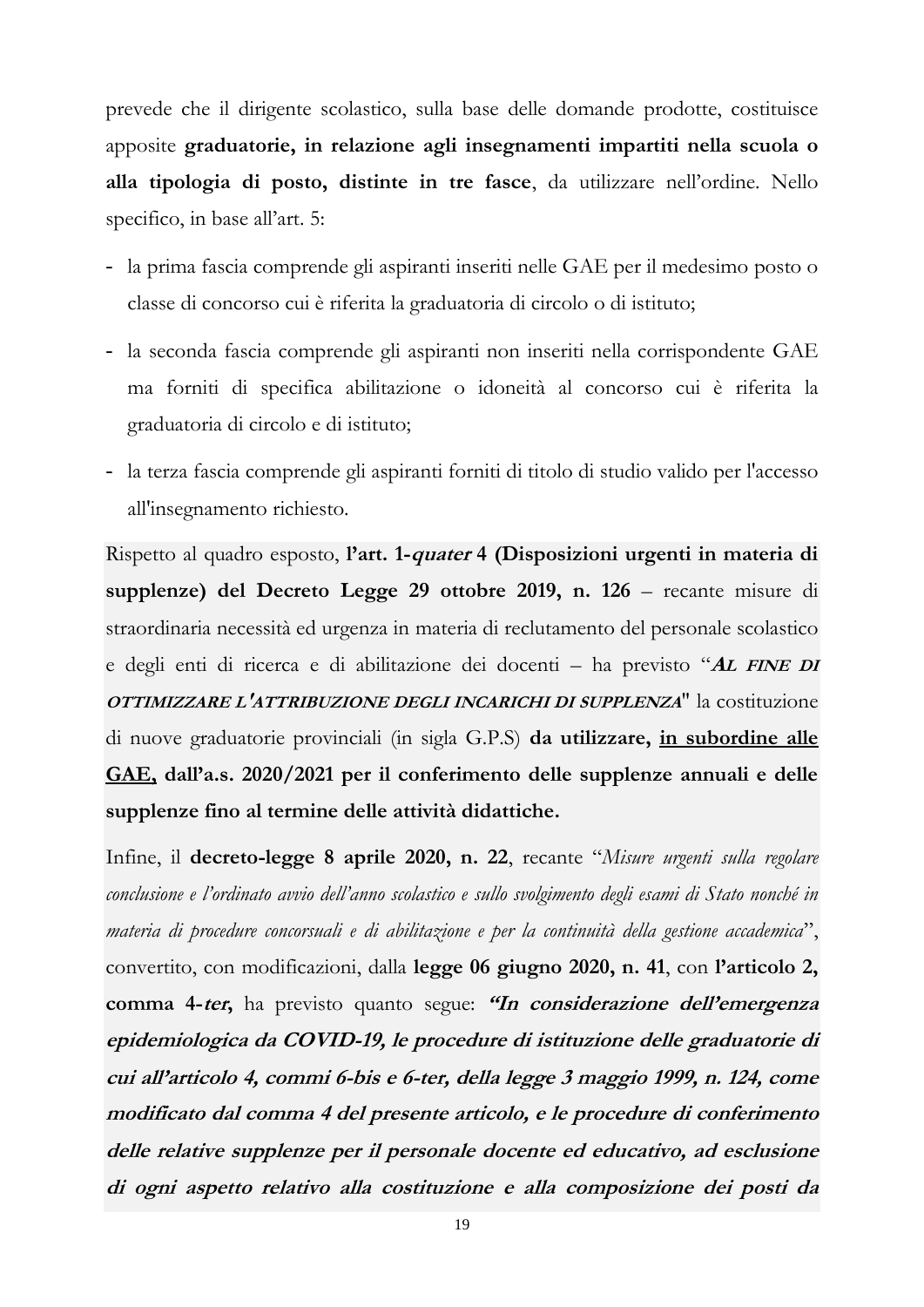**conferire a supplenza, sono disciplinate, in prima applicazione e per gli anni scolastici 2020/2021 e 2021/2022, anche in deroga all'articolo 4, comma 5, della predetta legge, con ordinanza del Ministro dell'istruzione ai sensi del comma 1 al fine dell'individuazione nonché della graduazione degli aspiranti.**

Il Ministero oggi resistente, dunque, ai sensi dell'articolo 2, comma 4-*ter*, del decreto legge 8 aprile 2020, n. 22, convertito, con modificazioni, dalla legge 6 giugno 2020, n. 41, **con l'ordinanza n. 60 del 10 luglio 2020 ha emanato disposizioni specifiche per disciplinare l'aggiornamento delle Graduatorie Provinciali per le Supplenze** da disporre sui posti vacanti in organico di diritto (con scadenza al 31 agosto) e sui posti vacanti in organico di fatto (con scadenza al 30 giugno) distinguendole in due fasce:

- la prima riservata ai docenti in possesso di specifica abilitazione o idoneità al concorso;
- la seconda aperta ai docenti abilitati in altre classi di concorso o in possesso di 24 crediti formativi universitari oppure, infine, già inseriti nella terza fascia delle graduatorie d'Istituto.

Nel far ciò, lo stesso Ministero, **con l'art. 11, comma 3, dell'ordinanza oggi impugnata, ha previsto che "Per gli aspiranti all'inclusione nelle graduatorie di istituto di seconda e terza fascia, i punteggi, le posizioni e le eventuali precedenze sono determinati, esclusivamente, sulla base dei dati presentati attraverso le procedure informatizzate di cui all'articolo 3, comma 2, per l'inclusione nelle GPS".**

Ciò significa che **l'ordinanza n. 60 del 10 luglio 2020 ha disciplinato SIA la procedura di formazione (e la valutazione dei titoli) delle graduatorie provinciali di prima e seconda fascia SIA la procedura di formazione (e la valutazione dei titoli) della seconda e della terza fascia delle graduatorie d'Istituto.**

**La stessa ordinanza, invece, ha lasciato inalterata la procedura di formazione (e la valutazione dei titoli) delle graduatorie ad esaurimento e della prima**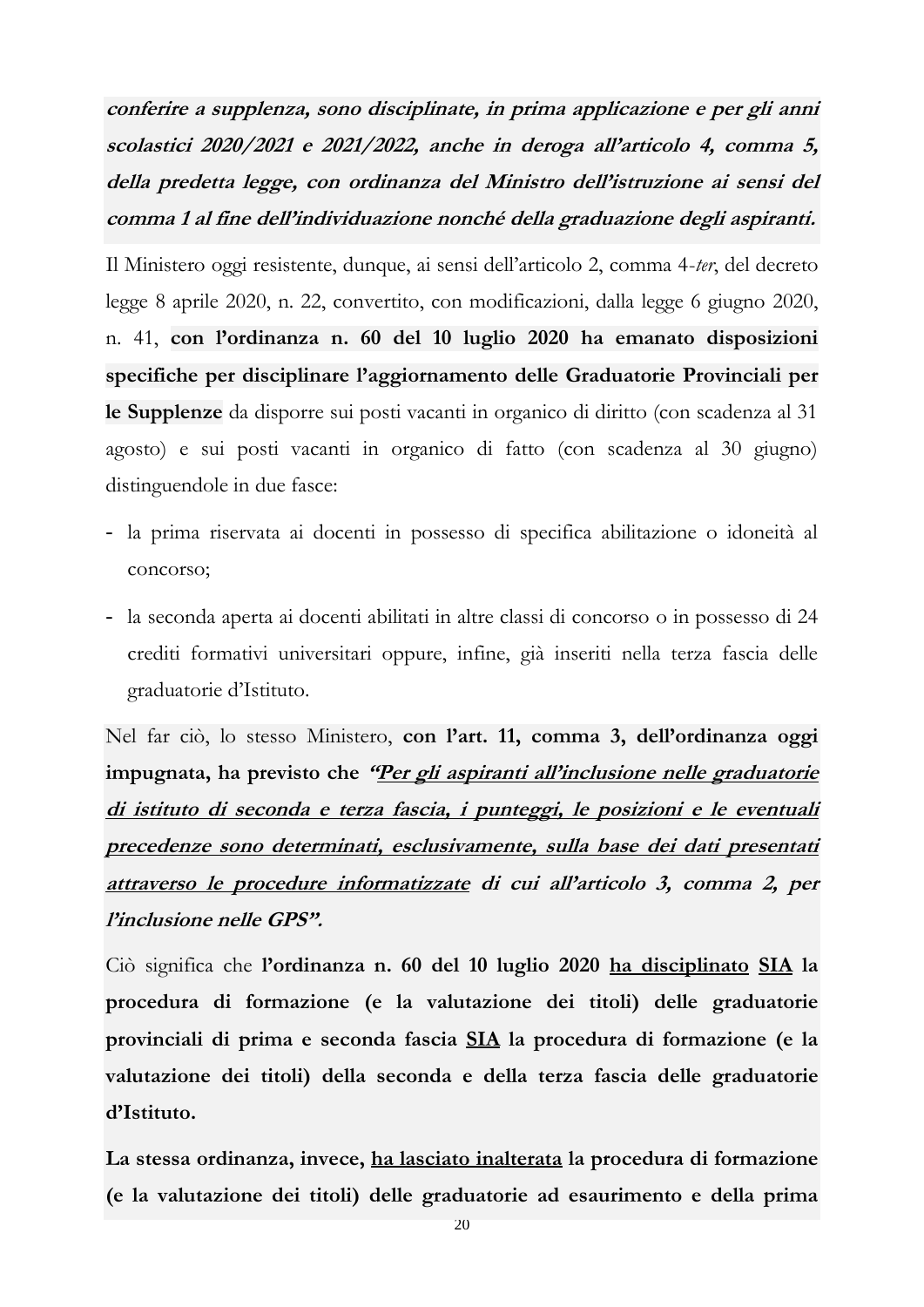**fascia delle graduatorie d'Istituto.**

L**'innovazione (retroattiva) introdotta con il punto B.15 della tabella A/4 di valutazione dei titoli** per le graduatorie provinciali, allegata all'Ordinanza del Ministero dell'Istruzione n. 60 del 10 luglio 2020, **è dunque destinata a incidere soltanto ai fini dell'attribuzione del punteggio nella predette GPS e nella seconda e terza fascia delle Graduatorie d'Istituto; gli stessi titoli di studio universitari, invece, mantengono il punteggio preesistente (punti 3) nelle graduatorie ad esaurimento e nella prima fascia delle graduatorie d'Istituto.**

COSÌ FACENDO, DUNQUE, IL MINISTERO OGGI RESISTENTE **HA IRRAGIONEVOLMENTE SEGMENTATO, QUANTO ALLA VALUTAZIONE DEI TITOLI, L'UNITARIA PROCEDURA AMMINISTRATIVA VOLTA AL CONFERIMENTO DELLE MEDESIME TIPOLOGIE DI SUPPLENZA.**

E infatti, ai sensi dell'art. 2, commi 5 e 6, dell'Ordinanza oggi impugnata, *"***5. Per l'attribuzione delle supplenze annuali e delle supplenze temporanee fino al termine delle attività didattiche** *di cui al comma 4, lettere a) e b),* **sono utilizzate le GAE. In caso di esaurimento o incapienza delle stesse, in subordine, si procede allo scorrimento delle GPS** *di cui all'articolo 3. In caso di esaurimento o incapienza delle GPS, sono utilizzate le graduatorie di istituto di cui all'articolo 11. 6.* **Per le supplenze temporanee di cui al comma 4, lettera c), si utilizzano le graduatorie di istituto di cui all'articolo 11".**

**La disposizione sopra riprodotta dimostra inequivocabilmente che LA PROCEDURA DI CONFERIMENTO DELLE SUPPLENZE È UNITARIA, MA LA VALUTAZIONE DEI TITOLI È IRRAGIONEVOLMENTE DIFFERENZIATA. E, infatti, ai fini dell'attribuzione della medesima supplenza annuale o fino al termine delle attività didattiche, i master e i diplomi di perfezionamento valgono 3 punti se si utilizzano le GAE; e valgono invece 1 punto se si utilizzano le GPS. Ugualmente, ai fini dell'attribuzione della medesima supplenza breve, i master e i diplomi di perfezionamento valgono 3 punti se si utilizza la prima fascia delle Graduatorie d'Istituto; e valgono invece un punto se si utilizzano**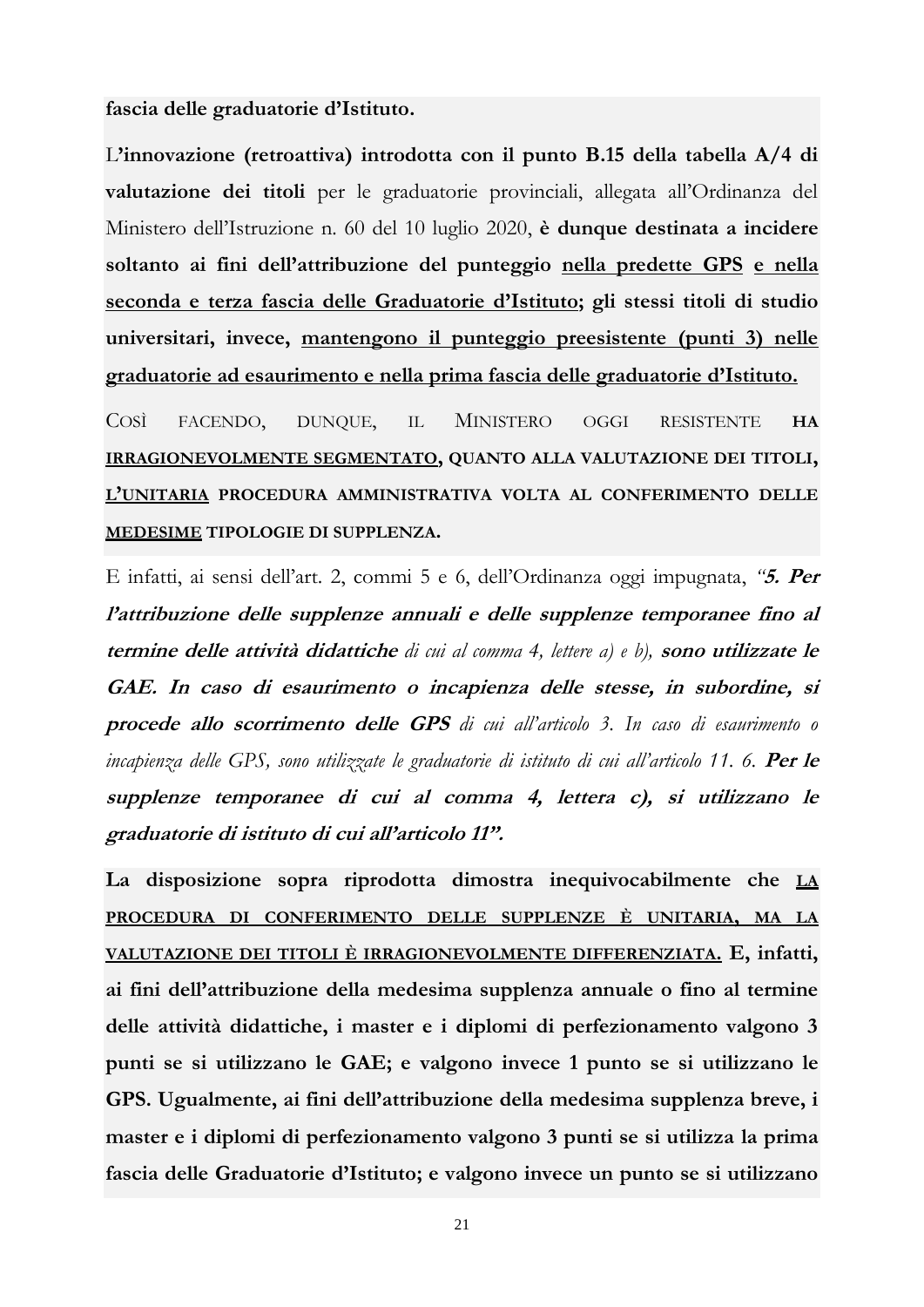**la seconda o la terza fascia delle Graduatorie d'Istituto.**

Ciò che rileva è che **NON EMERGE ALCUNA OBIETTIVA RAGIONE GIUSTIFICATRICE di tale frammentaria valutazione dei medesimi titoli, per di più imposta con efficacia retroattiva.**

Come è noto, **la ragionevolezza costituisce in seno alla giurisprudenza amministrativa e costituzionale un importante parametro di riscontro del corretto esercizio dell'attività discrezionale**. Attraverso il suo impiego, infatti, si consente di verificare la logicità e la coerenza delle scelte del decisore pubblico, sia nel campo dell'attività amministrativa che nell'esercizio del potere normativo. In maniera efficace si è parlato della ragionevolezza come il canone fondamentale della "**deontologia della discrezionalità"** (In ordine alla ragionevolezza e alla proporzionalità: Cons. St., sez. V, 17 febbraio 2004, n. 611, in Foro amm., 2004, 458 (s.m.); Cons. St., sez. V, 31 dicembre 2003, n. 9305, in Foro amm., 2003, 3780 (s.m.); Cons. St., sez. VI, 18 marzo 2003, n. 1412, in Foro amm., 2003, 1088. In termini più ampi, Cons. St., sez. III, 25 febbraio 2003, n. 1059, in Ragiusan, 2003, 491 afferma che **gli atti amministrativi, anche quando sono adottati utilizzando un alto tasso discrezionale, devono sempre rispondere a criteri di coerenza**).

**Oltretutto la scelta dell'Amministrazione di travolgere retroattivamente la preesistente valutazione dei titoli (ma solo per alcune graduatorie!) È PRIVA DI QUALSIVOGLIA MOTIVAZIONE.**

L'esercizio del potere discrezionale, anche di natura tecnica, impone al soggetto pubblico un'adeguata motivazione delle sue scelte, da cui possa evincersi la loro ragionevolezza. Nel caso in cui l'Amministrazione decida di sacrificare la posizione del privato, perché l'affidamento generato possa venir meno, si richiede, da parte del soggetto pubblico, **una motivazione delle proprie scelte che risulti congrua, ragionevole e pertanto immune da censure sul piano del sindacato giurisdizionale**. Se ciò non avviene, come nel caso oggi *sub iudice,* l'atto risulta viziato e dovrà essere invalidato dall'Autorità Giudiziaria.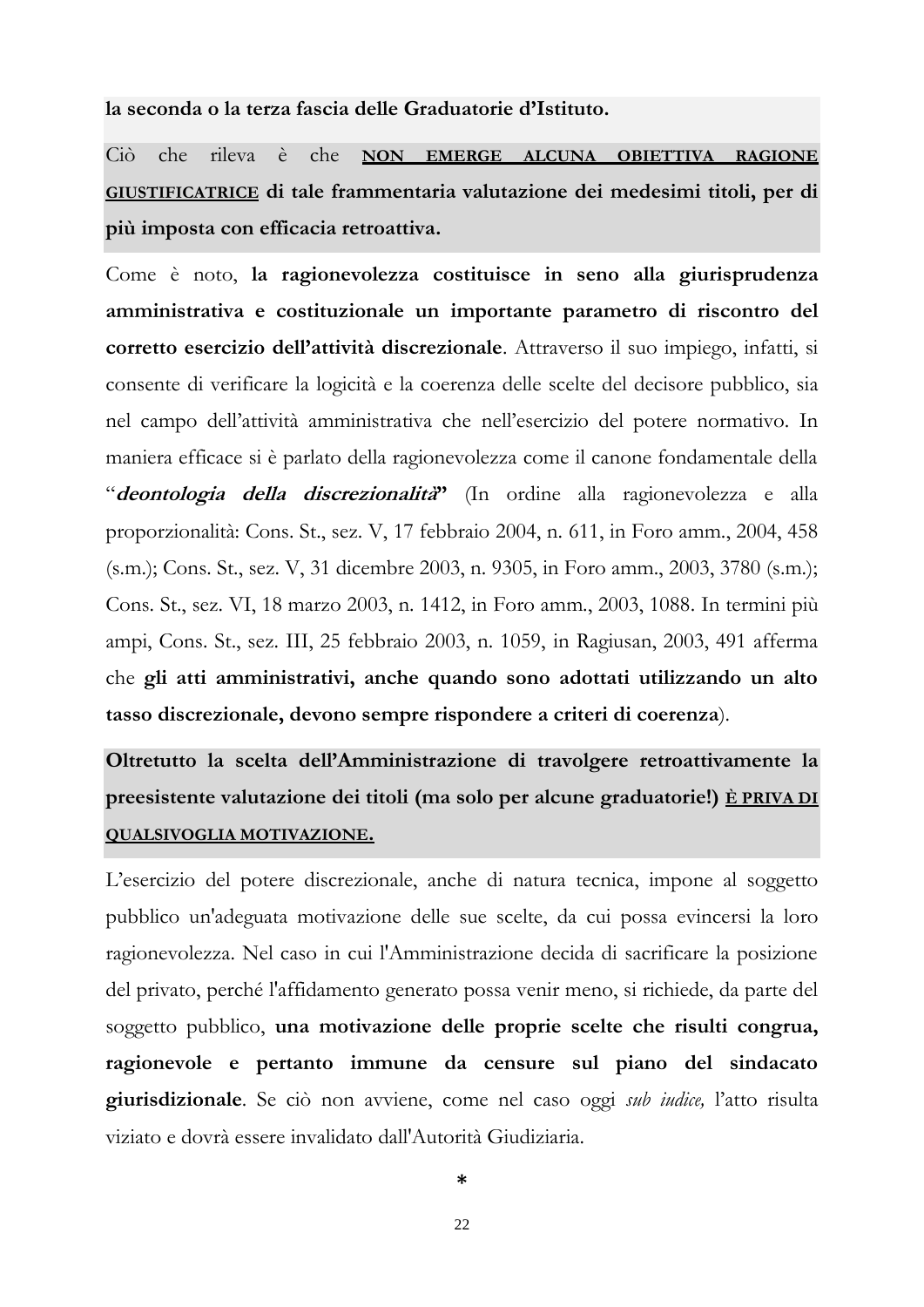## **TALE FRAMMENTARIA DISCIPLINA DELLA VALUTAZIONE DEI MEDESIMI TITOLI, INOLTRE, VIOLA PLATEALMENTE I PRINCIPI DI RAGIONEVOLEZZA E PROPORZIONALITÀ ANCHE SOTTO IL PROFILO DELLA ETEROGENESI DEI FINI RISPETTO AGLI SCOPI DICHIARATI DAL LEGISLATORE.**

Il Decreto Legge 29 ottobre 2019, n. 126, infatti, ha previsto la costituzione di nuove graduatorie provinciali (in sigla G.P.S) **al dichiarato fine di "ottimizzare l'attribuzione degli incarichi di supplenza".**

Il Ministero oggi resistente, dunque, sulla base di tale previsione normativa, avrebbe dovuto limitarsi alla semplificazione e allo snellimento delle procedure di conferimento dei contratti a termine. La valutazione altalenate dei master e dei diplomi di perfezionamento (3 punti nelle GaE e nella prima fascia delle GI, 1 punto nelle GPS e nella seconda e terza fascia delle GI), invece, introduce un **elemento di ulteriore complicazione per gli uffici scolastici, che saranno costretti a valutare e a rivalutare in modo differenziato gli stessi titoli, con conseguente esponenziale incremento del margine di errore nell'attribuzione dei punteggi.**

**\***

**IL LEGISLATORE, INOLTRE, NON AVEVA AFFATTO ATTRIBUITO AL MINISTERO DELL'ISTRUZIONE IL COMPITO DI RIVEDERE I PUNTEGGI GIÀ ATTRIBUITI ANCHE NELLA SECONDA E NELLA TERZA FASCIA DELLE GRADUATORIE D'ISTITUTO, SICCHÉ L'INTERVENTO MANIPOLATIVO DELL'AMMINISTRAZIONE OGGI CONVENUTA È CENSURABILE ANCHE SOTTO IL PROFILO DELL'ECCESSO DI DELEGA.**

**\***

LE DISPOSIZIONI IMPUGNATE DISPOSIZIONE **VIOLANO ANCHE I PRINCIPI DI PROPORZIONALITÀ** DELL'ATTIVITÀ AMMINISTRATIVA **CONSACRATI DALL'ART. 5.4 DEL TESTO UNICO SUL FUNZIONAMENTO DELL'UNIONE EUROPEA.**

Il principio di proporzionalità impone all'amministrazione che adotta il provvedimento finale nei confronti del privato, un giudizio fondato su tre criteri:

23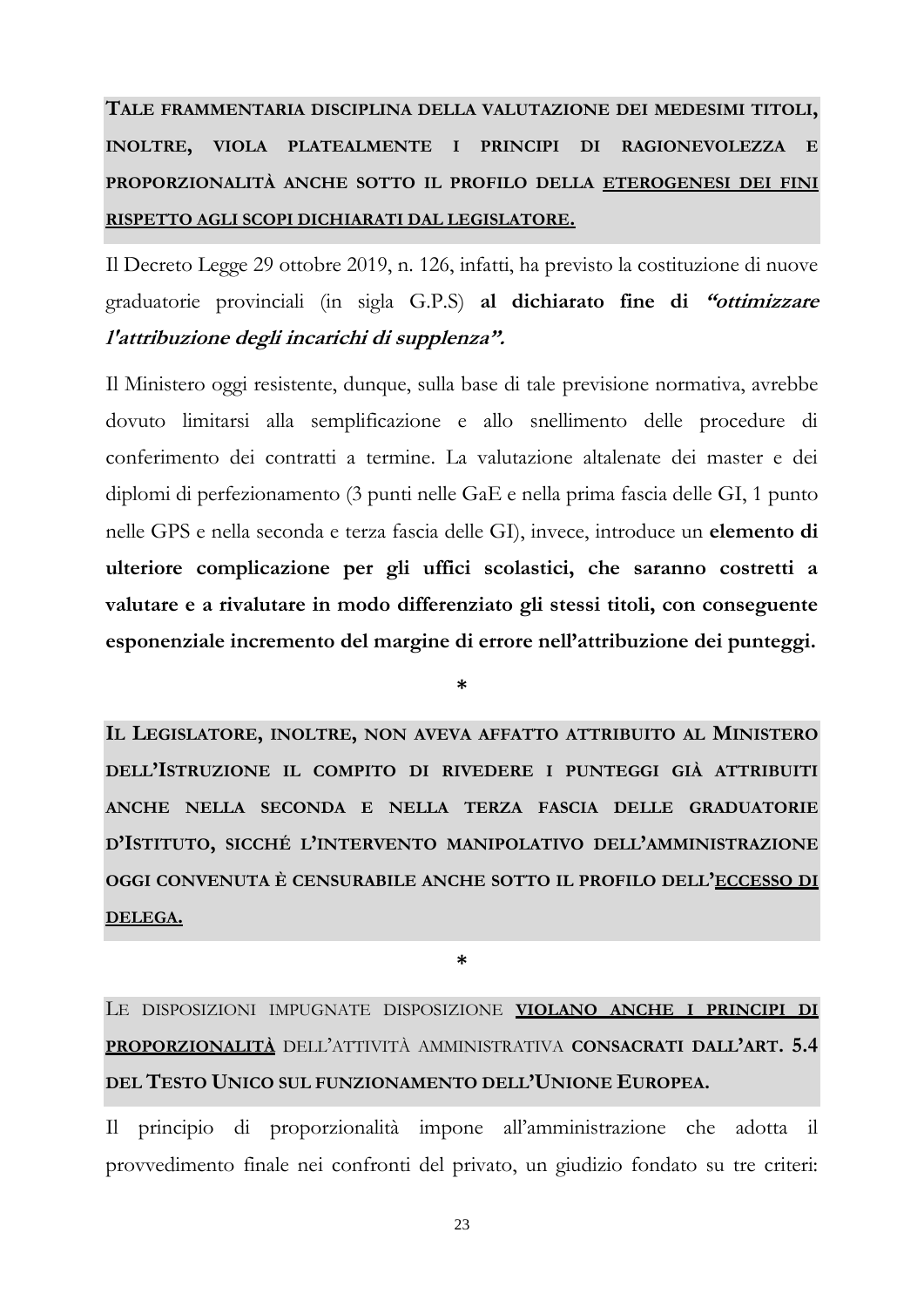idoneità, necessarietà e adeguatezza della misura prescelta.

**L'idoneità** esprime il rapporto tra i mezzi impiegati e il fine che si vuole perseguire. Sulla base di tale criterio vanno scartate tutte le misure che non sono in grado di realizzare il fine.

**La necessarietà** rappresenta la conformità dell'azione amministrativa alla regola del mezzo più mite e cioè, l'obbligo per l'amministrazione di mettere a confronto le misure ritenute idonee e orientare la scelta sulla soluzione comportante il raggiungimento dell'obiettivo.

**Il criterio dell'adeguatezza** implica, infine, che la misura adottata dall'amministrazione non debba gravare in modo eccessivo sul destinatario, tanto da risultare intollerabile.

Ora, posto che il **fine dichiarato dal legislatore consisteva nell'"ottimizzare l'attribuzione degli incarichi di supplenza"**, appare evidente che la decurtazione dei punteggi già attribuiti ai master e ai diplomi di perfezionamento **non appare un mezzo idoneo, né tantomeno necessario e adeguato**, e ciò in quanto **il sacrificio imposto ai agli insegnanti è privo di qualsiasi giustificazione razionale.**

**\***

Le disposizioni impugnate, infine, **COLLIDONO CON LE ESIGENZE POSTE DALLA NORMATIVA COMUNITARIA (E ASSUNTE DALL'ORDINAMENTO GIURIDICO NAZIONALE ) DI UNA GENERALE RIQUALIFICAZIONE DELLE PROFESSIONI.**

È la proprio la normativa comunitaria, infatti, a imporre che all'esercizio delle professioni si pervenga con una preparazione di livello universitario.

Tra i tanti esempi che si possono riportare è sufficiente ricordare la legge 18 febbraio 1989 n. 56, che reca l'ordinamento della professione di psicologo o, ancora prima e più in generale, il decreto legislativo approvato con d.P.R 10 marzo 1982 n. 162, che mette ordine alle scuole di specializzazione "**per il conseguimento, successivamente alla laurea, di diplomi che legittimino, nei rami di esercizio**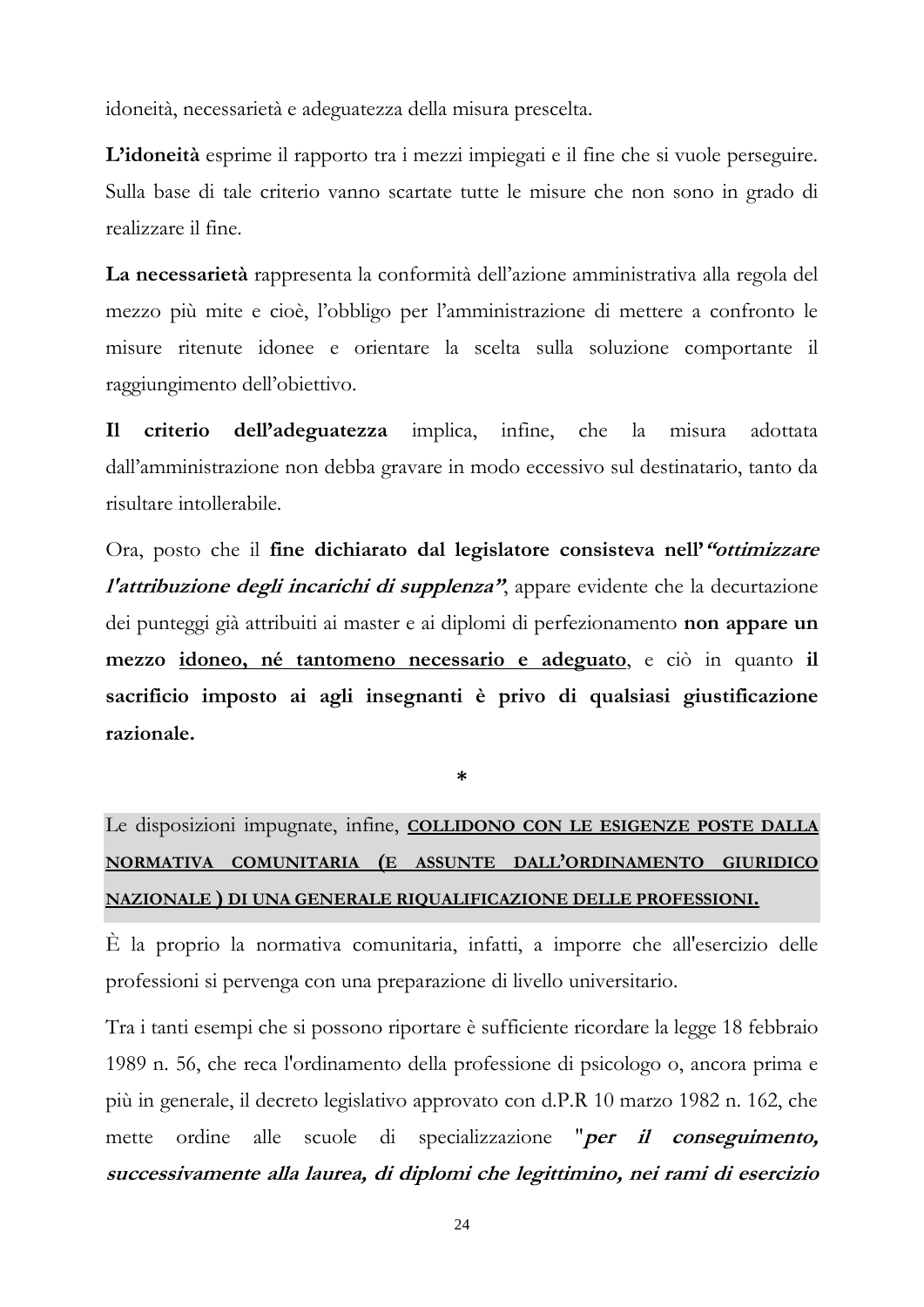**professionale, l'assunzione della qualifica di specialista**" ovvero, **proprio con riferimento ai corsi di perfezionamento, "per rispondere ad esigenze culturali di approfondimento in determinati settori di studio o ad esigenze di aggiornamento o riqualificazione professionale e di educazione permanente".**

ED È PROPRIO IN QUESTO QUADRO GIURIDICO CHE SI ISCRIVE **LA VALORIZZAZIONE, CON L'ATTRIBUZIONE DI TRE PUNTI, DEI CORSI UNIVERSITARI DI APPROFONDIMENTO DELLE COMPETENZE DISCIPLINARI.**

**La decurtazione di punteggio inflitta ai suddetti corsi universitari, dunque, si pone in contraddizione con i principi di diritto comunitari in materia della formazione professionale.**

## **§ § §**

## **V. VIOLAZIONE DEL PRINCIPIO DI AFFIDAMENTO.**

L'illegittimità degli atti oggi impugnati, infine, deriva dalla lesione del principio dell'affidamento, che a sua volta discende dalla legittima *aspettativa* degli interessati alla stabilità della valutazione di titoli già acquisiti, **tantopiù in quanto tale valutazione è stata mantenuta inalterata per ben 16 anni (ossia da quando è stata introdotta nella tabella di valutazione dei titoli allegata alla legge n. 143 del 2004).**

**Sul punto occorre osservare che il Consiglio Superiore della Pubblica Istruzione, nel parere sullo schema di ordinanza inerente le "Procedure di istituzione delle graduatorie provinciali" approvato nella seduta plenaria n. 42 del 7 luglio 2020 aveva richiamato l'attenzione del Ministero oggi resistente sulle "legittime aspettative di tanti precari che hanno maturato e acquisito titoli sulla base della normativa attualmente vigente e che, in base alle nuove disposizioni, vedrebbero improvvisamente stravolta la propria posizione in graduatoria".**

**È, infatti evidente che "la previsione di nuovi punteggi - per l'integrazione e**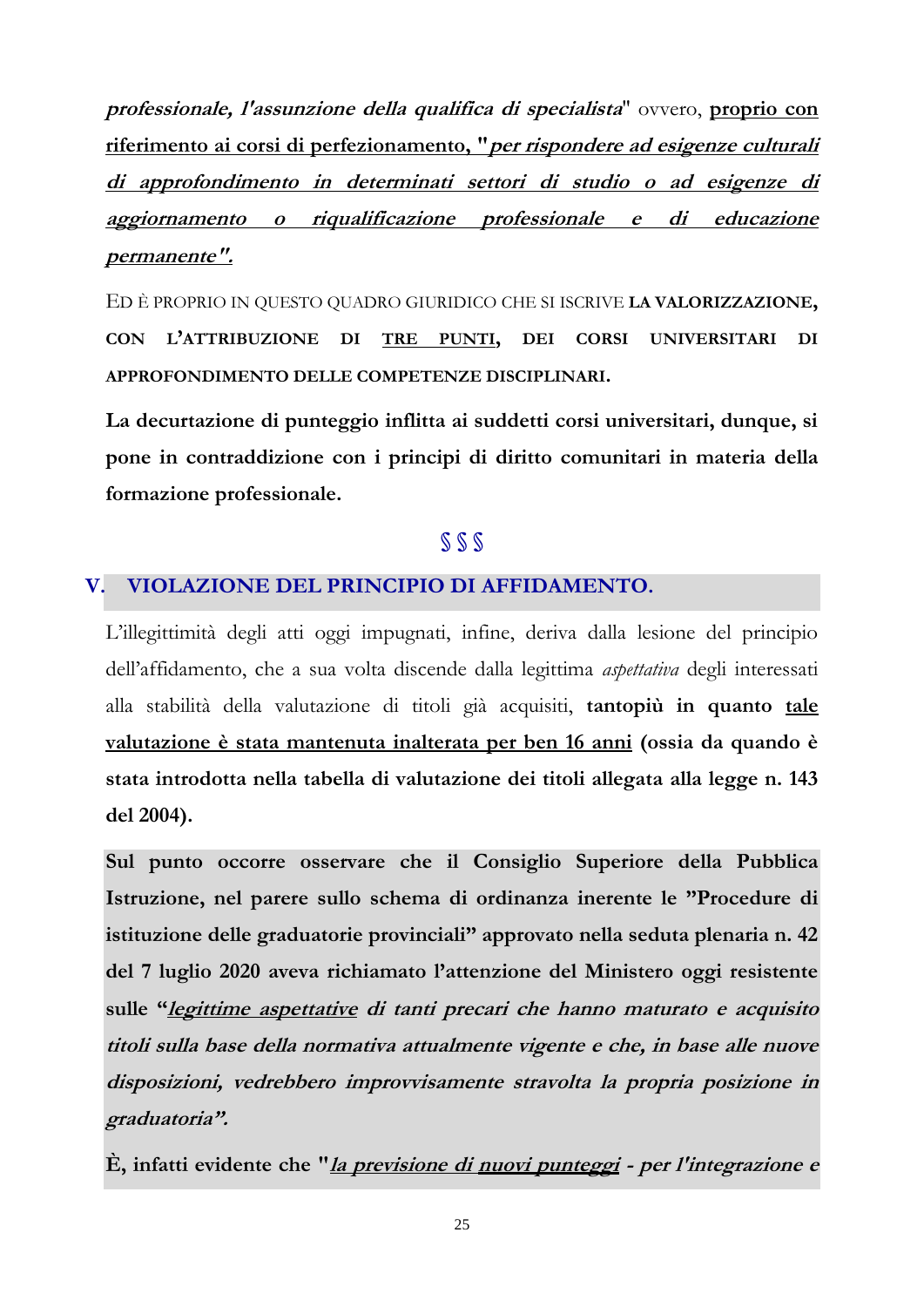**l'aggiornamento delle graduatorie permanenti - deve limitarsi a prendere in considerazione esclusivamente titoli relativi alle situazioni conseguenti ad atti legislativi e/o normativi non previsti dalla previgente normativa; infatti, operando diversamente si creerebbero conseguenze negative sulle consolidate legittime aspettative degli inclusi nelle graduatorie" (così TAR Lazio, sentenza n. n. 4735/03 del 14 luglio 2003).**

**La MODIFICA RETROATTIVA della precedente valutazione dei titoli, peraltro DISPOSTA IN DEROGA ALLE PRECEDENTI PREVISIONI NORMATIVE (legge n. 143 del 2004) E REGOLAMENTARI (Decreto Ministeriale n. 131 del 2007), dunque, COLLIDE CON IL PRINCIPIO DELL'AFFIDAMENTO.**

L'affidamento si sostanzia, secondo una felice sintesi dottrinale, nella **fiducia, nella delusione della fiducia e nel danno subito a causa della condotta dettata dalla fiducia mal riposta**; si tratta, in sostanza, di **"un'aspettativa di coerenza e non contraddittorietà del comportamento dell'amministrazione fondata sulla buone fede**" (così Cass. civ., sez. un., ord. 28 aprile 2020, n. 8236).

E, invero, **il principio dell'affidamento realizza la specifica proiezione della buona fede ai rapporti fra lo Stato e i cittadini.** La protezione di tale principio viene altresì sancita dal **diritto europeo**, a partire da una **sentenza della Corte di giustizia (3 maggio 1978, decisione C-12/77), che lo ha poi qualificato «principio fondamentale della comunità»** (5 maggio 1981, decisione C-112/80), o ancora come **principio della «civiltà europea**», come mezzo di integrazione dell'intera normativa europea in tutte le sue articolazioni (L. Lorello, La tutela del legittimo affidamento tra diritto interno e diritto comunitario, Torino 1998).

Da qui i suoi esordi nella giurisprudenza costituzionale, attraverso **la sentenza n. 349 del 1985, secondo cui «l'affidamento del cittadino nella sicurezza giuridica costituisce elemento fondamentale ed indispensabile dello Stato di diritto**» (punto 5 della motivazione; ma v. inoltre la sentenza 4 novembre 1999, n. 416, in «Giur. cost.», 1999, pagg. 2643 ss.).

Invero la Consulta ha individuato una serie di limiti generali all'efficacia retroattiva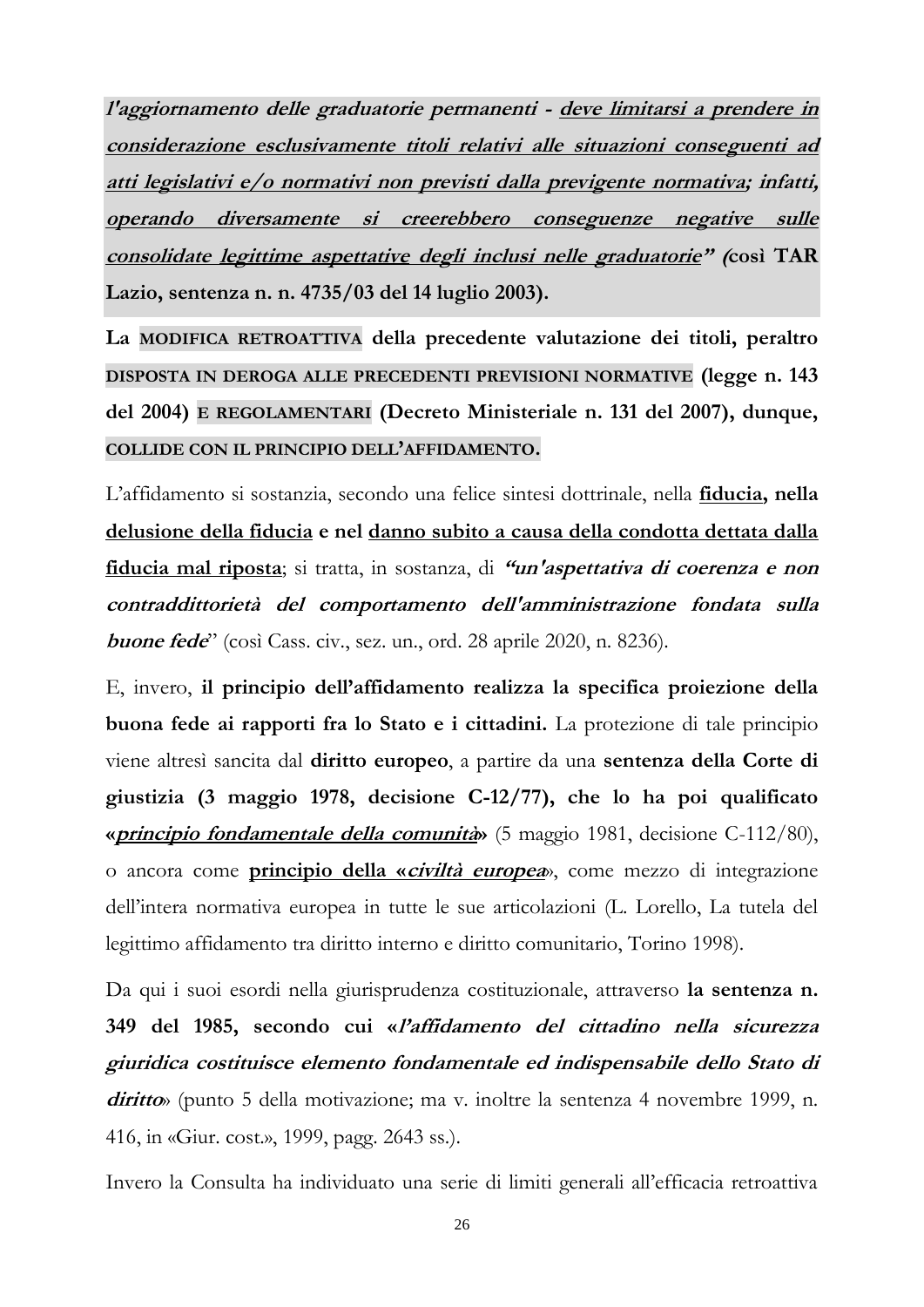finanche degli atti normativi "*attinenti alla* **salvaguardia***, oltre che dei principi costituzionali, di altri* **fondamentali valori di civiltà giuridica***, posti a tutela dei destinatari della norma e dello stesso ordinamento, tra i quali vanno ricompresi il rispetto del principio generale di ragionevolezza, che si riflette nel divieto di introdurre ingiustificate disparità di trattamento; la* **tutela dell'affidamento legittimamente sorto nei soggetti quale principio connaturato allo Stato di diritto***; la coerenza e la certezza dell'ordinamento giuridico; il rispetto delle funzioni costituzionalmente riservate al potere giudiziario (sentenza n. 209 del 2010, citata, punto 5.1, del Considerato in diritto).*"(così, *ex multis*: Corte cost., 22 maggio 2013, n. 103; *id*., 19 giugno 2013, n. 160, che ribadisce la necessità di garantire "*la tutela dell'affidamento legittimamente sorto nei soggetti interessati all'applicazione della norma.").* In altri termini nella giurisprudenza della Corte costituzionale "*è consolidato il* **principio del legittimo affidamento nella sicurezza giuridica***, che costituisce elemento fondamentale dello Stato di diritto*" (così: Corte cost., 16 luglio 2009, n. 236, e, in senso conforme: Corte cost., 10 gennaio 2007, n. 11, Corte cost., 26 gennaio 2009, n. 24, e Corte cost., 11/12/2015, n. 260).

In tal senso si è del resto costantemente espresso anche il Giudice amministrativo il quale ha anche recentemente ribadito come "*Fra i limiti generali all'adozione di leggi con efficacia retroattiva si annoverano quelli afferenti alla tutela di concomitanti e parimenti fondamentali valori di civiltà giuridica (fra cui, in primis, il generale principio di ragionevolezza, con i relativi corollari rappresentati dal divieto di introdurre ingiustificate disparità di trattamento, dalla* **tutela del legittimo affidamento***, dalla* **coerenza e certezza dell'ordinamento giuridico** *e dal rispetto delle funzioni costituzionalmente riservate al potere giudiziario*" (così, da ultimo, Consiglio di Stato sez. VI 29/01/2016, n. 355, S.D.C. ed altro c. Università degli Studi di Roma "La Sapienza).

E con accenti analoghi si è espressa pure la Cassazione, secondo cui **la tutela del legittimo affidamento del cittadino «è immanente in tutti i rapporti di diritto pubblico e costituisce uno dei fondamenti dello Stato di diritto nelle sue diverse articolazioni, limitandone l'attività legislativa e amministrativa**» (Cassazione sentenza 6 ottobre 2006, n. 21513. Nello stesso senso v. inoltre Cassazione sentenze nn. 5931 del 2001, 17576 del 2002, 7080 del 2004, 10982 del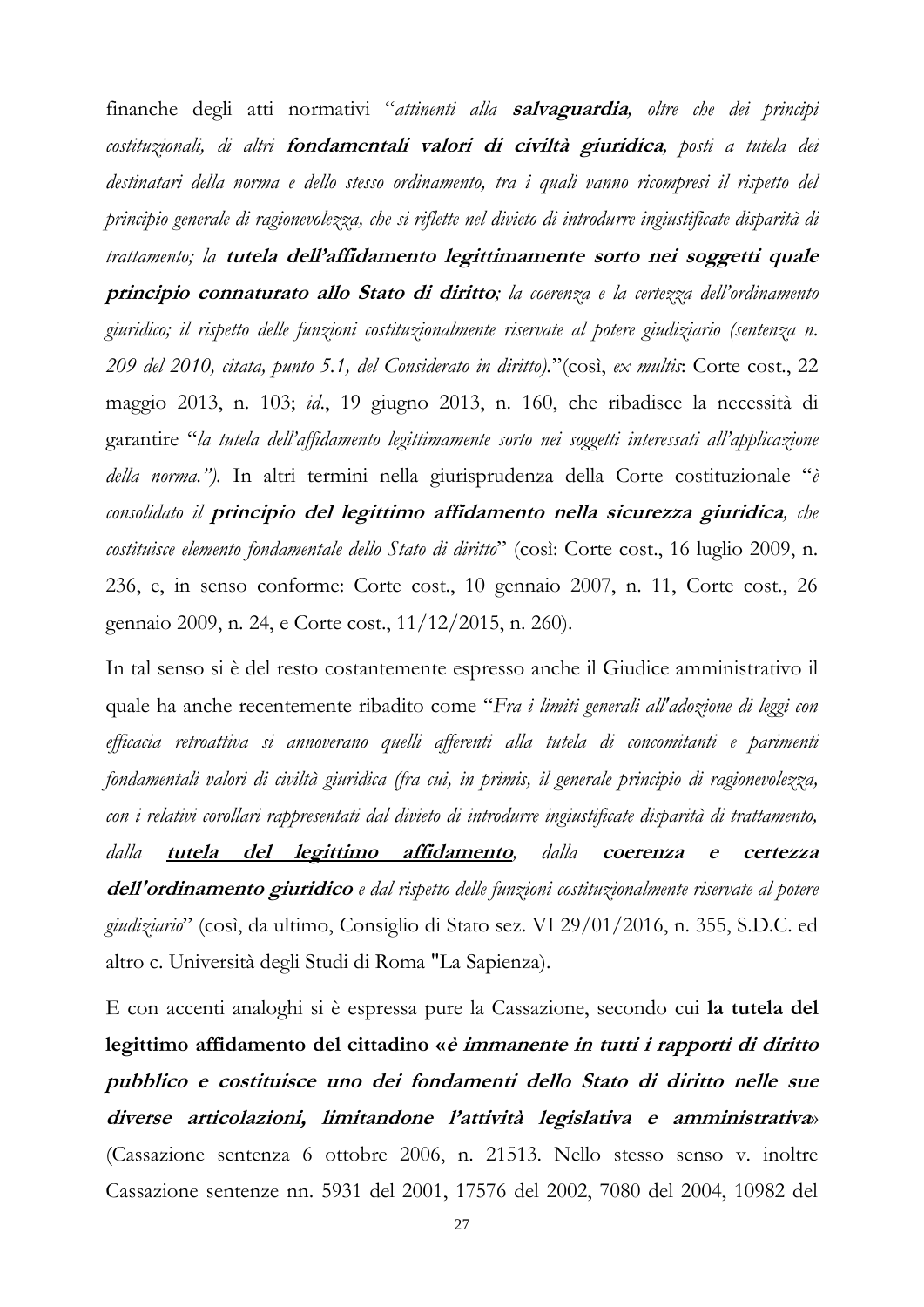2009, nonché Cassazione, sez. I, ordinanza n. 26505 del 2006).

**\***

Questi principi calzano perfettamente al caso qui in esame. **I ricorrenti, invero, hanno deciso di conseguire i titoli di studio sopra decritti, con dispendio di energie e di danaro, anche e soprattutto PERCHÈ sapevano che essi - a partire dalla loro regolamentazione nel 2004 (e fino all'ultimo aggiornamento delle graduatorie) - avrebbero fruttato tre punti nelle graduatorie per le supplenze. Tre punti che possono risultare decisivi ai fini del conferimento dei contratti a tempo determinato.**

**Se l'amministrazione, dunque, avesse ritenuto di dover modificare la valutazione di questi titoli già acquisiti dai ricorrenti, di certo non avrebbe potuto farlo con efficacia retroattiva, ossia travolgendo – oltretutto senza alcuna motivazione - la fiducia ingenerata da un assetto normativo e regolamentare che perdurava da oltre 15 anni.**

## **§ § §**

#### **SULLA DOMANDA CAUTELARE**

Il *fumus boni iuris*, per quanto sopra dedotto, appare palese e di tutta evidenza.

Quanto al *periculum in mora,* è evidente il pericolo di un pregiudizio grave ed irreparabile in conseguenza della presente e futura utilizzazione delle GPS per il conferimento delle supplenze.

**\*\*\***

#### **Per questi motivi**

## **VOGLIA CODESTO ECC.MO TAR**

## **IN VIA CAUTELARE**

previa audizione in camera di consiglio, sospendere l'efficacia dei provvedimenti impugnati ordinando alle amministrazioni convenute di **ripristinare la valutazione di punti 3 per ciascuno dei master e dei titoli di perfezionamento già conseguiti dai ricorrenti e dichiarati ai fini dell'attribuzione delle supplenze**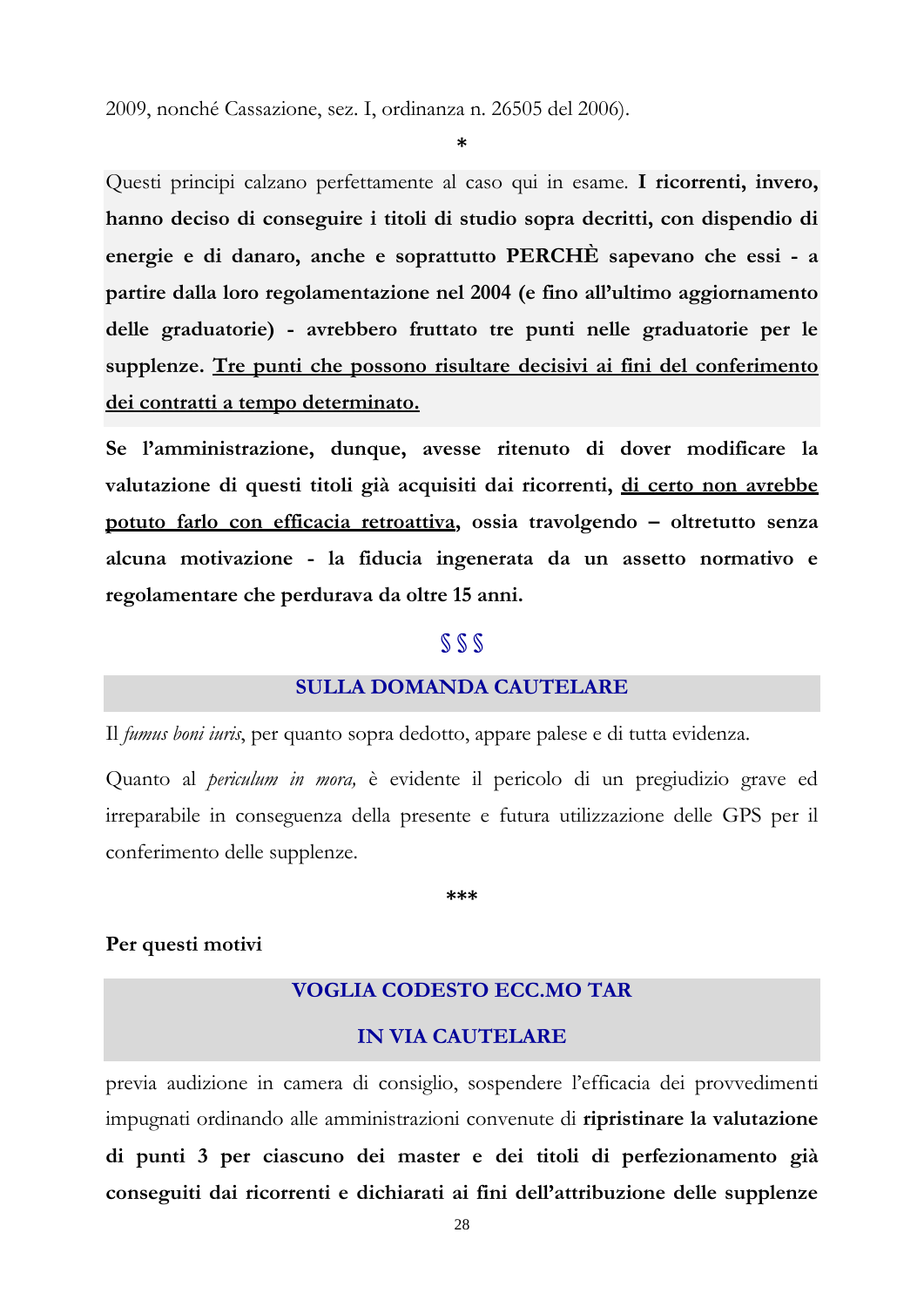**per scorrimento delle GPS e della seconda e terza fascia delle graduatorie d'Istituto.**

## **NEL MERITO**

**si chiede di annullare gli atti impugnati nelle parti d'interesse e nei limiti dell'utilità per i ricorrenti.**

**\*\*\***

## **TABELLA ESPLICATIVA DELLA POSIZIONE DEI RICORRENTI**

| Nominativo<br>Ricorrente                               | Classe/I<br>Concorsuale/I<br>D'interesse          | Master Di I o II Livello o<br>Diplomi di Perfezionamento<br>(1500 Ore Corrispondenti a 60<br>Crediti Formativi)                                                             | Rilasciato Da                                                         | Rilasciato In<br>Data | Provincia di<br>inserimento<br>in GPS |
|--------------------------------------------------------|---------------------------------------------------|-----------------------------------------------------------------------------------------------------------------------------------------------------------------------------|-----------------------------------------------------------------------|-----------------------|---------------------------------------|
|                                                        |                                                   | "Uso Delle Tecnologie<br>Multimediali Nella Didattica":<br>Indirizzo Area Disciplinare,<br>Tecnica Della Scuola<br>Secondaria                                               | Università Per Stranieri<br>"DANTE ALIGHIERI"<br>Reggio Calabria (RC) | 21/05/2014            |                                       |
| ABATE MARIO, C.F.<br>BTAMRA85M26C352O                  | $B-14$                                            | "Didattica Metacognitiva E<br>Successo Scolastico"                                                                                                                          | Università Degli Studi<br>"NICCOLO' CUSANO"<br>Roma (RM)              | 18/11/2015            | <b>MILANO</b>                         |
|                                                        |                                                   | "Didattiche E Strumenti<br>Innovativi Per Il Sostegno Dei<br>Bisogni Educativi Speciali<br>(Bes)''                                                                          | Università Degli Studi<br>"NICCOLO' CUSANO"<br>Roma (RM)              | 09/02/2017            |                                       |
| <b>ABRATE MARCO</b><br>,C.F.<br>BRTMRC78S29G388X       | A-12, A-22                                        | Metodologie Didattiche Per<br>L'insegnamento Curriculare E<br>L'integrazione Degli Alunni<br>Con Bisogni Educativi (BES)                                                    | Università Degli Studi<br>Giustino Fortunato Di<br>Benevento          | 30/11/2017            | <b>PAVIA</b>                          |
| <b>ACCARDO</b>                                         |                                                   | Fondamenti Di Didattica Per<br>La Formazione Continua<br>Degli Insegnamenti                                                                                                 | Università Telematica Pegaso                                          | 07/07/2016            |                                       |
| ROSSANA, C.F.<br>CCRRSN90R58I754T                      | B021                                              | Metodologie Didattiche E<br>Strumenti Innovativi Per Gli<br>Alunni Con Bisogni<br>Educativi Speciali(Bes)                                                                   | Università Telematica<br>E-Campus                                     | 08/05/2020            | <b>SIRACUSA</b>                       |
|                                                        | B014, A037,<br>A016, A060,<br>A001, A017,<br>A054 | Nuovi Orizzonti Formativi Per<br>La Scuola Contemporanea.                                                                                                                   | Università Degli Studi<br>Giustino Fortunato                          | 31/07/2015            |                                       |
|                                                        |                                                   | Metodologie Didattiche Per<br>L'integrazione Degli Alunni<br>D.S.A.                                                                                                         | Università Degli Studi<br>Giustino Fortunto                           | 30/11/2017            | <b>MILANO</b>                         |
|                                                        |                                                   | La Didattica, La Funzione Del<br>Docente, E L'inclusione<br>Scolastica Degli Alunni B.E.S.                                                                                  | Università Degli Studi<br>Ecampus                                     | 16/03/2019            |                                       |
| <b>ADINOLFI</b><br>FRANCESCO, C.F.<br>DNLFNC80P09C361F |                                                   | Master Universitario In<br>"Strategie E Metodi Di<br>Intervento Sulla Disabilità In<br>Ambito<br>Didattico"(Indirizzo Area<br>Disciplinare Umanistica<br>Scuola Secondaria) | Università Per Stranieri Dante<br>Alighieri Reggio Di Calabria        | 09/03/2014            |                                       |
|                                                        |                                                   | Master Universitario In<br>"Metodologie Didattiche,<br>Psicologiche, Antropologiche<br>E Teoria E<br>Metodi Di Progettazione"                                               | Università Per Stranieri Dante<br>Alighieri Reggio Di Calabria        | 11/09/2019            |                                       |
| AIELLO VINCENZO,<br>C.F.<br>LLAVCN81H16L845Z           | EEEE, ADEE                                        | Master di II livello in<br>Dirigenza Scolastica e<br>Pedagogia Clinica                                                                                                      | UNIVERSITA' TELEMATICA<br>PEGASO                                      | 10/05/2019            | <b>NAPOLI</b>                         |
| <b>ALBANESE</b><br>CARMELA, C.F.<br>LBNCML62C42H558B   | A066<br>PPPP                                      | <b>DIDATTICA</b><br>INNOVATIVA, COMPETENZ<br>E DIGITALI E NUOVE<br>METODOLOGIE NEI                                                                                          | Università TELEMATICA E-<br><b>CAMPUS</b>                             | 9/07/2020             | <b>ROMA</b>                           |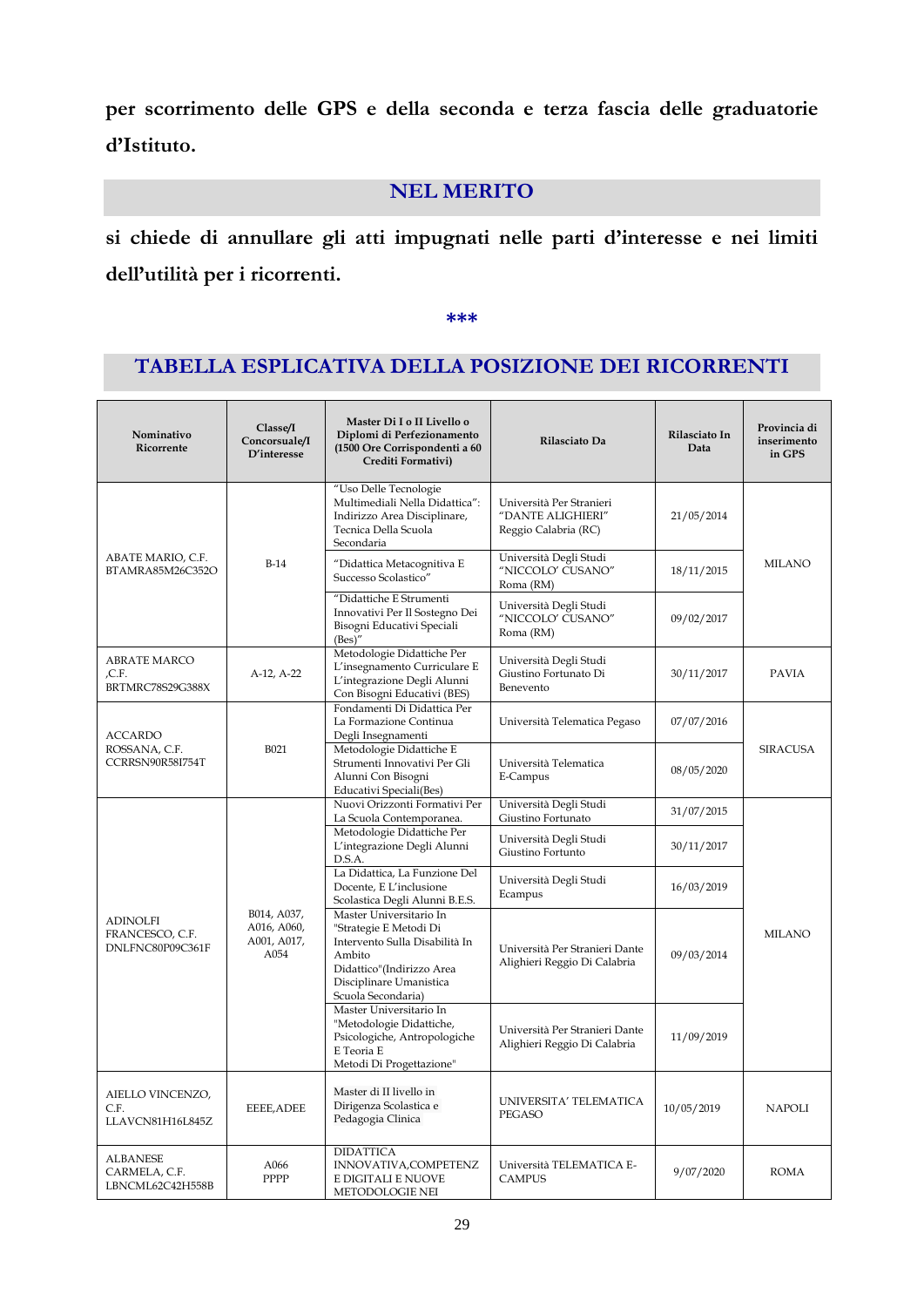|                                                               |                                        | LUOGHI DI                                                                                                                                                                                         |                                                                                                                  |            |                |
|---------------------------------------------------------------|----------------------------------------|---------------------------------------------------------------------------------------------------------------------------------------------------------------------------------------------------|------------------------------------------------------------------------------------------------------------------|------------|----------------|
|                                                               |                                        | <b>APPRENDIMENTO</b><br>Master universitario in "teoria<br>e metodo dell'uso delle<br>tecnologie multimediali nella<br>didattica"(indirizzo area<br>disciplinare Umanistica scuola<br>Secondaria) | Università per Stranieri Dante<br>Alighieri Reggio Di Calabria                                                   | 10/07/2013 |                |
| <b>ALBERTI</b><br>NICOLETTA ANNA,<br>C.F.<br>LBRNLT77C48D423S | A022                                   | Master universitario in<br>"Strategie e metodi di<br>intervento sulla disabilità in<br>ambito didattico"(indirizzo<br>area disciplinare Umanistica<br>scuola Secondaria)                          | Università per Stranieri Dante<br>Alighieri Reggio Di Calabria                                                   | 09/03/2014 | <b>VENEZIA</b> |
|                                                               |                                        | Master universitario in<br>"metodologie didattiche,<br>psicologiche, antropologiche e<br>teoria e metodi di<br>progettazione"                                                                     | Università per Stranieri Dante<br>Alighieri Reggio Di Calabria                                                   | 11/09/2019 |                |
| ALFIERI CIRO, C.F.<br>LFRCRI68S09C495U                        | $B-14$                                 | Didattiche E Strumenti<br>Innovativi Per Alunni Con<br>Bisogni Educativi Speciali<br>(Bes)                                                                                                        | Università Telematica E-<br>Campus                                                                               | 23/05/2020 | <b>ROMA</b>    |
|                                                               |                                        | Valutazione Delle Istituzioni<br>Scolastiche E Formative"<br>Anno Accademico 2017/2018                                                                                                            | UNI-C.A.R.I.F. Accademia Di<br>Belle Arti FIDIA, Stefanaconi<br>Vibo Valentia                                    | 14/07/2018 |                |
| ALOISI FRANCESCO,<br>C.F.<br>LSAFNC80R09F158X                 | A-48, A-49                             | Integrazione Scolastica E<br>Strategie Didattiche Per Il<br>Sostegno Nella Scuola<br>Secondaria Di Primo E<br>Secondo Grado (TFA 03)"<br>Anno Accademico 2018/2019                                | Università Degli Studi Di<br>ROMA "UNITELMA<br>SAPIENZA"                                                         | 03/04/2019 | <b>MESSINA</b> |
|                                                               |                                        | Metodologie Didattiche Per<br>L'inclusione Scolastica Degli<br>Alunni Con Disturbi Specifici<br>Di Apprendimento DSA",<br>Anno Accademico 2019/2020                                               | UNI-C.A.R.I.F. Accademia Di<br>Belle Arti FIDIA, Stefanaconi<br>Vibo Valentia                                    | 05/03/2020 |                |
| ALTIERI ANTONIO,<br>C.F.<br>LTRNTN91C15G596Z                  | A-45, A-47, B-<br>016                  | Master Di I Livello In<br>"Tecnologie A Supporto<br>Dell'insegnante Di Sostegno E<br>Della Didattica Inclusiva.                                                                                   | Accademia Di Belle Arti<br>"Fidia"                                                                               | 25/01/2020 | <b>RIMINI</b>  |
| AMATO FELICE, C.F.                                            | A001, A008,<br>A016, A017,             | Master A Scuola Oggi,<br>Indirizzo Metodologie<br>Didattiche E Strumenti<br>Innovativi Per Gli Alunni Con<br>Bisogni Educativi Speciali<br>(BES)                                                  | Università Telematica E-<br>Campus, Novedrate (Co)                                                               | 13/07/2018 | NAPOLI         |
| MTAFLC73A29E955G                                              | A037, A060,<br><b>B014</b>             | Innovazione Didattica E<br>Rivoluzione Digitale                                                                                                                                                   | Accademia Di Belle Arti<br>Michelangelo, Agrigento                                                               | 11/05/2019 |                |
|                                                               |                                        | Gli Aspetti Pedagogici Delle<br>Discipline Artistiche Per<br>L'applicazione Delle Nuove<br>Tecnologie (TIC)                                                                                       | Accademia Di Belle Arti<br>Michelangelo, Agrigento                                                               | 09/07/2020 |                |
| AMENO GABRIELE,<br>C.F.<br>MNAGRL75P05I403P                   | $A-22$                                 | Esperto In Conservazione E<br>Restauro Dei Beni Archivistico<br>Librari                                                                                                                           | Università Degli Studi Di<br>Udine                                                                               | 12/01/2006 | PORDENONE      |
|                                                               |                                        | Diploma Di Perfezionamento<br>Universitario Annuale (60<br>CFU E 1500 Ore) "Strategie E<br>Metodi Di Intervento Sulla<br>Disabilità In Ambito<br>Didattico"                                       | Associazione Mnemosine<br>(Riconosciuta Dal M.I.U.R),<br>Università Degli Studi Per<br>Stranieri Dante Alighieri | 10/06/2020 |                |
| ARCANGIOLI SARA,<br>C.F.<br>RCNSRA89T57D612O                  | $A-18$                                 | Diploma Di Perfezionamento<br>Universitario Annuale (60<br>CFU E 1500 Ore) "I Bisogni<br>Educativi Speciali B.E.S"                                                                                | Associazione Mnemosine<br>(Riconosciuta Dal M.I.U.R),<br>Università Degli Studi Per<br>Stranieri Dante Alighieri | 17/5/2019  | PISTOIA        |
|                                                               |                                        | Diploma Di Perfezionamento<br>Universitario Annuale (60<br>CFU E 1500 Ore) "I Disturbi<br>Specifici Dell'apprendimento:<br>DSA"                                                                   | Associazione Mnemosine<br>(Riconosciuta Dal M.I.U.R),<br>Università Degli Studi Per<br>Stranieri Dante Alighieri | 05/07/2018 |                |
| ASCOLI GERARDO,<br>C.F.                                       | A-37, A-40, A-<br>$41, A-47, A-60, B-$ | Nuovi Orizzonti Formativi Per<br>La Scuola Temporanea                                                                                                                                             | Università Degli Studi<br>Giustino Fortunato                                                                     | 31/07/2015 | <b>MILANO</b>  |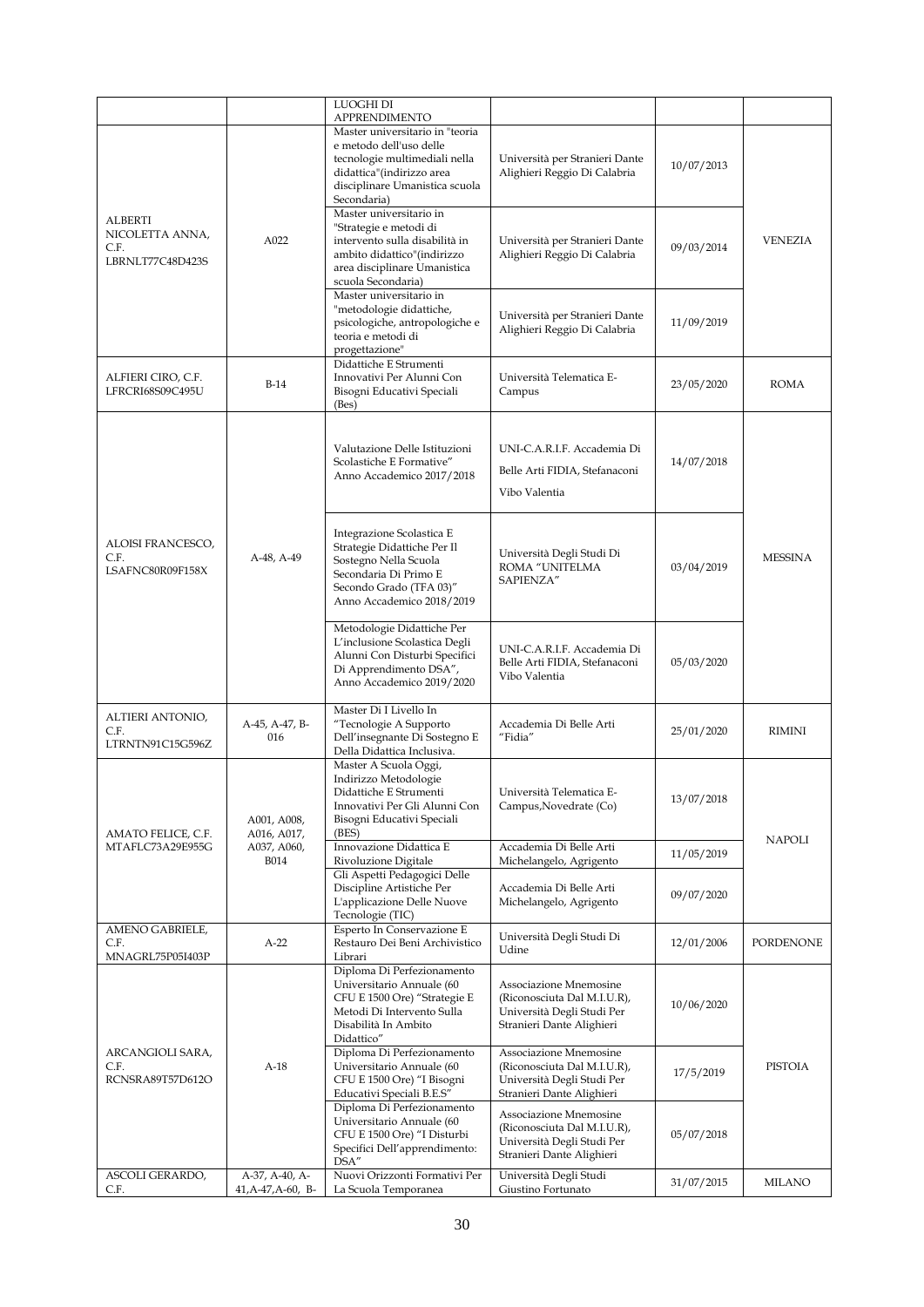| SCLGRD80L17F912E                                   | 03, B-14, B-15                             | La Didattica Innovativa Per<br>L'apprendimento E<br>L'inclusione Scolastica                                                                          | Università Degli Studi<br>Giustino Fortunato                                                          | 30/09/2016 |                                |
|----------------------------------------------------|--------------------------------------------|------------------------------------------------------------------------------------------------------------------------------------------------------|-------------------------------------------------------------------------------------------------------|------------|--------------------------------|
|                                                    |                                            | Metodologie Didattiche Per<br>L'integrazione Degli Alunni<br>Con Disturbi Specifici Di<br>Apprendimento (DSA)                                        | Università Degli Studi<br>Giustino Fortunato                                                          | 30/11/2017 |                                |
|                                                    |                                            | Teoria E Metodo Dell'uso<br>Delle Tecnologie Multimediali<br>Nella Didattica: Indirizzo<br>Area<br>Disciplinare Tecnica Della<br>Scuola Secondaria   | Università Per Stranieri<br>"Dante Alighieri" Reggio Di<br>Calabria L.R. Con DM 507 Del<br>17/10/2007 | 10/03/2014 |                                |
| <b>BABINI ANTONIO,</b><br>C.F.<br>BBNNTN77E06D704I | $A-01$ , $A-60$ ,<br>A-16, A-17,<br>$A-37$ | Metodologie Narrative Nella<br>Didattica: Indirizzo Area<br>Disciplinare Tecnica Della<br>Scuola Secondaria                                          | Università Per Stranieri<br>"Dante Alighieri" Reggio Di<br>Calabria L.R. Con DM 507 Del<br>17/10/2007 | 18/05/2015 | <b>REGGIO</b><br><b>EMILIA</b> |
|                                                    |                                            | Teoria E Metodo<br>Dell'apprendimento<br>Collaborativo: Indirizzo Area<br>Disciplinare Tecnica Della<br>Scuola Secondaria                            | Università Per Stranieri<br>"Dante Alighieri" Reggio Di<br>Calabria L.R. Con DM 507 Del<br>17/10/2007 | 26/05/2016 |                                |
| BACCILE CINZIA,                                    |                                            | Multimedialità E Lim : Idee E<br>Soluzioni Per Una Didattica<br>Innovativa                                                                           | Università Telematica<br>Leonardo Da Vinci                                                            | 15/03/2017 |                                |
| C.F.<br>BCCCNZ71E58E435E                           | <b>EEEE</b>                                | Metodologie Didattiche Per<br>L'insegnamento Curricolare E<br>L'integrazione Degli Alunni<br>Con Bisogni Educativi Speciali                          | Università Telematica<br>Giustino Fortunato                                                           | 31/10/2018 | <b>CHIETI</b>                  |
|                                                    |                                            | Apprendimento E Sviluppo<br>Della Lingua Straniera:<br>Metodologie Didattiche                                                                        | <b>FOR.COM Consorzio</b><br>Interuniversitario                                                        | 18/07/2016 |                                |
| BACK MARTINA, C.F.                                 | A023 AA24                                  | Didattica Dell'italiano Come<br>Lingua Seconda                                                                                                       | FOR.COM Consorzio<br>Interuniversitario                                                               | 12/04/2017 |                                |
| BCKMTN75B66L736C                                   | AA25 AC24<br>AC25                          | La Didattica, La Funzione Del<br>Docente E L'inclusione<br>Scolastica Degli Alunni Con<br>Bisogni Educativi Speciali<br>(BES)                        | Università Telematica Orienta<br>Campus - E. Campus                                                   | 22/05/2020 | <b>VENEZIA</b>                 |
|                                                    |                                            | "Istruzione Ed Educazione<br>Nella Scuola Dell'infanzia"                                                                                             | For. Com. Consorzio<br>Universitario                                                                  | 15/06/2015 |                                |
| BARGONI SABRINA,<br>C.F.                           | AAAA, EEEE                                 | "Il Metodo Montessori"                                                                                                                               | For. Com. Consorzio<br>Universitario                                                                  | 14/06/2016 | <b>ASCOLI</b><br>PICENO        |
| BRGSRN81E54D542J                                   |                                            | "La Lim Nella Scuola<br>Primaria"                                                                                                                    | For. Com. Consorzio<br>Universitario                                                                  | 13/06/2018 |                                |
|                                                    |                                            | Le Tecnologie Per<br>L'informazione E La<br>Comunicazione (TIC) Nella<br>Scuola                                                                      | Universita' Telematica<br>Giustino Fortunato                                                          | 14/11/2017 |                                |
| BARILE ALFONSO,<br>C.F.                            | $B-14$                                     | Metodologie Didattiche Per I<br>Disturbi Specifici Di<br>Apprendimento DSA                                                                           | Universita' Telematica<br>Giustino Fortunato                                                          | 16/03/2019 | <b>MILANO</b>                  |
| BRLLNS82E06F912R                                   |                                            | Metodologie Didattiche Per<br>L'insegnamento Curriculare E<br>L'integrazione Degli Alunni<br>Con Bisogni Educativi Speciali<br><b>BES</b>            | Universita' Telematica<br>Giustino Fortunato                                                          | 05/06/2020 |                                |
|                                                    |                                            | Didattica Delle Discipline Non<br>Linguistiche In Lingua<br>Straniera - A.A. 2015-2016                                                               | Università Telematica Pegaso<br>- Napoli (Na)                                                         | 08/02/2017 |                                |
| <b>BARRESE GIUSEPPE,</b><br>C.F.                   | A-16, A-20, A-<br>32, A-33, A37, A-        | La Didattica, La Funzione Del<br>Docente E L'integrazione<br>Degli Alunni<br>Con Bisogni Educativi Speciali<br>$-$ A.A. 2017-2018                    | Accademia Di Belle Arti Fidia<br>- Stefanaconi (Vv)                                                   | 28/02/2019 | REGGIO                         |
| BRRGPP82S13C710H                                   | 47, B-03, B-09, B-<br>14, B-24             | METODOLOGIE<br><b>DIDATTICHE PER</b><br>L'INCLUSIONE<br>SCOLASTICA DEGLI<br>ALUNNI CON DISTURBI<br>SPECIFICI DI<br>APPRENDIMENTO - A.A.<br>2018-2019 | Accademia Di Belle Arti Fidia<br>- Stefanaconi (Vv)                                                   | 12/10/2019 | CALABRIA                       |
| BARTOLONE<br>SUSANNA                               |                                            | Difficoltà Dell'apprendimento<br>In Situazioni Di Handicap Ed<br>Integrazione Scolastica.                                                            | Università Degli Studi E-<br>Campus                                                                   | 05/06/2020 |                                |
| FRANCESCA, C.F.                                    | AAAA, EEEE                                 | Valutazione Delle Istituzioni<br>Scolastiche E Formative.                                                                                            | Accademia Di Belle Arti<br>"Fidia"                                                                    | 20/04/2019 | MILANO                         |
| BRTSNN65R41Z133T                                   |                                            | La Didattica, La Funzione Del<br>Docente E L'inclusione                                                                                              | Accademia Di Belle Arti<br>"Fidia"                                                                    | 06/07/2018 |                                |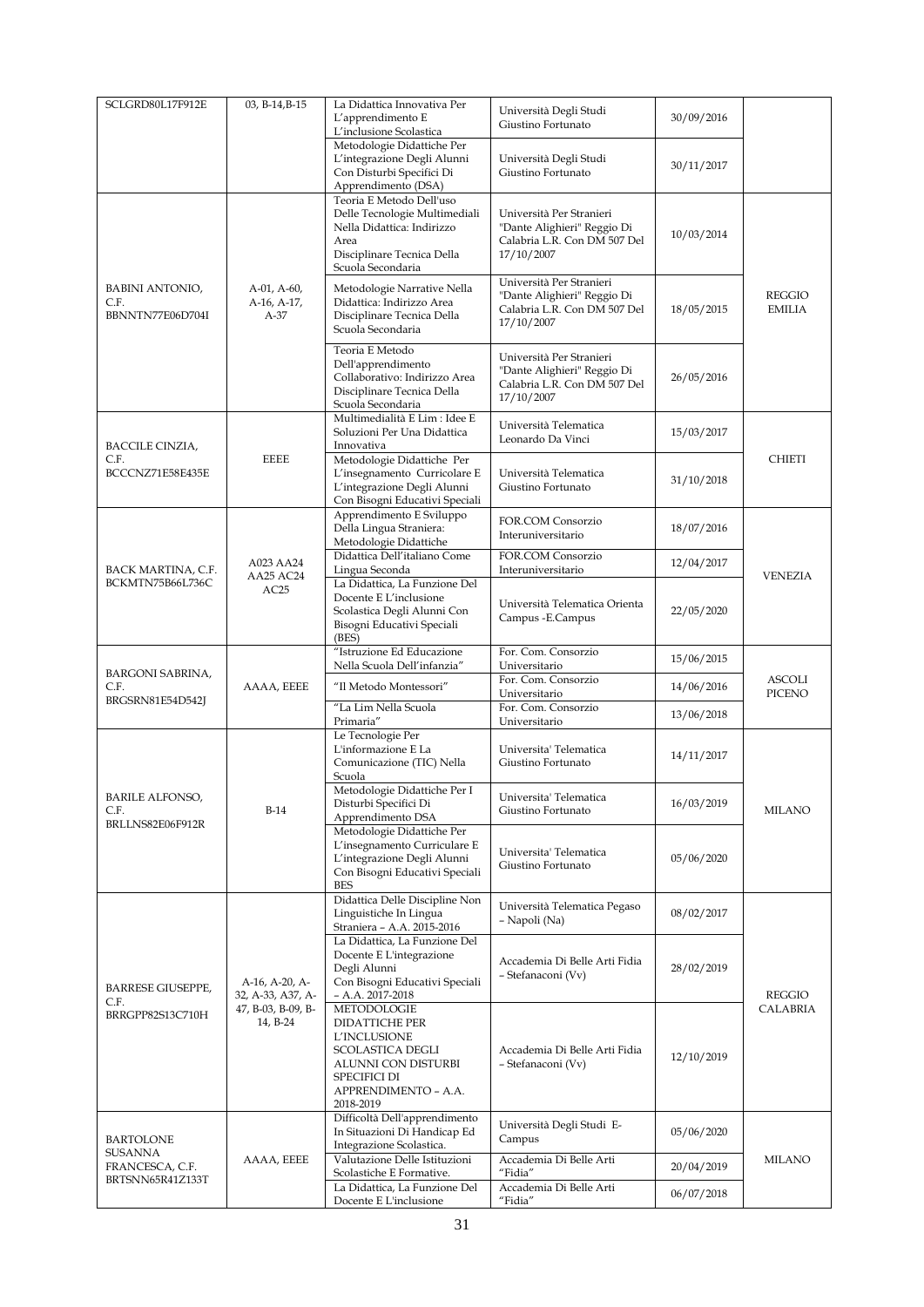|                          |                  | Scolastica Degli Alunni Con<br>Bisogni Educativi Speciali.  |                                                              |            |                |
|--------------------------|------------------|-------------------------------------------------------------|--------------------------------------------------------------|------------|----------------|
|                          |                  | L'insegnamento Delle Materie                                |                                                              |            |                |
|                          | A-16, A-20,      | Scientifiche Negli Istituti                                 | Università Telematica                                        | 30/04/2020 |                |
| BATTAGLIA CARLO,         | $A-26$           | Secondari Di I E II Grado:                                  | E-Campus                                                     |            |                |
| C.F.                     | A-32, A-37, A-   | Matematica E Fisica<br>Metodologie Didattiche,              |                                                              |            | <b>MILANO</b>  |
| BTTCRL72A20M088N         | 47, A-60         | Psicologiche, Antropologiche                                | Università Per Stranieri Dante                               |            |                |
|                          |                  | E Teoria E Metodi Di                                        | Alighieri, Reggio Calabria                                   | 15/09/2019 |                |
|                          |                  | Progettazione                                               |                                                              |            |                |
| <b>BATTELLA</b>          |                  | MASTER Di Iº LIVELLO In:<br>"Bisogni Educativi Speciali Ed  | Università Telematica E-                                     |            |                |
| FRANCESCA, C.F.          | $A-21$           | Integrazione Scolastica: Buone                              | Campus                                                       | 14/02/2020 | L'AQUILA       |
| BTTFNC74H67H282Q         |                  | Prassi E Modalità Didattica"                                |                                                              |            |                |
|                          |                  | Disurbi Specifici Di                                        | Icotea                                                       | 03/03/2020 |                |
| <b>BATTIATO GIUSI</b>    |                  | Apprendimento<br>Metodologie                                |                                                              |            |                |
| ELISA, C.F.              | $B-16$           | Didattiche, Psicologiche,                                   |                                                              |            | <b>CATANIA</b> |
| BTTGLS80S60C351J         |                  | Antropologiche E Teoria E                                   | Università Per Stranieri"Dante<br>Alighieri"                 | 25/02/2018 |                |
|                          |                  | Metodi Di Progettazione                                     |                                                              |            |                |
|                          |                  | (Attestazione 24 CFU)<br>Corso Di Perfezionamento           |                                                              |            |                |
|                          |                  | Annuale "Cultura,Letteratura                                |                                                              |            |                |
|                          |                  | E Civiltà: Elementi Di                                      | For.Com                                                      | 28/02/2008 |                |
| <b>BECCHETTI</b>         |                  | Didattica"                                                  |                                                              |            |                |
| MONICA, C.F.             | AB24             | Corso Di Perfezionamento<br>Annuale "Didattica Delle        | For.Com                                                      | 20/02/2009 | <b>ROMA</b>    |
| BCCMNC72R44H501X         |                  | Lingue Straniere"                                           |                                                              |            |                |
|                          |                  | Master I Livello"Disturbi                                   |                                                              |            |                |
|                          |                  | Specifici Dell'                                             | Icotea                                                       | 31/01/2014 |                |
|                          |                  | Apprendimento"<br>Istruzione E Educazione Nella             |                                                              |            |                |
|                          |                  | Scuola ETC                                                  | For.Com<br>Roma                                              | 09/02/2008 |                |
| BELLINA LUIGI, C.F.      |                  | La Narrazione Nella Didattica                               | Università Del Salento                                       |            |                |
| BLLLGU67A12F979O         | AAAA             | Degli In ETC                                                | Lecce                                                        | 29/10/2009 | CAGLIARI       |
|                          |                  | L'uso Delle Tecnologie                                      | Università "Dante Alighieri"                                 | 17/06/2010 |                |
|                          |                  | Multimediali ETC                                            | Reggio Di Calabria<br>Università Per Stranieri               |            |                |
|                          |                  | Bes - Bisogni Educativi                                     | "Dante Alighieri" Di Reggio                                  | 14/02/2020 |                |
| BELLINI SILVANA,<br>C.F. | A-18, A-65,      | Speciali                                                    | Calabria                                                     |            | <b>VICENZA</b> |
| BLLSVN61B62C773M         | PPPP             | Discipline Sociologiche,                                    | Università Per Stranieri                                     |            |                |
|                          |                  | Filosofiche E Umanistiche                                   | "Dante Alighieri" Di Reggio<br>Calabria                      | 26/02/2019 |                |
| BERGAMO ELISA,           |                  | "Pedagogia E Scuola, La                                     |                                                              |            |                |
| C.F.                     | A-28, A-31, A-50 | Professione Docente Per La                                  | Icotea                                                       | 30/05/2018 | <b>VERONA</b>  |
| BRGLSE81H58E970X         |                  | Scuola Che Cambia - DOC"                                    |                                                              |            |                |
|                          |                  | Master Di I Livello In<br>"Pedagogia E Scuola, La           | Icotea - Istituto Formativo<br>Ministeriale Scuola Superiore |            |                |
|                          |                  | Professione Docente Per La                                  | Mediazione Linguistica (Ssml)                                | 30/04/2018 |                |
|                          |                  | Scuola Che Cambia"                                          | - Ispica                                                     |            |                |
| BERITELLI SABRINA,       | A-11, A-12,      | Master Di I Livello In                                      | Università Per Stranieri                                     |            |                |
| C.F.<br>BRTSRN92R57F892F | A-13, A-22       | "Didattica Della Lingua<br>Italiana A Stranieri"            | "Dante Alighieri" Di Reggio<br>Calabria - Mnemosine          | 18/02/2019 | <b>VICENZA</b> |
|                          |                  | Master Di I Livello In                                      |                                                              |            |                |
|                          |                  | "Sociologia E Metodologia                                   | Università Per Stranieri<br>"Dante Alighieri" Di Reggio      | 10/04/2020 |                |
|                          |                  | Della Didattica Negli                                       | Calabria - Mnemosine                                         |            |                |
|                          |                  | Insegnamenti Umanistici"<br>Nuove Metodologie               | Università Degli Studi                                       |            |                |
|                          |                  | Didattiche Per Una Buona                                    | Giustino Fortunato Di                                        | 30/11/2017 |                |
| BERNARDONI               |                  | Scuola                                                      | Benevento                                                    |            |                |
| LUCILLA , C.F.           | AAAA             | Metodologie Didattiche Per                                  |                                                              |            | <b>ANCONA</b>  |
| BRNLLL63T53D451U         |                  | L'insegnamento Curriculare E<br>L'integrazione Degli Alunni | Università Telematica<br>Giustino Fortunato Di               | 31/10/2018 |                |
|                          |                  | Con Bisogni Educativi                                       | Benevento                                                    |            |                |
|                          |                  | Speciali(BES)                                               |                                                              |            |                |
|                          |                  | Multimedialità E LIM: Idee E                                |                                                              |            |                |
| BERTI BARBARA, C.F.      | AAAA, EEEE,      | Soluzioni Per Una Didattica<br>Innovativa                   | Università Europea Di Roma                                   | 09/07/2015 |                |
| BRTBBR80P43D211N         | AB24, AB25,      | Metodologie Didattiche Per I                                | Università Telematica                                        |            | <b>ANCONA</b>  |
|                          | AC24, AC25       | Disturbi Specifici Di                                       | Giustino Fortunato Di                                        | 23/05/2018 |                |
|                          |                  | Apprendimento (DSA)                                         | Benevento                                                    |            |                |
|                          | ADSS,            | La Gestione Della Sicurezza<br>Nel Sistema Scolastico       | Forcom-Consorzio<br>Interuniversitario                       | 27/05/2015 |                |
| <b>BERTOTTI</b>          | A-16, A-20,      | Sistema Di Gestione Per La                                  | Forcom-Consorzio                                             |            |                |
| ANNALISA, C.F.           |                  |                                                             | Interuniversitario                                           | 26/05/2016 | VERCELLI       |
|                          | A-32, A-37,      | Qualita' Nella Scuola                                       |                                                              |            |                |
| BRTNLS88T66L750G         | A-47, A-60       | Tecnologia E Disegno Tecnico:                               | Forcom-Consorzio                                             | 27/03/2017 |                |
|                          |                  | Elementi Di Didattica                                       | Interuniversitario                                           |            |                |
| BEVACQUA<br>SANDRA, C.F. | AAAA<br>EEEE     | Corso Di Perfezionamento<br>Psicopedagogia Per I Disturbi   | Università TELEMATICA<br><b>ECAMPUS</b>                      | 31/03/2017 | CATANIA        |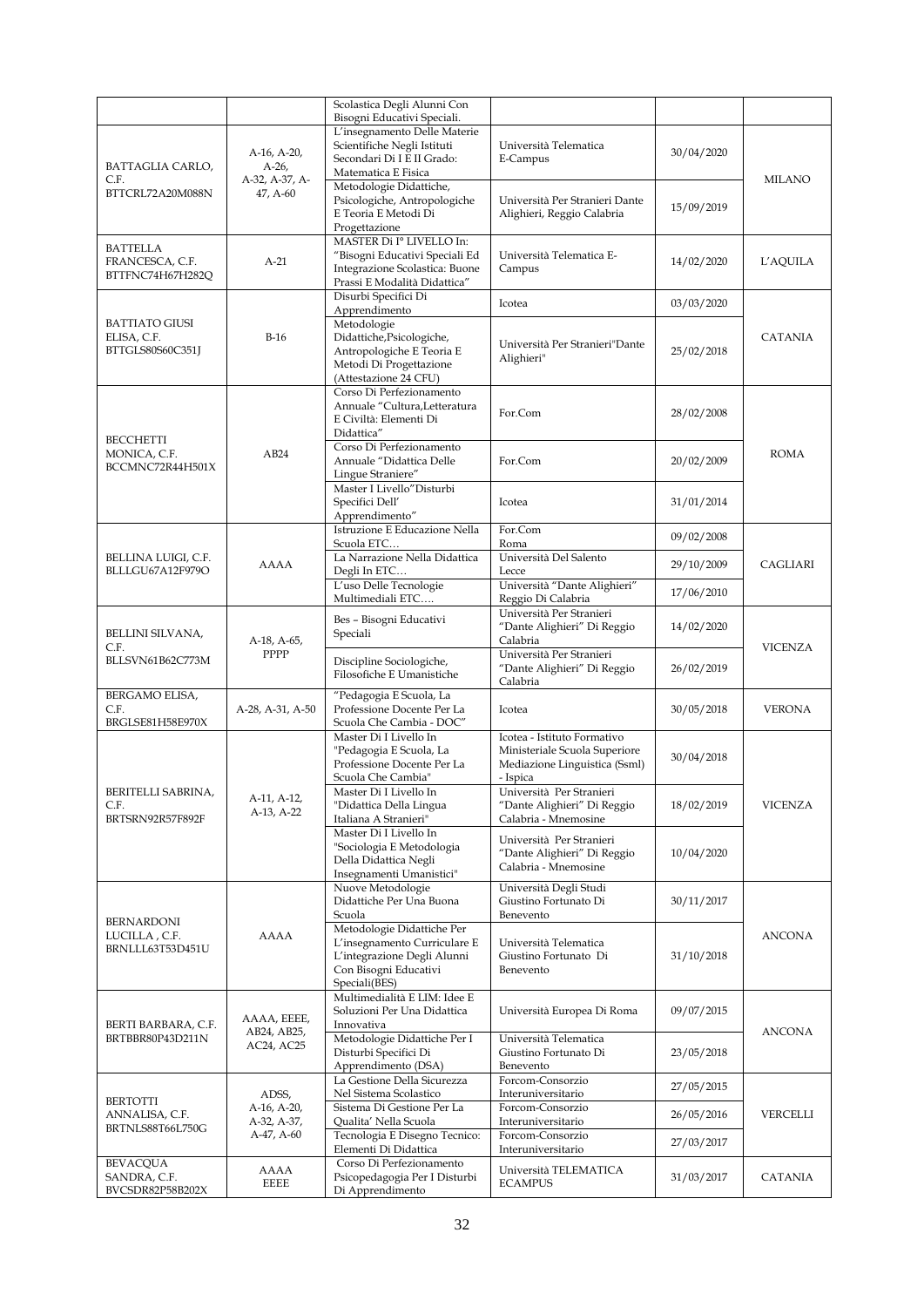|                                                     |                                                | Metodologie Didattiche<br>L'insegnamento Curriculare E<br>L'integrazione Degli Alunni<br>Con Bisogni Educativi Speciali                                   | Università TELEMATICA<br><b>ECAMPUS</b>                             | 20/04/2018 |                  |
|-----------------------------------------------------|------------------------------------------------|-----------------------------------------------------------------------------------------------------------------------------------------------------------|---------------------------------------------------------------------|------------|------------------|
|                                                     |                                                | Corso Di Perfezionamento<br>Pratiche Innovative Con Le<br>Tecnologie Didattiche<br>Tablet, Lavagna Multimediale.                                          | Università TELEMATICA<br><b>ECAMPUS</b>                             | 04/06/2020 |                  |
| BIANCHINI PAOLO,<br>C.F.<br>BNCPLA70H06H501C        | A-01, A-08,<br>A-16, A-17,<br>A-37, A-54, A-60 | Metodologie Didattiche,<br>Psicologiche, Antropologiche<br>E Teoria E Metodi Di<br>Progettazione                                                          | Università Per Stranieri<br>"Dante Alighieri" Di Reggio<br>Calabria | 29/06/2020 | ROMA             |
| <b>BODINI ANNALISA,</b><br>C.F.<br>BDNNLS60L41D150M | AA24, AA25,<br>AB24, AB25                      | Strumenti E Metodologie<br>Didattiche Per Un Corretto<br>Approccio Interculturale<br>Nell'area Disciplinare<br>Linguistica Della Scuola<br>Secondaria     | Università Per Stranieri Dante<br>Alighieri Reggio Calabria         | 14/04/2020 | <b>CREMONA</b>   |
| <b>BONGIOVANNI</b>                                  |                                                | Strategie Didattiche E Buone<br>Prassi Nelle Classi<br>Multiculturali                                                                                     | Università Telematica E-<br>Campus                                  | 24/10/2019 |                  |
| ELISABETTA, C.F.<br>BNGLBT86M48A745C                | $A-18$                                         | Didattica E Psicopedagogia<br>Per I Soggetti Con Disturbi<br>Specifici Dell'apprendimento<br>E Difficoltà Scolastiche                                     | Università Telematica E-<br>Campus                                  | 12/02/2020 | LECCO            |
| BOVE SILVIA MARIA,<br>C.F.<br>BVOSVM68D67F205S      | A-46                                           | MEDIAZIONE FAMILIARE E<br>COMUNITARIA                                                                                                                     | UNIVERSITA' CATTOLICA<br>DEL SACRO CUORE -<br><b>MILANO</b>         | 31/03/2010 | <b>TORINO</b>    |
| <b>BRIENZA</b><br>SALVATORE, C.F.                   | B-16, A-46                                     | Master Di I Livello -<br>"Sociologia E Metodologia<br>Della Didattica Negli<br>Insegnamenti Giuridico-<br>Economici" - 60 CFU                             | Università Per Stranieri<br>"Dante Alighieri"                       | 14/05/2019 | <b>RAVENNA</b>   |
| BRNSVT65B12G942Q                                    |                                                | Diploma Di Perfezionamento<br>Annuale Di 1500 Ore (60 CFU)<br>- "I Bisogni Educativi Speciali<br><b>B.E.S."</b>                                           | Università Per Stranieri<br>"Dante Alighieri"                       | 08/04/2020 |                  |
|                                                     |                                                | Gli aspetti pedagogici delle<br>discipline artistiche negli<br>insegnamenti Umanistici della<br>scuola Secondaria                                         | Accademia di Belle Arti<br>Michelangelo di Agrigento                | 23/08/2017 |                  |
| BRUNORI MARTA,<br>C.F.<br>BRNMRT82E64H501L          | A-12, A-22, A-54                               | Metodologie didattiche<br>Psicologiche Antropologiche e<br>Teoria e metodi di<br>progettazione                                                            | Università per stranieri Dante<br>Alighieri                         | 23/08/2018 | <b>ROMA</b>      |
|                                                     |                                                | Strumenti e Metodologie<br>didattiche per un corretto<br>approccio interculturale<br>nell'area Umanistica della<br>Scuola Secondaria                      | Università per stranieri Dante<br>Alighieri                         | 26/06/2019 |                  |
| CACCIATORE<br>SILVIA, C.F.<br>CCCSLV93T56A089N      | $B-20$                                         | L'uso Delle Tecnologie<br>Multimediali Nella Didattica:<br>Indirizzo Area Disciplinare<br>Tecnica Della Scuola<br>Secondaria                              | Università Per Stranieri Dante<br>Aligheri<br>Reggio Di Calabria    | 15/05/2020 | <b>CATANIA</b>   |
| CALAFATI MARCO,<br>C.F.<br>CLFMRC78P01D612Z         | A-54, B-14                                     | Strumenti E Metodologie<br>Didattiche Per Un Corretto<br>Approccio Interculturale<br>Nell'area<br>Disciplinare Umanistica Della<br>Scuola Secondaria      | Università Per Stranieri Dante<br>Alighieri Di Reggio Calabria      | 04/12/2019 | <b>FIRENZE</b>   |
|                                                     |                                                | Strumenti E Metodologie<br>Didattiche Per<br>L'insegnamento Curriculare E<br>L'integrazione Degli Alunni<br>Con Bisogni Educativi Speciali<br>(2017/2018) | Università Telematica<br>Giustino Fortunato<br>Benevento            | 30/10/2019 |                  |
| CALIENDO<br>FILOMENA, C.F.<br>CLNFMN74B41E955K      | AAAA, EEEE                                     | Strumenti Di Comunicazione<br>E Tecniche Per<br>L'apprendimento<br>Metacognitivo (2018/2019)                                                              | Accademia Di Belle Arti<br>"Michelangelo"<br>Agrigento              | 28/01/2020 | <b>NAPOLI</b>    |
|                                                     |                                                | Gli Aspetti Pedagogici Delle<br>Discipline Artistiche Per<br>L'applicazione Delle Nuove<br>Tecnologie (2019/2020)                                         | Accademia Di Belle Arti<br>"Michelangelo"<br>Agrigento              | 03/06/2020 |                  |
| CAMMAROTA<br>BARBARA, C.F.<br>CMMBBR71M41D810       | A-29, A-30, AJ56                               | Il Bullismo E Il<br>Cyberbullismo.Analisi, Interve<br>nti E Metodologie Didattico-<br>Educative                                                           | Università Telematica E-<br>Campus                                  | 31/07/2019 | <b>FROSINONE</b> |
| N                                                   |                                                | La Funzione Del Docente E<br>L'inclusione Scolastica Degli                                                                                                | Università Telematica E-<br>Campus                                  | 21/07/2018 |                  |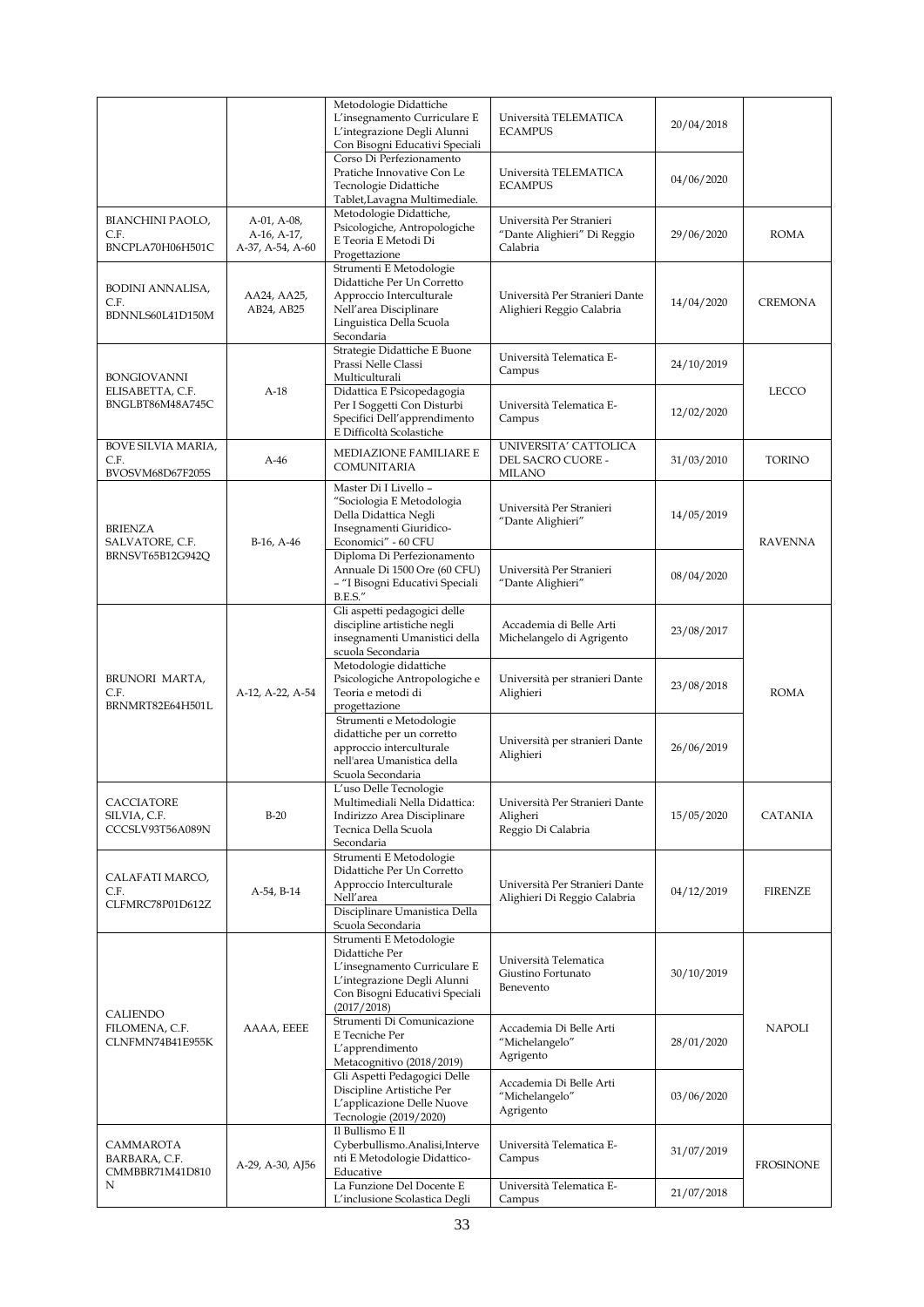|                                                      |                                                       | Alunni Con Bisogni Educativi<br>Speciali                                                                                                                                     |                                                               |            |                   |
|------------------------------------------------------|-------------------------------------------------------|------------------------------------------------------------------------------------------------------------------------------------------------------------------------------|---------------------------------------------------------------|------------|-------------------|
|                                                      |                                                       | Master Di Primo Livello In<br>Nanotecnologie Per<br>L'innovazione (D.M.<br>509/1999)                                                                                         | Università Degli Studi<br>Dell'aquila                         | 23/05/2008 |                   |
| CAMMISULI<br>SALVATORE, C.F.<br>CMMSVT77E27F943P     | A-03, A-20, A-<br>28, A-32, A-34,<br>A-47, A-60       | Master Di II Livello Post<br>Lauream (Annuale 1500 Ore)<br>In Laboratorio Di Didattica<br>Multimediale                                                                       | Università Degli Studi<br>Guglielmo Marconi                   | 10/05/2017 | TORINO            |
|                                                      |                                                       | Master Di II Livello Post<br>Lauream (Annuale - 1500 Ore)<br>In Teoria Generale Delle<br>Scienze Naturali                                                                    | Università Degli Studi<br>Guglielmo Marconi                   | 01/07/2020 |                   |
| CANALI<br>VALENTINA, C.F.<br>CNLVNT78B64A944A        | A-54, B-18                                            | Master Annuale Di I Livello<br><b>METODOLOGIE</b><br><b>DIDATTICHE PER</b><br>L'INTEGRAZIONE DEGLI<br>ALUNNI CON DISTURBI<br><b>SPECIFICI</b><br>DELL'APPRENDIMENTO<br>(DSA) | Università Giustino<br>Fortunato, Benevento                   | 19/05/2020 | <b>BOLOGNA</b>    |
|                                                      |                                                       | Teoria Generale Delle Scienze<br>Fisiche                                                                                                                                     | Università Degli Studi<br>GUGLIELMO MARCONI                   | 17/03/2014 |                   |
| CANNATA ANGELA,<br>C.F.                              | A-26, A-27, A-                                        | Teoria Generale Delle Scienze<br>Matematiche                                                                                                                                 | Università Degli Studi<br><b>GUGLIELMO MARCONI</b>            | 27/05/2015 |                   |
| CNNNGL66H51H501<br>K                                 | 28, A-47                                              | Didattica E Psicopedagogia<br>Per I Soggetti Con Disturbi<br>Specifici Dell'apprendimento<br>E Difficoltà Scolastiche                                                        | Università Telematica<br>Ecampus                              | 11/07/2020 | <b>ROMA</b>       |
| CANNAVO'<br>FRANCESCO,                               | $B-14$                                                | Dsa: Strumenti Di<br>Comunicazione E Tecniche<br>Per L'apprendimento<br>Metacognitivo                                                                                        | Accademia Di Belle Arti<br>"Michelangelo" Di Agrigento        | 26/10/2019 | VARESE            |
| C.F.CNNFNC76R05C3<br>51T                             |                                                       | Metodologie Didattiche E<br>Competenze Digitali Per<br>L'apprendimento Nella Scuola<br>Secondaria                                                                            | Accademia Di Belle Arti<br>"Michelangelo" Di Agrigento        | 03/06/2020 |                   |
| CARAMANNO<br>ROSARIO, C.F.                           | A-32, A-36, A-<br>37, A-38, A-42,<br>A-47, A-60, B-14 | Metodologie Didattiche E<br>Strumenti Innovativi Per Gli<br>Alunni Con<br>Bisogni Educativi Speciali<br>(Bes)                                                                | Universita' Telematica E-<br>Campus                           | 13/07/2019 | CALTANISSE<br>TTA |
| CRMRSR85L18AO89I                                     |                                                       | Metodologie Didattiche Per<br>L'integrazione Degli Alunni<br>Con Disturbi Specifici Di<br>Apprendimento (Dsa)                                                                | Universita' Telematica E-<br>Campus                           | 03/04/2020 |                   |
|                                                      |                                                       | Master Universitario Di I<br>Livello In Metodologie<br>Didattiche, Psicologiche,<br>Antropologiche E Teoria E<br>Metodi Di Progettazione                                     | Università Per Stranieri Dante<br>Alighieri                   | 25/02/2018 |                   |
| CARIMI MARIA<br>GRAZIA, C.F.<br>CRMMGR71D45G273<br>V | $A-16, A-20$<br>A-37, A-47, A-60                      | Diploma Di Perf. Post Laurea:<br>Teoria E Metodo Dell'uso<br>Delle Tecnologie Multimediali<br>Nella Didattica Indirizzo Area<br>Disciplinare Sc. Scuola<br>Secondaria        | Università Per Stranieri Dante<br>Alighieri                   | 29/04/2017 | <b>PALERMO</b>    |
|                                                      |                                                       | Diploma Di Perf. Post Laurea:<br>I Disturbi Specifici Di<br>Apprendimento:DSA                                                                                                | Università Per Stranieri Dante<br>Alighieri                   | 14/04/2020 |                   |
| CARLOTTI SIMONA,<br>C.F.                             | A-18, A-19                                            | Discipline Storico-Filosofiche                                                                                                                                               | Universita' Per Stranieri<br>"Dante Alighieri"<br>(Mnemosine) | 21/11/2019 | <b>PISA</b>       |
| CRLSMN75C44G702N                                     |                                                       | Disciplin Socio-Letterarie,<br>Storiche E Geografiche                                                                                                                        | Universita' Per Stranieri<br>"Dante Alighieri"<br>(Mnemosine) | 07/04/2020 |                   |
| CARNELOS SARA,                                       | A-12, A-22,                                           | Gli Aspetti Pedagogici Delle<br>Discipline Artistiche Negli<br>Insegnamenti Umanistici<br>Della Scuola Secondaria                                                            | Accademia Di Belle Arti Di<br>Agrigento                       | 21/08/2016 |                   |
| C.F.<br>CRNSRA73H57G888X                             | A-54, B-14                                            | Insegnare Italiano A Stranieri<br>L2                                                                                                                                         | Icotea                                                        | 15/02/2017 | <b>PORDENONE</b>  |
|                                                      |                                                       | Pedagogia E Scuola, La<br>Professione Docente Per La<br>Scuola Che Cambia-Doc                                                                                                | Icotea                                                        | 30/04/2018 |                   |
| CAROTENUTO                                           |                                                       | Disturbi Specifici<br>Dell'apprendimento                                                                                                                                     | Universita' Telematica Pegaso<br>Napoli                       | 23/03/2018 | <b>CAMPOBASS</b>  |
| STEFANIA, C.F.<br>CRTSFN84M57A488X                   | $B-21$                                                | Personalizzazione,<br>Progettazione Valutazione<br>Nella Didattica Inclusiva                                                                                                 | Universita' Telematica Pegaso<br>Napoli                       | 06/04/2020 | O                 |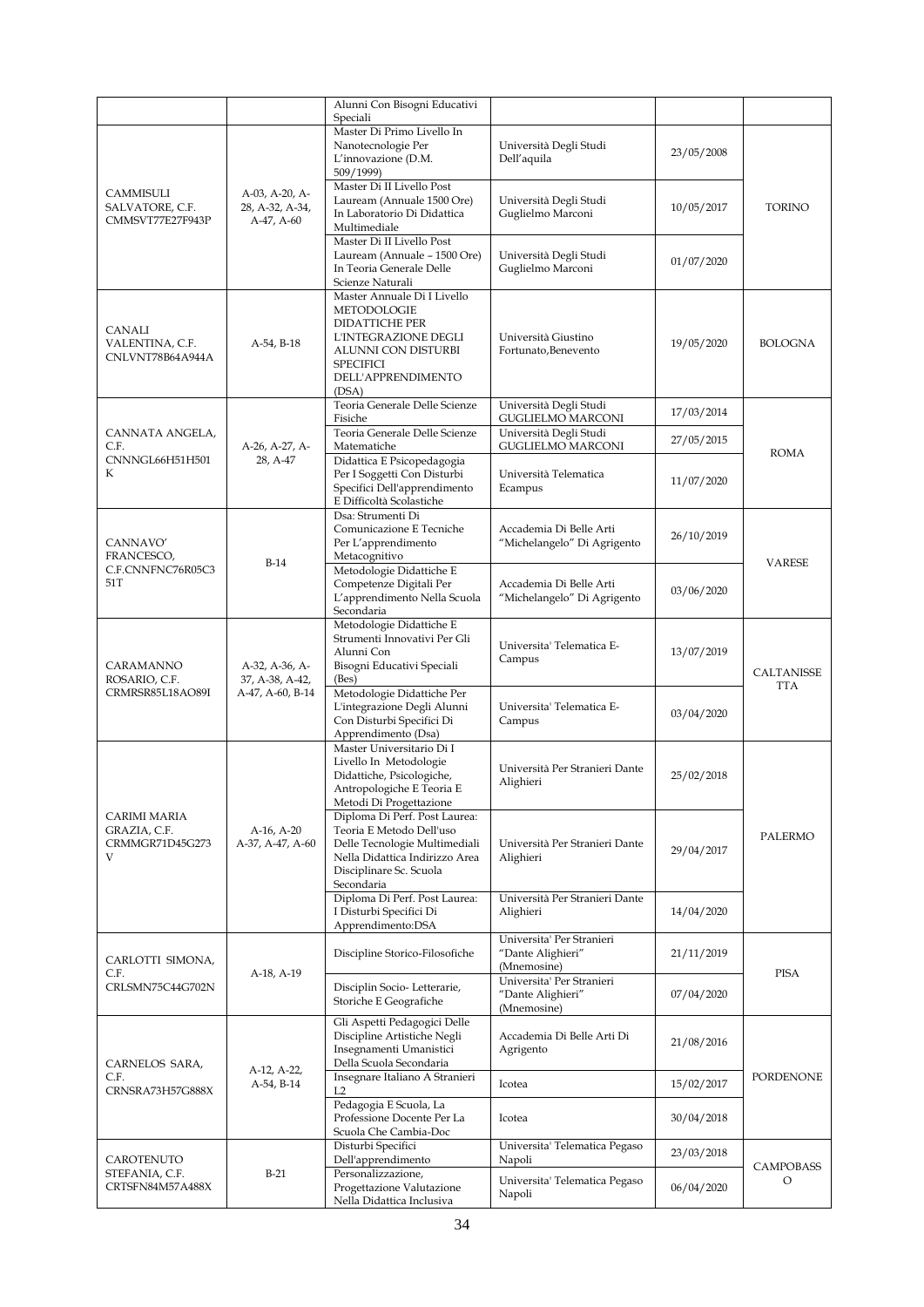|                                                 |                                             | "Teoria E Metodo Dell'uso<br>Delle Tecnologie Multimediali<br>Nella Didattica: Indirizzo<br>Area Disciplinare Tecnica<br>Della Scuola Secondaria".                     | Università Per<br>Stranieri "Dante Alighieri"<br>Reggio Di Calabria | 05/05/2015 |                         |
|-------------------------------------------------|---------------------------------------------|------------------------------------------------------------------------------------------------------------------------------------------------------------------------|---------------------------------------------------------------------|------------|-------------------------|
| CARTA ANGELO,<br>C.F.<br>CRTNGL86S09A089H       | A-01, A-16, A-<br>17, A-37, A-47,<br>$A-60$ | "Teoria E Metodo<br>Dell'apprendimento<br>Collaborativo: Indirizzo Area<br>Disciplinare Tecnica Della<br>Scuola Secondaria".                                           | Università Per<br>Stranieri "Dante Alighieri"<br>Reggio Di Calabria | 23/08/2016 | <b>MILANO</b>           |
|                                                 |                                             | "Strategie E Metodi Di<br>Intervento Sulla Disabilità In<br>Ambito Didattico: Indirizzo<br>Area Disciplinare Tecnica<br>Della Scuola Secondaria".                      | Università Per<br>Stranieri "Dante Alighieri"<br>Reggio Di Calabria | 16/02/2017 |                         |
| CARUSO                                          |                                             | La Didattica Per L'inclusione<br>Scolastica Degli Alunni Con<br>Disturbi Speciali Di<br>Apprendimento - DSA                                                            | Accademia Di Belle Arti<br>"Fidia" Di Stefanaconi (VV)              | 29/02/2020 |                         |
| ALESSANDRO, C.F.<br>CRSLSN82R20A783E            | $B-18$                                      | L'innovazione<br>Nell'insegnamento Nell'ottica<br>Dell'integrazione Scolastica<br>Degli Alunni Con Bisogni<br>Educativi Speciali - BES                                 | IUM ACADEMY SCHOOL Di<br>Roma                                       | 13/07/2020 | <b>ROMA</b>             |
| CASANOVA CIRO,<br>C.F.<br>CSNCRI80T04A509H      | $A-46$                                      | L'insegnamento Delle Materie<br>Giuridico-Economiche Negli<br>Istituti Secondari Di Ii Grado:<br>Metodologie Didattiche.                                               | Università Telematica<br>Ecampus                                    | 19/06/2020 | ASTI                    |
|                                                 |                                             | Teorie E Metodi Dell'uso Delle<br>Tecnologie Multimediali Nella<br>Didattica                                                                                           | Università Per Stranieri<br>"Dante Alighieri" Di Reggio<br>Calabria | 29/05/2016 |                         |
| CASERTA ANGELO,<br>C.F.<br>CSRNGL78T15A089X     | A-37, A-47, A-<br>60, B-14                  | Strategie E Metodi Di<br>Intervento Sulla Disabilita In<br>Ambito Didattico                                                                                            | Università Per Stranieri<br>"Dante Alighieri" Di Reggio<br>Calabria | 14/05/2017 | <b>MILANO</b>           |
|                                                 |                                             | La Narrazione Nella Didattica                                                                                                                                          | Università Per Stranieri<br>"Dante Alighieri" Di Reggio<br>Calabria | 13/05/2018 |                         |
| CASTANGIA<br>PATRIZIA, C.F.                     | <b>EEEE</b>                                 | Metodologie Didattiche Per<br>L'insegnamento Curriculare E<br>L'integrazione Degli Alunni<br>Con Bisogni Educativi Speciali<br>(BES)                                   | Università Degli Studi<br>"Giustino Fortunato" Di<br>Benevento (BN) | 27/05/2017 | <b>BIELLA</b>           |
| CSTPRZ72P61B314B                                |                                             | L'insegnamento Della Lingua<br>Italiana Agli Alunni Stranieri                                                                                                          | Università Degli Studi<br><b>ECAMPUS Di Novendrate</b><br>(CO)      | 30/06/2020 |                         |
| CASTIGLIONI<br>MARINA, C.F.<br>CSTMRN61D50F715F | AB25, AA25,<br>AB24, AA24                   | Didattica E Psicopedagogia<br>Per Gli Alunni Con Disabilita'<br>Intellettive                                                                                           | Università Degli Studi Di<br>Urbino "Carlo Bo"                      | 11/02/2015 | RIMINI                  |
| CASTORINA<br>ALESSANDRA, C.F.                   | AAAA,<br>EEEE, ADEE                         | Difficoltà Dell'apprendimento<br>In Situazioni Di Handicap Ed<br>Integrazione Scolastica                                                                               | Ecampus Università                                                  | 09/03/2019 | CATANIA                 |
| CSTLSN68P63C351W                                |                                             | La Buona Scuola. Metodologie<br>Didattiche                                                                                                                             | Ecampus Università                                                  | 23/07/2020 |                         |
| CAVALLUZZO<br>DANIELA, C.F.<br>CVLDNL79D51A783E | A-15, A-28, A-<br>31, A-50                  | Metodologie Didattiche Per<br>L'integrazione Degli Alunni<br>Con Disturbi Specifici<br>Dell'apprendimento (DSA)<br>IV Edizione                                         | Università Degli Studi Di<br>Giustino Fortunato<br>(Benevento)      | 19/05/2020 | <b>BENEVENTO</b>        |
| CHIARA MARICA,<br>C.F.<br>CHRMRC71E67L219A      | $A-28$                                      | Sociologia E Metodologie<br>Didattiche Negli Insegnamenti<br>Scientifici                                                                                               | Università Per Stranieri Dante<br>Alighieri Di Reggio Calabria      | 22/02/2020 | TORINO                  |
|                                                 |                                             | Diploma Di Perfezionamento<br>1500h-60cfu In Metodologie<br>Didattiche<br>Per Dsa                                                                                      | Università' Telematica<br>Giustino Fortunato                        | 21/06/2017 |                         |
| CHIAVARO<br>FEDERICA, C.F.<br>CHVFRC85A52A485Y  | $A-46$                                      | Diploma Di Perfezionamento<br>1500h-60cfu In Metodi ${\rm E}$<br>Strategie Di<br>Intervento Per La Gestione Dei<br>Conflitti Nei Contesti<br>Scolastici E<br>Formativi | Università TELEMATICA<br><b>ECAMPUS</b>                             | 26/06/2019 | CHIETI                  |
|                                                 |                                             | MASTER DI 1 LIVELLO 1500<br>Ore-60 CFU IN DIDATTICA E<br>PSICOPEDAGOGIA PER I<br>SOGGETTI CON DSA E<br>Difficoltà SCOLASTICHE                                          | Università TELEMATICA<br><b>ECAMPUS</b>                             | 12/03/2020 |                         |
| CHIRICO GIUSEPPE,<br>C.F.<br>CHRGPP82T13H224G   | A-19                                        | Formazione, Gestione E<br>Conservazione Di Archivi<br>Digitali In Ambito Pubblico E<br>Privato                                                                         | Università Degli Studi Di<br>Macerata                               | 13/02/2015 | <b>VIBO</b><br>VALENTIA |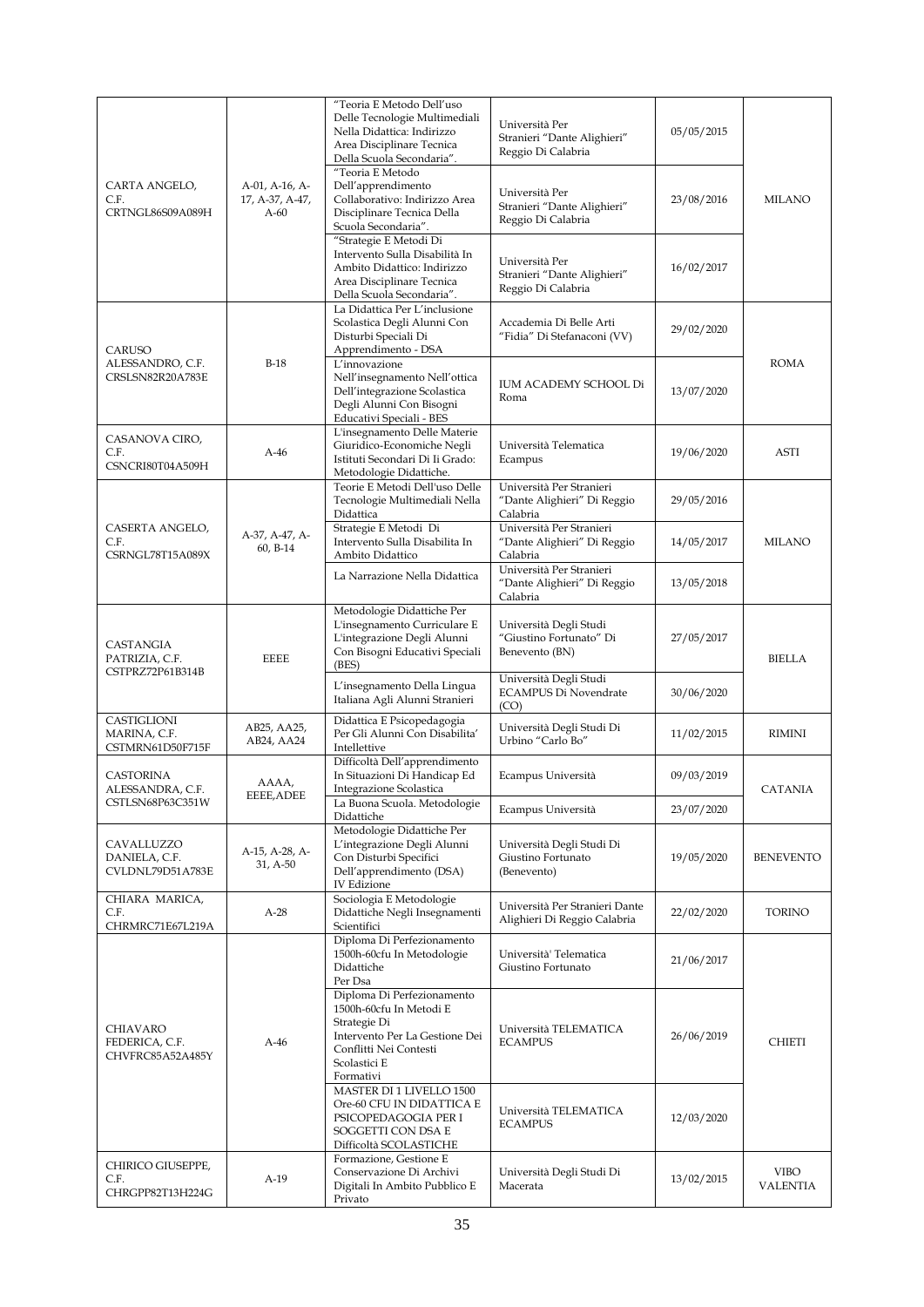|                                                  |                                   | Teorie E Metodi Della Storia<br>Dell'arte                                                                                                                          | Università Degli Studi<br>"Guglielmo Marconi" Di<br>Roma                | 26/09/2019 |                  |
|--------------------------------------------------|-----------------------------------|--------------------------------------------------------------------------------------------------------------------------------------------------------------------|-------------------------------------------------------------------------|------------|------------------|
|                                                  |                                   | Biblioteconomia E<br>Organizzazione Archivistica                                                                                                                   | Università Degli Studi<br>"Guglielmo Marconi" Di<br>Roma                | 01/07/2020 |                  |
| CIOFFI ANTONINO,                                 |                                   | Diploma Di Perfezionamento<br>Anniale In "Metodologie<br>Didattiche E Competenze<br>Digitali Per L'apprendimento<br>Nella Scuola Secondaria"                       | Accademia Di Belle Arti<br>"Michelangelo" Agrigento                     | 08/07/2020 |                  |
| C.F.<br>CFFNNN76M26I862J                         | $B-14$                            | Diploma Di Perfezionamento<br>Annuale In "La Didattica, La<br>Funzione Del Docente E<br>L'inclusione Scolastica Degli<br>Alunni Con Bisogni Educativi<br>Speciali" | Accademia Di Belle Arti<br>"Fidia"                                      | 25/01/2020 | <b>NAPOLI</b>    |
| CISARO MICHELA,<br>C.F.                          | A-01, A-16, A-<br>17, A-37, A-47, | Icf E Bisogni Educativi<br>Speciali: Dal Modello Teorico<br>Agli Strumenti D'intervento                                                                            | Università Telematica Pegaso,<br>Napoli                                 | 30/05/2019 | <b>BIELLA</b>    |
| CSRMHL79B62A859X                                 | A-60, B014                        | Le Nuove Azioni Didattiche:<br>Valutazioni E Competenze.                                                                                                           | Università Telematica Pegaso,<br>Napoli                                 | 23/04/2020 |                  |
| COLACI ANDREA,                                   | B-14, A-46                        | Metodologie Didattiche Per L'<br>Insegnamento Curricolare E<br>L'integrazione Degli Alunni<br>Con<br>Bisogni Educativi Speciali<br>(BES)                           | Università Degli Studi<br>"Giustino Fortunato"                          | 21/06/2017 | <b>MILANO</b>    |
| C.F.<br>CLCNDR77D30E506V                         |                                   | Discipline Economiche,<br>Statistiche E Giuridiche                                                                                                                 | Università Per Stranieri<br>"Dante Aligheri"                            | 30/06/2019 |                  |
|                                                  |                                   | Metodologie Didattiche Per<br>L'integrazione Degli Alunni<br>Con Disturbi Specifici<br>Dell'apprendimento (DSA)                                                    | Università Degli Studi<br>"Giustino Fortunato"                          | 19/05/2020 |                  |
|                                                  |                                   | I Linguaggi Della<br>Comunicazione Educativa                                                                                                                       | Unisu - Università Telematica<br>Roma                                   | 29/05/2010 |                  |
| COLUCCI MARIA                                    |                                   | Ambienti Di Apprendimento                                                                                                                                          | Unicusano - Università                                                  | 08/06/2017 |                  |
| ANTONIETTA, C.F.<br>CLCMNT65T51E471B             | $B-23, A-18$                      | Con Tecnologie Digitali<br>Esperto Nella Pianificazione,<br>Identificazione E Valutazione<br>Dei Bisogni Educativi Speciali<br>(BES)                               | Telematica Roma<br>Pegaso- Università Telematica<br>Napoli              | 25/03/2020 | <b>BRINDISI</b>  |
|                                                  |                                   | Master I Livello Didattica E<br>Psicopedagogia Dei Disturbi<br>Specifici Di Apprendimento                                                                          | Università Degli Studi Di<br>Cagliari                                   | 11/05/2013 |                  |
| CORDEDDA<br>ALESSANDRA, C.F.<br>CRDLSN73S58B354N | EEEE,<br><b>ADEE</b>              | Master I Livello Tecniche<br>Comportamentali Per Bambini<br>Con Autismo E Disturbi<br>Evolutivi Globali.                                                           | Università Degli Studi Di<br>Modena E Reggio Emilia                     | 25/10/2014 | CAGLIARI         |
|                                                  |                                   | Master I Livello Gli Aspetti<br>Pedagogici Delle Discipline<br>Artistiche Negli Insegnamenti<br>Della Scuola Primaria                                              | Accademia Di Belle Arti<br>Michelangelo Di Agrigento                    | 03/05/2017 |                  |
| COSTI ALESSANDRA,<br>C.F.<br>CSTLSN73B52E463Z    | <b>B-06</b>                       | Master I Livello "Bes/Bisogni<br>Educativi Speciali"                                                                                                               | Icotea - Istituto Formazione<br>Magistrale (Ssml) C.A.T. Srl.<br>Ragusa | 31/05/2018 | <b>LA SPEZIA</b> |
|                                                  |                                   | Strategie E Metodi Di<br>Intervento Sulle Disabilità In<br>Ambito Didattico:Indirizzo<br>Area Disciplinare Tecnica<br>Della Scuola Secondaria                      | Università Per Stranieri Dante<br>Alighieri Di Reggio Calabria          | 13/04/14   |                  |
| <b>CREMONA</b>                                   | A-01, A-08, A-                    | Metodologie<br>Didattiche, Psicologiche, Antro<br>pologiche E Teoria E Metodi<br>Di Progettazione                                                                  | Università Per Stranieri Dante<br>Alighieri Di Reggio Calabria          | 29/08/18   |                  |
| ANTONINA, C.F.<br>CRMNNN79L63F061L               | 09, A-16, A-17,<br>A-60           | Teoria E Metodo<br>Dell'apprendimento<br>Collaborativo: Indirizzo Area<br>Disciplinare Tecnica Della<br>Scuola Secondaria                                          | Università Per Stranieri Dante<br>Alighieri Di Reggio Calabria          | 01/03/20   | PALERMO          |
|                                                  |                                   | Metodologie Didattiche Per<br>L'insegnamento Curriculare E<br>L'integrazione Degli Alunni<br>Con Bisogni Educativi Speciali<br>(BES)                               | Università Tel. Giustino<br>Fortunato                                   | 23/05/2018 |                  |
|                                                  |                                   | La Progettazione Didattica Di<br>Sistema E D'aula                                                                                                                  | Luspio - Libera Università San<br>Pio V - Roma                          | 08/03/2009 |                  |
| CRISPINO NATALE,<br>C.F.<br>CRSNTL73E12F537P     | A-66, B-16, SOS<br>II GRADO       | Nuove Metodologie<br>Didattiche Per Una Buona<br>Scuola                                                                                                            | Università Tel. Giustino<br>Fortunato                                   | 15/11/2017 | ROMA             |
|                                                  |                                   | Metodologie Didattiche Per                                                                                                                                         | Università Tel. Giustino                                                | 23/05/2018 |                  |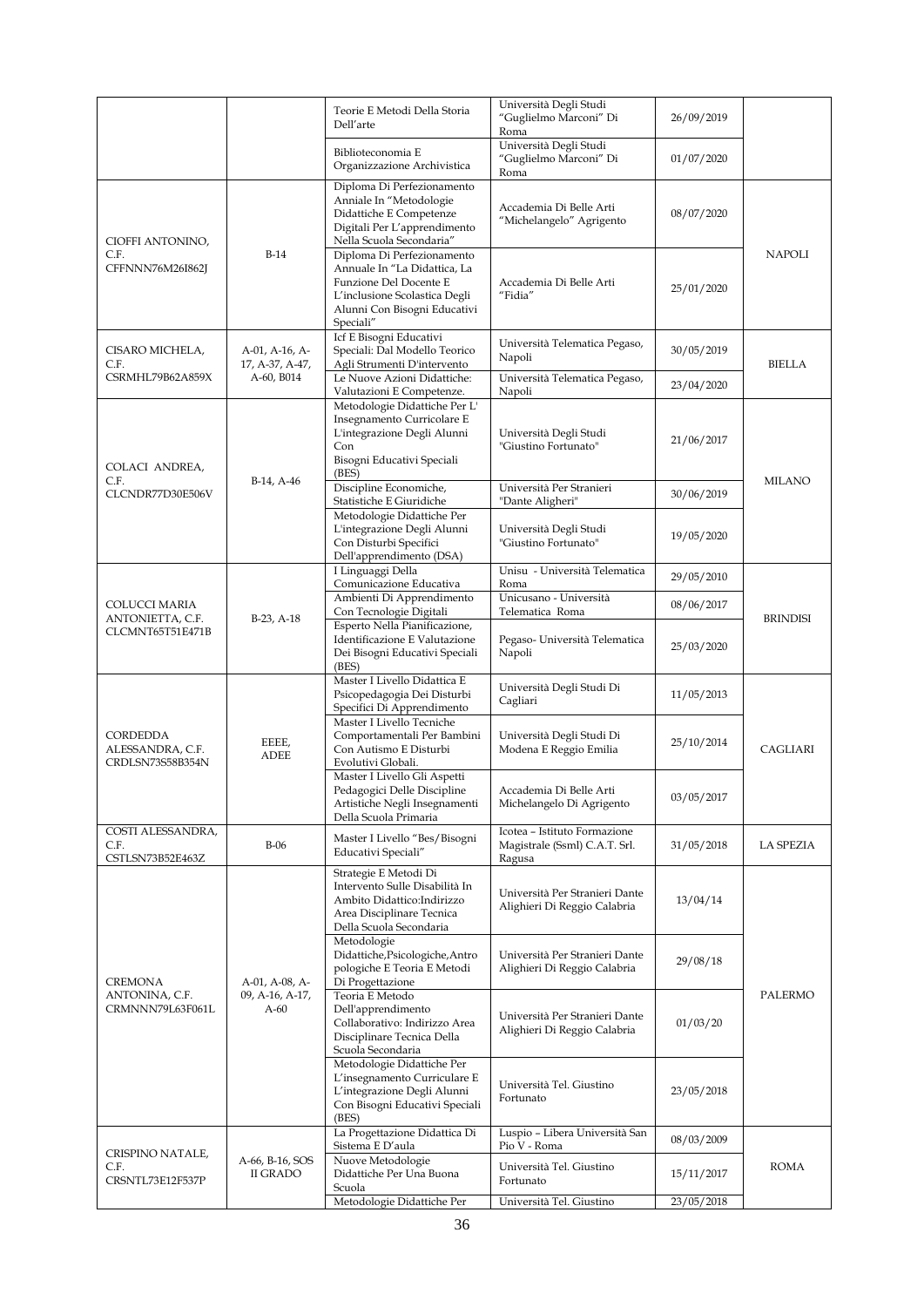|                                               |                           | L'insegnamento Curriculare E<br>L'integrazione Degli Alunni                                                                                                  | Fortunato                                                       |            |                                           |
|-----------------------------------------------|---------------------------|--------------------------------------------------------------------------------------------------------------------------------------------------------------|-----------------------------------------------------------------|------------|-------------------------------------------|
|                                               |                           | Con Bisogni Educativi Speciali<br>(BES)                                                                                                                      |                                                                 |            |                                           |
| CROCE LARA, C.F.<br>CRCLRA74S60I181Y          | $A-46$                    | Primo Livello Professionisti<br>Della Scuola E Nella Pubblica<br>Amministrazione, Tra Saperi,<br>Abilità E Certificazioni                                    | Università Degli Studi Del<br>Molise                            | 27/02/2020 | <b>CAMPOBASS</b><br>O                     |
|                                               |                           | Progettazione Didattica 3.0<br>Nelle Scienze Delle Discipline<br>Motorie E Sportive                                                                          | Università Telematica Pegaso -<br>Rimini                        | 17/04/2019 |                                           |
| CUCUZZA DANIELA,<br>C.F.<br>CZDNL73D68B780N   | A-48, A-49                | Integrazione E Inclusione<br>Degli Alunni Con DSA<br>Attraverso Il Concetto Di<br>Cittadinanza E Di<br>Costituzione                                          | Università Telematica Pegaso -<br>Bologna                       | 09/06/2017 | <b>BOLOGNA</b>                            |
|                                               |                           | Le Scienze Motorie E Sportive:<br>Nuovi Modelli Didattici E<br>Strategie Innovative<br>Nell'insegnamento                                                     | Università Telematica Pegaso -<br>Bologna                       | 21/06/2018 |                                           |
|                                               |                           | Valutazione Delle Istituzioni<br>Scolastiche E Formative.                                                                                                    | Accademia Delle Belle Arti<br>Fidia Carif Onlus - Cetraro       | 30/11/2018 |                                           |
| CUGNO FLAVIA,<br>C.F.                         | B-03, B-17                | Coding E Pensiero<br>Computazionale                                                                                                                          | Accademia Delle Belle Arti<br>Fidia Carif Onlus- Cetraro        | 08/03/2019 | <b>TORINO</b>                             |
| CGNFLV73E47F943S                              |                           | Difficolta' Dell'aprrendimento<br>In Situazione Di Handicap E<br>Integrazione Scolastica                                                                     | Universita' Degli Studi<br>Ecampus Online                       | 08/07/2020 |                                           |
| CURIA LUANA, C.F.<br>CRULNU7870D286E          | A-01, A-09, A-17          | La Didattica. La Funzione Del<br>Docente E L'inclusione<br>Scolastica Degli Alunni Con<br>Bisogni Educativi Speciali<br>(Bes)                                | E-Campus<br>Universita'<br>Novedrate (Co)                       | 14/05/2019 | BERGAMO                                   |
| CURRO' VINCENZA,<br>C.F.<br>CRRVCN65H64Z112W  | B-12, B-03                | Metodologie Socio-<br>Pedagogiche<br>Negli Insegnamenti Tecnici                                                                                              | Università Per Stranieri Dante<br>Alighieri -Reggio Calabria    | 07/04/2020 | <b>BERGAMO</b>                            |
| <b>CUTILLO</b>                                |                           | Metodologie Didattiche Per<br>L'insegnamento Curriculare E<br>L'integrazione Degli Alunni<br>Con Bisogni Educativi Speciali<br>(Bes)                         | Universita' Telematica<br>Giustino Fortunato                    | 31/10/2018 |                                           |
| GIUSEPPINA, C.F.<br>CTLGPP73E57A509H          | <b>EEEE</b>               | Metodologie Didattiche Per I<br>Disturbi Specifici<br>Dell'apprendimento (Dsa)                                                                               | Universita' Telematica<br>Giustino Fortunato                    | 05/09/2019 | <b>MODENA</b>                             |
|                                               |                           | Tecnologie Per L'informazione<br>E La Comunicazione (Tic)<br>Nella Scuola - Vii Ed.                                                                          | Universita' Telematica<br>Giustino Fortunato                    | 25/05/2020 |                                           |
| D'ACCARDI CHIARA,<br>C.F.<br>DCCCHR84L48G273V | AC24, AC25,<br>AB24, AB25 | Diploma Di Perfezionamento<br>Annuale "Metodologie<br>Narrative Nella Didattica:<br>Indirizzo Area Disciplinare<br>Linguistica Della Scuola<br>Secondaria"   | Università Per Stranieri<br>"Dante Alighieri"                   | 10/06/2020 | MONZA E<br><b>DELLA</b><br><b>BRIANZA</b> |
|                                               |                           | Tecnologie Didattiche E<br>Processi d'Insegnamento                                                                                                           | UNIPEGASO Università<br>Telematica                              | 2013/2014  |                                           |
| D'APOLITO                                     | A-01, A-16, A-            | Bisogni Educativi Speciali Ed<br>Integrazione Scolastica: Buone<br>Prassi E Modalità Didattica.                                                              | Universita' Europea<br>Roma                                     | 15/07/2015 |                                           |
| ALESSANDRO, C.F.<br>DPLLSN68C03E885L          | 17, A-37, A-54,<br>$A-60$ | La Professione Docente Nel<br><b>Ouadro Delle Riforme</b><br>Istituzionali. Processi Di<br>Apprendimento,<br>Progettazione E Piano<br>Dell'offerta Formativa | UNIPEGASO Università<br>Telematica                              | 25/06/2017 | FOGGIA                                    |
| <b>DARDANO</b><br>GIUSEPPINA, C.F.            | AAAA,<br><b>EEEE</b>      | Teorie E Tecniche<br>D'integrazione Per Alunni<br>Con Handicap Sociale E Di<br>Apprendimento                                                                 | Universita' Per Stranieri Dante<br>Alighieri REGGIO<br>CALABRIA | 04/07/2017 | CATANZAR<br>O                             |
| DRDGPP79M71C352V                              |                           | Corso Di Perfezionamento E<br>Di Aggiornamento Annuale In<br>Multimedialita' E Lim                                                                           | Universita' E- Campus                                           | 11/05/2019 |                                           |
| <b>DARIO</b>                                  |                           | Diritto Delle Migrazioni                                                                                                                                     | Università Degli Studi Di<br>Roma Tor Vergata                   | 06/03/04   |                                           |
| ANNAMARIA, C.F.<br>DRANMR75E64L736J           | $A-46$                    | Immigrazione. Fenomeni<br>Migratori E Trasformazioni<br>Sociali                                                                                              | Università Degli Studi Di<br>Venezia                            | 15/09/06   | PISTOIA                                   |
| DE CARNE DEBORA,<br>C.F.<br>DCRDBR84M64L219B  | $B-16$                    | Metodologie Socio-<br>Pedagogiche Negli<br>Insegnamenti Tecnici                                                                                              | Università Per Stranieri Dante<br>Alighieri Reggio Calabria     | 06/03/2020 | TORINO                                    |
| DE FINIS                                      | B-16, B-03                | Master Di I Livello,                                                                                                                                         | Università Per Gli Stranieri                                    | 08/05/2018 | <b>TREVISO</b>                            |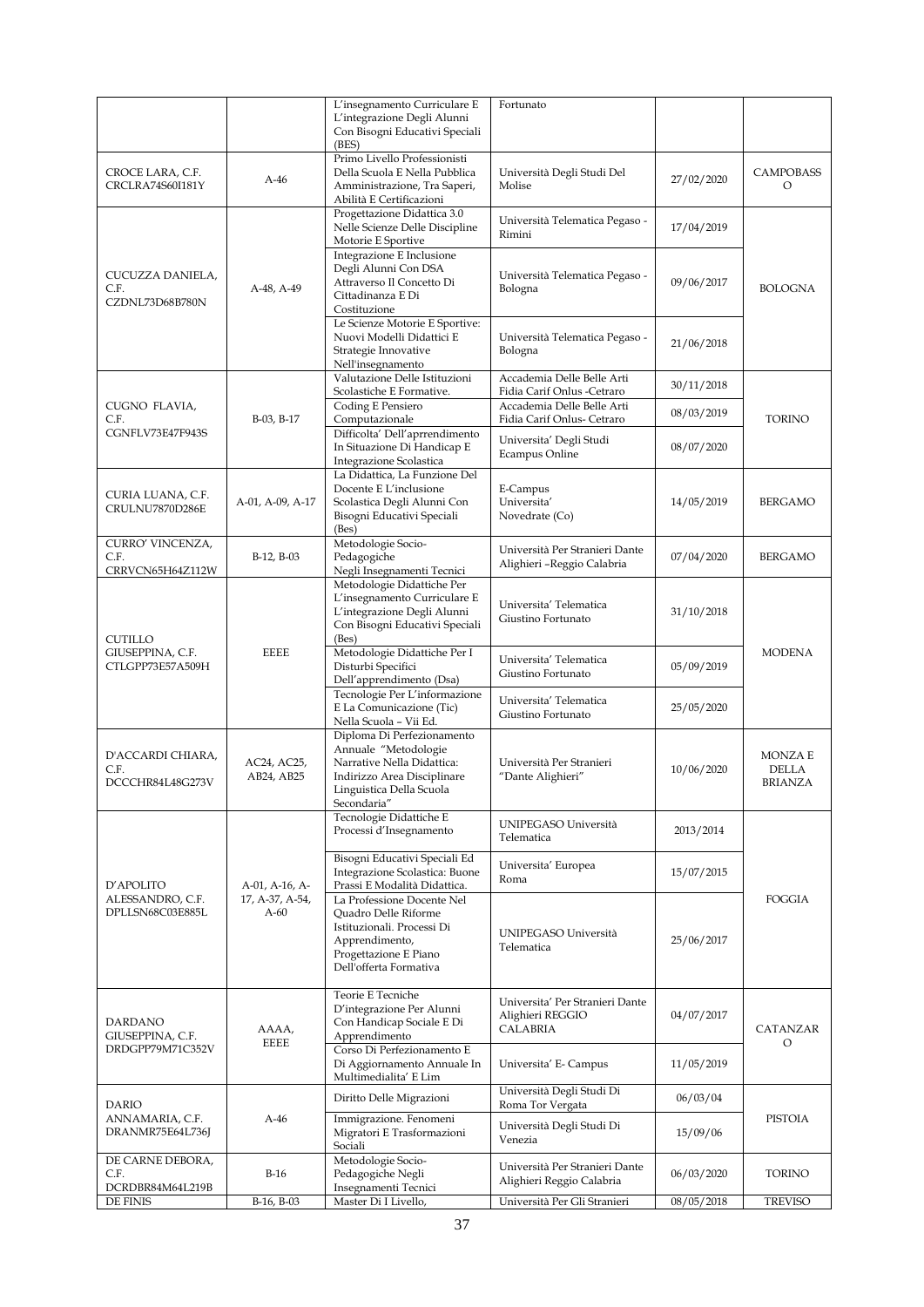| ALESSANDRO, C.F.                   |             | Metodologie Didattiche.                                        | "Dante Alighieri", Reggio                                  |            |                |
|------------------------------------|-------------|----------------------------------------------------------------|------------------------------------------------------------|------------|----------------|
| DFNLSN76M26E885O                   |             | Psicologiche, Antropologiche<br>E Teoria E Metodi              | Calabria.                                                  |            |                |
|                                    |             | Di Progettazione.                                              |                                                            |            |                |
|                                    |             | Master Di I Livello, Strumenti<br>E Metodologie Didattiche Per |                                                            |            |                |
|                                    |             | Corretto Approccio                                             | Università Per Gli Stranieri<br>"Dante Alighieri", Reggio  | 09/05/2019 |                |
|                                    |             | Interculturale<br>Nell'area Disciplinare Tecnica               | Calabria.                                                  |            |                |
|                                    |             | Della Scuola Secondaria                                        |                                                            |            |                |
|                                    |             | Master Di I Livello,<br>Metodologie Socio                      | Università Per Gli Stranieri                               |            |                |
|                                    |             | Pedagogiche Negli                                              | "Dante Alighieri", Reggio<br>Calabria.                     | 08/04/2020 |                |
|                                    |             | Insegnamenti Tecnici<br>Master Universitario Di II             |                                                            |            |                |
|                                    |             | Livello In "Didattica Dei<br>Classici"                         | Scuola Iad - Università Degli<br>Studi Di Roma Tor Vergata | 07/07/2016 |                |
| DE GENNARO                         |             | Master Universitario Di I                                      |                                                            |            |                |
| GIOVANNA, C.F.<br>DGNGNN81C44B963P | A-13, A-22  | Livello In "Metodologie<br>Didattiche,                         | Università Per Stranieri Dante                             |            | <b>ROMA</b>    |
|                                    |             | Psicologiche, Antropologiche                                   | Alighieri Di Calabria                                      | 26/02/2019 |                |
|                                    |             | E Teoria E Metodi Di<br>Progettazione"                         |                                                            |            |                |
| DE GIRARDIS                        |             |                                                                | Università Per Stranieri                                   |            |                |
| DANIELA, C.F.<br>DGRDNL80P63H856G  | $A-18$      | Filosofia E Scienze Umane                                      | "Dante Alighieri" - Reggio<br>Calabria                     | 06/09/2019 | CAGLIARI       |
|                                    |             | La Didattica, La Funzione Del                                  |                                                            |            |                |
| DE LUCA FABIO                      |             | Docente E L'inclusione<br>Scolastica Degli Alunni Con          | E-Campus Università                                        | 04/03/2019 |                |
| MARIO, C.F.                        | $B-14$      | Bisogni Educativi Speciali                                     | Novedrate (CO)                                             |            | <b>VICENZA</b> |
| DLCFMR61A11E563H                   |             | (Bes)<br>Metodologia Coding E                                  | E-Campus Università                                        |            |                |
|                                    |             | Pensiero Computazionale                                        | Novedrate (CO)                                             | 23/04/2020 |                |
|                                    |             | Valutazione Delle Istituzioni<br>Scolastiche E Formative       | Accademia Di Belle Arti Fidia                              | 10/06/2017 |                |
| DE PREZZO MARIA,<br>C.F.           | AAAA, EEEE  | La Didattica, La Funzione Del                                  |                                                            |            | <b>TARANTO</b> |
| DPRMRA65P59L711Y                   |             | Docente E L'inclusione<br>Scolastica Degli Alunni Con          | Accademia Di Belle Arti Fidia                              | 09/06/2018 |                |
|                                    |             | Bisogni Educativi Speciali                                     |                                                            |            |                |
|                                    |             | Master:Metodologie                                             |                                                            |            |                |
|                                    |             | Didattiche Per<br>L'insegnamento Curriculare E                 | Università Telematica                                      |            |                |
|                                    |             | L'integrazione Degli Alunni                                    | Giustino Fortunato Di<br>Benevento                         | 19/07/2012 |                |
|                                    |             | Con Bisogni Educativi<br>Speciali.                             |                                                            |            |                |
| DE ROSA<br>ANNAMARIA, C.F.         | A-12, A-22, | Corso Di Perfezionamento:Le                                    |                                                            |            | <b>ROMA</b>    |
| DRSNMR83H54A783N                   | EEEE, AAAA  | Tecnologie Per L'informazione<br>E La Comunicazione Nella      | Università Giustino Fortunato<br>Di Benevento              | 31/07/2014 |                |
|                                    |             | Scuola Tic                                                     |                                                            |            |                |
|                                    |             | Master:Metodologie<br>Didattiche Per                           | Università Giustino Fortunato                              |            |                |
|                                    |             | L'insegnamento Della Lingua                                    | Di Benevento                                               | 31/10/2019 |                |
|                                    |             | Italiana A Stranieri.L2                                        |                                                            |            |                |
| DE SANTIS MARZIA,<br>C.F.          | $A-19$      | Strategie E Metodi Di<br>Intervento Sulla Disabilità In        | Università Per Stranieri Dante                             | 07/04/2020 | ROMA           |
| DSNMRZ86S46C352J                   |             | Ambito Didattico                                               | Alighieri Di Reggio Calabria                               |            |                |
|                                    |             | Strumenti E Metodologie<br>Didattiche Per Un Corretto          |                                                            |            |                |
|                                    |             | Approccio Interculturale                                       | Università Per Stranieri Dante                             |            |                |
| DEAGOSTINI                         |             | Nell'area Disciplinare<br>Giuridico-Economica Della            | Alighieri Di Reggio Calabria                               | 24/11/19   |                |
| LAURA, C.F.<br>DGSLRA76L43M109L    | A-46, B-14  | Scuola Secondaria-Anno                                         |                                                            |            | <b>PAVIA</b>   |
|                                    |             | 2018-2019                                                      |                                                            |            |                |
|                                    |             | Discipline Economiche,<br>Statistiche E Giuridiche -           | Università Per Stranieri Dante                             | 10/06/20   |                |
|                                    |             | Anno 2019-2020                                                 | Alighieri Di Reggio Calabria                               |            |                |
|                                    |             | "L'uso Didattico Della<br>Narrazione E Della Metafora          |                                                            |            |                |
|                                    |             | Negli Insegnamenti                                             | Accademia Di Belle Arti<br>"Michelangelo" Di Agrigento     | 14/06/10   |                |
|                                    |             | Umanistici Della Scuola<br>Secondaria"                         |                                                            |            |                |
| DEL FABBRO EROS,                   |             | "L'uso Didattico Della                                         |                                                            |            |                |
| C.F.                               | A-11, A-12, | Narrazione E Della Metafora                                    | Accademia Di Belle Arti                                    |            | <b>UDINE</b>   |
| DLFRSE71C07L483J                   | A-19, A-22  | Negli Insegnamenti<br>Umanistici Della Scuola                  | "Michelangelo" Di Agrigento                                | 22/03/11   |                |
|                                    |             | Secondaria"                                                    |                                                            |            |                |
|                                    |             | "Metodologie Didattiche,<br>Psicologiche, Antropologiche       | Università Per Stranieri                                   |            |                |
|                                    |             | E Teoria E Metodi Di                                           | "Dante Alighieri"<br>Reggio Calabria                       | 16/03/20   |                |
| DEL BUONO                          | $A-46$      | Progettazione"<br>La Funzione Docente E Il                     | Università Telematica Pegaso                               | 31/08/2018 | <b>FERRARA</b> |
|                                    |             |                                                                |                                                            |            |                |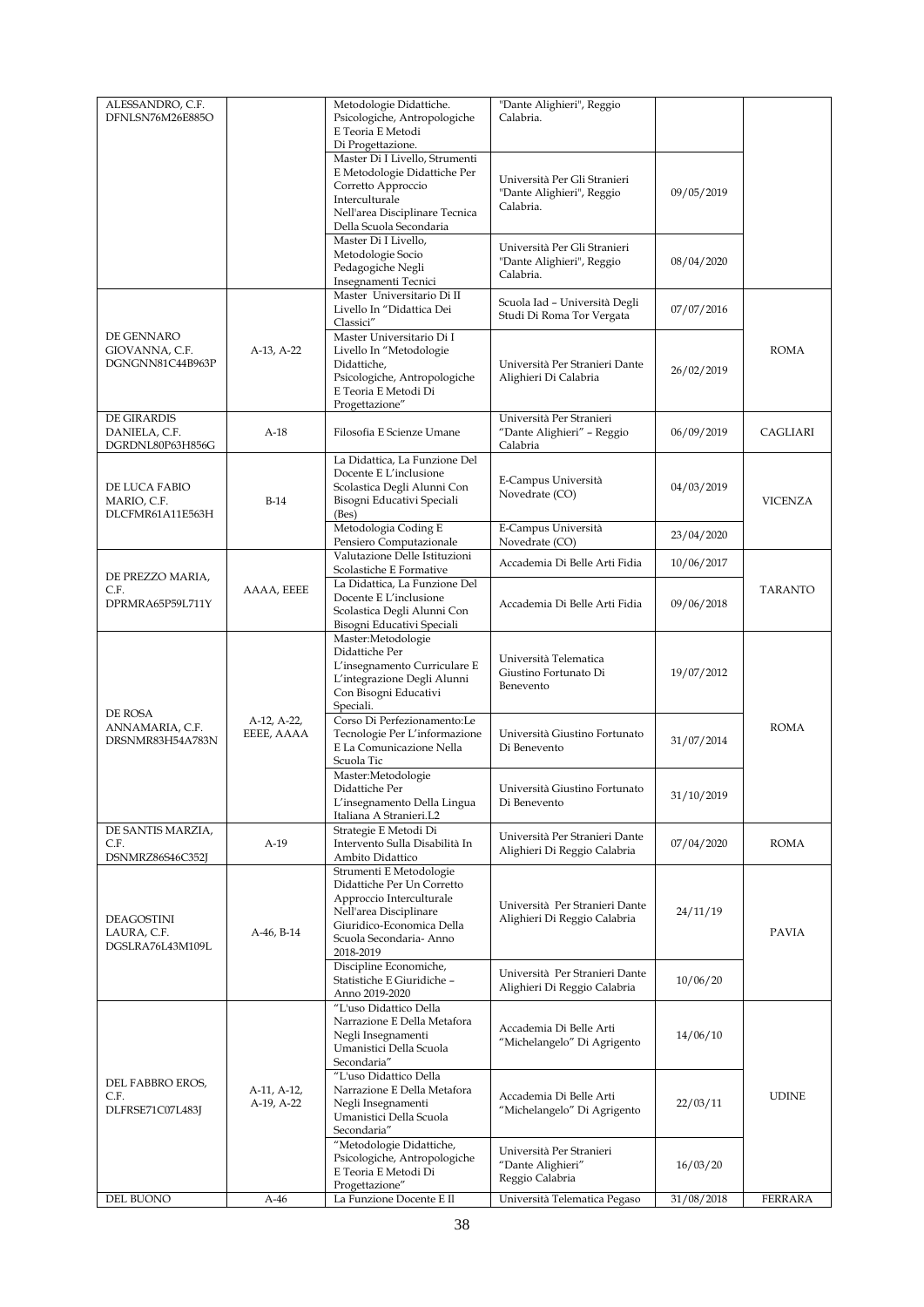| MARINA, C.F.<br>DLBMRN69H45G643L                |                                 | Piano Triennale Dell'offerta<br>Formativa: Didattica,<br>Inclusivita' E Valutazione.                                                                                                                                   |                                                                      |            |                       |
|-------------------------------------------------|---------------------------------|------------------------------------------------------------------------------------------------------------------------------------------------------------------------------------------------------------------------|----------------------------------------------------------------------|------------|-----------------------|
|                                                 |                                 | Icf E Bisogni Educativi<br>Speciali: Dal Modello Teorico<br>Agli Strumenti D'intervento.                                                                                                                               | Università Telematica Pegaso                                         | 30/09/2019 |                       |
|                                                 |                                 | Metodologie Didattiche<br>Inclusive Secondo Il Modello<br>Del Flipped Learning<br>Cooperativo.                                                                                                                         | Università Telematica Pegaso                                         | 02/07/2020 |                       |
| DELL'OLIO                                       |                                 | Master Di I Livello In "Le<br>Culture Musicali Del<br>Novecento"                                                                                                                                                       | Scuola IAD - Università Degli<br>Studi Di Roma Tor Vergata           | 08/07/2016 |                       |
| MANUELA ANGELA,<br>C.F.<br>DLLMLN87L64A883A     | A-30, ADMM,<br>A-29, A-53       | Master Di I Livello In<br>"Disturbi Specifici<br>Dell'apprendimento E<br>Scambio Educativo"                                                                                                                            | Scuola IAD - Università Degli<br>Studi Di Roma Tor Vergata           | 14/07/2020 | BERGAMO               |
|                                                 |                                 | "Teorie E Tecniche<br>D'integrazione Per Alunni<br>Con Handicap Sociale E Di<br>Apprendimento"                                                                                                                         | Università Per Stranieri<br>"Dante Alighieri"<br>-Reggio Di Calabria | 03/07/2017 |                       |
| DI BLASIO ALESSIA,<br>C.F.<br>DBLLSS82P50L103X  | AAAA, EEEE,<br>ADEE, PPPP       | "L'uso Delle Tecnologie<br>Multimediali Nella Didattica:<br>Indirizzo Insegnamenti Della<br>Scuola Dell'infanzia E<br>Primaria"                                                                                        | Università Per Stranieri<br>"Dante Alighieri"<br>-Reggio Di Calabria | 05/07/2018 | <b>TERAMO</b>         |
|                                                 |                                 | "Metodologie Didattiche E<br>Psicopedagogiche Sui Bisogni<br>Educativi Speciali B.E.S . Nella<br>Scuola Dell'infanzia E<br>Primaria"                                                                                   | Università Per Stranieri<br>"Dante Alighieri"<br>-Reggio Di Calabria | 27/03/2019 |                       |
|                                                 |                                 | Disturbi Specifici<br>Dell'apprendimento                                                                                                                                                                               | Universita' Telematica Pegaso<br>Di Napoli                           | 23/03/2018 |                       |
| DI CECCO SIMONE,<br>C.F.<br>DCCSMN84P24G482Y    | $B-21$                          | Il Ruolo E Compiti Del<br>Docente Coordinatore Ed<br>Esperto Delle Procedure E<br>Delle Attivita' Di Supporto Per<br>La Didattica Dell'inclusione                                                                      | Universita' Telematica Pegaso<br>Di Napoli                           | 23/04/2020 | <b>CAMPOBASS</b><br>O |
| DI CHIARA                                       |                                 | Il Metodo<br>Montessori: Pedagogia E<br>Didattica Nella Scuola<br>Dell'infanzia E Primaria                                                                                                                             | Università Degli Studi<br>Guglielmo Marconi Di Roma                  | 20/02/2017 |                       |
| DOROTEA, C.F.<br>DCHDRT82M71C286C               | AAAA, EEEE,<br>ADEE, PPPP       | Insegnare Nel Laboratorio<br>Multimediale                                                                                                                                                                              | Università Degli Studi<br>Guglielmo Marconi Di Roma                  | 24/01/2018 | <b>LUCCA</b>          |
|                                                 |                                 | Qualifica Di Educatore<br>Professionale Socio-<br>Pedagogico                                                                                                                                                           | Università Degli Studi<br>Guglielmo Marconi Di Roma                  | 26/09/2019 |                       |
| DI DONA MARIO,                                  |                                 | Alternanza Scuola Lavoro:<br>Organizzazione, Strategie E<br>Metodologie                                                                                                                                                | I.U.M. Academy School                                                | 23/05/2020 |                       |
| C.F.                                            | B-03, B-15                      | <b>BES E Le Nuove Tecnologie</b><br>Didattiche                                                                                                                                                                         | Accademia Di Belle Arti<br>"Michelangelo" Agrigento                  | 27/10/2018 | <b>FIRENZE</b>        |
| DDNMRA84C22B963<br>Q                            |                                 | La Didattica Per L'inclusione<br>Scolastica Per Gli Alunni Con<br>Disturbi Specifici Di<br>Apprendimento DSA                                                                                                           | L'Accademia Di Belle Arti<br>"Fidia"                                 | 23/12/2019 |                       |
|                                                 |                                 | <b>DIPLOMA</b><br>DI<br>PERFEZIONAMENTO POST<br>LAUREAM IN "SISTEMA DI<br><b>GESTIONE</b><br>DELLA QUALITÀ NELLA<br>SCUOLA"                                                                                            | CONSORZIO<br><b>INTERUNIVERSITARIO</b><br>FOR.COM                    | 11/04/2017 |                       |
| DI GIULIO GUERINO,<br>C.F.<br>DGLGRN73M22E435O  | A-45, A-46,<br>A-47, B-15, B,17 | MASTER DI I LIVELLO IN<br>$^{\prime\prime}$ LA<br>DIDATTICA,<br>LA<br>FUNZIONE DEL DOCENTE<br>E<br>L'INCLUSIONE<br><b>DEGLI</b><br>BES"<br><b>ALUNNI</b><br><b>CON</b><br>(includente i 24 CFU D.M. 616)<br>$-10/8/17$ | UNIVERSITA' ECAMPUS                                                  | 30/07/2018 | <b>CHIETI</b>         |
|                                                 |                                 | MASTER DI I LIVELLO IN<br>"INSERIMENTO,<br><b>INTEGRAZIONE</b><br>ED<br><b>INCLUSIONE</b><br><b>SCOLASTICA</b><br><b>DEGLI</b><br>ALUNNI CON DISABILITÀ"                                                               | UNIVERSITA' ECAMPUS                                                  | 09/07/2019 |                       |
| DI GIULIO<br>VINCENZO, C.F.<br>DGLVCN79E11E435R | $B-15$                          | DIPLOMA DI<br>PERFEZIONAMENTO IN<br>"METODOLOGIA CODING E<br>PENSIERO                                                                                                                                                  | UNIVERSITA' ECAMPUS                                                  | 17/07/2020 | CHIETI                |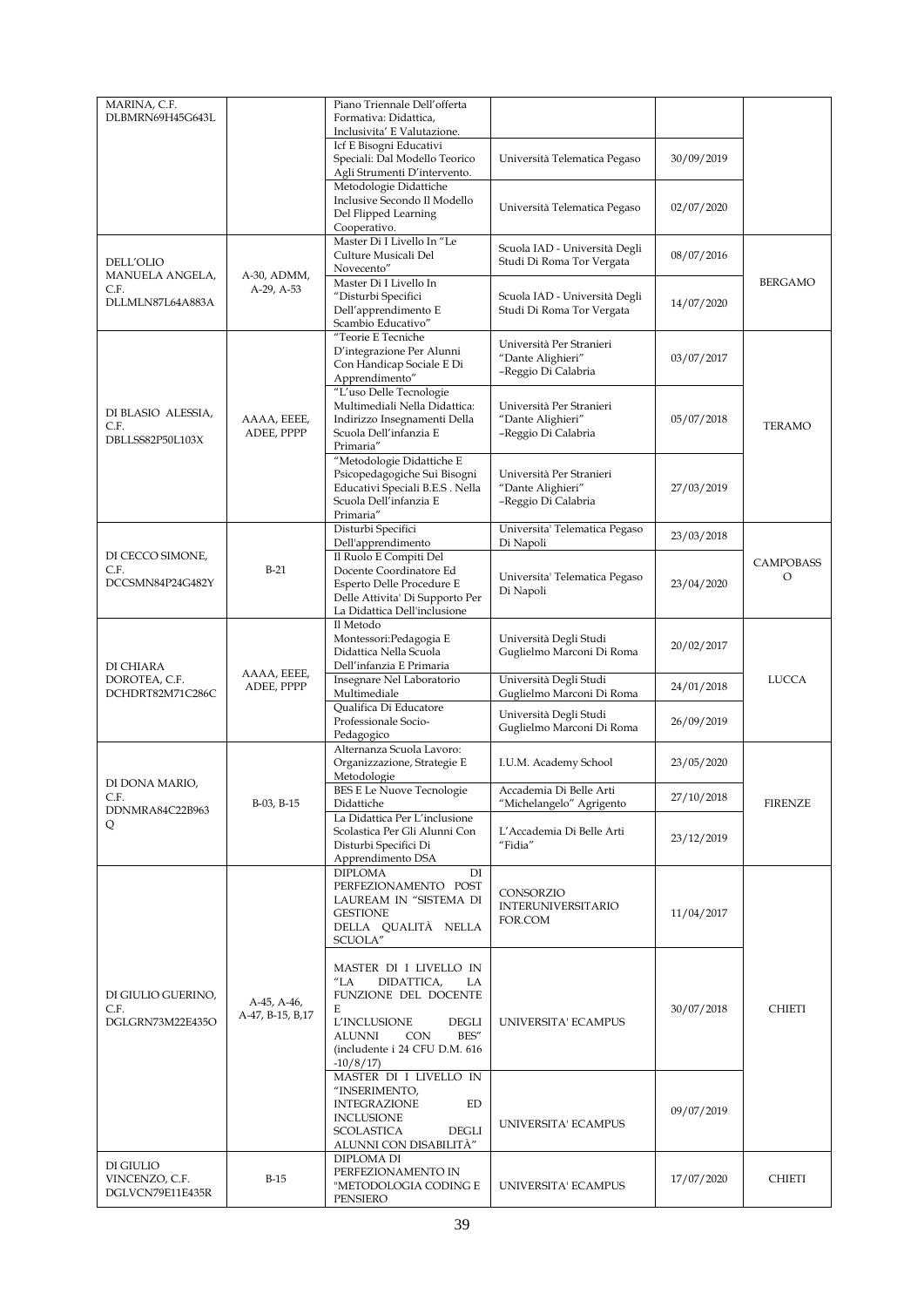|                                    |                  | COMPUTAZIONALE"                                                |                                                               |            |                   |
|------------------------------------|------------------|----------------------------------------------------------------|---------------------------------------------------------------|------------|-------------------|
|                                    |                  | Relazioni Industriali, Diritto                                 | Università Degli Studi Di                                     | 29/03/2011 |                   |
| DI LORENZO                         |                  | Del Lavoro E Sicurezza Sociale<br>Didattica Dell'inclusione: I | Palermo<br>Università Telematica Pegaso                       | 20/06/2018 |                   |
| ANTONINO, C.F.<br>DLRNNN60C21G543U | A-26, A-45, A-47 | Bisogni Educativi Speciali<br>La Funzione Docente E Il         |                                                               |            | PALERMO           |
|                                    |                  | Piano Triennale Dell'offerta<br>Formativa Didattica,           | Università Telematica Pegaso                                  | 06/08/2019 |                   |
|                                    |                  | Inclusività E Valutazione                                      |                                                               |            |                   |
|                                    |                  | Dipoma Perfezionamento<br>Didattica, Funzione Docente,         | Accademia Belle Arti Fidia -                                  |            |                   |
|                                    |                  | Inclusione Scolastica Alunni<br>B.E.S.                         | Stefanoconi (Vv)                                              | 11/01/2019 |                   |
|                                    |                  | Diploma Di Perfezionamento                                     |                                                               |            |                   |
| DI MARCO<br>GIACOMO, C.F.          | $B-21$           | Strategie E Metodologie<br>Didattiche Per Il Sostegno          | Accademia Belle Arti Fidia -<br>Stefanoconi (Vv)              | 29/06/2019 | PALERMO           |
| DMRGCM82R24G273L                   |                  | Nella Scuola<br>Diploma Di Perfezionamento                     |                                                               |            |                   |
|                                    |                  | Didattica Innovativa,                                          | Universita' Telematica E-                                     |            |                   |
|                                    |                  | Competenze Digitali, Nuove<br>Metodologie Nei Luoghi Di        | Campus                                                        | 25/08/2020 |                   |
|                                    |                  | Apprendimento<br>Master Di Massoterapia E                      | Università Degli Studi Di                                     |            |                   |
|                                    |                  | Utilizzo Di Apparecchi                                         | Genova Dipartimrnto Di                                        | 25/06/2002 |                   |
| DI MARTINO ENZO,                   |                  | Elettromedicali<br>Strategie E Metodologia                     | Scienze Motorie E Riabilitative<br>Accademia Delle Belle Arti |            |                   |
| C.F.<br>DMRNZE77A11F839L           | A-48, A-49       | Didattiche Per Il Sostegno                                     | FIDIA Sede D'esame Fra Luigi                                  | 26/10/2019 | <b>ROMA</b>       |
|                                    |                  | Nella Scuola<br>Bes-Bisogni Educativi                          | Monaco Vitulazio (CE)<br>Università Giustino Fortunato        | 29/04/2017 |                   |
|                                    |                  | Speciali<br>La Valutazione Per                                 | Bn                                                            |            |                   |
| DI MATTEO<br>ANDREA, C.F.          | A50              | Competenze A Scuola                                            | Università Telematica Pegaso                                  | 4/09/2019  | <b>ALESSANDRI</b> |
| DMTNDR89E30G482J                   |                  | Didattica E Competenze Nelle<br>Discipline Scientifiche        | Università Telematica Pegaso                                  | 15/06/2020 | А                 |
|                                    |                  | Approfondimenti<br>Professionali Per L'insegnante              | Università Leonardo Da Vinci,                                 | 13/11/2008 |                   |
|                                    |                  | Ed Il Formatore                                                | Torrevecchia Teatina                                          |            |                   |
| DI MICHELE TANIA,<br>C.F.          | A-54, A-12       | L'Insegnamento Della Storia<br>Dell'arte, Strategie E Tecniche | Consorzio Interuniversitario                                  | 20/4/2011  | PESCARA           |
| DMCTNA74L71G482T                   |                  | Per La Didattica<br>L'Insegnamento Della Storia                | For.Com Roma                                                  |            |                   |
|                                    |                  | Dell'arte Moderna Elementi Di                                  | Consorzio Interuniversitario<br>For.Com Roma                  | 4/5/2012   |                   |
|                                    |                  | Didattica<br>Metodologie Narrative Nella                       |                                                               |            |                   |
|                                    |                  | Didattica: Indirizzo Area<br>Disciplinare Umanistica Della     | Università Per Stranieri<br>"Dante Alighieri" Reggio Di       | 29/04/2017 |                   |
|                                    |                  | Scuola Secondaria                                              | Calabria                                                      |            |                   |
|                                    |                  | Teoria E Metodo<br>Dell'apprendimento                          | Università Per Stranieri                                      |            |                   |
| <b>DI NATALE</b><br>ROSSELLA, C.F. | A-19             | Collaborativo: Indirizzo Area                                  | "Dante Alighieri" Reggio Di<br>Calabria                       | 13/04/2019 | PALERMO           |
| DNTRSL83D65G273R                   |                  | Disciplinare Umanistica Della<br>Scuola Secondaria             |                                                               |            |                   |
|                                    |                  | Strategie E Metodi Di<br>Intervento Sulla Disabilità:          | Università Per Stranieri                                      |            |                   |
|                                    |                  | Indirizzo Area Disciplinare                                    | "Dante Alighieri" Reggio Di                                   | 01/03/2020 |                   |
|                                    |                  | Umanistica Della Scuola<br>Secondaria                          | Calabria                                                      |            |                   |
|                                    |                  | Dinamiche Relazionali E<br>Metodologie Nei Gruppi Di           | Università San Pio V                                          | 17/05/2008 |                   |
| DI PALO RACHELE,                   |                  | Apprendimento<br>La Formazione Metodologica                    |                                                               |            |                   |
| C.F.                               | AAAA             | E Didattica Per                                                | Università Degli Studi<br>Giustino Fortunato                  | 31/07/2013 | <b>LODI</b>       |
| DPLRHL78B61F839U                   |                  | L'insegnamento<br>La Scuola Delle Competenze:                  |                                                               |            |                   |
|                                    |                  | Progettazione, Valutazione E                                   | Università Degli Studi<br>Giustino Fortunato                  | 31/10/2018 |                   |
|                                    |                  | Certificazione<br>Il Ruolo Del Docente Nel                     |                                                               |            |                   |
|                                    |                  | Processo Di<br>Insegnamentoapprendimento                       | Università Telematica Pegaso                                  | 17/03/2016 |                   |
|                                    |                  | Nella Nuova Didattica                                          |                                                               |            |                   |
| DI PASQUALE                        | A-48, A-49       | Didattica Dell'inclusione: I<br>Bisogni Educativi Speciali     | Università Telematica Pegaso                                  | 02/03/2017 | <b>CHIETI</b>     |
| CLAUDIO, C.F.<br>DPSCLD81D06A485L  | $B-14$ , A 66    | I Disturbi Specifici Di<br>Apprendimento Riconoscerli          |                                                               |            |                   |
|                                    |                  | Ed Intervenire Nei                                             | Università Telematica Pegaso                                  | 05/03/2018 |                   |
|                                    |                  | Modelli Di Didattica Inclusiva<br>Nella Scuola Delle           |                                                               |            |                   |
| DI PRIMA MARIDA,                   |                  | Competenze<br>Evoluzione E Sviluppo Delle                      |                                                               |            |                   |
| C.F.                               | A-18             | Scienze Pedagogiche                                            | Università PEGASO Di Napoli                                   | 18/04/2018 | <b>MODENA</b>     |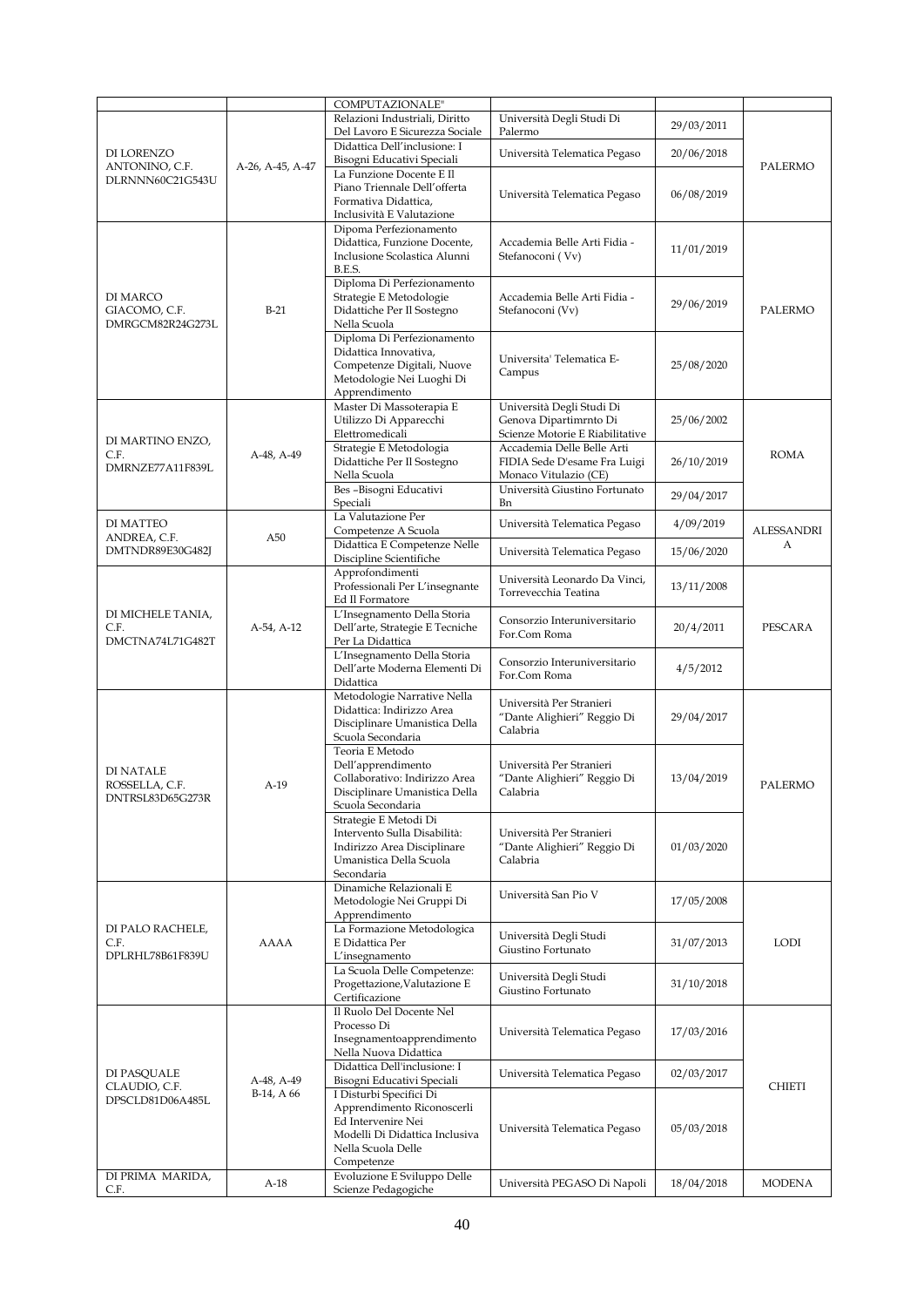| DPRMRD87C54G273T                                          |                            | Bes - Bisogni Educativi                                                                                                                                | Università DANTE<br>ALIGHIERI Di Reggio                                                        | 09/04/2020 |                  |
|-----------------------------------------------------------|----------------------------|--------------------------------------------------------------------------------------------------------------------------------------------------------|------------------------------------------------------------------------------------------------|------------|------------------|
|                                                           |                            | Speciali                                                                                                                                               | Calabria                                                                                       |            |                  |
| DI TULLIO ANNA-                                           |                            | Corso Di Perfezionamento<br>"Metodologie Didattiche Per<br>Disturbi Specifici Di<br>Apprendimento DSA"                                                 | Università Telematica<br>Giustino Fortunato                                                    | 31/10/2018 |                  |
| NUNZIA, C.F.<br>DTLNNN78P53H926F                          | AAAA, EEEE                 | Corso Di Perfezionamento<br>"Difficoltà<br>Dell'apprendimento In<br>Situazione Di Handicap In<br>Ambiente Scolastico"                                  | Università E-Campus                                                                            | 30/06/2020 | FOGGIA           |
|                                                           |                            | Master Di I Livello In<br>"Didattica E Diversabilità:<br>Approcci Metodologici<br>All'insegnamento Speciale<br>(DIDAMIS)                               | Università Degli Studi Di<br><b>TERAMO</b>                                                     | 23/05/2011 |                  |
| DINARDO FAUSTA,<br>C.F.<br>DNRFST71T42F052R               | $A-46$                     | Master I Livello In "Didattica<br>Apprendimento E<br>Valutazione: Il Ruolo<br>Dell'insegnante Nei Nuovi<br>Contesti Formativi Integrati<br>(Davinci)". | Università Degli Studi Di<br><b>TERAMO</b>                                                     | 31/08/2012 | <b>BERGAMO</b>   |
|                                                           |                            | Master I Livello In "Didattica<br>Disciplinare Innovazione<br>Tecnologica E Strategie Per<br>L'integrazione (Ditesi)".                                 | Università Degli Studi Di<br><b>TERAMO</b>                                                     | 06/06/2013 |                  |
|                                                           |                            | Master Universitario Di II<br>Livello Management<br>Dell'energia E Dell'ambiente                                                                       | Sapienza Università Di Roma                                                                    | 12/01/2012 |                  |
| D'URSO ANDREA,<br>C.F.<br>DRSNDR81S09I754J                | A-01, A-60, A-<br>17, A-37 | Master Universitario Di I<br>Livello Metodologie<br>Didattiche E Strumenti<br>Innovativi Per Gli Alunni Con<br>Bisogni Educativi Speciali<br>(BES)     | Università Telematica E-<br>Campus                                                             | 11/06/2020 | ROMA             |
| <b>EPIFANI</b>                                            | AAAA, EEEE,                | Metodologie Didattiche Per<br>Disturbi Specifici Di<br>Apprendimento (DSA)                                                                             | Università Giustino Fortunato                                                                  | 22/10/2019 | BARI             |
| ANTONELLA, C.F.<br>PFNNNL69B59C975J                       | PPPP                       | L'intervento Didattico Per Gli<br>Alunni Con Bisogni Educativi<br>Speciali (BES)                                                                       | Università Telematica<br>E Campus                                                              | 11/02/2020 |                  |
|                                                           |                            | "I DSA-Valutazione E<br>Intervento In Ambito<br>Psicoeducativo"                                                                                        | Università Europea Di Roma                                                                     | 19/02/2014 |                  |
| <b>ERCOLE</b><br>GIUSEPPINA, C.F.<br>RCLGPP77P47F915W     | AAAA, EEEE                 | " Le Tecnologie Per<br>L'informazione E La<br>Comunicazione (TIC) Nella<br>Scuola"                                                                     | Università Telematica<br>Giustino Fortunato                                                    | 14/03/2017 | BARI             |
|                                                           |                            | "Metodologie Didattiche E<br>Tecniche D'insegnamento In<br>Soggetti Con Autismo E<br>Disturbi Evolutivi Globali"                                       | Università E-Campus                                                                            | 05/03/2019 |                  |
| <b>ESPOSITO</b><br>RAIMONDO, C.F.<br>SPSRND89E29I690Q     | $B-19$                     | Pedagogia E Scuola                                                                                                                                     | Icotea<br>Ispica (Rg)                                                                          | 18/12/2019 | LECCO            |
|                                                           |                            | Nuovi Orizzonti Formativi Per<br>La Scuola Contemporanea                                                                                               | Università Degli Studi<br>Giustino Fortunato Di<br>Benevento                                   | 31/07/2015 |                  |
| <b>EVANGELISTA</b><br>ANTONELLA, C.F.<br>VNGNNL65T63E340P | EEEE, PPPP                 | La Didattica Innovativa Per<br>L'apprendimento E<br>L'inclusione Scolastica                                                                            | Università Degli Studi<br>Giustino Fortunato Di<br>Benevento                                   | 30/09/2016 | <b>FROSINONE</b> |
|                                                           |                            | Didattica Inclusiva Per Alunni<br>Con Disturbi Specifici<br>Dell'apprendimento                                                                         | IRSAF - Università "Unitelma<br>Sapienza" Di Roma                                              | 04/05/2017 |                  |
|                                                           |                            | Diritto Ed Economia<br>Ambientale E Del Mare                                                                                                           | Università Degli Studi ROMA<br>TRE                                                             | 28/02/2010 |                  |
| <b>FABIANO CHIARA</b>                                     |                            | Discipline Giuridico -                                                                                                                                 | Università Per Stranieri Dante                                                                 | 23/05/2018 |                  |
| ELISA, C.F.<br>FBNCRL79R52C352O                           | A-46, ADSS                 | Economiche<br>Strategie E Metodi Di<br>Intervento Sulla Disabilità In<br>Ambito Didattico                                                              | Alighieri Di Reggio Calabria<br>Università Per Stranieri Dante<br>Alighieri Di Reggio Calabria | 19/03/2019 | <b>CROTONE</b>   |
|                                                           |                            | Gestione Dello Sviluppo<br>Locale Nei Parchi E Nelle<br>Aree Naturali                                                                                  | Università Degli Studi Di<br>Teramo                                                            | 12/11/2010 |                  |
| FABIANO SIMONA,<br>C.F.<br>FBNSMN83E67B774P               | A-28, A-31, A-<br>50, ADMM | Teoria E Metodo Dell'uso<br>Delle Tecnologie Multimediali<br>Nella Didattica                                                                           | Università Per Stranieri Dante<br>Alighieri Di Reggio Calabria                                 | 03/04/2012 | <b>PRATO</b>     |
|                                                           |                            | Strategie E Metodi Di<br>Intervento Sulla Disabilità In<br>Ambito Didattico                                                                            | Università Per Stranieri Dante<br>Alighieri Di Reggio Calabria                                 | 03/04/2011 |                  |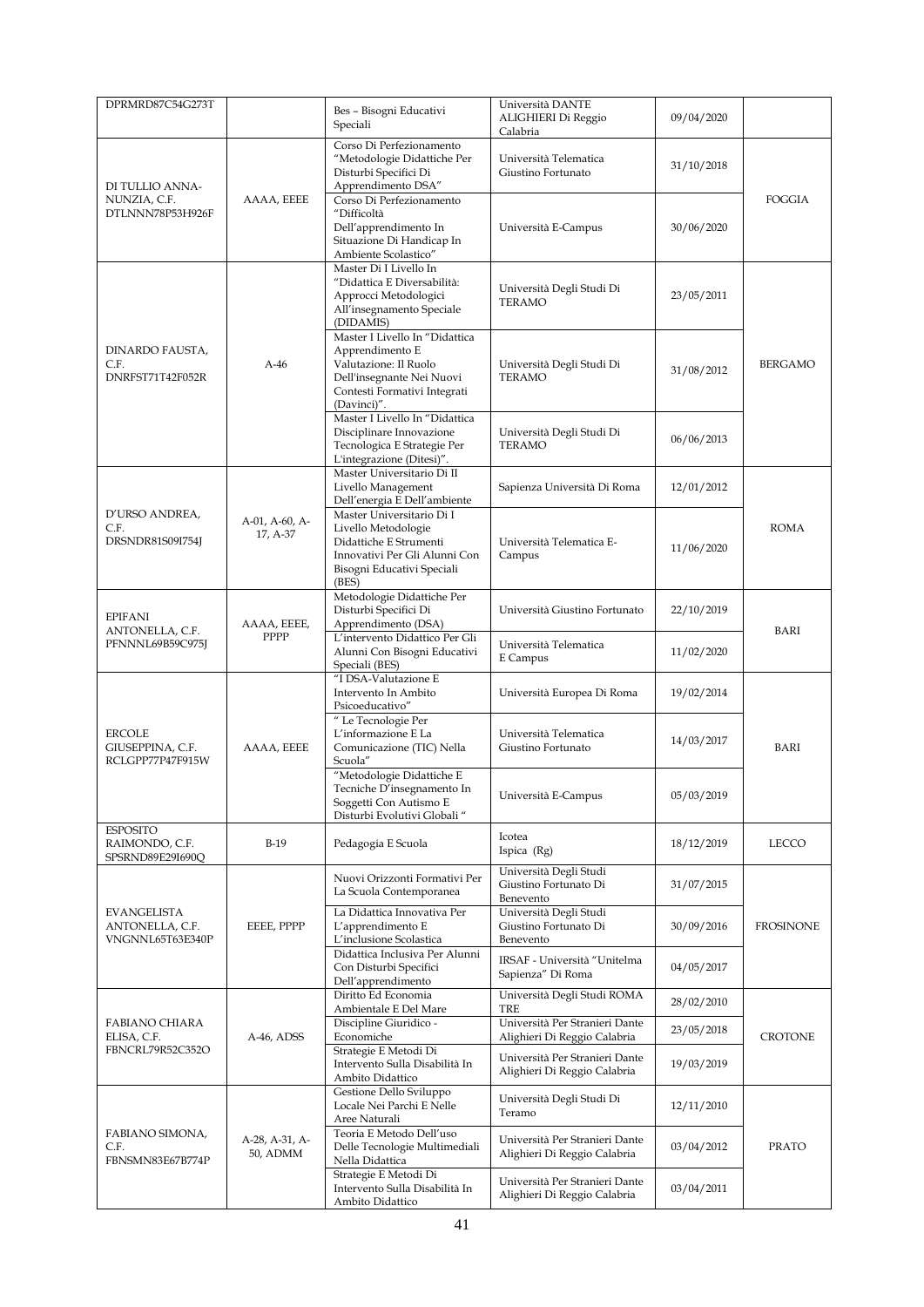| <b>FANOTTOLI</b><br>GIUSEPPE, C.F.<br>FNTGPP84R01G149W     | A-01, A-16,<br>A-17, A-37,<br>A-47, A-60 | La Funzione Docente E Il<br>Piano Triennale Dell'offerta<br>Formativa Didattica,<br>Inclusività E Valutazione                                                    | Università Telematica Pegaso                                   | 01/07/2020 | <b>BRESCIA</b> |
|------------------------------------------------------------|------------------------------------------|------------------------------------------------------------------------------------------------------------------------------------------------------------------|----------------------------------------------------------------|------------|----------------|
|                                                            |                                          | Metodologie Didattiche Per<br>L'integrazione Degli Alunni<br>Con Disturbi Specifici Di<br>Apprendimento (DSA)                                                    | Università Giustino Fortunato<br>Di Benevento                  | 25/03/2017 |                |
| FANTINI CARLO, C.F.<br>FNTCRL82E27H501A                    | $A-18$                                   | Strategie E Tecniche<br><b>Educative: Nuove Prospettive</b><br>Per La Formazione E<br>L'insegnamento                                                             | Università Giustino Fortunato<br>Di Benevento                  | 15/05/2020 | <b>ROMA</b>    |
|                                                            |                                          | Metodologie Didattiche Per<br>L'insegnamento Curriculare E<br>L'integrazione Degli Alunni<br>Con Bisogni Educativi Speciali<br>(BES)                             | Università Giustino Fortunato<br>Di Benevento                  | 10/03/2018 |                |
| FENU PATRIZIA, C.F.<br>FNEPRZ69C50I452P                    | $A-22$                                   | Musealizzazione, Tutela E<br>Valorizzazione Dei Beni<br>Archeologici                                                                                             | Università Degli Studi Di<br>Roma-Tor Vergata                  | 07/04/2009 | CAGLIARI       |
|                                                            |                                          | Gis Per La Pianificazione<br>Territoriale                                                                                                                        | Università Degli Studi Di<br>Roma-Roma Tre                     | 29/10/2010 |                |
| <b>FERNANDEZ</b>                                           | A-01, A-08,                              | Didattica, Valutazione,<br>Programmazione (Diploma Di<br>Perfezionamento Post<br>Lauream)                                                                        | For.Com, Via Virginio Orsini<br>17/A - 00192 Roma              | 05/05/2017 |                |
| TATIANA LIS, C.F.<br>FRNTNL78M53Z600O                      | A-16, A-17,<br>A-37, A-60                | Metodologie Didattiche Ed<br>Ambienti Di Apprendimento<br>(Master)                                                                                               | ICOTEA- Via XX Settembre N.<br>16 - 97014 Ispica (RG)          | 31/08/2018 | <b>FERMO</b>   |
|                                                            |                                          | Bisogni Educativi Speciali<br>(Master)                                                                                                                           | ICOTEA- Via XX Settembre N.<br>16 - 97014 Ispica (RG)          | 30/04/2020 |                |
| FERRARA ANNA<br>MARIA, C.F.                                | $A-46$                                   | Discipline Antropo-Psico-<br>Pedagogiche, Metodologie E<br>Tecnologie Didattiche Nella<br>Scuola                                                                 | Accademia Di Belle Arti<br>"Michelangelo" - Agrigento          | 16/03/2019 | <b>VARESE</b>  |
| FRRNMR68D42E038W                                           |                                          | <b>BES:</b> Metodologie E Strategie<br>Didattiche Per<br>L'insegnamento Curriculare                                                                              | Accademia Di Belle Arti<br>"Michelangelo" - Agrigento          | 01/02/2020 |                |
| FERRARI MARA, C.F.<br>FRRMRA74L44H501M                     | $A-28$                                   | Master Universitario Di I<br>Livello In Formazione<br>Insegnanti                                                                                                 | Università Degli Studi Di<br>Roma "La Sapienza"                | 28/01/2019 | <b>ROMA</b>    |
|                                                            |                                          | L'uso Delle Tecnologie<br>Multimediali Nella Didattica:<br>Indirizzo Area Disciplinare<br>Tecnica Della Scuola<br>Secondaria.                                    | Università Per Stranieri Dante<br>Alighieri Di Reggio Calabria | 14/05/2017 |                |
| <b>FERRIGNO</b><br>GIUSEPPE, C.F.<br>FRRGPP68E07F065G      | $B-14$                                   | Teorie E Tecniche<br>D'integrazione Per Alunni<br>Con Handicap Sociale E Di<br>Apprendimento: Indirizzo<br>Area Disciplinare Tecnica<br>Della Scuola Secondaria. | Università Per Stranieri Dante<br>Alighieri Di Reggio Calabria | 16/03/2018 | <b>MILANO</b>  |
|                                                            |                                          | Metodiche E Tecniche<br>Dell'apprendimento<br>Collaborativo: Indirizzo Area<br>Disciplinare Tecnica Della<br>Scuola Secondaria.                                  | Università Per Stranieri Dante<br>Alighieri Di Reggio Calabria | 05/05/2019 |                |
| FERROTTI FABIANA,                                          |                                          | Innovazione E Management<br>Nelle Amministrazioni<br>Pubbliche                                                                                                   | Università Degli Studi Di<br>Roma Tor Vergata                  | 13/06/2018 |                |
| C.F.<br>FRRFBN90H52H501U                                   | A-45, A-47                               | Teoria E Metodo Dell'<br>Apprendimento Collaborativo                                                                                                             | Università Per Stranieri Dante<br>Alighieri Di Reggio Calabria | 20/09/2019 | <b>TORINO</b>  |
|                                                            |                                          | I Disturbi Specifici Dell'<br>Apprendimento: DSA                                                                                                                 | Università Per Stranieri Dante<br>Alighieri Di Reggio Calabria | 22/02/2020 |                |
|                                                            |                                          | Management Della<br>Formazione Nella Società<br>Della Conoscenza                                                                                                 | Università Degli Studi Di<br>Parma                             | 08/06/2006 |                |
| FERRUCCI DANIELA<br>CONCETTA PIA, C.F.<br>FRRDLC77M61H926K | A-18, A-19,<br>ADSS, PPPP                | Pedagogia Per La Persona,<br>L'organizzazione, La Società                                                                                                        | Università Degli Studi Roma<br>Tre                             | 23/06/2011 | <b>CHIETI</b>  |
|                                                            |                                          | Psicopatologie Dell'età<br>Evolutiva: Pratiche Didattiche<br>Ed Educative                                                                                        | Università Telematica Pegaso                                   | 07/02/2019 |                |
| <b>FIANDRA</b><br>SALVATORE, C.F.                          | $B-20$                                   | La Didattica, La Funzione Del<br>Docente E L'inclusione<br>Scolastica Degli Alunni Con<br>Bisogni Educativi Speciali                                             | L'Accademia Di Belle Arti<br>"Fidia"                           | 27/07/2019 | <b>NAPOLI</b>  |
| FNDSVT94D20G309T                                           |                                          | Percorsi E Strumenti Di<br>Valutazione Delle Istituzioni<br>Scolastiche E Formative                                                                              | Istituto Universitario Della<br>Mediazione Academy School      | 16/06/2020 |                |
| FIORE PAOLA, C.F.<br>FRIPLA78B65A485M                      | AAAA                                     | Il Metodo Agazzi                                                                                                                                                 | FOR.COM Consorzio<br>Interuniversitario Di Roma                | 11/07/2017 | CHIETI         |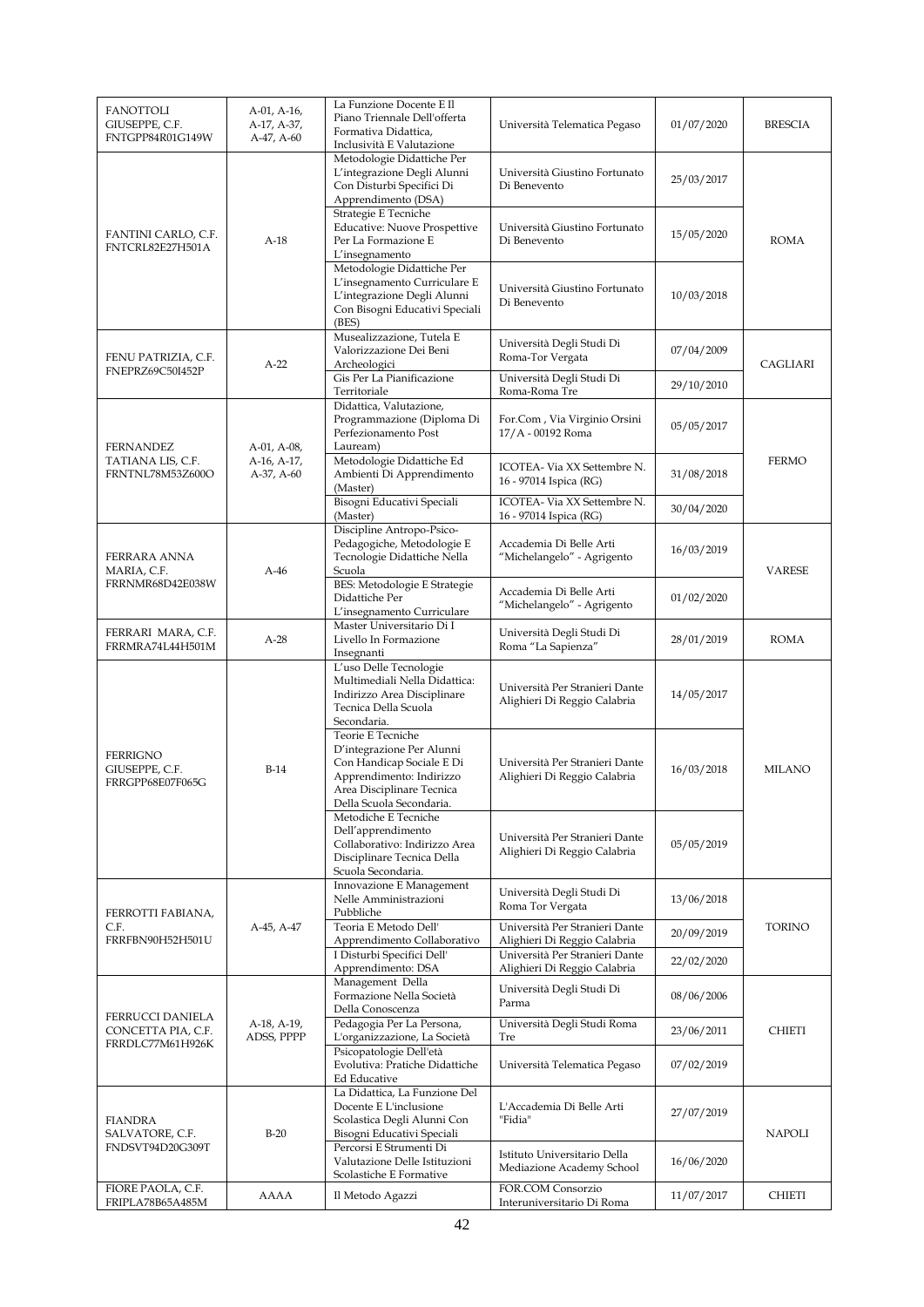|                                                                |                                      | La Didattica<br>Dell'infanzia;Metodologie<br>Didattiche Per L'integrazione<br>Multiculturale<br>Metodologie Didattiche Per La                                                                                                          | FOR.COM Consorzio<br>Interuniversitario Di Roma<br>FOR.COM Consorzio | 09/07/2018 |                       |
|----------------------------------------------------------------|--------------------------------------|----------------------------------------------------------------------------------------------------------------------------------------------------------------------------------------------------------------------------------------|----------------------------------------------------------------------|------------|-----------------------|
|                                                                |                                      | Scuola Dell'infanzia                                                                                                                                                                                                                   | Interuniversitario Di Roma                                           | 04/07/2019 |                       |
| FLORIAN SONIA, C.F.                                            | AB24, AB25,                          | Metodologie Didattiche,<br>Psicologiche, Antropologiche<br>E Teoria E Metodi Di<br>Progettazione                                                                                                                                       | Università Per Stranieri Dante<br>Alighieri Di Reggio Calabria       | 29/11/2018 |                       |
| FLRSNO72B42F904R                                               | AC24, AC25                           | Metodologie Socio-<br>Pedagogiche<br>Negli Insegnamenti<br>Linguistici                                                                                                                                                                 | Università Per Stranieri Dante<br>Alighieri Di Reggio Calabria       | 15/04/2020 | <b>TREVISO</b>        |
|                                                                |                                      | Master II Livello In:<br>"Glottodidattica Delle Lingue<br>Straniere Moderne".                                                                                                                                                          | Università Degli Studi<br>Guglielmo Marconi-Roma                     | 26/05/2015 |                       |
| <b>FLORIS</b><br>MARIAGRAZIA, C.F.<br>FLRMGR78D53F979S         | AA24, AA25,<br>AB24, AB25            | Master II Livello In "Scienze<br>Della Mediazione Linguistica<br>E Culturale"                                                                                                                                                          | Università Degli Studi<br>Guglielmo Marconi-Roma                     | 20/05/2016 | <b>NUORO</b>          |
|                                                                |                                      | Master Ii Livello In:<br>"Bilinguismo: Aspetti<br>Linguistici, Psicologici E<br>Cognitivi".                                                                                                                                            | Università Degli Studi<br>Guglielmo Marconi-Roma                     | 19/03/2014 |                       |
| <b>FOGAZZA</b><br>BARBARA, C.F.<br>FGZBBR70H60H294B            | A-01, A-17, A-<br>37, A-54, A-60     | Progettazione E Gestione Per<br>La Conservazione Dei Beni<br>Culturali E Ambientali                                                                                                                                                    | Università Degli Studi Di<br>Palermo                                 | 18/09/2008 | PALERMO               |
| <b>FORMISANO</b><br>DANIELA, C.F.<br>FRMDNL77S57C129J          | A-60, A-31, A-34                     | Il Percorso Formativo:<br>Pedagogia Delle Emozioni E<br>Sviluppo Dell'intelligenza                                                                                                                                                     | Universita' Telematica E-<br>Campus                                  | 03/04/2020 | <b>NAPOLI</b>         |
| <b>FORTUNATO</b>                                               |                                      | L'insegnamento Delle Scienze<br>Giuridiche                                                                                                                                                                                             | For.Com                                                              | 24/05/2012 |                       |
| SABRINA, C.F.                                                  | $A-46$                               | Psicopedagogia E Didattica<br>Per I Dsa                                                                                                                                                                                                | Uicusano                                                             | 08/06/2017 | <b>CAMPOBASS</b><br>O |
| FRTSRN70H57L103B                                               |                                      | Teorie Del Diritto E<br>Dell'economia                                                                                                                                                                                                  | For.Com                                                              | 25/10/2013 |                       |
|                                                                |                                      | Perfezionamento Annuale In<br>Professionalità Docente<br>ETC                                                                                                                                                                           | Università Degli Studi Della<br>Calabria (Unical)                    | 12/10/1998 |                       |
| FRANDINA ROSARIO<br>SALVATORE, C.F.<br><b>FRNRRS71S13I026B</b> | A-12, A-19 A-22                      | La Didattica, La Funzione Del<br>Docente E L'integrazione<br>Degli Alunni Con Bisogni<br>Educativi Speciali ETC                                                                                                                        | Accademia Di Belle Arti Fidia                                        | 25/06/2018 | <b>COSENZA</b>        |
|                                                                |                                      | Didattica Innovativa,<br>Competenze Digitali E Nuove<br>Metodologie Nei Luoghi Di<br>Apprendimento ETC                                                                                                                                 | Università Telematica E-<br>Campus                                   | 11/07/2020 |                       |
|                                                                |                                      | Master Di I Livello Annuale<br>Di 1500 Ore 60 Crediti<br>Formativi In Gli Aspetti<br>Pedagogici Delle Discipline<br>Artistiche Negli Insegnamenti<br>Scientifici Della Scuola<br>Secondaria"                                           | Accademia Di Belle Arti Di<br>Agrigento                              | 16/08/2016 |                       |
| FRAU FEDERICA, C.F.<br>FRAFRC74E55B354M                        | A-15, A-28, A-31<br>,A-60, Sos II Gr | Master Di I Livello Annuale<br>Di 1500 Ore 60 Crediti<br>Formativi In<br>"L'uso Didattico Della<br>Narrazione E Della Metafora<br>Negli Insegnamenti<br>Scientifici Della Scuola<br>Secondaria"                                        | Accademia Di Belle Arti Di<br>Agrigento                              | 02/05/2017 | CAGLIARI              |
|                                                                |                                      | Diploma Di Perfezionamento<br>Universitario Annuale Di 1500<br>Ore E 60 CFU In "Strategie E<br>Metodi Di Intervento Sulla<br>Disabilità In Ambito Didattico:<br>Indirizzo Area Disciplinare<br>Scientifica Della Scuola<br>Secondaria" | Università Per Stranieri<br>Dante Alighieri<br>Reggio Calabria       | 11/04/2020 |                       |
|                                                                |                                      | La Didattica, la funzione del<br>docente e l'inclusione<br>scolastica degli alunni con BES                                                                                                                                             | L'Accademia di Belle Arti<br>"Fidia"                                 | 10/11/2018 |                       |
| FURIO GIUSEPPE,<br>C.F.<br>FRUGPP67R14A662G                    | B003, B017                           | Strategie e metodologie<br>didattiche per il sostegno nella<br>scuola                                                                                                                                                                  | L'Accademia di Belle Arti<br>"Fidia"                                 | 02/09/2019 | BARI                  |
|                                                                |                                      | Metodologie didattiche per i<br>Disturbi Specifici di                                                                                                                                                                                  | Università Giustino Fortunato                                        | 01/07/2020 |                       |
| <b>GAFFARELLO</b>                                              | $B-14$                               | Apprendimento (DSA)<br>L'uso Delle Tecnologie                                                                                                                                                                                          | Università Per Stranieri                                             | 15/09/2019 | <b>MILANO</b>         |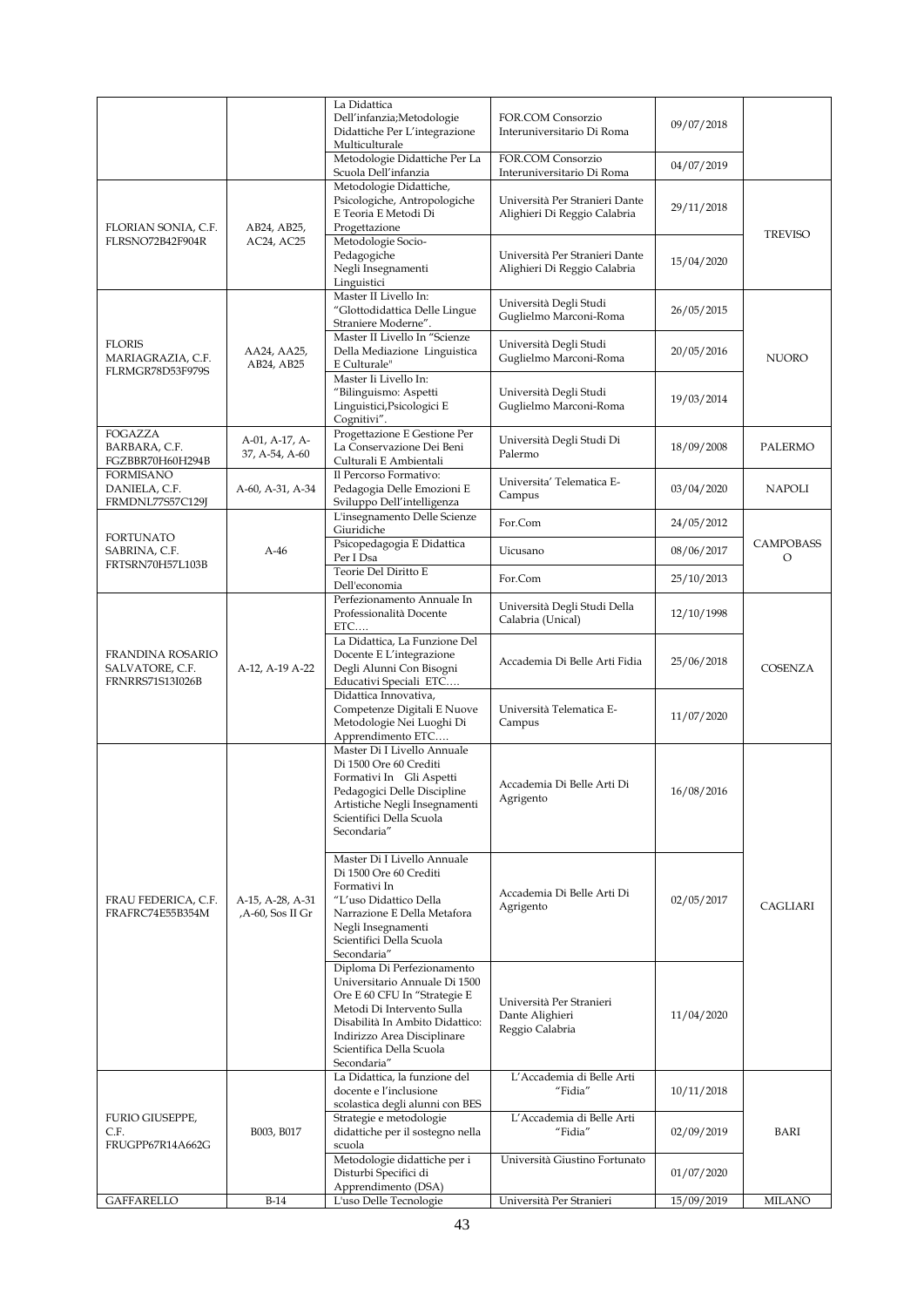| ANDREA, C.F.                                          |                                                                 | Multimediali Nella Didattica:                                                                                                                                      | "Dante Alighieri" Di Reggio                                                      |            |                  |
|-------------------------------------------------------|-----------------------------------------------------------------|--------------------------------------------------------------------------------------------------------------------------------------------------------------------|----------------------------------------------------------------------------------|------------|------------------|
| GFFNDR73B21F205L                                      |                                                                 | Indirizzo Area Disciplinare<br>Tecnica Della Scuola<br>Secondaria                                                                                                  | Calabria                                                                         |            |                  |
|                                                       |                                                                 | Metodologie Didattiche E<br>Psicopedagogiche Sui Bisogni<br>Educativi Speciali B.E.S. Nella<br>Scuola Secondaria                                                   | Università Per Stranieri<br>"Dante Alighieri" Di Reggio<br>Calabria              | 11/04/2020 |                  |
| <b>GAMBELLA</b><br>ANGELO, C.F.                       | B-03, B-17                                                      | Teorie E Tecniche<br>D'integrazione Per Alunni<br>Con Handicap Sociale E Di<br>Apprendimento: Indirizzo<br>Area Disciplinare Tecnica<br>Della Scuola Secondaria    | Università Per Stranieri Dante<br>Alighieri Di Reggio Calabria                   | 30/04/2019 | <b>ROMA</b>      |
| GMBNGL74E27G596C                                      |                                                                 | L'uso Delle Tecnologie<br>Multimediali Nella Didattica:<br>Indirizzo Area Disciplinare<br>Tecnica Della Scuola<br>Secondaria                                       | Università Per Stranieri Dante<br>Alighieri Di Reggio Calabria                   | 09/04/2020 |                  |
|                                                       |                                                                 | MASTER ANNUALE DI I<br>LIVELLO:<br>"LA DIDATTICA LA<br>FUNZIONE DEL DOCENTE<br>E L'INCLUSIONE<br>SCOLASTICA DEGLI<br><b>ALUNNI BES"</b>                            | E-CAMPUS UNIVERSITA'                                                             | 19/10/2018 |                  |
| GATTI LARA, C.F.<br>GTTLRA75M70E463L                  | A-01, A-08, A-<br>16, A-17, A-37,<br>A-54, A-60                 | Diploma Di Perfezionamento<br>Post Laurea (60 Cfu 1500 Ore)<br>"L'INSEGNAMENTO DELLA<br><b>STORIA</b><br>DELL'ARTE: METODOLOGIE<br>E TECNICHE PER LA<br>DIDATTICA" | FOR.COM. CONSORZIO<br><b>UNIVERSITARIO</b><br><b>SEDE SESTRI</b><br>LEVANTE (GE) | 27/03/2017 | <b>LA SPEZIA</b> |
|                                                       |                                                                 | Diploma Di Perfezionamento<br>Post Laurea (60 Cfu 1500 Ore)<br>"EDUCAZIONE ARTISTICA:<br><b>ELEMENTI</b><br>DI DIDATTICA"                                          | FOR.COM. CONSORZIO<br><b>UNIVERSITARIO</b><br><b>SEDE SESTRI</b><br>LEVANTE (GE) | 07/03/2014 |                  |
| GATTONI NICOLÒ,<br>C.F.<br>GTTNCL85P26D286W           | A-29, A-30, A-<br>53,<br>AU-55, AQ-55,<br>A-64, B015            | Metodologie Socio-<br>Pedagogiche Negli<br>Insegnamenti Artistico-<br>Musicali                                                                                     | Università Per Stranieri<br>"Dante Alighieri" - Reggio Di<br>Calabria            | 23/02/2020 | COMO             |
| <b>GENNARO DAVIDE,</b><br>C.F.                        | A-15, A-31, A-<br>34, A-50, A-60                                | Nuove Tecnologie Didattiche<br>Per La Scuola: La Lavagna<br>Interattiva E Il Libro Digitale.                                                                       | For.Com                                                                          | 11/07/2019 | NOVARA           |
| GNNDVD81D03D969T                                      |                                                                 | Didattica Delle Scienze<br>Naturali                                                                                                                                | For.Com                                                                          | 03/02/2020 |                  |
|                                                       |                                                                 | Monitoraggi Delle Radiazioni<br>Ionizzanti E Non Ionizzanti E<br>Rischio Ambientale                                                                                | Università Degli Studi Di<br>Catania                                             | 28/01/2015 |                  |
| <b>GENOVESE</b><br>GIUSEPPE, C.F.<br>GNVGPP78E06I754U | $A-41$                                                          | La Didattica, La Funzione Del<br>Docente E L'integrazione<br>Degli Alunni Con Bisogni<br>Educativi Speciali                                                        | Accademia Di Belle Arti Fidia<br>Stefanaconi                                     | 29/06/2018 | <b>SIRACUSA</b>  |
|                                                       |                                                                 | Coding-Programmazione<br>Informatica E Pensiero<br>Computazionale                                                                                                  | Accademia Di Belle Arti Fidia<br>Stefanaconi                                     | 23/03/2019 |                  |
|                                                       |                                                                 | Master Internazionale In<br>Nutrizione E Dietetica                                                                                                                 | Università Politecnica Delle<br>Marche                                           | 09/07/2012 |                  |
| GIACONA GIUSEPPE,<br>C.F.<br>GCNGPP71E21G273L         | A-15, A-28, A-<br>31, A-50, Sos I<br>Gr, Sos II Gr              | Master Metodologie<br>Didattiche, Psicologiche,<br>Antropologiche E Teoria E<br>Metodi Di Progettazione                                                            | Università Per Stranieri Dante<br>Alighieri                                      | 21/02/2018 | TRAPANI          |
| <b>GIOVANELLI</b><br>FEDERICA, C.F.                   | AB24, AB25,                                                     | Metodologie Didattiche Per<br>L'insegnamento Della Lingua<br>Italiana A Stranieri - Didattica<br>Dell'italiano L2                                                  | Università Telematica<br>Giustino Fortunato                                      | 16/09/2019 | ANCONA           |
| GVNFRC86M67I608X                                      | AA24, AA25                                                      | Strategie E Tecniche<br><b>Educative: Nuove Prospettive</b><br>Per La Formazione E<br>L'insegnamento                                                               | Università Telematica<br>Giustino Fortunato                                      | 07/04/2020 |                  |
| GOLIA GENNARO,<br>C.F.<br>GLOGNR85D30F839H            | A-01, A-04, A-<br>07, A-09, A-10,<br>A-17, A-61, A-<br>62, B-22 | Master Di I Livello - "LE<br><b>COMPETENZE DEL</b><br>DOCENTE NELLA SCUOLA<br>DELL'AUTONOMIA E                                                                     | Università Telematica E-<br>Campus - Novedrate                                   | 09/03/2019 | LUCCA            |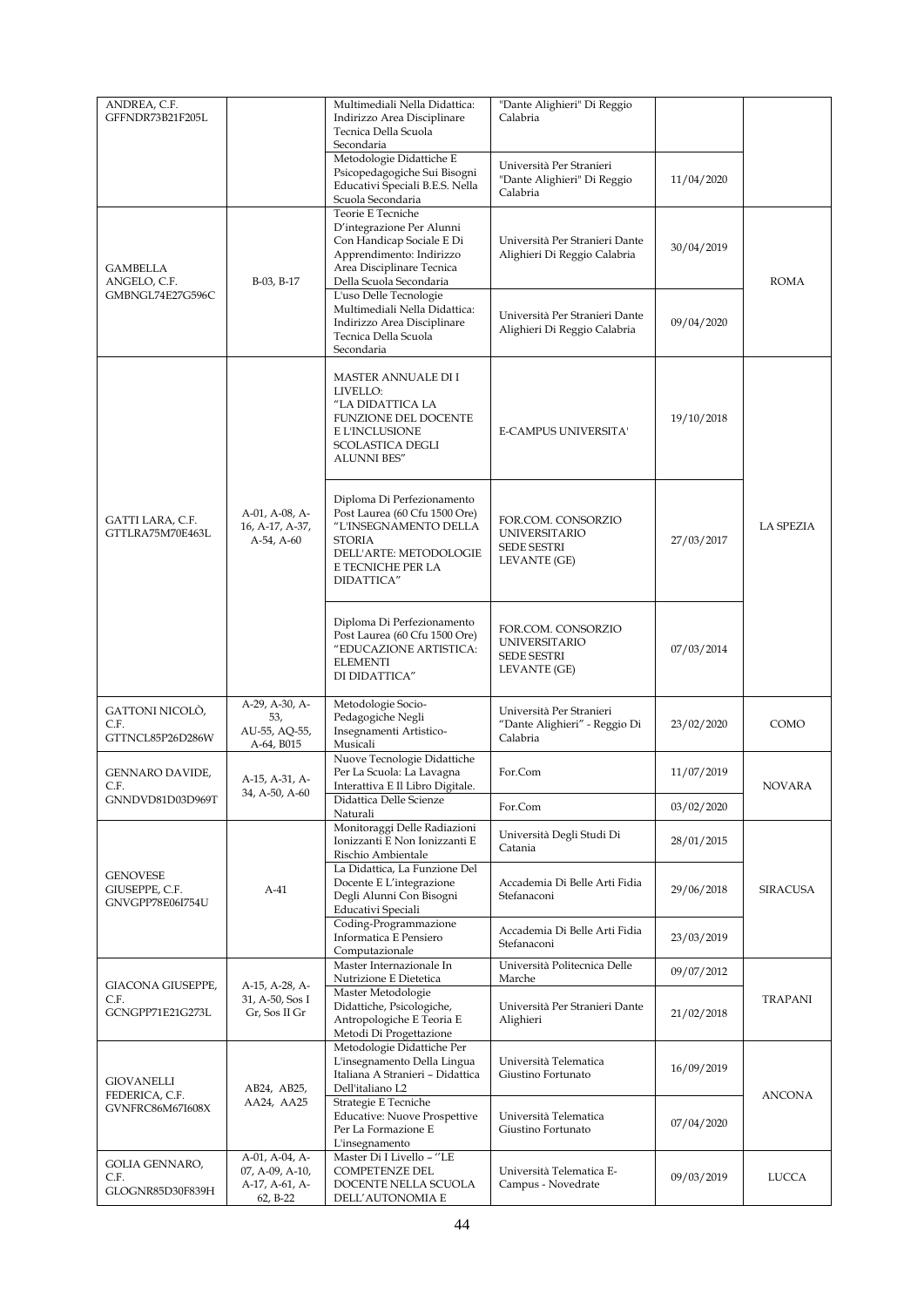|                                                                    |                                                | L'INCLUSIONE<br><b>SCOLASTICA DEGLI</b><br>ALUNNI CON BES"<br>A.A.2018-2019<br>Master Di I Livello - "A<br>SCUOLA OGGI-<br><b>DIDATTICA</b><br>METACOGNITIVA" -<br>A.A.2019-2020                                                   | Università Telematica E-<br>Campus - Novedrate                     | 17/04/2020 |                |
|--------------------------------------------------------------------|------------------------------------------------|------------------------------------------------------------------------------------------------------------------------------------------------------------------------------------------------------------------------------------|--------------------------------------------------------------------|------------|----------------|
| <b>GRAVIER OLIVIERO</b><br>MARIARITA, C.F.<br>GRVMRT81M45A783<br>М | AAAA, EEEE                                     | Metodologie Didattiche Per I<br>Disturbi Specifici Di<br>Apprendimento - (DSA)                                                                                                                                                     | Università Degli Studi<br>Giustino Fortunato                       | 10/03/2018 | <b>ROMA</b>    |
|                                                                    |                                                | Didattica Delle Scienze<br>Naturali                                                                                                                                                                                                | Consorzio Interuniversitario<br>For.Com Roma                       | 20/03/2007 |                |
| <b>GRECO FABRIZIO,</b><br>C.F.                                     |                                                | Didattica,<br>Vautazione, Programmazione                                                                                                                                                                                           | Consorzio Interuniversitario<br>For.Com Roma                       | 04/03/2014 |                |
| GRCFRZ72C06D883V                                                   | $A-28$                                         | Bisogni Educativi Speciali:<br>Metodologie Didattiche Per L<br>A Gestione Dello Svantaggio<br>Socio-Econimico E Culturale                                                                                                          | Consorzio Interuniversitario<br>For.Com Roma                       | 30/01/2017 | <b>LECCE</b>   |
| GRECO GINEVRA,<br>C.F.<br>GRCGVR77T62G273O                         | $A-46$                                         | Master 1 Livello In" La<br>Didattica, La Funzione Del<br>Docente E L'integrazione<br>Degli Alunni Con Bisogni<br>Educativi Speciali"                                                                                               | Accademia Di Belle Arti Fidia<br>(Stefanaconi)                     | 16/11/2019 | <b>PALERMO</b> |
| GREPPI CHIARA, C.F.                                                |                                                | Strumenti E Metodologie<br>Didattiche Per Un Corretto<br>Approccio Interculturale<br>Nell'area Disciplinare<br>Psicomotoria Della Scuola<br>Secondaria                                                                             | Università Degli Studi<br>"D.Alighieri" Di Reggio<br>Calabria      | 24/05/2018 | FORLI'-        |
| GRPCHR88C65D704V                                                   | A-48, A-49                                     | Bes-Bisogni Educativi Speciali                                                                                                                                                                                                     | Università Degli Studi<br>"D.Alighieri" Di Reggio<br>Calabria      | 14/05/2019 | <b>CESENA</b>  |
|                                                                    |                                                | Mediazione Interculturale                                                                                                                                                                                                          | Università Degli Studi<br>"D.Alighieri" Di Reggio<br>Calabria      | 16/02/2020 |                |
| <b>GRIVONE ROBERTA,</b><br>C.F.                                    | AAAA, EEEE,<br><b>EEHH</b>                     | "Metodologie Didattiche Per<br>L'insegnamento Curriculare E<br>L'integrazione Degli Alunni<br>Con Bisogni Educativi Speciali<br>(BES)''                                                                                            | Università Degli Studi<br>Giustino Fortunato                       | 30/11/2017 | <b>NAPOLI</b>  |
| GRVRRT82H58F839O                                                   |                                                | La Pianificazione Didattico-<br>Educativa Dell'offerta<br>Formativa: Innovazioni E<br>Spunti Di Miglioramento                                                                                                                      | Unitelma Sapienza                                                  | 12/05/2014 |                |
|                                                                    |                                                | Le Tecnologie Per<br>L'informazione E La<br>Comunicazione (TIC) Nella<br>Scuola                                                                                                                                                    | Università Telematica<br>Giustino Fortunato                        | 05/09/2019 |                |
| GULOTTA<br>SALVATORE, C.F.<br>GLTSVT95A06G273Y                     | B-11, B-17                                     | Metodologie Didattiche Per<br>Disturbi Specifici Di<br>Apprendimento (DSA)                                                                                                                                                         | Università Telematica<br>Giustino Fortunato                        | 17/07/2017 | <b>TORINO</b>  |
|                                                                    |                                                | Metodologie Didattiche Per<br>L'insegnamento Curriculare E<br>L'integrazioni Degli Alunni<br>Con Bisogni Educativi Speciali<br>(BES)                                                                                               | Università Telematica<br>Giustino Fortunato                        | 14/07/2020 |                |
| <b>IMBROGIO PONARO</b><br>MARIA, C.F.<br>MBRMRA84M45C351<br>P      | A-01, A-16,<br>A-17, A-37,<br>A-47, A-60, B-14 | Master II Liv. Esperto In<br>Progetto Integrato Del<br>Territorio: Messa In Sicurezza<br>Dal Rischio<br>Idrogeologico, Tutela Del<br>Paesaggio E Sviluppo Locale<br>Sostenibile                                                    | Università Degli Studi Di<br><b>GENOVA</b>                         | 13/06/2019 | <b>GENOVA</b>  |
| <b>IMPERATORE</b><br>GIUSEPPE, C.F.<br>MPRGPP63M23B963P            | $A-26$                                         | Master "Metodologie<br>Didattiche Per<br>L'insegnamento Curriculare E<br>L'integrazione Degli Alunni<br>Con Bisogni Educativi Speciali<br>BES"                                                                                     | Università Giustino Fortunato<br>Sede Di Salerno<br>Data           | 30/05/2019 | <b>NAPOLI</b>  |
| <b>INDELICATO</b><br>PIETRO, C.F.<br>NDLPTR83C10F061K              | $B-14$                                         | Diploma Di Perfezionamento<br>Universitario Annuale Di 1500<br>Ore E 60 CFU In "Metodologie<br>Didattiche E<br>Psicopedagogiche Sui Bisogni<br>Educativi Speciali B.E.S. Nella<br>Scuola Secondaria".<br>Anno Accademico 2018/2019 | Università Per Stranieri<br>"Dante Alighieri"Di Reggio<br>Calabria | 27/11/2019 | PADOVA         |
|                                                                    |                                                | Diploma Di Perfezionamento                                                                                                                                                                                                         | Università Per Stranieri                                           | 07/04/2020 |                |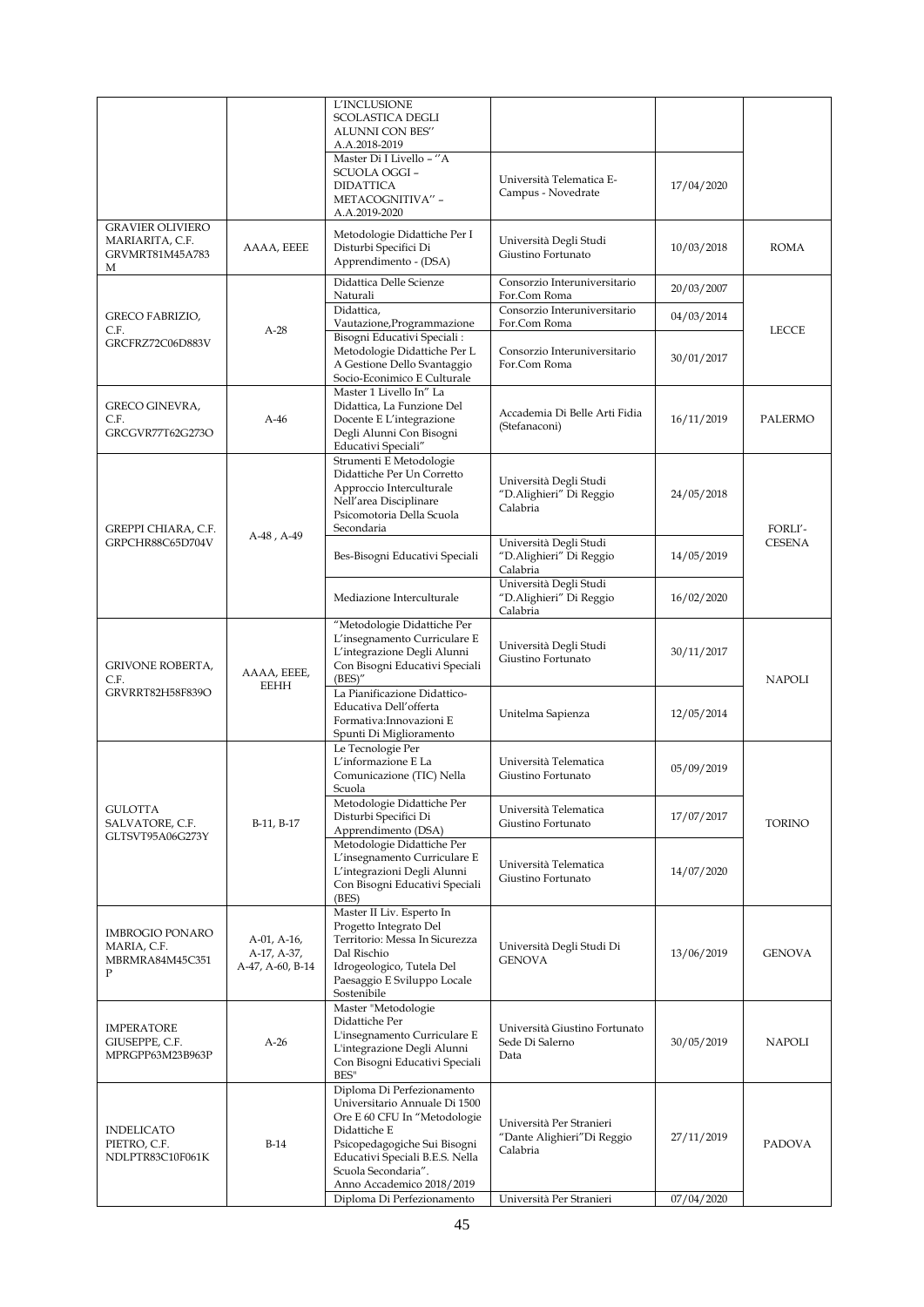|                                                         |                             | Universitario Annuale Di 1500<br>Ore E 60 CFU In<br>"L'uso Delle Tecnologie<br>Multimediali Nella Didattica:<br>Indirizzo Area Disciplinare<br>Tecnica Della Scuola<br>Secondaria".<br>Anno Accademico 2019/2020 | "Dante Alighieri"Di Reggio<br>Calabria                              |            |                      |
|---------------------------------------------------------|-----------------------------|------------------------------------------------------------------------------------------------------------------------------------------------------------------------------------------------------------------|---------------------------------------------------------------------|------------|----------------------|
|                                                         |                             | Master Universitario Di I<br>Livello In "Metodologie<br>Didattiche Per l'Insegnamento<br>Curriculare E l'Integrazione<br>Degli Alunni Con Bisogni<br>Educativi Speciali"                                         | Università Telematica<br>"Giustino Fortunato" Di<br>Benevento (BN)  | 20/05/2012 |                      |
| <b>ISABELLA</b><br>PASQUALINO, C.F.<br>SBLPQL81P05M208R | B-03, B-14, B-16,<br>$B-24$ | Master Universitario I Livello<br>In "Prevenzione Dei Rischi E<br>Gestione Della Sicurezza Del<br>Lavoro - Safety Management<br>$\mathbf{I}^{\mathbf{u}}$                                                        | Università Degli Studi Di<br>Modena E Reggio Emilia<br>Modena (Mo)  | 21/03/2014 | <b>CATANZAR</b><br>O |
|                                                         |                             | Corso Di Perfezionamento E<br>Di Aggiornamento<br>Professionale In "Nuovi<br>Orizzonti Formativi Per La<br>Scuola Contemporanea"                                                                                 | Università Telematica<br>"Giustino Fortunato" Di<br>Benevento (BN)  | 31/07/2015 |                      |
|                                                         |                             | Metodologie Didattiche Per<br>L'insegnamento Curriculare E<br>L'integrazione Degli Alunni<br>Con Bisogni Educativi Speciali<br>(BES).                                                                            | Università Telematica<br>Giustino Fortunato                         | 18/06/2018 |                      |
| ISATTO DAVIDE, C.F.<br>STTDVD82C28A459N                 | A-45, A-46, A-47            | Metodologie<br>Dell'insegnamento E Didattica<br>Multimediale Per<br>L'apprendimento Attivo.                                                                                                                      | Università Telematica<br>Ecampus                                    | 20/06/2019 | <b>VICENZA</b>       |
|                                                         |                             | L'insegnamento Delle Materie<br>Giuridico-Economiche Negli<br>Istituti Secondari Di Secondo<br>Grado: Metodologie<br>Didattiche.                                                                                 | Università Telematica<br>Ecampus                                    | 17/06/2020 |                      |
| ISATTO ERIKA, C.F.<br>STTRKE76E45E682T                  | $A-18$                      | L'Insegnamento Delle Materie<br>Filosofiche E Umanistiche<br>Negli Istituti Secondari Di II<br>Grado: Metodologie<br>Didattiche                                                                                  | Università Telematica E-<br>Campus                                  | 11/02/2020 | <b>VERONA</b>        |
| <b>IUDICE CATERINA</b>                                  |                             | Master Di I Livello In Esperti<br>Nella Tutela Del Patrimonio<br>Culturale - 80 CFU                                                                                                                              | Università Degli Studi Di<br>Roma Tre                               | 25/11/2016 |                      |
| ALMA, C.F.<br>DCICRN87H50A662W                          | $A-54$                      | Master Di II Livello In Esperti<br>Nelle Attività Di Valutazione<br>E Di Tutela Del Patrimonio<br>Culturale - 120 CFU                                                                                            | Università Degli Studi Di<br>Roma Tre                               | 31/01/2020 | BARI                 |
| LA BELLA MICHELE,                                       |                             | Master Di I LIV (60 CFU) -<br>1500 Ore In "Metodologie<br>Didattiche, Psicologiche,<br>Antropologiche E Teoria E<br>Metodi Di Progettazione"                                                                     | Università Per Stranieri<br>"Dante Alighieri" Di Reggio<br>Calabria | 29/08/2018 |                      |
| C.F.<br>LBLMHL73A14I533H                                | B-11, B-17                  | Master Di I LIV (60 CFU) -<br>1500 Ore In "Metodologie<br>Socio-Pedagogiche Negli<br>Insegnamenti Tecnici"                                                                                                       | Università Per Stranieri<br>"Dante Alighieri" Di Reggio<br>Calabria | 28/06/2019 | <b>VICENZA</b>       |
|                                                         |                             | Master Di I LIV (60 CFU) -<br>1500 Ore - In "B.E.S - Bisogni<br>Educativi Speciali"<br>La Didattica, La Funzione Del                                                                                             | Università Per Stranieri<br>"Dante Alighieri" Di Reggio<br>Calabria | 21/02/2020 |                      |
| LA CARITÀ                                               | AAAA, EEEE,                 | Docente E L'inclusione<br>Scolastica Degli Alunni Con<br>Bisogni Educativi Speciali                                                                                                                              | Accademia Di Belle Arti<br>"Fidia" Vibo Valentia                    | 09/06/2018 |                      |
| FABIOLA, C.F.<br>LCRFBL63C43D969L                       | PPPP                        | "Strategie E Metodologie<br>Didattiche Per Il Sostegno<br>Nella Scuola"                                                                                                                                          | Accademia Di Belle Arti<br>"Fidia" Vibo Valentia                    | 20/03/2019 | <b>TARANTO</b>       |
|                                                         |                             | La Buona Scuola. Metodologie<br>Didattiche                                                                                                                                                                       | Università Telematica E-<br>Campus Novedrate(Co)                    | 16/04/2020 |                      |
|                                                         |                             | Couselling In Ambito<br>Multiculturale                                                                                                                                                                           | Università Telematica "San<br>Raffaele" Roma                        | 22/12/2014 |                      |
| LA COGNATA<br>VINCENZO, C.F.<br>LCGVCN88B12H163J        | AB24, AB25,<br>AC24, AC25   | La Didattica, La Funzione Del<br>Docente E L'inclusione<br>Scolastica Degli Alunni Con<br>Bisogni Educativi Speciali<br>(BES)                                                                                    | Università E- Campus<br>Novedrate (Co)                              | 18/07/2018 | RAGUSA               |
| LANDI FILIPPO, C.F.<br>LNDFPP88D09D612W                 | A-18, A-19, B-14            | Metodologie Didattiche Per<br>L'integrazione Degli Alunni                                                                                                                                                        | Università Telematica E-<br>Campus                                  | 18/06/2019 | PRATO                |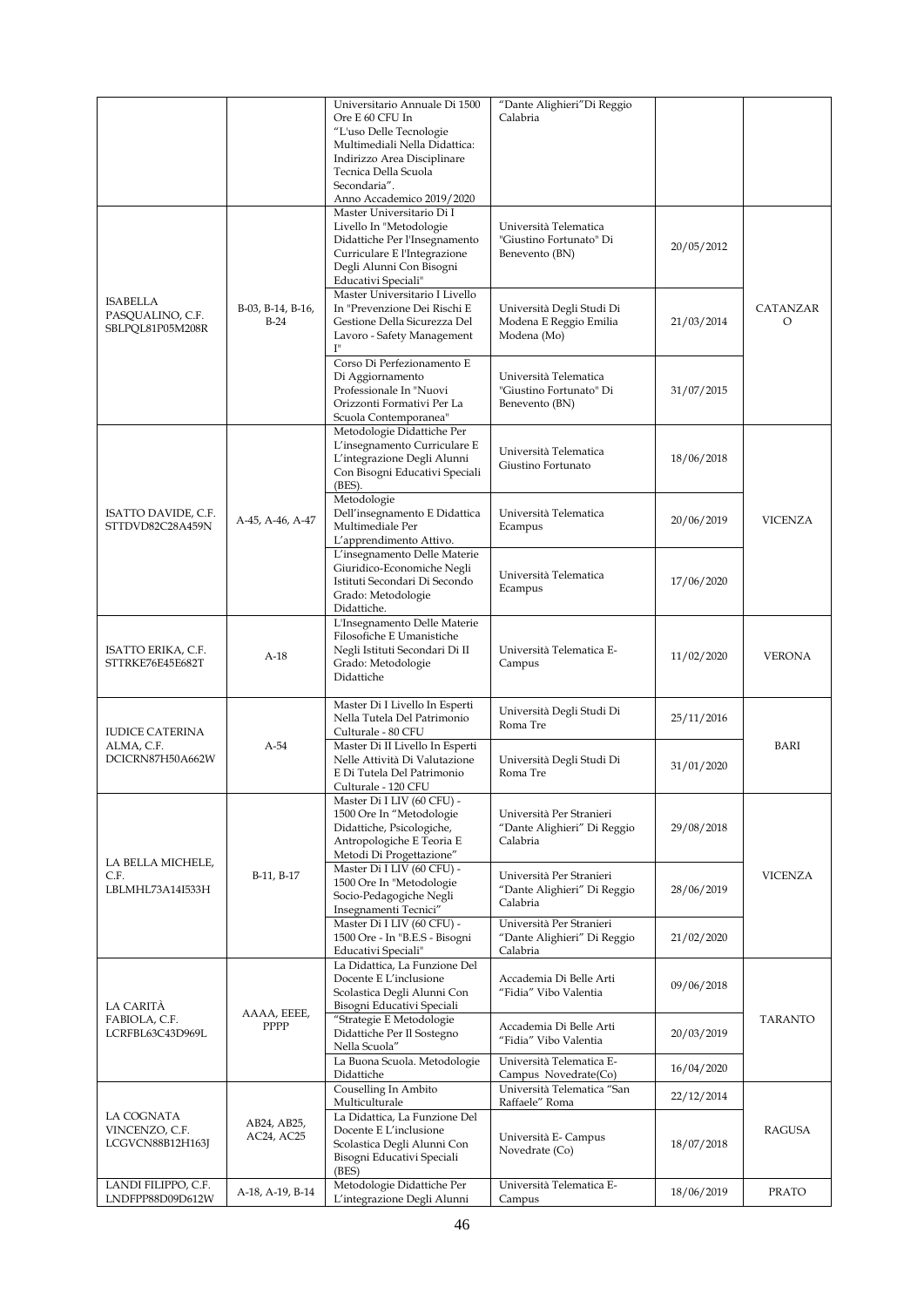|                                                       |                                  | Con Disturbi Specifici Di                                                                                                                                                         |                                                                                                                   |            |                          |
|-------------------------------------------------------|----------------------------------|-----------------------------------------------------------------------------------------------------------------------------------------------------------------------------------|-------------------------------------------------------------------------------------------------------------------|------------|--------------------------|
|                                                       |                                  | Apprendimento (Dsa)<br>L'insegnamento Delle Materie<br>Filosofiche E Umanistiche<br>Negli Istituti Secondari Di Ii<br>Grado: Metodologie<br>Didattiche                            | Università Telematica E-<br>Campus                                                                                | 17/03/2020 |                          |
|                                                       |                                  | Pratiche Innovative Con Le<br>Tecnologie Didattiche: Tablet,<br>Lavagna Multimediale (Lim)                                                                                        | Università Telematica E-<br>Campus                                                                                | 05/10/2019 |                          |
| <b>LAVIOLA</b><br>ANTONELLA, C.F.<br>LVLNNL80L67G786J | AAAA, EEEE,<br>PPPP              | Metodologie Didattiche Per<br>L'insegnamento Curricolare E<br>L'integrazione Degli Alunni<br>Con Bisogni Educativi Speciali<br>(Bes) - V Edizione                                 | Università Telematica<br>Giustino Fortunato                                                                       | 05/10/2018 | <b>LA SPEZIA</b>         |
|                                                       |                                  | <b>Bes E Le Nuove Tecnologie</b><br>Didattiche                                                                                                                                    | Accademia Di Belle Arti<br>"Michelangelo" Agrigento                                                               | 30/08/2019 |                          |
| LAVORATO<br>FRANCESCO, C.F.<br>LVRFNC83R04F257B       | $B-06$                           | Gli Aspetti Pedagogici Delle<br>Discipline Artistiche Per<br>L'applicazione Delle Nuove<br>Tecnologie (TIC).                                                                      | Accademia Di Belle Arti<br>"Michelangelo" Agrigento                                                               | 04/07/2020 | <b>MODENA</b>            |
|                                                       |                                  | Economia Aziendale                                                                                                                                                                | Università Degli Studi<br>Guglielmo Marconi                                                                       | 28/07/2016 |                          |
| LAVORE LAURA, C.F.<br>LVRLRA75A47D960X                | $A-21,$<br>A-47, B-16            | Bisogni Educativi Speciali: Lo<br>Svantaggio Socio-Economico E<br>Culturale                                                                                                       | Università Degli Studi<br>Guglielmo Marconi                                                                       | 15/03/2018 | CALTANISSE<br><b>TTA</b> |
|                                                       |                                  | L'applicazione Delle Nuove<br>Tecnologie(TIC) In Ambito<br>Didattico                                                                                                              | Accademia Di Belle Arti<br>"Michelangelo" Agrigento                                                               | 01/07/2019 |                          |
|                                                       |                                  | Metodologie Didattiche Per I<br>Disturbi Specifici Di<br>Apprendimento(DSA)                                                                                                       | Università Degli Studi<br>"GIUSTINO<br>FORTUNATO"Telematica Di<br>Benevento                                       | 20/04/2017 |                          |
| LEGGIERO ANNA<br>LUCIA, C.F.<br>LGGNLC77S67H926S      | A-31, A-34, A-<br>51, A-52, A-60 | Metodologie Didattiche Per<br>L'insegnamento Curriculare E<br>L'integrazione Di Alunni Con<br>Bisogni Educativi Speciali<br>(BES)                                                 | Università Degli Studi<br>"GIUSTINO<br>FORTUNATO"Telematica Di<br>Benevento                                       | 16/03/2018 | FOGGIA                   |
|                                                       |                                  | Metodologie Didattiche Per<br>l'Inclusione Scolastica Degli<br>Studenti Con Disabilita':<br>Contenuti Essenziali Della<br>Formazione Dell'insegnante<br>Curriculare E Di Sostegno | Università Degli Studi<br>"GIUSTINO<br>FORTUNATO"Telematica Di<br>Benevento                                       | 28/04/2020 |                          |
| LETIZIA COSIMO,<br>C.F.<br>LTZCSM75T04D761N           | A-66                             | "Strategie E Metodi Di<br>Intervento Sulla Disabilità In<br>Ambito Didattico: Indirizzo<br>Insegnamenti Della Scuola<br>Dell'infanzia"<br>COD. PLTE0116                           | Università Degli Studi Per<br>Stranieri Dante Alighieri Di<br>Reggio Calabria L.R. Con<br>D.M. 504 DEL 17/10/2007 | 23/05/2017 | TREVISO                  |
|                                                       |                                  | Master Universitario Di II<br>Livello In "Specializzazione In<br>Ricerca Storica, Archivistica E<br>Documentaria".                                                                | Università Degli Studi Di<br>Catania                                                                              | 23/12/2004 |                          |
| LO FORTE<br>CALOGERO, C.F.<br>LFRCGR67E19H264B        | $A-19$                           | Master Annuale Di I Livello In<br>"La Didattica, La Funzione<br>Del Docente E L'inclusione<br>Scolastica Degli Alunni Con<br>Bisogni Educativi Speciali<br>$(BES)''$ .            | E-Campus Università                                                                                               | 13/03/2019 | <b>TORINO</b>            |
|                                                       |                                  | Master Di I Livello<br>"L'animatore Digitale:<br>Docente Esperto In Didattica E<br>Innovazione Tecnologica".                                                                      | Pegaso Università Telematica                                                                                      | 23/04/2020 |                          |
|                                                       |                                  | "Metodologie Didattiche Per<br>L'insegnamento Curriculare E<br>L'integrazione Degli Alunni<br>Con Bes"                                                                            | Universita' Degli Studi<br>Giustino Fortunato Benevento                                                           | 30/07/2016 |                          |
| LO GROI CINZIA,<br>C.F.<br>LGRCNZ77M63C351E           | AAAA, EEEE,<br>ADEE              | "Metodologie Didattiche Per I<br>Disturbi Specifici Di<br>Apprendimento (Dsa)"                                                                                                    | Universita' Degli Studi<br>Giustino Fortunato Benevento                                                           | 30/11/2017 | CATANIA                  |
|                                                       |                                  | "Tecnologie Per<br>L'informazione E La<br>Comunicazione (Tic) Nella<br>Scuola"                                                                                                    | Universita' Degli Studi<br>Giustino Fortunato Benevento                                                           | 31/10/2018 |                          |
| LO IACONO<br>VINCENZA, C.F.<br>LCNVCN62S62B429I       | A-18, A-46                       | Master In "Discipline<br>Economiche E Discipline<br>Giuridiche"                                                                                                                   | Università Per Stranieri<br>"Dante Aligheri"Di Reggio<br>Calabria                                                 | 09/04/2020 | PALERMO                  |
| LO VECCHIO<br>ANGELA, C.F.<br>LVCNGL66R42F152S        | A-18, A-19, B-23                 | Master In Pedagogia Clinica                                                                                                                                                       | Isfar Istituto Superiore<br>Formazione Aggiornamento<br>Ricerca Firenze                                           | 01/02/2003 | <b>BRINDISI</b>          |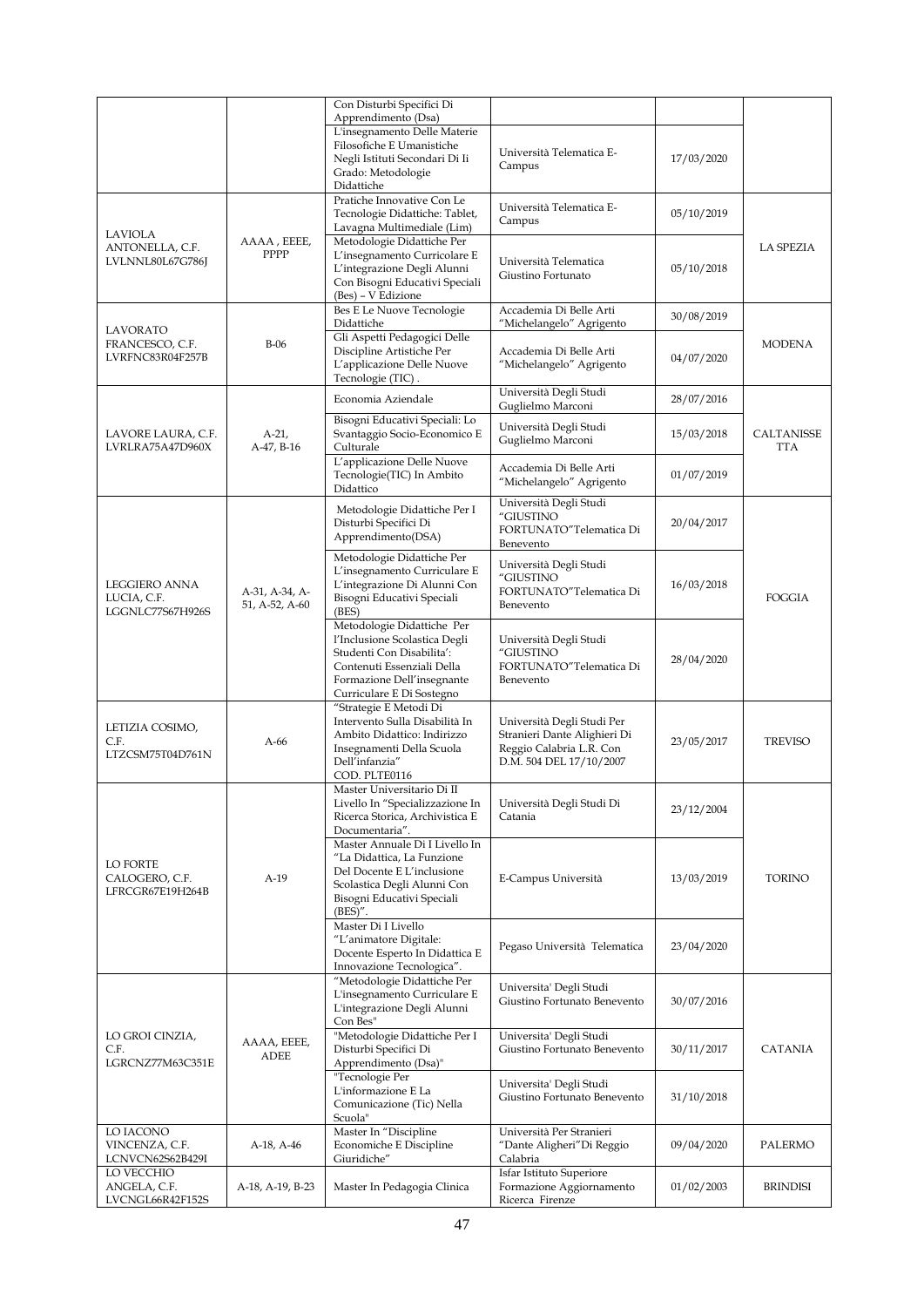|                                    |                    | Master In Ambienti Di                                          | Università Degli Studi                                         |            |                |
|------------------------------------|--------------------|----------------------------------------------------------------|----------------------------------------------------------------|------------|----------------|
|                                    |                    | Apprendimento Con<br>Tecnologie Digitali                       | Niccolò Cusano Telematica<br><b>ROMA</b>                       | 08/06/2017 |                |
|                                    |                    | Master In Esperto Nella                                        |                                                                |            |                |
|                                    |                    | Pianificazione, Identificazione                                | Università Telematica Pegaso<br>Napoli                         | 25/03/2020 |                |
|                                    |                    | E Valutazione Dei Bisogni                                      |                                                                |            |                |
|                                    |                    | Educativi Speciali (Bes)<br>I DSA: Valutazione E               |                                                                |            |                |
| LOCOSELLI                          |                    | Intervento In Ambito                                           | Università Europea Di Roma                                     | 19/02/2014 |                |
| FABIOLA, C.F.                      | A-12, A-22         | Psicoeducativo                                                 |                                                                |            | BARI           |
| LCSFBL79H46F376A                   |                    | L'intervento Didattico Per Gli<br>Alunni Con Bisogni Educativi | Università Europea Di Roma                                     | 15/07/2015 |                |
|                                    |                    | Speciali                                                       |                                                                |            |                |
|                                    |                    | Aspetti Pedagogici Delle                                       |                                                                |            |                |
|                                    |                    | Discipline Artistiche Negli<br>Insegnamenti Artistico-         | Accademia Di Belle Arti<br>"Michelangelo" Di Agrigento         | 13/06/2017 |                |
| LODA ALESSANDRA,                   |                    | Musicali Della Scuola                                          | (AG)                                                           |            |                |
| C.F.                               | A-01, A-14, A-17   | Secondaria                                                     |                                                                |            | <b>CREMONA</b> |
| LDOLSN84M48H357Y                   |                    | Metodologie Didattiche,<br>Psicologiche, Antropologiche,       | Università Per Stranieri                                       |            |                |
|                                    |                    | E Teoria E Metodi Di                                           | "Dante Alighieri"- Reggio                                      | 19/01/2020 |                |
|                                    |                    | Progettazione                                                  | Calabria (RC)                                                  |            |                |
|                                    |                    | Teorie E Tecniche<br>D'integrazione Per Alunni                 | Università Per Stranieri Dante                                 |            |                |
| <b>LOPRIORE</b>                    |                    | Con Handicap Sociale E Di                                      | Alighieri Reggio Di Calabria                                   | 04/12/2019 |                |
| FEDERICA, C.F.<br>LPRFRC83T42L750R | $B-14$             | Apprendimento.                                                 |                                                                |            | VERCELLI       |
|                                    |                    | L'uso Delle Tecnologie<br>Multimediali Nella Didattica         | Università Per Stranieri Dante<br>Alighieri Reggio Di Calabria | 05/03/2020 |                |
|                                    |                    | Metodologie Didattiche,                                        |                                                                |            |                |
| LORENZI MAURO,                     |                    | Psicologiche, Antropologiche                                   | Università Degli Studi Di                                      | 04/12/2019 |                |
| C.F.                               | $B-03$ ,<br>$B-12$ | E Teoria E Metodi Di<br>Progettazione                          | Reggio Calabria                                                |            | <b>VICENZA</b> |
| LRNMRA70M15L781Q                   |                    | L'uso Delle Tecnologie                                         | Università Degli Studi Di                                      |            |                |
|                                    |                    | Multimediali Nella Didattica"                                  | Reggio Calabria                                                | 16/04/2020 |                |
|                                    |                    | La Didattica Laboratoriale:<br>Strategie E Metodologie         | Accademia Di Belle Arti<br>"Michelangelo" Di Agrigento         | 25/05/2019 |                |
| LUALDI ELENA, C.F.                 | $A-28$ , $A-50$    | Discipline Antropo Psico                                       |                                                                |            | <b>VARESE</b>  |
| LLDLNE72R56B300J                   |                    | Pedagogiche, Metodologie E<br>Tecnologie Didattiche Nella      | Accademia Di Belle Arti                                        | 25/03/2020 |                |
|                                    |                    | Scuola                                                         | "Michelangelo" Di Agrigento                                    |            |                |
|                                    |                    | Metodologie Didattiche Per I                                   | Università Telematica                                          |            |                |
|                                    |                    | Disturbi Specifici Di<br>Apprendimento (DSA)                   | Giustino Fortunato Benevento                                   | 31/10/2018 |                |
| MAGGIO ANGELO,                     |                    | La Didattica, La Funzione Del                                  |                                                                |            |                |
| C.F.                               | B-14, B-16         | Docente E L'inclusione                                         | Università Ecampus                                             |            | <b>BOLOGNA</b> |
| MGGNGL70T03G130<br>W               |                    | Scolastica Degli Alunni Con<br>Bisogni Educativi Speciali      | <b>NOVEDRATE</b>                                               | 13/03/2019 |                |
|                                    |                    | (BES)                                                          |                                                                |            |                |
|                                    |                    | L'Insegnamento Della Lingua                                    | I.U.M. Academy School                                          | 27/05/2020 |                |
|                                    |                    | Italiana Come L2 Per Stranieri<br>Comunicazione Evalutazione   | Napoli                                                         |            |                |
|                                    |                    | Nel Processo Didattico                                         | Universita' Telematica Pegaso                                  | 28/03/2009 |                |
|                                    |                    | /Educativo.                                                    |                                                                |            |                |
| MAGGIO ANNALISA,<br>C.F.           | A-45, A-46         | Difficolta' Di Apprendimento,<br>Situazioni Di Handicap,       |                                                                |            | <b>TORINO</b>  |
| MGGNLS76S56C719O                   |                    | Integrazione Scolastica E                                      | Universita' Telematica Pegaso                                  | 06/06/2012 |                |
|                                    |                    | Sociale.<br>Didattica Dell'inclusione: I                       |                                                                |            |                |
|                                    |                    | Bisogni Educativi Speciali                                     | Universita' Telematica Pegaso                                  | 05/10/2016 |                |
| MAGGIO FLAVIA,                     |                    | Metodologie E Tecnologie Per                                   | I.U.M. Academy School                                          |            |                |
| C.F.                               | $B-16$             | L'inclusione Degli Alunni Con<br>Disturbi Specifici Di         | Napoli                                                         | 27/05/2020 | BOLOGNA        |
| MGGFLV01C46A512K                   |                    | Apprendimento - DSA                                            |                                                                |            |                |
|                                    |                    | Metodologie Didattiche Per I                                   | Università Degli Studi                                         |            |                |
| MAGGIO MARCO,<br>C.F.              |                    | Disturbi Specifici Di<br>Apprendimento (DSA)                   | Giustino Fortunato                                             | 27/05/2017 |                |
| MGGMRC93D17C286                    | A-17, B-11         | Sociologia E Metodologia                                       | Università Per Stranieri                                       |            | <b>PARMA</b>   |
| К                                  |                    | Della Didattica Negli                                          | "Dante Alighieri"                                              | 20/06/2020 |                |
|                                    |                    | Insegnamenti Tecnici<br>La Didattica, La Funzione Del          |                                                                |            |                |
|                                    |                    | Docente E L'inclusione                                         | Accademia Di Belle Arti                                        |            |                |
| MAGGIO MARIA                       |                    | Scolastica Degli Alunni Con                                    | "Fidia"                                                        | 30/11/2019 |                |
| LUIGIA, C.F.                       | $B-16$             | Bisogni Educativi Speciali<br>(BES)                            | VIBO VALENTIA                                                  |            | BOLOGNA        |
| MGGMLG97E65A512<br>G               |                    | Metodologie E Tecnologie Per                                   | I.U.M. Academy School                                          |            |                |
|                                    |                    | L'inclusione Degli Alunni Con<br>Disturbi Specifici Di         | Napoli                                                         | 28/05/2020 |                |
|                                    |                    | Apprendimento - DSA                                            |                                                                |            |                |
| <b>MALASPINA</b>                   | A-45, A-46, A-47   | ECONOMIA DEL TURISMO:                                          | For.Com                                                        | 07/04/2017 | <b>VICENZA</b> |
| ANTONINA, C.F.                     |                    | Elementi Di Didattica                                          |                                                                |            |                |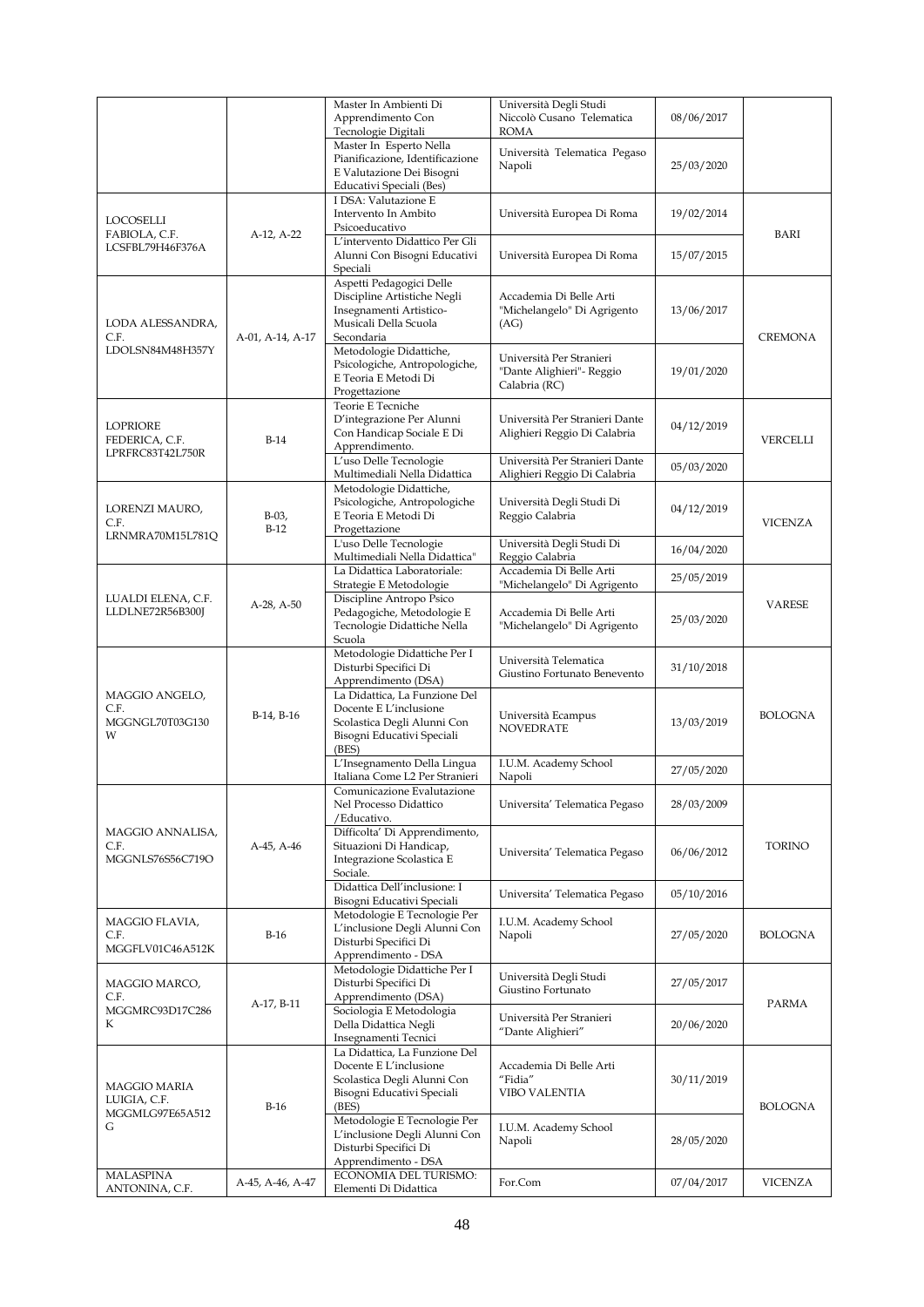| MLSNNN77E68H829<br>М                              |                    | <b>MARKETING E MERCATI:</b><br>Metodologie Didattiche                                                                                                               | For.Com                                                              | 13/03/2018 |                |
|---------------------------------------------------|--------------------|---------------------------------------------------------------------------------------------------------------------------------------------------------------------|----------------------------------------------------------------------|------------|----------------|
|                                                   |                    | Didattica E Competenze Nelle<br>Discipline Giuridiche Ed<br>Economiche                                                                                              | Pegaso Unoversita' Telematica                                        | 22/05/2020 |                |
| <b>MAMMINA</b>                                    |                    | "Metodologie Didattiche E<br>Psicopedagogiche Sui Bisogni<br>Educativi Speciali B.E.S. Nella<br>Scuola Secondaria".                                                 | Università Per Stranieri<br>"Dante Alighieri" Di Reggio<br>Calabria  | 01/03/2020 |                |
| DANIELE, C.F.<br>MMMDNL88A14G273<br>P             | $B-03$ ,<br>$B-17$ | "Teorie E Tecniche Di<br>Integrazione Per Alunni Con<br>Handicap Sociale E Di<br>Apprendimento: Indirizzo<br>Area Disciplinare Tecnica<br>Della Scuola Secondaria". | Università Per Stranieri<br>"Dante Alighieri" Di Reggio<br>Calabria  | 04/09/2019 | PALERMO        |
| MANCO FLORINDA,<br>C.F.<br>MNCFRN78A47B936T       | AAAA, EEEE         | Metodologie Didattiche Per<br>L'insegnamento Curriculare E<br>L'integrazione Degli Alunni<br>Con Bisogni Educativi Speciali<br>(BES)                                | Università Degli Studi<br>Giustino Fortunato Di<br>Benevento         | 31/10/2018 | <b>ANCONA</b>  |
|                                                   |                    | Nuove Metodologie<br>Didattiche Per Una Buona<br>Scuola                                                                                                             | Università Degli Studi<br>Giustino Fortunato Di<br>Benevento         | 30/11/2017 |                |
| <b>MANISCALCO</b><br>DENISE, C.F.                 | AAAA, EEEE         | Bisogni Educativi Speciali:<br>Metodologie Didattiche Per La<br>Gestione Di Disturbi Evolutivi<br>Specifici Nella Scuola Primaria                                   | For.Com Consorzio<br>Interuniversitario                              | 27/02/2018 | <b>PALERMO</b> |
| MNSDNS82C70G273N                                  |                    | Programmazione Didattica<br>Nelle Scuole Primarie                                                                                                                   | For.Com Consorzio<br>Interuniversitario                              | 26/02/2019 |                |
|                                                   |                    | Educazione All'affettività Per<br>Le Scuole Primarie                                                                                                                | For.Com Consorzio<br>Interuniversitario                              | 17/04/2020 |                |
|                                                   |                    | Il Metodo Montessori                                                                                                                                                | FOR.COM Consorzio<br>Interuniversitario                              | 27/02/2018 |                |
| MANISCALCO<br>DONATELLA, C.F.<br>MNSDTL82C70G273A | AAAA, EEEE         | Didattica E Valutazione<br>Dell'apprendimento<br>Scolastico.                                                                                                        | FOR.COM Consorzio<br>Interuniversitario                              | 26/02/2019 | PALERMO        |
|                                                   |                    | Pscologia E Sociologia<br>Dell'intervento Educativo.                                                                                                                | FOR.COM Consorzio<br>Interuniversitario                              | 17/04/2020 |                |
| MARCIANO TERESA,                                  |                    | Strategie E Tecniche :Nuove<br>Prospettive Per La<br>Formazione E L'insegnamento                                                                                    | Universita' Telematica<br>Giustino Fortunato Di<br>Benevento         | 02/05/2020 |                |
| C.F.<br>MRCTRS97P69F839J                          | $B-03$ , $B-16$    | La Tecnologia Per<br>L'informazione E La<br>Comunicazione (Tic) Nella<br>Scuola                                                                                     | Universita' Telematica<br>Giustino Fortunato Di<br>Benevento         | 16/03/2019 | <b>NAPOLI</b>  |
| MARIANI DANILO,<br>C.F.<br>MRNDNL71C08H147<br>D   | B-11, B-17         | "Metodologie Didattiche<br>E Psicopedagogiche Sui<br>Bisogni Educativi Speciali<br>B.E.S. Nella Scuola<br>Secondaria".                                              | Università Per Stranieri<br>"Dante Alighieri" Reggio<br>Calabria     | 14/04/2020 | <b>LECCE</b>   |
| MARRAFFA RITA                                     |                    | Master Di Ii° Livello In Diritto<br>Tributario Internazionale Ed<br>Europeo                                                                                         | Università Degli Studi Di<br>Palermo                                 | 05/03/2008 |                |
| DANIELA, C.F.<br>MRRRDN73L54G273N                 | $A-46$             | Master Di Iº Livello Diversità<br>E BES: Il Territorio Ed Il<br>Rapporto Scuola Famiglia                                                                            | Università Ecampus Di<br>Novedrate (CO)                              | 01/07/2020 | <b>PALERMO</b> |
|                                                   |                    | Diploma Di Perfezionamento<br>Annuale In "La Didattica, La<br>Funzione Del Docente E<br>L'inclusione Scolastica Degli<br>Alunni Con Bisogni Educativi<br>Speciali"  | L'accademia Di Belle Arti<br>Fidia                                   | 28/12/2018 |                |
| MARSALA FANARA<br>CARLO, C.F.<br>MRSCRL80L15G273A | B-03, B-24         | Diploma Di Perfezionamento<br>In "Strategie E Metologie<br>Didattiche Per Il Sostegno<br>Nella Scuola"                                                              | L'accademia Di Belle Arti<br>Fidia                                   | 20/07/2019 | PALERMO        |
|                                                   |                    | Corso Di Perfezionamento In<br>Didattica Innovativaa,<br>Competenze Digitali E Nuove<br>Metodologie Dei Luoghi Di<br>Apprendimento                                  | Universita' Telematica<br>Ecampus                                    | 02/07/2020 |                |
| MARTINES NUNZIA,<br>C.F.                          | AAAA, AAHH         | Master<br>Metodologie Didattiche,<br>Psicologiche, Antropologiche<br>E Teoria E Metodi Di<br>Progettazione".                                                        | Università Per Stranieri<br>"Dante Alighieri" Di Reggio<br>Calabria. | 05/07/2018 | PALERMO        |
| MRTNNZ63E62G273O                                  |                    | Diploma Di Perfezionamento<br>Post Laurea<br>Strategie E Metodo Di<br>Intervento Sulla Disabilità In<br>Ambito Didattico: Indirizzo                                 | Università Per Stranieri<br>"Dante Alighieri" Di Reggio<br>Calabria. | 27/03/2019 |                |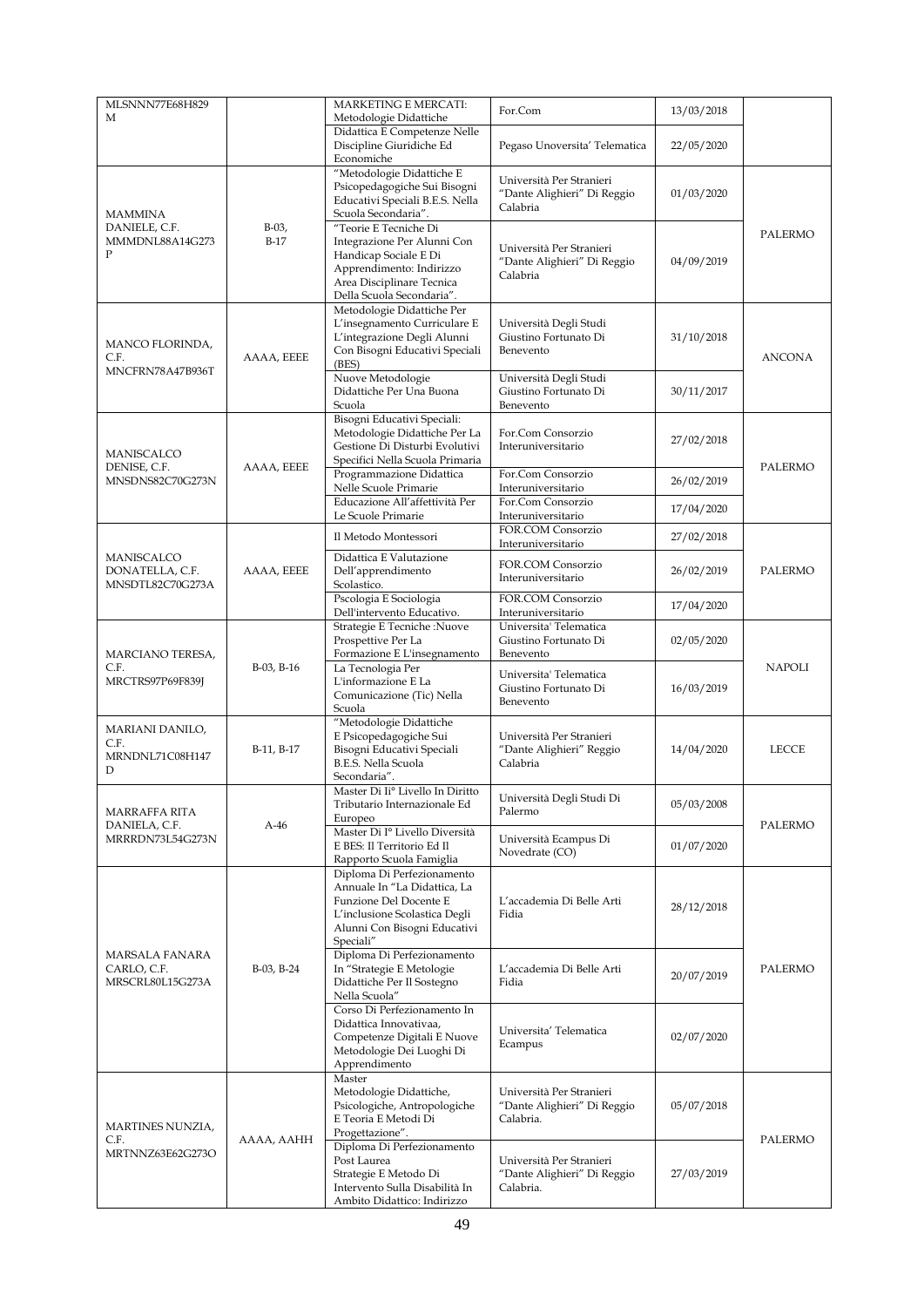|                                       |                        | Insegnamento Scuola<br>Dell'infanzia".                         |                                                 |                         |                 |
|---------------------------------------|------------------------|----------------------------------------------------------------|-------------------------------------------------|-------------------------|-----------------|
|                                       |                        | Diploma Di Perfezionamento                                     |                                                 |                         |                 |
|                                       |                        | Post Laurea                                                    |                                                 |                         |                 |
|                                       |                        | Diploma Di Perfezionamento                                     | Università Per Stranieri                        |                         |                 |
|                                       |                        | "Teoria E Metodo Dell'uso                                      | "Dante Alighieri" Di Reggio                     | 09/06/2020              |                 |
|                                       |                        | Delle Tecnologie Multimediali                                  | Calabria.                                       |                         |                 |
|                                       |                        | Nella Didattica: Indirizzo<br>Insegnamenti Della Scuola        |                                                 |                         |                 |
|                                       |                        | Dellinfanzia                                                   |                                                 |                         |                 |
|                                       |                        | Diploma Di Perfezionamento                                     | Università Degli Studi                          |                         |                 |
|                                       |                        | In Metodologia Didattiche Per                                  | Giustino Fortunato Telematica                   | 18/03/2017              |                 |
|                                       |                        | <b>DSA</b>                                                     | Di Benevento                                    |                         |                 |
| <b>MARTINO</b>                        |                        | Master Di I Livello In<br>Didattica Dell'inclusione: I         | Università Telematica Pegaso                    |                         |                 |
| VALENTINA, C.F.<br>MRTVNT82C64F839Q   | $A-22$                 | Bisogni Educativi Speciali                                     | Di Napoli                                       | 25/06/2018              | <b>NAPOLI</b>   |
|                                       |                        | Master Di Livello In                                           |                                                 |                         |                 |
|                                       |                        | Metodologie Didattiche                                         | Università Telematica Pegaso                    | 15/11/2019              |                 |
|                                       |                        | Nell'aula 3.0                                                  | Di Napoli                                       |                         |                 |
|                                       |                        | Master 1°LIVELLO A Scuola                                      |                                                 |                         |                 |
|                                       |                        | Oggi: Metodologie Didattiche<br>E Strumenti Innovativi Per Gli | Univerisita' Telematica E-                      |                         |                 |
|                                       |                        | Alunni Con Bisogni Educativi                                   | Campus                                          | 06/06/2020              |                 |
| MASCARO                               | A-45, A-46, A-         | Speciali (BES)                                                 |                                                 |                         |                 |
| ANTONIO, C.F.<br>MSCNTN92P08M208G     | 47, B-16               | Master 1° Livello In                                           |                                                 |                         | <b>MILANO</b>   |
|                                       |                        | L'insegnamento Delle Materie                                   | Universita' Telematica E-                       |                         |                 |
|                                       |                        | Giuridico-Economiche Negli                                     | Campus                                          | 12/07/2019              |                 |
|                                       |                        | Istituti Secondari Di II Grado:<br>Metodologie Didattiche      |                                                 |                         |                 |
|                                       |                        | Psicopedagogia Per I Disturbi                                  | Università E-Campus-                            |                         |                 |
|                                       |                        | Di Apprendimento.                                              | Novedrate (Co)                                  | 09/06/2017              |                 |
|                                       |                        | La Didattica, La Funzione Del                                  |                                                 |                         |                 |
|                                       |                        | Docente E L'inclusione                                         | Università E- Campus-                           |                         |                 |
| MASI ANGELA, C.F.<br>MSANGL80E57F052M | $B-14$                 | Scolastica Degli Alunni Con                                    | Novedrate (Co)                                  | 22/06/2018              | <b>MILANO</b>   |
|                                       |                        | Bisogni Educativi Speciali<br>$(BES)$ .                        |                                                 |                         |                 |
|                                       |                        | Tecnologie A Supporto                                          |                                                 |                         |                 |
|                                       |                        | Dell'insegnante Di Sostegno E                                  | Accademia Di Belle Arti Fidia-<br>Vibo Valentia | 29/06/2019              |                 |
|                                       |                        | Della Didattica Inclusiva.                                     |                                                 |                         |                 |
|                                       |                        | Metodologie Didattiche<br>Inclusive Secondo Il Modello         |                                                 |                         |                 |
|                                       | $A-01$ , $A-16$ , $A-$ | Del Flipped Learning                                           | Universita' Telematica Pegaso                   | 01/04/2020              |                 |
| MASSA SABINO, C.F.                    | 17, A-37, A-           | Cooperativo                                                    |                                                 |                         |                 |
| MSSSBN77M06B619S                      | $47, A-60, B-14,$      | Didattica Inclusiva: Ruoli E                                   |                                                 |                         | <b>ANCONA</b>   |
|                                       | $B-03$                 | Funzioni Del Docentenelle                                      | Universita' Telematica Pegaso                   | 08/05/2019              |                 |
|                                       |                        | Nuove Metodologie<br>Didattiche                                |                                                 |                         |                 |
|                                       |                        | Master Universitario Di II                                     | Università Degli Studi Di                       |                         |                 |
|                                       |                        | Livello In Ingegneria Sismica                                  | Messina                                         | 17/12/2012              |                 |
| MASSARA                               |                        | Master Universitario Di II                                     |                                                 |                         |                 |
| SEBASTIANO, C.F.                      | A-32, A-37, A-60       | Livello In Progettazione                                       | Università Degli Studi Di                       |                         | MILANO          |
| MSSSST77R30C351R                      |                        | Sismica Delle Strutture Per<br>Costruzioni                     | Milano                                          | 28/11/2019              |                 |
|                                       |                        | Sostenibili.                                                   |                                                 |                         |                 |
|                                       |                        | MASTER I Livello -                                             |                                                 |                         |                 |
|                                       |                        | l'Insegnamento Delle Materie                                   |                                                 |                         |                 |
|                                       |                        | Filosofiche E Umanistiche                                      | Università Degli Studi "E-                      | 22/05/2020              |                 |
|                                       |                        | Negli Istituti Secondari Di II<br>Grado: Metodologie           | Campus" Novedrate (Como)                        |                         |                 |
|                                       |                        | Didattiche                                                     |                                                 |                         |                 |
| MATERA ZAIRA, C.F.                    | A-18, A-66,            | MASTER I Livello In                                            |                                                 |                         |                 |
| MTRZRA81A67B429Z                      | <b>ADSS</b>            | <b>BULLISMO:</b> Interpretazione                               | Università Degli Studi "E-                      | 20/09/2019              | PALERMO         |
|                                       |                        | Fenomenologia,                                                 | Campus" Novedrate (Como)                        |                         |                 |
|                                       |                        | Prevenzione E Didattica<br><b>MASTER I Livello -</b>           |                                                 |                         |                 |
|                                       |                        | Psicopedagogia E Didattica                                     | Università Degli Studi Delle                    |                         |                 |
|                                       |                        | Dei Disturbi Specifici                                         | Scienze Umane "Nicolo<br>Cusano" Roma           | 18/07/2013              |                 |
|                                       |                        | Dell'apprendimento                                             |                                                 |                         |                 |
| MAURO CHIARA,                         |                        | Evoluzione E Sviluppo Delle                                    |                                                 |                         |                 |
| C.F.<br>MRACHR83D50G273C              | A-18, A-19             | Scienze Pedagogiche                                            | Università' Telematica Pegaso                   | 05/04/2019              | <b>BRESCIA</b>  |
|                                       |                        | Metodologie Didattiche Per                                     |                                                 |                         |                 |
| MAURO GIOVANNI,<br>C.F.               | A-48, A-49             | L'integrazione Degli Alunni                                    | Universita' Telematica<br>Giustino Fortunato    | 20/04/2020              | <b>BRINDISI</b> |
| MRAGNN71P03F152O                      |                        | Con Disturbi Specifici Di                                      | Benevento                                       |                         |                 |
|                                       |                        | Apprendimento (Dsa)                                            |                                                 |                         |                 |
|                                       | AAAA,                  | Diploma Di Perfezionamento                                     | Università Per Stranieri Dante                  | <b>DATA</b><br>RILASCIO |                 |
| MAZZILLI BARBARA,<br>C.F.             | EEEE,                  | 1500 Ore 60 Cfu In: TEORIE E                                   | Alighieri Di Reggio Calabria -                  | TITOLO                  | TORINO          |
| MZZBBR74B54L219B                      | PPPP                   | <b>PRASSI</b>                                                  | Ente Riconosciuto Dal Miur                      | 05/07/2018              |                 |
|                                       |                        | PSICOPEDAGOGICHE PER                                           | Con D.M. N .504 Del                             |                         |                 |
|                                       |                        | L'INSEGNAMENTO NELLA                                           | 17/10/2007 Ed Associazione                      | (data esame             |                 |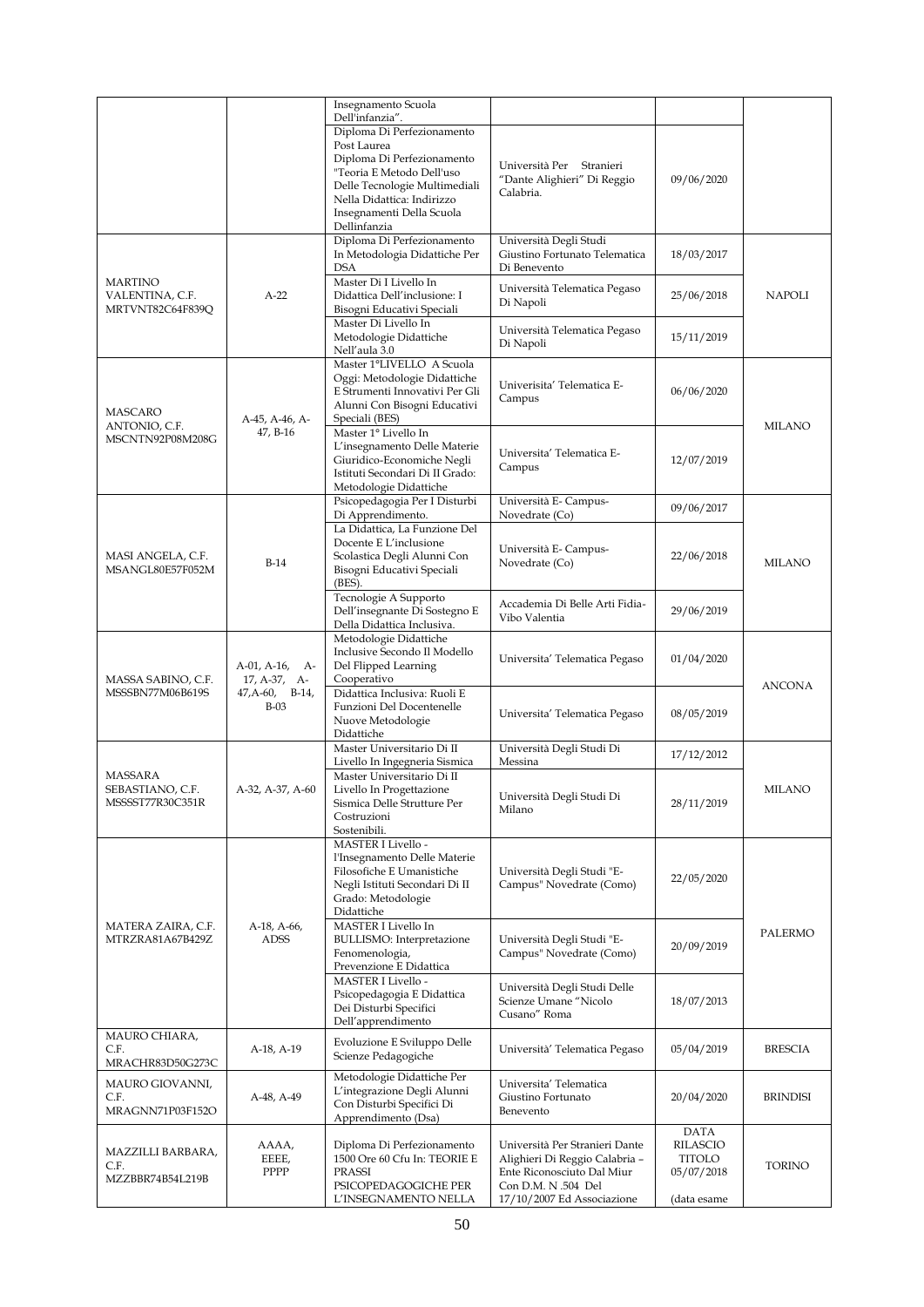|                                                       |                                                      | SCUOLA PRIMARIA.                                                                                                                                                                                                                                | Mnemosine Ente Accreditato<br>Miur Con Decreto Del<br>22/07/2010                                                                                                                                                        | finale<br>12/05/2018                                                                          |                         |
|-------------------------------------------------------|------------------------------------------------------|-------------------------------------------------------------------------------------------------------------------------------------------------------------------------------------------------------------------------------------------------|-------------------------------------------------------------------------------------------------------------------------------------------------------------------------------------------------------------------------|-----------------------------------------------------------------------------------------------|-------------------------|
|                                                       |                                                      | Diploma Di Perfezionamento<br>1500 Ore 60 Cfu In: TEORIE E<br><b>TECNICHE</b><br><b>D'INTEGRAZIONE PER</b><br>ALUNNI CON HANDICAP<br><b>SOCIALE E DI</b><br>APPRENDIMENTO:<br><b>INDIRIZZO</b><br><b>INSEGNAMENTI DELLA</b><br>SCUOLA PRIMARIA. | Università Per Stranieri Dante<br>Alighieri Di Reggio Calabria -<br>Ente Riconosciuto Dal Miur<br>Con D.M. N .504 Del<br>17/10/2007 Ed Associazione<br>Mnemosine Ente Accreditato<br>Miur Con Decreto Del<br>22/07/2010 | <b>DATA</b><br>RILASCIO<br>TITOLO<br>27/03/2019<br>(data esame<br>finali<br>16/02/2019        |                         |
|                                                       |                                                      | Diploma Di Perfezionamento<br>1500 Ore 60 Cfu In:<br>METODOLOGIE<br>DIDATTICHE E<br>PSICOPEDAGOGICHE SUI<br><b>DISTURBI SPECIFICI</b><br>DELL'APPRENDIMENTO:<br>DSA Indirizzi Scuola<br>Dell'infanzia E Primaria.                               | Università Per Stranieri Dante<br>Alighieri Di Reggio Calabria -<br>Ente Riconosciuto Dal Miur<br>Con D.M. N .504 Del<br>17/10/2007 Ed Associazione<br>Mnemosine Ente Accreditato<br>Miur Con Decreto Del<br>22/07/2010 | <b>DATA</b><br>RILASCIO<br><b>TITOLO</b><br>15/05/2020<br>(data esame<br>finale<br>22/02/2020 |                         |
| MAZZOTTA<br>VITTORIA, C.F.<br>MZZVTR73H45E801N        | A-01, A-08, A-<br>16, A17, A-37, A-<br>60            | "Didattica, Valutazione,<br>Programmazione"<br>"Teoria E Metodo                                                                                                                                                                                 | For.Com.<br>Consorzio Interuniversitario -<br>Roma<br>Universita' Per Stranieri                                                                                                                                         | 19/04/2017                                                                                    | MILANO                  |
|                                                       |                                                      | Dell'apprendimento<br>Collaborativo"                                                                                                                                                                                                            | "Dante Alighieri" -<br>Reggio Calabria                                                                                                                                                                                  | 14/09/2019                                                                                    |                         |
| <b>MENNA TERESA</b><br>LISA, C.F.<br>MNNTSL81R64A485K | $A-01$ , $A-16$ ,<br>A-17, A-37,<br>A-47, A-60, A-66 | Sociologia E Metodologia<br>Della Didattica Negli<br>Insegnamenti Tecnici                                                                                                                                                                       | Università Per Stranieri<br>"Dante Alighieri" Di Reggio<br>Calabria                                                                                                                                                     | 10/04/2020                                                                                    | <b>ANCONA</b>           |
|                                                       | B-03, B-15, B-17                                     | I DSA: Valutazione E<br>Intervento In Ambito<br>Psicoeducativo                                                                                                                                                                                  | Università Europea Di Roma                                                                                                                                                                                              | 15/07/2015                                                                                    |                         |
| MICHELUCCI<br>NICOLA, C.F.                            |                                                      | Le Tecnologie Per<br>L'informazione E La<br>Comunicazione (TIC)                                                                                                                                                                                 | Università Telematica<br>Giustino Fortunato                                                                                                                                                                             | 04/10/2016                                                                                    | FORLÌ-<br><b>CESENA</b> |
| MCHNCL80R26B619S                                      |                                                      | Metodologie Didattiche Per<br>L'insegnamento Curriculare E<br>L'integrazione Degli Alunni<br>Con Bisogni Educativi Speciali<br>(BES)                                                                                                            | Università Telematica<br>Giustino Fortunato                                                                                                                                                                             | 13/03/2017                                                                                    |                         |
|                                                       |                                                      | Economia E Management<br>Della Sanita'                                                                                                                                                                                                          | Università Degli Studi Di Ca'<br>Foscari                                                                                                                                                                                | 15/10/2010                                                                                    |                         |
| MIGGIANO CINZIA,<br>C.F.<br>MGGCNZ72S65D883R          | A-15, A-28, A-<br>31, A-50                           | "La Formazione Continua<br>Dell'insegnante: Metodologie<br>E Teorie Didattiche<br>Nell'insegnamento Delle<br>Discipline In Ambito<br>Scientifico"                                                                                               | Università Europea Di Roma                                                                                                                                                                                              | 19/02/2014                                                                                    | <b>TREVISO</b>          |
|                                                       |                                                      | Metodologie Didattiche,<br>Psicologiche, Antropologiche<br>E Teoria E Metodi Di<br>Progettazione                                                                                                                                                | Università Per Stranieri Dante<br>Alighieri<br>Regio Calabria                                                                                                                                                           | 03/03/2018                                                                                    |                         |
|                                                       |                                                      | Didattica Della Lingua<br>Italiana(ITA)                                                                                                                                                                                                         | Università Degli Studi Di<br>Roma Tor Vergata                                                                                                                                                                           | 19/11/2010                                                                                    |                         |
| MINNECI ANNA, C.F.<br>MNNNNA83D66I754R                | A-12, A-22, A-<br>11, A-13                           | Didattica Della Lingua<br>Latina(LAT)                                                                                                                                                                                                           | Università Degli Studi Di<br>Roma Tor Vergata                                                                                                                                                                           | 30/11/2013                                                                                    | <b>SIRACUSA</b>         |
|                                                       |                                                      | Pedagogia E Scuola(DOC)                                                                                                                                                                                                                         | Università Degli Studi Di<br>Roma Tor Vergata                                                                                                                                                                           | 23/06/2015                                                                                    |                         |
|                                                       |                                                      | Corso Di Alta Formazione Per<br>Mediatore Culturale Ed<br>Interculturale                                                                                                                                                                        | I.CO.TE.A. C.A.T. S.R.L.<br>Ispica (RG)                                                                                                                                                                                 | 21/06/2017                                                                                    |                         |
| MIRABILE<br>ALESSANDRO, C.F.                          | $B-20$                                               | Professione Orientatore<br>Didattico                                                                                                                                                                                                            | Università Telematica Pegaso -<br>Napoli                                                                                                                                                                                | 24/07/2018                                                                                    | <b>TORINO</b>           |
| MRBLSN78T31E974Y                                      |                                                      | Corso Di Perfezionamento<br>Disturbi Specifici<br>Apprendimento                                                                                                                                                                                 | I.CO.TE.A. C.A.T. S.R.L.<br>Ispica (RG)                                                                                                                                                                                 | 07/04/2020                                                                                    |                         |
| MIRIZZI MARIA<br>LUCIA, C.F.<br>MRZMLC91E54F915F      | A-48, A-49                                           | Master Universitario Di<br>Secondo Livello In<br>Progettazione E Conduzione<br>Dell'esercizio Fisico Nelle<br>Patologie Esercizio-Sensibili                                                                                                     | Università Degli Studi Di<br>Verona                                                                                                                                                                                     | 2/12/2016                                                                                     | <b>BOLOGNA</b>          |
|                                                       |                                                      | Master Di Primo Livello<br>Integrazione Scolastica E                                                                                                                                                                                            | Università Degli Studi Di<br>Roma Unitelma Sapienza                                                                                                                                                                     | 19/03/2020                                                                                    |                         |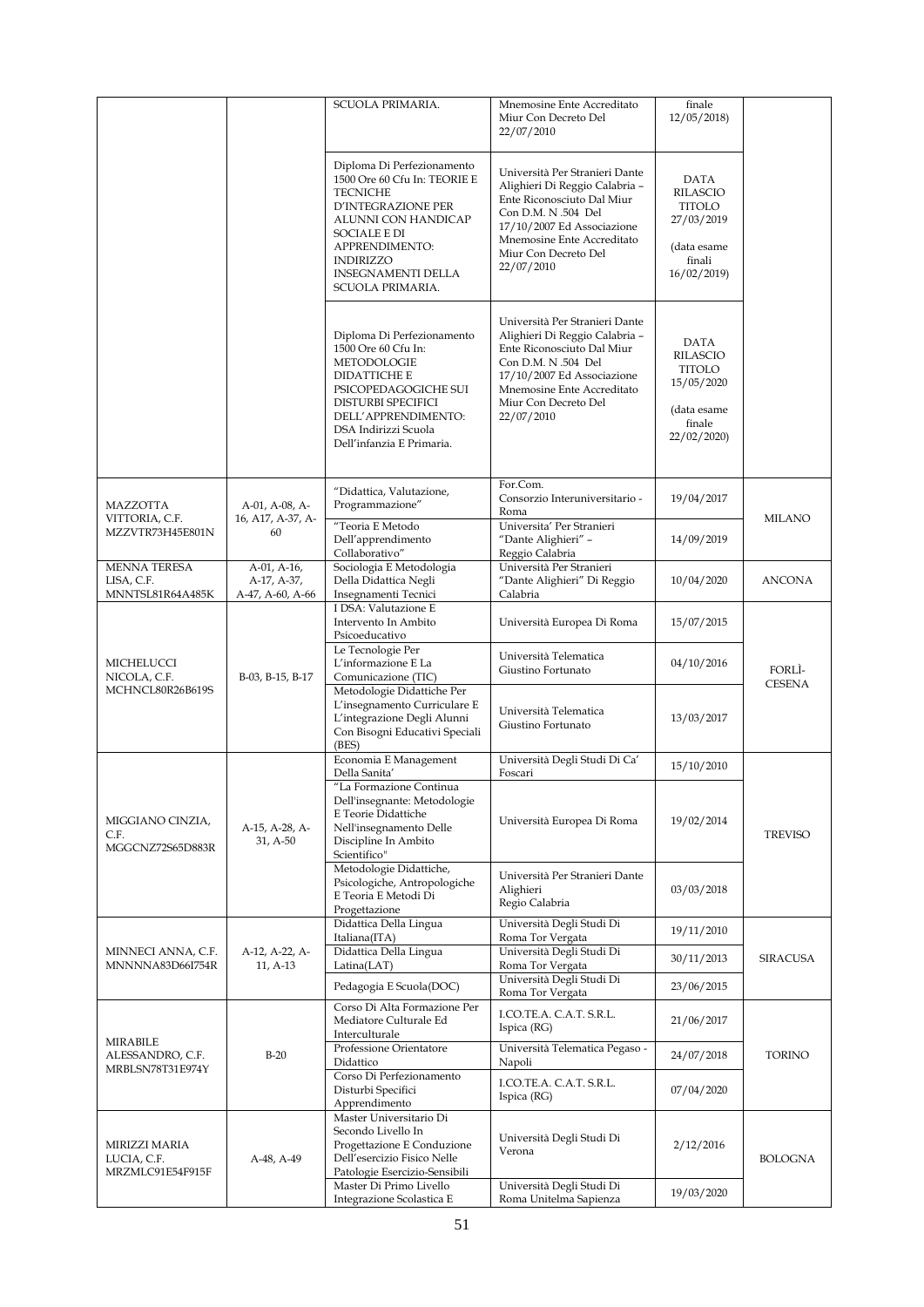|                                                             |                                             | Strategie Didattiche Per Il<br>Sostegno Nella Scuola<br>Secondaria Di Primo E<br>Secondo Grado                                                                          |                                                                                 |            |                |
|-------------------------------------------------------------|---------------------------------------------|-------------------------------------------------------------------------------------------------------------------------------------------------------------------------|---------------------------------------------------------------------------------|------------|----------------|
|                                                             |                                             | Master Di Secondo Livello In<br>INTERACTIVE ARTS, A.A.<br>2013/2014                                                                                                     | Università Iuav Di Venezia.                                                     | 29/01/15   |                |
| <b>MOLLO</b><br>GIOVAMBATTISTA,<br>C.F.<br>MLLGMB70P29C349F | A-01, A-08, A-<br>17, A-37, A-54,<br>$A-60$ | Master Di Primo Livello In<br><b>METODOLOGIE</b><br>DELL'INSEGNAMENTO E<br><b>DIDATTICA</b><br>MULTIMEDIALE PER<br>L'APPRENDIMENTO<br><b>ATTIVO</b>                     | Università Telematica<br>Ecampus                                                | 12/06/20   | <b>VERONA</b>  |
| <b>MONCADA</b><br>VINCENZO, C.F.                            | A-01, A-16,<br>A-17, A-37,                  | Pianificazione Territoriale E<br>Ambientale                                                                                                                             | Politecnico Di Bari                                                             | 05/12/2019 |                |
| MNCVCN79A29A662<br>V                                        | A-47, A-54,<br>$A-60$                       | Corporate & Real Estate<br>Finance                                                                                                                                      | School Of Management Lum<br>Jean Monnet, Casamassima                            | 16/10/2017 | <b>TARANTO</b> |
| MONE ROBERTO,<br>C.F.<br>MNORRT81M19G596                    | B-11, B-17                                  | Le Tecnologie Per<br>l'Informazione E La<br>Comunicazione (TIC) Nella<br>Scuola                                                                                         | Università Degli Studi<br>"Giustino Fortunato" Di<br>Benevento                  | 30/11/2017 | ROMA           |
| H                                                           |                                             | <b>BES E Le Nuove Tecnologie</b><br>Didattiche                                                                                                                          | Accademia Di Belle Arti<br>"Michelangelo" Di Agrigento                          | 06/06/2019 |                |
|                                                             |                                             | Diploma Di Perfezionamento<br>Annuale Di 1500 Ore E 60 Cfu<br>In "Teorie E Tecniche<br>D'integrazione Per Alunni<br>Con Handicap Sociale E Di<br>Apprendimento"         | Universita' Per Stranieri<br>"Dante Alighieri" Di Reggio<br>Calabria            | 07/03/2018 |                |
| MORELLI DESOLINA.<br>C.F.<br>MRLDLN72H69Z614Q               | B-19, B-20, B-21                            | Diploma Di Perfezionamento<br>Annuale Di 1500 Ore E 60 Cfu<br>In<br>"Metodologie Didattiche E<br>Psicopedagogiche Sui Bes<br>Nella Scuola Secondaria                    | Universita' Per Stranieri<br>"Dante Alighieri" Di Reggio<br>Calabria            | 24/02/2019 | <b>ANCONA</b>  |
|                                                             |                                             | Diploma Di Perfezionamento<br>Annuale Di 1500 Ore E 60 Cfu<br>In "L'uso<br>Delle Tecnologie Multimediali<br>Nella Didattica" -Indirizzo<br>Area<br>Disciplinare Tecnica | Universita' Per Stranieri<br>"Dante Alighieri" Di Reggio<br>Calabria            | 11/04/2020 |                |
| <b>MORETTI</b>                                              |                                             | Master In Metodologie<br>Didattiche, Psicologiche,<br>Antropologiche E Teoria E<br>Metodi Di Progettazione                                                              | Universita' Per Stranieri Dante<br>Alighieri - Reggio Di Calabria               | 28/11/2018 |                |
| MARIANNA, C.F.<br>MRTMNN76H56E435<br>B                      | A-46, A-66, B-19,<br>Sos IIGr               | Master In Discipline Giuridico<br>- Economiche                                                                                                                          | Universita' Per Stranieri Dante<br>Alighieri - Reggio Di Calabria               | 04/09/2019 | <b>MANTOVA</b> |
|                                                             |                                             | Master In Counseling                                                                                                                                                    | Universita' Per Stranieri Dante<br>Alighieri - Reggio Di Calabria               | 10/04/2020 |                |
|                                                             |                                             | Master Universitario Di I<br>Livello: "Gli Aspetti<br>Pedagogici Delle Discipline<br>Artistiche"                                                                        | Accademia Di Belle Arti<br>"Michelangelo" - Agrigento                           | 07/06/2010 |                |
| MOTTA AGATA<br>GRAZIELLA, C.F.<br>MTTGGR75D58C351A          | AAAA, EEEE,<br>$A-18$                       | Master Universitario Di I<br>Livello: "L'uso Didattico Della<br>Narrazione E Della Metafora"                                                                            | Accademia Di Belle Arti<br>"Michelangelo" - Agrigento                           | 13/03/2011 | <b>CATANIA</b> |
|                                                             |                                             | Diploma Di Perfezionamento<br>Post Laurea: "Teoria E Metodo<br>Dell'uso Delle Tecnologie<br>Multimediali Nella Didattica"                                               | Università Per Stranieri<br>"Dante Alighieri" - Reggio<br>Calabria              | 16/02/2014 |                |
|                                                             |                                             | Educazione E Disagio<br>Giovanile                                                                                                                                       | For.Com. Consorzio<br>Interuniversitario                                        | 24/02/2007 |                |
| MUGLIA FABIOLA,<br>C.F.<br>MGLFBL78T63G273R                 | AAAA, EEEE                                  | Educazione E Insegnamento<br>Multiculturale                                                                                                                             | For.Com. Consorzio<br>Interuniversitario                                        | 06/02/2008 | <b>PALERMO</b> |
|                                                             |                                             | Psicologia Dello Sviluppo E<br>Dell'educazione                                                                                                                          | For.Com. Consorzio<br>Interuniversitario                                        | 26/02/2009 |                |
| MUGLIA SABRINA,                                             |                                             | Terzo Corso Multidisciplinare<br>Su Etica, Economia E<br>Comunicazione                                                                                                  | Universita' Degli Studi Della<br>Calabria                                       | 28/06/1996 |                |
| C.F.<br>MGLSRN69M41D086K                                    | A-18, A-19                                  | Attestato Di Qualifica<br>Professionale                                                                                                                                 | Aismed Di Cosenza                                                               | 07/01/1999 | COSENZA        |
|                                                             |                                             | Corso Di Perfezionamento In<br>Bioetica                                                                                                                                 | Universita' Cattolica Del Sacro<br>Cuore Di Roma                                | 02/03/1998 |                |
| MULÉ ROSARIA, C.F.<br>MLURSR78A43G273X                      | $A-46$                                      | Diploma Di Perfezionamento<br>Universitario 1500 Ore E 60<br>Cfu In Psicologia E Sociologia<br>Dell'intervento Educativo                                                | For.Com Consorzio<br>Interuniversitario Formazione<br>Per La Comunicazione Roma | 08/02/2008 | PALERMO        |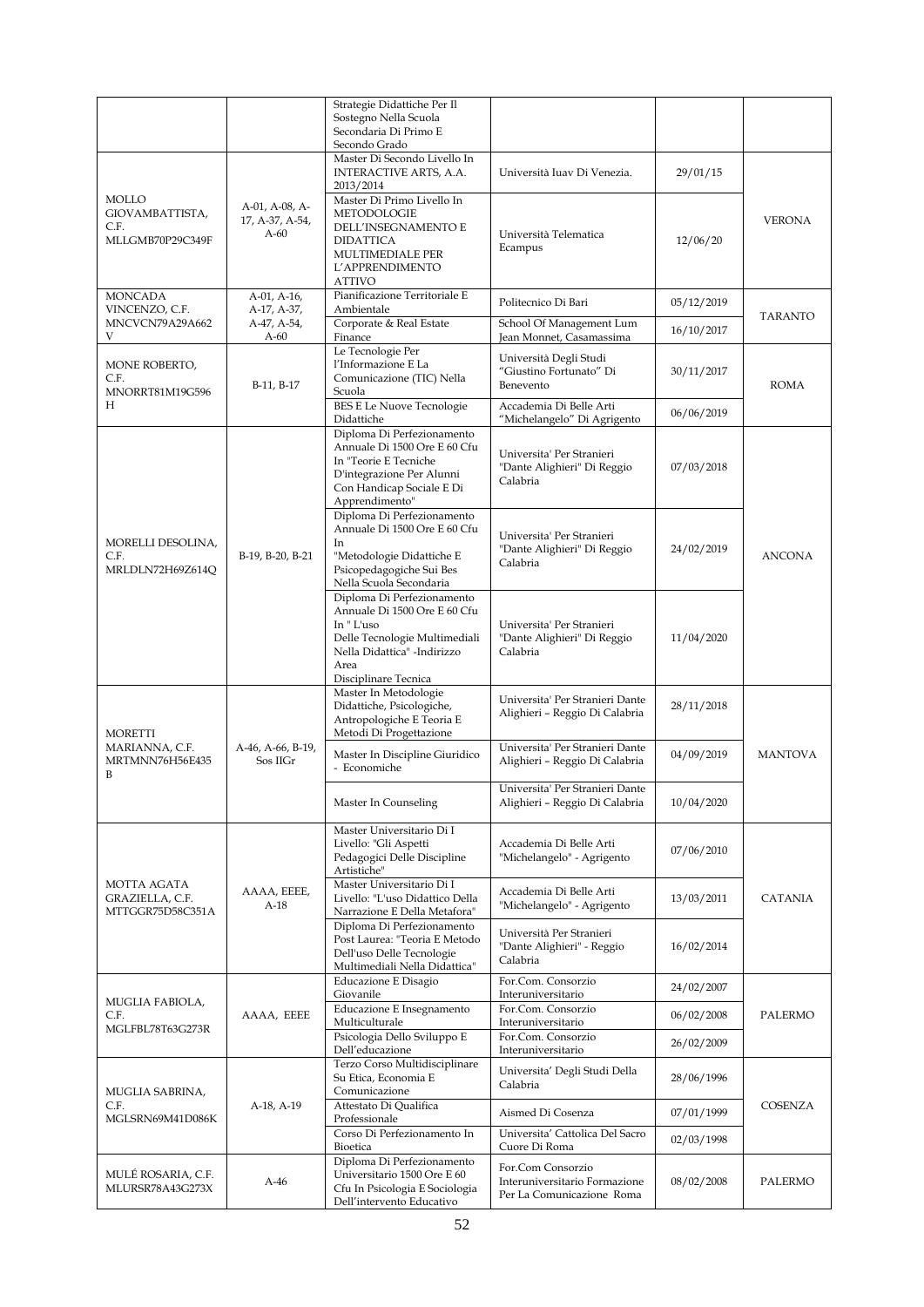|                                                       |            | 0918190363                                                                                                                                        |                                                                                 |            |                                |
|-------------------------------------------------------|------------|---------------------------------------------------------------------------------------------------------------------------------------------------|---------------------------------------------------------------------------------|------------|--------------------------------|
|                                                       |            | Diploma Di Perfezionamento<br>Universitario 1500 Ore E 60<br>Cfu In Coordinatore<br>Dell'orientamento 0918190363<br>Scolastico                    | For.Com Formazione Per La<br>Comunicazione Roma                                 | 15/02/2009 |                                |
|                                                       |            | Diploma Di Perfezionamento<br>Universitario Di 1500 Ore E 60<br>Cfu In Strategie Didattiche E<br>Disagio Giovanile                                | For.Com Consorzio<br>Interuniversitario Formazione<br>Per La Comunicazione Roma | 22/03/2011 |                                |
| <b>MURATORE</b>                                       |            | Teorie E Tecniche<br>D'integrazione Per Alunni<br>Con Handicap Sociale E Di<br>Apprendimento                                                      | Universita' Per Stranieri<br>"Dante Alighieri" Reggio Di<br>Calabria            | 13/03/2011 |                                |
| NUNZIO, C.F.<br>MRTNNZ82L11E536M                      | $B-20$     | L'uso Delle Tecnologie Nella<br>Didattica                                                                                                         | Universita' Per Stranieri<br>"Dante Alighieri" Reggio Di<br>Calabria            | 20/08/2016 | <b>ENNA</b>                    |
|                                                       |            | Metodiche E Tecniche Dell'<br>Apprendimento Collaborativo                                                                                         | Universita' Per Stranieri<br>"Dante Alighieri" Reggio Di<br>Calabria            | 19/02/2017 |                                |
| MUZZONIGRO<br>ALESSIA, C.F.<br>MZZLSS75R60L049Z       | $A-18$     | Master Di I Livello In<br>"Didattica E Psicopedagogia<br>Per I Soggetti Con Disturbi<br>Specifici Dell'apprendimento<br>E Difficoltà Scolastiche" | Università Telematica<br>Ecampus                                                | 13/02/2020 | TORINO                         |
|                                                       |            | Didattica Dell'inclusione: I<br>Bisogni Educativi Speciali                                                                                        | Università Telematica Pegaso                                                    | 13/09/2018 |                                |
| NANNI CAMILLO,<br>C.F.<br>NNNCLL91R03A485H            | $B-20$     | La Didattica, La Funzione Del<br>Docente E L'integrazione<br>Degli Alunni Con Bisogni<br>Educativi Speciali                                       | Istituto Professionale Paritario<br>"Padre Luigi Monaco"                        | 26/10/2019 | <b>ROMA</b>                    |
|                                                       |            | Strategie E Metologie<br>Didattiche Per Il Sostegno<br>Nella Scuola                                                                               | Istituto Professionale Paritario<br>"Padre Luigi Monaco"                        | 07/03/2020 |                                |
|                                                       |            | Diploma Di Perfezionamento<br>In : Pedagogia Integrativa E<br>Didattica Innovativa Per Il<br>Contrasto Della Dispersione<br>Scolastica            | Università Degli Studi Di<br><b>ROMA</b><br>"UNITELAMA SAPIENZA"                | 28/07/2016 |                                |
| <b>NARCISO</b><br>NATALINO, C.F.<br>NRCNLN67T23F537Z  | $B-06$     | Diploma Di Perfezionamento<br>In: Cittadinanza<br>Globale:Didattica Per Il<br>Potenziamento Delle<br>Competenze                                   | Università Degli Studi Di<br><b>ROMA</b><br>"UNITELAMA SAPIENZA"                | 27/07/2018 | <b>VIBO</b><br><b>VALENTIA</b> |
|                                                       |            | Diploma Di Perfezionamento<br>In: Didattica Inclusiva Per<br>Alunni Con Disturbi Specifici<br>Dell'apprendimento                                  | Università Degli Studi Di<br><b>ROMA</b><br>"UNITELAMA SAPIENZA"                | 31/07/2019 |                                |
|                                                       | A-46       | Diritto Amministrativo                                                                                                                            | Università Degli Studi "Suor<br>Orsola Benincasa" - Napoli                      | 21/07/2011 | <b>MODENA</b>                  |
| <b>NARDONE</b><br>CARMELINA, C.F.<br>NRDCML77L64A783U |            | Master A Scuola Oggi:<br>Metodologie Didattiche E<br>Strumenti Innovativi Per Gli<br>Alunni Con B.E.S.                                            | Università Telematica E-<br>Campus - Novedrate                                  | 12/07/2019 |                                |
|                                                       |            | Metodologie Didattiche Per<br>L'integrazione Degli Alunni<br>Con Disturbi Specifici Di<br>Apprendimento (DSA)                                     | Università Telematica E-<br>Campus - Novedrate                                  | 20/07/2020 |                                |
| NASTASI DAVIDE,<br>C.F.                               | AB24, AB25 | Teoria E Metodo Dell'uso<br>Delle Tecnologie Multimediali<br>Nella Didattica                                                                      | Università Per Stranieri Dante<br>Alighieri Di Reggio Calabria                  | 14/05/2017 | <b>VARESE</b>                  |
| NSTDVD84M08C286C                                      |            | I Bisogni Educativi Speciali<br><b>B.E.S."</b>                                                                                                    | Università Per Stranieri Dante<br>Alighieri Di Reggio Calabria                  | 22/08/2015 |                                |
|                                                       |            | Metodologie Narrative Nella<br>Didattica                                                                                                          | Università Per Stranieri Dante<br>Alighieri Di Reggio Calabria                  | 14/05/2017 |                                |
| NOTO GIADA, C.F.                                      | A-12, A-22 | I Bisogni Educativi Speciali<br>B.E.S.                                                                                                            | Università Per Stranieri Dante<br>Alighieri Di Reggio Calabria                  | 22/08/2015 | VARESE                         |
| NTOGDI86A68F061E                                      |            | Teoria E Metodo Dell'uso<br>Delle Tecnologie Multimediali<br>Nella Didattica                                                                      | Università Per Stranieri Dante<br>Alighieri Di Reggio Calabria                  | 14/02/2014 |                                |
|                                                       |            | La Disabilita'<br>Nell'apprendimento<br>Linguistico                                                                                               | For.Com Consorzio<br>Interuniversitario                                         | 16/02/2009 |                                |
| <b>NOVELLO</b>                                        |            | Procedure Didattiche Per La<br>Scuola Dell'infanzia                                                                                               | For.Com Consorzio<br>Interuniversitario                                         | 02/05/2012 | CALTANISSE                     |
| CARMELA, C.F.<br>NVLCML73A41F899Z                     | $A-18$     | L' Innovazione<br>Dell'insegnamento Nell'ottica<br>Dell'integrazione Scolastica<br>Degli Alunni Con Bisogni<br>Educativi Speciali                 | I.U.M ACCADEMY SCHOOL                                                           | 27/04/2020 | TTA                            |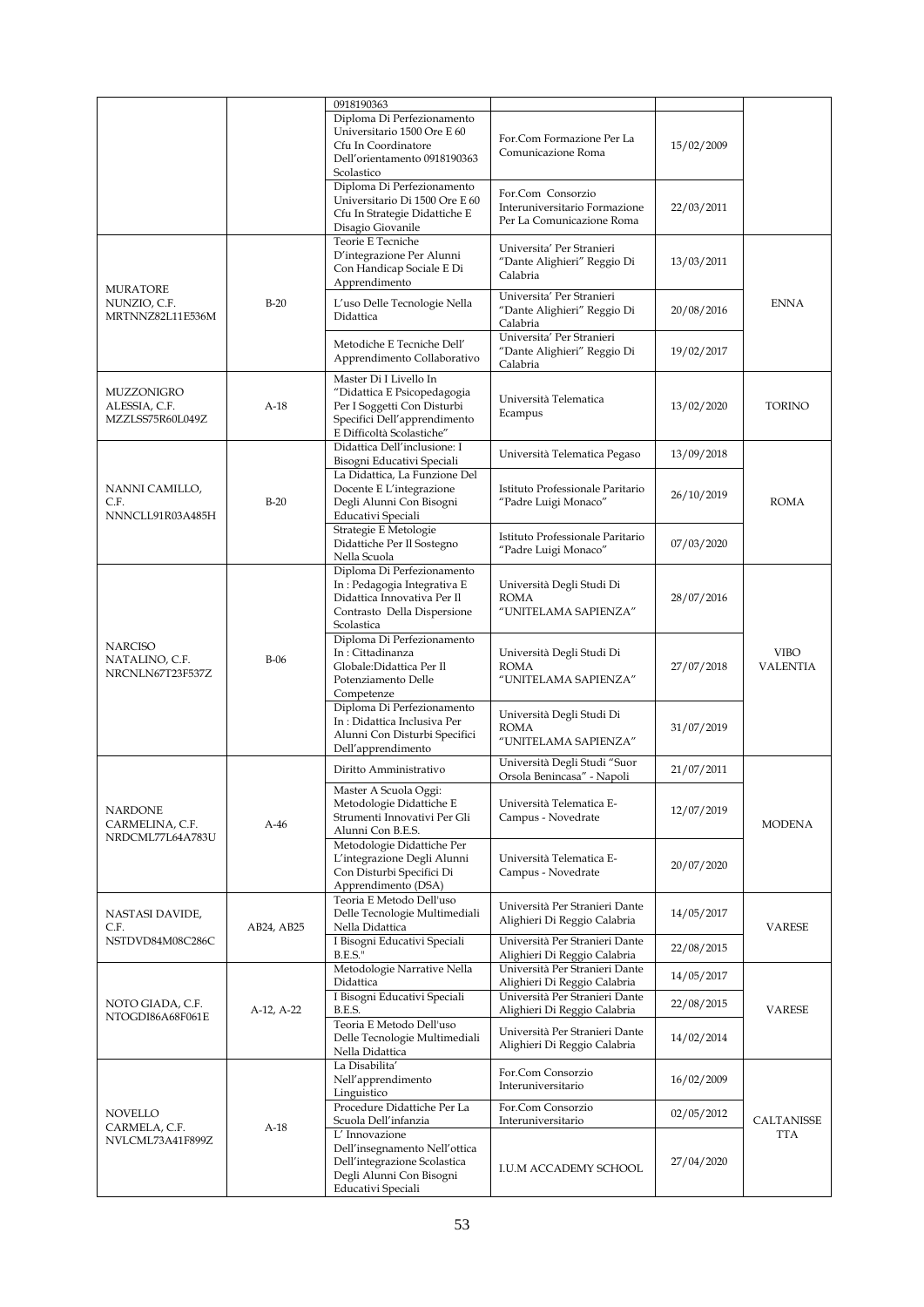| <b>OCCORSO</b><br>MARCELLA, C.F.<br>CCRMCL76H65G273X | AAAA, EEEE                | Qualifica Per L'esercizio Della<br>Professione Di Educatore<br>Professionale Socio-<br>Pedagocico (1500 Ore<br>Corrispondenti A 60 Crediti)                                                                                        | Università TELEMATICA<br>PEGASO                                                                  | 30/06/2020 | PALERMO                        |
|------------------------------------------------------|---------------------------|------------------------------------------------------------------------------------------------------------------------------------------------------------------------------------------------------------------------------------|--------------------------------------------------------------------------------------------------|------------|--------------------------------|
| ORLANDI ROBERTA,<br>C.F.<br>RLNRRT73T58H901N         | AC24, AC25                | Le Scienze Delle Lingue E<br>Civiltà Straniere: Nuovi<br>Modelli Didattici E Strategie<br>Innovative Nell'insegnamento                                                                                                             | Università Telematica Pegaso                                                                     | 15/07/20   | AREZZO                         |
| PAGANO ANNA, C.F.<br>PGNNNA79C60B506Z                | AAAA, EEEE                | "Metodologie Didattiche E<br>Psicopedagogiche Sui Bisogni<br>Educativi Speciali B.E.S. Nella<br>Scuola Dell'infanzia E<br>Primaria".                                                                                               | Università Per Stranieri<br>"Dante Alighieri" Di Reggio<br>Di Calabria                           | 23/11/2019 | <b>BRINDISI</b>                |
| PAGANI SILVIA, C.F.<br>PGNSLV77M46A515E              | $A-18$                    | Metodologie didattiche per<br>l'integrazione degli alunni con<br>Disturbi Specifici<br>dell'Apprendimento                                                                                                                          | Università Giustino Fortunato                                                                    | 28/07/2020 | <b>ANCONA</b>                  |
|                                                      |                           | Didattica Delle Scienze<br>Naturali                                                                                                                                                                                                | For.Com. Consorzio<br>Interuniversitario - Roma                                                  | 16/03/2011 |                                |
| PAGNONCELLI                                          |                           | Didattica Delle Scienze                                                                                                                                                                                                            | For.Com. Consorzio                                                                               | 20/04/2012 |                                |
| TECLA, C.F.<br>PGNTCL79L44F205A                      | $A-28$ , $A-50$           | Ambientali<br>Metodologie Didattiche,<br>Psicologiche, Antropologiche<br>E Teoria E Metodi Di<br>Progettazione                                                                                                                     | Interuniversitario - Roma<br>Università Per Stranieri<br>"Dante Alighieri" Di REGGIO<br>CALABRIA | 17/10/2019 | <b>BERGAMO</b>                 |
| PAIS ESTER, C.F.                                     | A-01, A-16, A-            | Metodologie Didattiche,<br>Strumenti Di Valutazione<br>Nella Nuova Prospettiva<br>Docimologica                                                                                                                                     | Università Telematica<br><b>UNIPEGASO</b>                                                        | 15/02/2016 | <b>MILANO</b>                  |
| PSASTR77T69F704L                                     | 17, A-37, A-60            | La Funzione Docente E Il<br>Piano Triennale Dell'offerta<br>Formativa Didattica,<br>Inclusività E Valutazione                                                                                                                      | Università Telematica<br><b>UNIPEGASO</b>                                                        | 05/08/2020 |                                |
| PALERMO<br>PIERPAOLO, C.F.<br>PLRPPL82P17F537B       | EEEE                      | Diploma Di Perfezionamento<br>Annuale Di 1500 Ore E 60<br>CFU In "Metodiche E Tecniche<br>Dell'apprendimento<br>Collaborativo: Indirizzo<br>Insegnamenti Della Scuola<br>Primaria"                                                 | Università Per Stranieri Dante<br>Alighieri Di Reggio Calabria                                   | 04/05/2017 | <b>VIBO</b><br><b>VALENTIA</b> |
|                                                      |                           | Diploma Di Perfezionamento<br>Annuale Di 1500 Ore E 60<br>CFU In "Teorie E Prassi<br>Psicopedagogiche Per<br>L'insegnamento Nella Scuola<br>Primaria"                                                                              | Università Per Stranieri Dante<br>Alighieri Di Reggio Calabria                                   | 03/05/2018 |                                |
|                                                      |                           | Diploma Di Perfezionamento<br>Annuale Di 1500 Ore E 60<br>CFU In "Metodi E Tecniche<br>Per Comprendere La<br>Globalizzazione Dei Saperi E<br>Realizzare L'integrazione<br>Interculturale Nella Scuola<br>Dell'infanzia E Primaria' | Università Per Stranieri Dante<br>Alighieri Di Reggio Calabria                                   | 13/05/2019 |                                |
|                                                      |                           | Handicap, Disabilità E<br>Integrazione Scolastica                                                                                                                                                                                  | FOR.COM Consorzio<br>Interuniversitario Roma                                                     | 04/03/2009 |                                |
| PALUMBO                                              |                           | L'innovazione Nella                                                                                                                                                                                                                | FOR.COM Consorzio                                                                                | 27/05/2010 |                                |
| ANNA MARIA, C.F.<br>PLMNMR72R49G596T                 | AAAA, EEEE                | Continuità<br>Lo Studio Delle Teorie<br>Didattiche Per Le Funzioni Di<br>Sostegno                                                                                                                                                  | Interuniversitario Roma<br>FOR.COM Consorzio<br>Interuniversitario Roma                          | 18/03/2011 | CASERTA                        |
| PANI PATRIZIA, C.F.                                  |                           | Teorie E Tecniche<br>D'integrazione Per Alunni<br>Con Handicap Sociale E Di<br>Apprendimento                                                                                                                                       | Università Dante Alighieri<br>Reggio Calabira                                                    | 29/03/2011 |                                |
| PNAPRZ63C44B354T                                     | AAAA, EEEE                | La Narrazione Nella Didattica                                                                                                                                                                                                      | Università Dante Alighieri<br>Reggio Calabira                                                    | 11/06/2012 | CAGLIARI                       |
|                                                      |                           | L'uso Delle Tecnologie                                                                                                                                                                                                             | Università Dante Alighieri                                                                       | 29/08/2017 |                                |
| PAOLELLA FELICIA,<br>C.F.                            | AAAA, EEEE                | Multimediali Nella Didattica<br>Metodologie Didattiche Per<br>L'insegnamento Curriculare E<br>L'integrazione Degli Alunni<br>Con Bisogni Educativi Speciali<br>(BES) – IV Edizione                                                 | Reggio Calabria<br>Università Telematica<br>Giustino Fortunato                                   | 30/11/2017 | NAPOLI                         |
| PLLFLC62E48L245H                                     |                           | Metodologie Didattiche Per I<br>Disturbi Specifici Di<br>Apprendimento (DSA) - VII<br>Edizione                                                                                                                                     | Università Telematica<br>Giustino Fortunato                                                      | 11/04/2020 |                                |
| PAOLETTI MARA,<br>C.F.                               | A-28, A-34,<br>A-50, A-60 | Didattica E Competenze Nelle<br>Discipline Scientifiche                                                                                                                                                                            | Università Telematica Pegaso                                                                     | 23/04/2020 | <b>BOLOGNA</b>                 |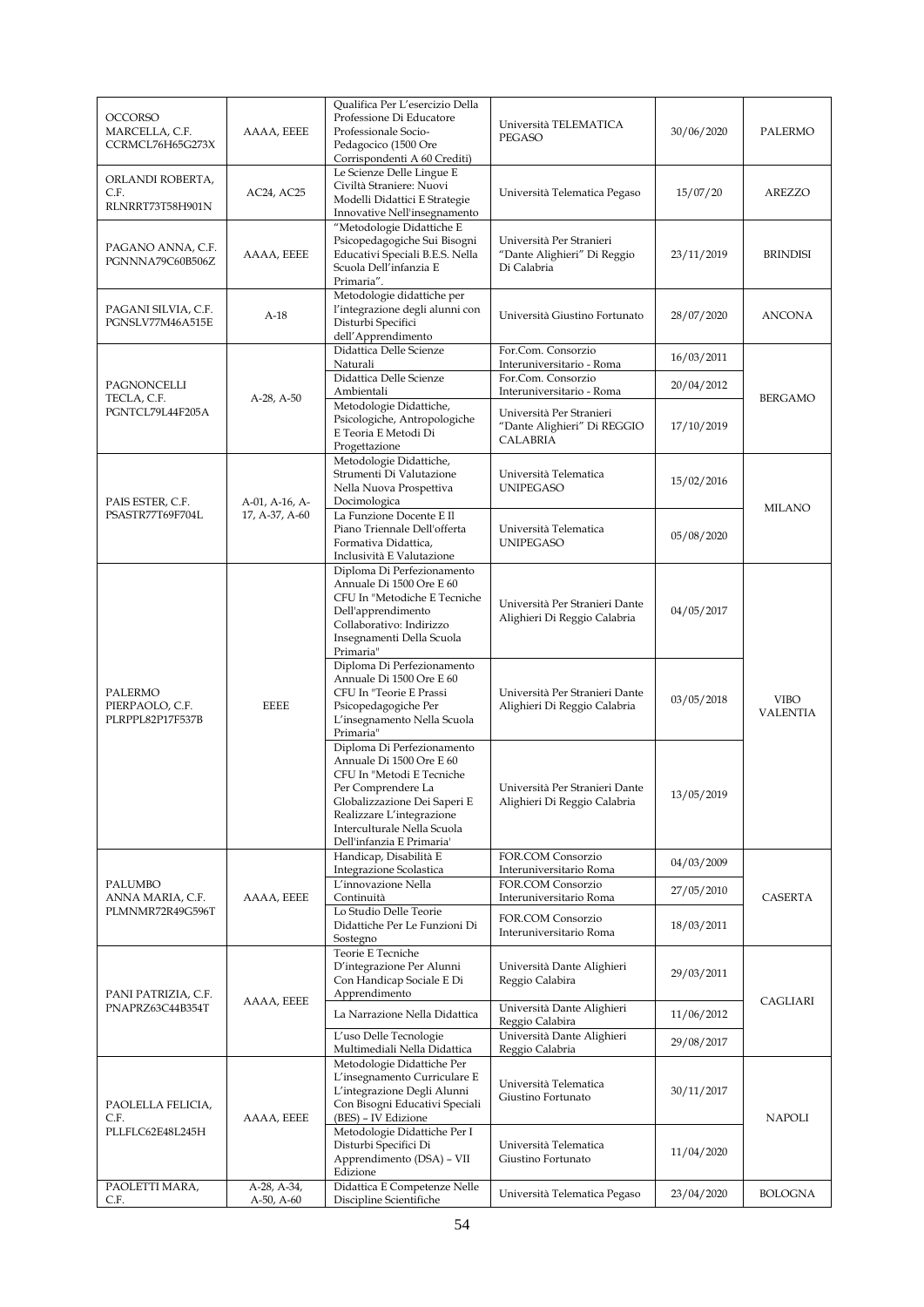| PLTMRA70P68H501J                                         |                                   |                                                                                                                                                                             |                                                                                                                                          |            |                |
|----------------------------------------------------------|-----------------------------------|-----------------------------------------------------------------------------------------------------------------------------------------------------------------------------|------------------------------------------------------------------------------------------------------------------------------------------|------------|----------------|
|                                                          |                                   | Master Tutela Della Proprietà<br>Intellettuale: Il Diritto<br>D'autore Nell'era Della<br>Tecnologia Telematica                                                              | Università Degli Studi<br>Niccolo' Cusano Roma                                                                                           | 27/10/2016 |                |
| PAPAGNI PIETRO,<br>C.F.<br>PPGPTR68M03A883F              | $B-16$                            | I Disturbi Specifici<br>Dell'apprendimento DSA -<br>1500 Ore - 60 CFU                                                                                                       | Università Per Stranieri Dante<br>Alighieri Di Reggio Calabria                                                                           | 18/09/2018 | <b>BARI</b>    |
|                                                          |                                   | Master Management & E-<br>Governance Per La Pubblica<br>Amministrazione                                                                                                     | Università LUM Jean Monnet<br>School Of Management<br>Casamassima                                                                        | 16/10/2019 |                |
| PAPPALARDO<br>GAETANO, C.F.<br>PPPGTN69E18C351R          | B-03, B-15                        | Metodiche E Tecniche<br>Dell'apprendimento<br>Collaborativo: Indirizzo Area<br>Disciplinare Tecnica Della<br>Scuola Secondaria                                              | Università Per Stranieri Dante<br>Alighieri Reggio Di Calabria                                                                           | 24/06/2020 | <b>UDINE</b>   |
|                                                          |                                   | Corso Di Alta Formazione:<br>Progettazione, Conduzione E<br>Monitoraggio Di Attività<br>Pedagogiche Indirizzate Al<br>Recupero Di Alunni Con<br>Difficoltà Comportamentali. | Università Degli Studi Di<br>Catania - Facoltà Di Scienze<br>Della Formazione                                                            | 27/06/2013 |                |
| PARISI ANTONELLA<br>GIUSEPPINA, C.F.<br>PRSNNL79B52G371C | AAAA, EEEE                        | Master I Livello: La Didattica,<br>La Funzione Del Docente E<br>L'integrazione Degli Alunni<br>Con Bigogni Educativi<br>Speciali                                            | Accademia Di Belle Arti Fidia                                                                                                            | 24/11/2018 | <b>CATANIA</b> |
|                                                          |                                   | Master: Didattica Innovativa,<br>Competenze Digitali E Nuove<br>Metodologie Nei Luoghi Di<br>Apprendimento.                                                                 | Università E-Campus                                                                                                                      | 14/04/2020 |                |
|                                                          |                                   | La Didattica, La Funzione Del<br>Docente E L'inclusione<br>Scolastica Degli Alunni Con<br>Bisogni Educativi Speciali.                                                       | Accademia Di Belle Arti<br>"Fidia" Stefanaconi VV                                                                                        | 10/03/2018 |                |
| PASTORE DANIELA,<br>C.F.<br>PSTDNL77T50A399U             | AAAA, EEEE                        | La Didattica Per L'inclusione<br>Scolastica Degli Alunni Con<br>Disturbi Specifici Di<br>Apprendimento-DSA                                                                  | Accademia Di Belle Arti<br>"Fidia" Stefanaconi VV                                                                                        | 30/03/2019 | <b>TORINO</b>  |
|                                                          |                                   | Didattica Innovativa,<br>Competenze Digitali E Nuove<br>Metodologie Nei Luoghi Di<br>Apprendimento                                                                          | Università Telematica E-<br>CAMPUS Polo Di Rende                                                                                         | 4/06/2020  |                |
| PENDIN MARTINA,<br>C.F.<br>PNDMTN87D46L840T              | $A-18$                            | La Funzione Docente E Il<br>Piano Triennale Dell'offerta<br>Formativa Didattica,<br>Inclusività E Valutazione                                                               | Università Telematica Pegaso                                                                                                             | 15/06/2020 | <b>VICENZA</b> |
| PERAZZOLO LIVIA,<br>C.F.                                 | PPPP                              | Counseling                                                                                                                                                                  | Università Per Stranieri<br>"Dante Alighieri" Di Reggio<br>Calabria                                                                      | 22/02/2020 | <b>TORINO</b>  |
| PRZLVI67P51D208Z                                         |                                   | Disturbi Specifici<br>Dell'apprendimento E<br>Scambio Educativo                                                                                                             | Università Degli Studi Di<br>Roma Tor Vergata-Scuola Iad                                                                                 | 17/09/2015 |                |
| PERGOLA ROBERTO,<br>C.F.<br>PRGRRT78A23I725Y             | B-03, B-15, B-21                  | L'uso Delle Tecnologie<br>Multimediali Nella Didattica:<br>Indirizzo Area Disciplinare<br>Tecnica Della Scuola<br>Secondaria                                                | Università Per Stranieri Dante<br>Alighieri Reggio Calabria                                                                              | 10/12/2012 | MILANO         |
| PERU VITTORIA<br>CHIARA, C.F.<br>PREVTR87E53I452Z        | A-12, A-54, A-01                  | Discipline Socio-Letterarie,<br>Storiche E Geografiche                                                                                                                      | Università Per Stranieri Di<br>Reggio Di Calabria                                                                                        | 27/02/2020 | SASSARI        |
| PETTINATO<br>ESPEDITO                                    | A-03, A-16, A-<br>31, A-32, A-34, | Virtual Classroom-<br>Fondamenti Di Didattica<br>Capovolta                                                                                                                  | Istituto Scolastico E Di<br>Formazione Professionale<br>Pianeta Lavoro Scuola<br>Università Telematica Pegaso<br>Polo Didattico Di Anoia | 31/12/2014 | REGGIO         |
| VALENTINO, C.F.<br>PTTSDT73B14D005X                      | A-41, A-47, A-<br>60, B-03, B-24  | Gestione E Management Della<br>Polizia Locale                                                                                                                               | Università Degli Studi Della<br>Campania "Luigi Vanvitelli"<br>Caserta                                                                   | 12/03/2018 | CALABRIA       |
|                                                          |                                   | Strategie Didattiche<br>Dell'alternanza Scuola-Lavoro                                                                                                                       | Accademia Di Belle Arti<br>"Fidia" Vibo Valentia                                                                                         | 09/03/2019 |                |
|                                                          |                                   | Didattica Dell'italiano L2                                                                                                                                                  | Università TELEMATICA<br>GIUSTINO FORTUNATO                                                                                              | 15/03/2018 |                |
| PIANIGIANI<br>SIMONA, C.F.                               | A-12, A-22, A11                   | Metodologie Didattiche<br>Integrazione Alunni DSA                                                                                                                           | Università TELEMATICA<br>GIUSTINO FORTUNATO                                                                                              | 05/06/2017 | AREZZO         |
| PNGSMN69T63A390S                                         |                                   | Innovazione Didattica<br>Competenze Digitali Enuovi<br>Ambienti Apprendimento                                                                                               | Università TELEMATICA<br>GIUSTINO FORTUNATO                                                                                              | 30/03/2019 |                |
| PIERINI<br>GIUSEPPINA, C.F.<br>PRNGPP79L56G543O          | A-12, A-22                        | L'uso Didattico Della<br>Narrazione E Della Metafora<br>Negli Insegnamenti                                                                                                  | Accademia Di Belle Arti<br>"Michelangelo" Di Agrigento                                                                                   | 26/03/2007 | <b>PALERMO</b> |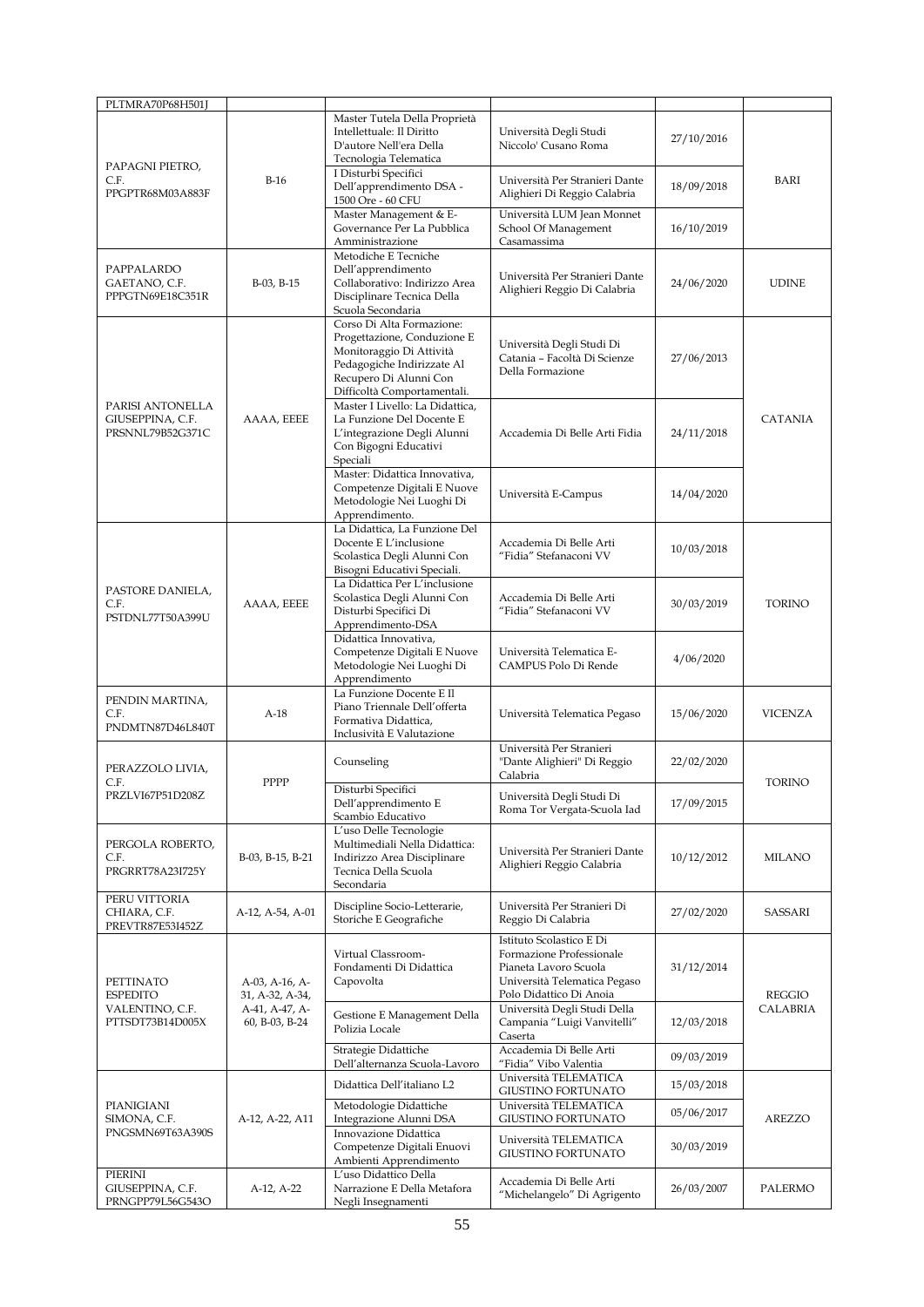|                                                        |                                  | Umanistici Della Scuola                                                                                                                                                 |                                                                         |            |                 |
|--------------------------------------------------------|----------------------------------|-------------------------------------------------------------------------------------------------------------------------------------------------------------------------|-------------------------------------------------------------------------|------------|-----------------|
|                                                        |                                  | Secondaria<br>Teoria E Metodo Dell'uso<br>Delle Tecnologie Multimediali<br>Nella Didattica: Indirizzo<br>Area Disciplinare Umanistica<br>Della Scuola Secondaria.       | Università Per Stranieri Dante<br>Alighieri<br>Reggio Calabria          | 11/03/2014 |                 |
|                                                        |                                  | Metodologie Narrative Nella<br>Didattica: Indirizzo Area<br>Disciplinare Umanistica Della<br>Scuo9la Secondaria.                                                        | Università Per Stranieri Dante<br>Alighieri<br>Reggio Calabria          | 17/05/2017 |                 |
| PILATO CRISTIAN,<br>C.F.<br>PLTCST73S07G337N           | B-03, B017                       | "Multimedialita' E Lim: Idee E<br>Soluzioni Per Una Didattica<br>Innovativa"                                                                                            | Università Telematica<br>Ecampus                                        | 22/04/2020 | PARMA           |
| PINO DOMENICO,                                         |                                  | Corso Di Perfezionamento E<br>Aggiornamento Professionale<br>In Metodologie Didattiche Per<br>I DSA                                                                     | Università Telematica<br>Giustino Fortunato<br>Benevento                | 16/03/2019 |                 |
| C.F.<br>PNIDNC71B04A638U                               | B-15, B-03                       | Corso Di Perfezionamento E<br>Aggiornamento Professionale<br>In Metodologie Didattiche Per<br>L'insegnamento Curriculare E<br>l'Integrazione Degli Alunni<br><b>BES</b> | Università Telematica<br>Giustino Fortunato<br>Benevento                | 22/04/2020 | <b>CHIETI</b>   |
|                                                        |                                  | Diritto Amministrativo                                                                                                                                                  | Università Degli Studi "Suor<br>Orsola Benincasa" - Napoli              | 21/07/2011 |                 |
| <b>PONZONE</b><br>ALESSANDRO, C.F.                     | $A-46$                           | Diritto Internazionale<br>Umanitario E Dei Conflitti<br>Armati                                                                                                          | Università Degli Studi Di<br>Roma "La Sapienza"                         | 12/07/2017 | <b>MODENA</b>   |
| PNZLSN77T27A794L                                       |                                  | Metodologie Didattiche Per<br>L'integrazione Degli Alunni<br>Con Disturbi Specifici Di<br>Apprendimento                                                                 | Università Telematica E-<br>Campus - Novedrate                          | 20/07/2020 |                 |
|                                                        | AB25, AB24,<br>AE24              | Cultura, Letteratura E Civiltà<br>Dell'inghilterra: Elementi Di<br>Didattica                                                                                            | For.Com Consorzio<br>Interuniversitario Roma                            | 03/07/2017 |                 |
| <b>POPIOLEK</b><br>KATARZYNA, C.F.<br>PPLKRZ66P60Z127K |                                  | Metodologie Didattiche,<br>Psicologiche, Antropologiche<br>E Teoria E Metodi Di<br>Progettazione                                                                        | Università Per Gli Stranieri<br>"Dante Alighieri" Reggio Di<br>Calabria | 26/11/2018 | <b>ROMA</b>     |
|                                                        |                                  | Metodologie Didattiche Per<br>L'insegnamento Curriculare E<br>L'integrazione Degli Alunni<br>Con Bisogni Educativi Speciali<br>(BES)                                    | Università Telematica<br>Giustino Fortunato Benevento                   | 27/06/2020 |                 |
| PRESTI CELESTINA,<br>C.F.<br>PRSCST79D58G273R          | A-11, A-12, A-22                 | Sociologia E Metodologia<br>Della Didattica Negli<br>Insegnamenti Umanistici (I<br>Livello)                                                                             | Università Per Stranieri<br>"Dante Alighieri" Di Reggio<br>Calabria     | 15/09/2019 | <b>MILANO</b>   |
|                                                        |                                  | Master In Diagnostica<br>Molecolare E Biomedicina<br>Traslazionale                                                                                                      | Università Degli Studi Di<br>Catania                                    | 27/07/2012 |                 |
| PRIVITERA<br>LUCIANA, C.F.<br>PRVLCN86S64C351V         | A-15, A-31, A-<br>34, A-50, A-60 | Master Metodologie<br>Didattiche Per L'integrazione<br>Degli Alunni Con Disturbi<br>Specifici Di<br>Apprendimento (DSA)                                                 | Università E-CAMPUS                                                     | 29/04/2020 | ALESSANDRI<br>А |
| PUCCIO GIUSEPPE,<br>C.F.<br>PCCGPP81T13I452Z           | A-15, A-31, A-<br>34, A-50, A-60 | Metodologie Socio-<br>Pedagogiche Negli<br>Insegnamenti Scientifici                                                                                                     | Università Per Stranieri D.A.<br>Di Reggio Calabria                     | 10/04/2020 | SASSARI         |
| PUMA ANDREA<br>MARIA PIO, C.F.                         | $A-28$ , $A-50$                  | ECM01: La Didattica, La<br>Funzione Del Docente E<br>L'inclusione Scolastica Degli<br>Alunni Con Bisogni Educativi<br>Speciali (BES)                                    | Università E-Campus                                                     | 05/07/2019 | <b>BRESCIA</b>  |
| PMUNRM83D04L400T                                       |                                  | ECM05: Inserimento,<br>Integrazione Ed Inclusione<br>Scolastica Degli Alunni Con<br>Disabilità                                                                          | Università E-Campus                                                     | 30/04/2020 |                 |
| <b>PUNGITORE</b>                                       |                                  | Master Di I Livello In:<br>Metodologie Didattiche,<br>Psicologiche, Antropologiche<br>E Teoria E Metodi Di<br>Progettazione                                             | Università Per Stranieri Dante<br>Alighieri Di Reggio Calabria          | 19/03/19   |                 |
| DANIELE, C.F.<br>PNGDNL82E06L452K                      | A-03, A-28, A-<br>32, A-50       | Master Di I Livello In:<br>Metodologie Socio<br>Pedagogiche Negli<br>Insegnamenti Scientifici                                                                           | Università Per Stranieri Dante<br>Alighieri Di Reggio Calabria          | 23/02/20   | <b>VICENZA</b>  |
|                                                        |                                  | Master Di Ii Livello In:<br>Analisi E Mitigazione Del<br>Rischio Idrogeologico                                                                                          | Università Degli Studi Di<br>Roma                                       | 31/03/17   |                 |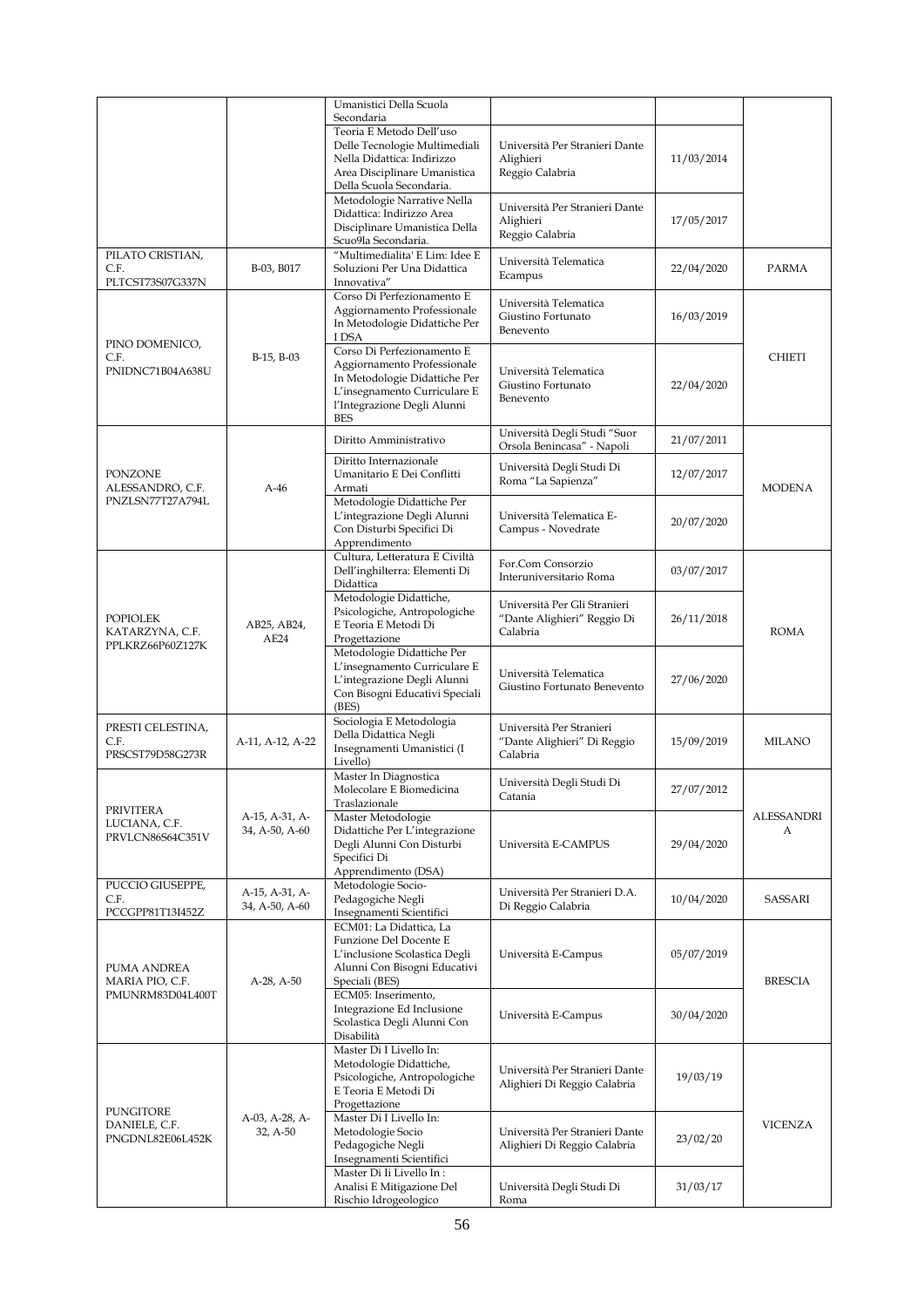|                                                       |                                               |                                                                                                                                                                    | La Sapienza                                                                                            |            |                  |
|-------------------------------------------------------|-----------------------------------------------|--------------------------------------------------------------------------------------------------------------------------------------------------------------------|--------------------------------------------------------------------------------------------------------|------------|------------------|
|                                                       |                                               | "Strategie E Metodi Di<br>Intervento Sulla Disabilità In<br>Ambito Didattico: Indirizzo<br>Area Disciplinare Umanistica<br>Della Scuola Secondaria."               | Università Per Stranieri Dante<br>Alighieri<br>Reggio Di Calabria                                      | 06/06/2014 |                  |
| PUOTI CARLO, C.F.<br>PTUCRL73T27H501C                 | $A-19$                                        | "I Disturbi Specifici<br>Dell'apprendimento: DSA."                                                                                                                 | Università Per Stranieri Dante<br>Alighieri<br>Reggio Di Calabria                                      | 04/07/2017 | <b>FIRENZE</b>   |
|                                                       |                                               | "Master In Metodologia<br>Didattiche, Psicologiche,<br>Antropologiche E Teoria Dei<br>Metodi Di Progettazione."                                                    | Università Per Stranieri Dante<br>Alighieri<br>Reggio Di Calabria                                      | 05/06/2018 |                  |
|                                                       |                                               | Mediazione Interculturale In<br>Materia Di Immigrazione Ed<br>Asilo                                                                                                | Università Del Salento-Lecce                                                                           | 12/10/2010 |                  |
| QUARTA COSIMA,<br>C.F.<br>ORTCSM74E55E882R            | AB24, AC24,<br>AB25, AC25, B-<br>18           | L'uso Didattico Nella<br>Narrazione E Della Metafora<br>Negli Insegnamenti<br>Linguistici Della Scuola<br>Secondaria                                               | Accademia Di Belle Arti<br>"Michelangelo" - Agrigento                                                  | 20/02/2014 | <b>LECCE</b>     |
|                                                       |                                               | Metodologie Didattiche,<br>Psicologiche, Antropologiche E<br>Teorie E Metodi Di<br>Progettazione                                                                   | Università Per Stranieri<br>"Dante Alighieri" Di Reggio<br>Calabria                                    | 15/04/2020 |                  |
|                                                       |                                               | Strategie E Metodi<br>D'intervento Sulla Disabilità<br>In Ambito Didattico: Indirizzo<br>Area Disciplinare Artistico -<br>Musicale Della Scuola<br>Secondaria      | Università Per Stranieri<br>"Dante Alighieri" Di Reggio<br>Calabria                                    | 06/06/2014 |                  |
| RANERI ROBERTO,<br>C.F.<br>RNRRRT77R13L042E           | A-30, A-55, A-56                              | Teoria E Metodo Dell'uso<br>Delle Tecnologie Multimediali<br>Nella Didattica: Indirizzo<br>Area Disciplinare Artistico -<br>Musicale Della Scuola<br>Secondaria    | Università Per Stranieri<br>"Dante Alighieri" Di Reggio<br>Calabria                                    | 13/07/2016 | <b>AGRIGENTO</b> |
|                                                       |                                               | Teoria E Metodo<br>Dell'apprendimento<br>Collaborativo: Indirizzo Area<br>Disciplinare Artistico -<br>Musicale Della Scuola<br>Secondaria                          | Università Per Stranieri<br>"Dante Alighieri" Di Reggio<br>Calabria                                    | 20/02/2017 |                  |
| <b>RAVANO</b><br>ALESSANDRA, C.F.<br>RVNLSN78E67D969L | A-01, A-16, A-<br>17, A-37, A-60              | Metodologie Didattiche Per<br>L'insegnamento Curricolare E<br>L'integrazione Degli Alunni<br>Con Bisogni Educativi Speciali<br>(BES)                               | Università Telematica<br>Giustino Fortunato                                                            | 28-04-2017 | MILANO           |
| REALE ROSAPIA, C.F.<br>RLERSP89B59C978T               | $B-07$                                        | Esperto Nella Pianificazione,<br>Identificazione E Valutazione<br>Dei Bisogni Educativi Speciali<br>(Bes) - Master I Livello                                       | Università Telematica Pegaso                                                                           | 22/03/2020 | <b>CHIETI</b>    |
|                                                       | A-20, A-32, A-                                | Strategie E Metodi Di<br>Intervento Sulla Disabilità In<br>Ambito Didattico                                                                                        | Università Per Stranieri<br>"Dante Alighieri"                                                          | 01/03/2014 |                  |
| RENDA FAUSTO, C.F.<br>RNDFST80M28D423N                | 36, A-37, A-38,<br>A-42, A-47, A-<br>60, B-14 | I DSA: Valutazione Ed<br>Intervento In Ambito<br>Psicoeducativo                                                                                                    | Università Europea Di Roma                                                                             | 20/07/2015 | SASSARI          |
|                                                       |                                               | Metodologie Didattiche Per I<br>Disturbi Specifici Di<br>Apprendimento (DSA)                                                                                       | Università Telematica<br>Giustino Fortunato                                                            | 06/10/2018 |                  |
| RENDINA ANTONIO,                                      |                                               | Psicopedagogia E Didattica<br>Della Disabilita'                                                                                                                    | Università Degli Studi Di<br>Salerno                                                                   | 16/04/2007 |                  |
| C.F.<br>RNDNTN73S29C129S                              | A-11, A-12, A-<br>22, B-16, PPPP              | Il Recupero Delle Diverse<br>Abilita' A Scuola                                                                                                                     | For.Com Roma<br>Consorzio Interuniversitario<br>For.Com Roma                                           | 23/02/2008 | <b>NAPOLI</b>    |
|                                                       |                                               | La Didattica Per Il Sostegno<br>Alle Diverse Abilita'                                                                                                              | Consorzio Interuniversitario                                                                           | 05/03/2009 |                  |
| RICCARDO GRAZIA,<br>C.F.<br>RCCGRZ86L58D883O          | $A-01$                                        | Master Universitario Di I<br>Livello Annuale Di 1500 Ore E<br>60 CFU In "Sociologia E<br>Metodologia Della Didattica<br>Negli Insegnamenti Artistico-<br>Musicali" | Università Per Stranieri<br>"Dante Alighieri" Reggio Di<br>Calabria - ASSOCIAZIONE<br><b>MNEMOSINE</b> | 25/06/2020 | <b>TORINO</b>    |
| RIZZITELLI MARIA                                      |                                               | Metodologie<br>Dell'insegnamento E Didattica<br>Multimediale Per<br>L'apprendimento Attivo.                                                                        | Università Europea Di Roma                                                                             | 15/07/2015 |                  |
| PIA, C.F.<br>RZZMRP81P49A662J                         | EEEE                                          | Didattica E Psicopedagogia<br>Per I Soggetti Con Disturbi<br>Specifici Dell'apprendimento<br>E Difficoltà Scolastiche.                                             | Università Telematica<br>Ecampus                                                                       | 12/06/2020 | BARI             |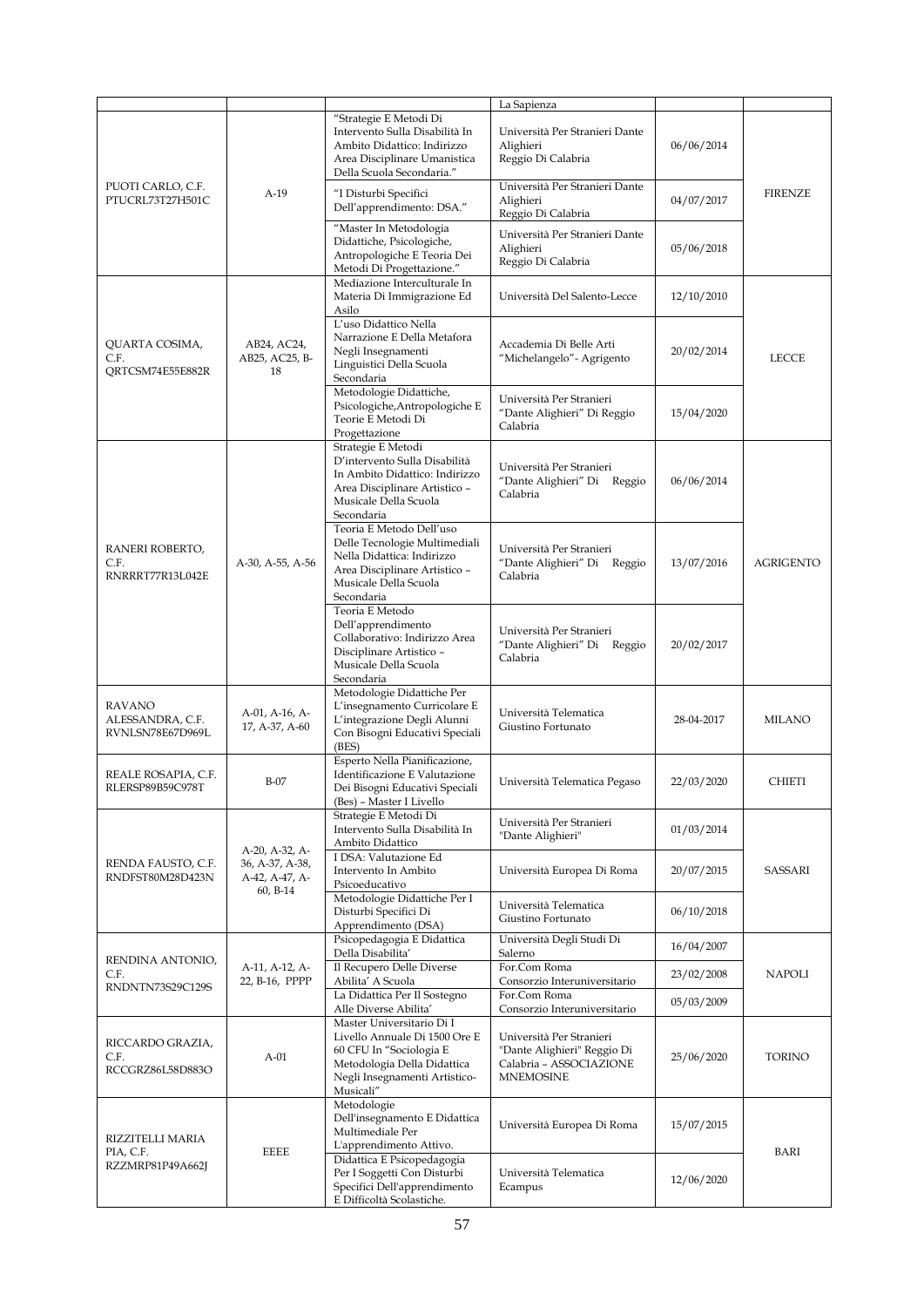| ROMA VALERIA, C.F.<br>RMOVLR93C56M089I              | A-18, A-19                                            | Master Di I Livello In:<br>Immigrazione. Fenomeni<br>Migratori E Trasformazioni<br>Sociali                                                                         | Università Ca' Foscari Di<br>Venezia                                                                                          | 03/12/2019 | <b>TREVISO</b>                 |
|-----------------------------------------------------|-------------------------------------------------------|--------------------------------------------------------------------------------------------------------------------------------------------------------------------|-------------------------------------------------------------------------------------------------------------------------------|------------|--------------------------------|
|                                                     |                                                       | MASTER DI I LIVELLO "Arte<br>Della Matematica E<br>Matematice<br>Dell'arte.Implicazioni<br>Metologiche Per Insegnamenti<br>Scientifici Della Scuola<br>Secondaria" | Accademia Di Belle Arti<br>"Michelangelo" Di Agrigento                                                                        | 02/04/2009 |                                |
| ROMANO LIBERATA<br>CINZIA, C.F.<br>RMNLRT77A48H224T | A-26, A-27, A-<br>28, A-47                            | MASTER DI I LIVELLO "Gli<br>Aspetti Pedagocici Delle<br>Discipline Artistiche Negli<br>Insegnamenti Scientifici Nella<br>Scuola Secondaria"                        | Accademia Di Belle Arti<br>"Michelangelo" Di Agrigento                                                                        | 14/06/2010 | <b>REGGIO</b><br><b>EMILIA</b> |
|                                                     |                                                       | <b>MASTER DI I LIVELLO</b><br>"L'uso Didattico Della<br>Narrazione E Della Metafora<br>Negli Insegnamenti Scientifici<br>Della Scuola Secondaria"                  | Accademia Di Belle Arti<br>"Michelangelo" Di Agrigento                                                                        | 28/03/2011 |                                |
| RONGO PASQUALE,<br>C.F.<br>RNGPQL73T01L259O         | B-03, B-15                                            | Il Percorso Formativo:<br>Pedagogia Delle Emozioni E<br>Sviluppo Dell'intelligenza                                                                                 | Universita' Telematica E-<br>Campus                                                                                           | 03/04/2020 | NAPOLI                         |
|                                                     |                                                       | Master In Rischio Idraulico                                                                                                                                        | Università Degli Studi Di<br>Messina                                                                                          | 10/12/2012 |                                |
| RUGGERI TERESA,<br>C.F.<br>RGGTRS73B62B354X         | A-01, A-17, A-<br>26, A-27, A-28,<br>A-41, A-47, A-60 | Master In Didattiche E<br>Strumenti Innovativi Peril<br>Sostegno Dei BES                                                                                           | Università Degli Studi Di<br>Messina                                                                                          | 05/10/2013 | CAGLIARI                       |
|                                                     |                                                       |                                                                                                                                                                    | Università Degli Studi Di<br>Messina                                                                                          | 01/11/2014 |                                |
|                                                     |                                                       | Teoria E Metodo Dell'uso<br>Delle Tecnologie Multimediali<br>Nella Didattica                                                                                       | Università Per Stranieri Dante<br>Alighieri (RC) - Associazione<br>Mnemosine                                                  | 13/07/2016 |                                |
| SAJA SALVATORE,<br>C.F.<br>SJASVT85L20C421J         | A-29, A-30,<br>AL55, AL56,<br>A-53, A-64              | Strategie E Metodi Di<br>Intervento Sulla Disabilità In<br>Ambito Didattico                                                                                        | Università Per Stranieri Dante<br>Alighieri (RC) - Associazione<br>Mnemosine                                                  | 5/07/2017  | <b>TRIESTE</b>                 |
|                                                     |                                                       | Bisogni Educativi Speciali                                                                                                                                         | Università Per Stranieri Dante<br>Alighieri (RC) - Associazione<br>Mnemosine                                                  | 5/07/2018  |                                |
|                                                     | A-16, A-20, A-<br>32, A-37,<br>A-47, A-60,<br>$B-14$  | Diploma Di Perfezionamento<br>Post Diploma O Post Laurea:<br>Teoria E Metodo Dell' Uso<br>Delle Tecnologie Multimediali<br>Nella Didattica                         | Università Per Stranieri Dante<br>Alighieri Di Reggio Calabria -<br>Luogo Di Conseguimento:<br>Sassari                        | 03/05/2017 | <b>SASSARI</b>                 |
| SALE ANNETTO, C.F.<br>SLANTT73E13G120M              |                                                       | Diploma Di Perfezionamento<br>Post Diploma O Post Laurea: I<br>Disturbi Specifici Dell'<br>Apprendimento DSA                                                       | Università Per Stranieri Dante<br>Alighieri Di Reggio Calabria -<br>Luogo Di Conseguimento:<br>Nuoro                          | 17/08/2018 |                                |
|                                                     |                                                       | Diploma Di Perfezionamento<br>Post Diploma O Post Laurea:<br>Strategie E Metodi Di<br>Intervento Sulla Disabilità In<br>Ambito Didattico                           | Università Per Stranieri Dante<br>Alighieri Di Reggio Calabria -<br>Luogo Di Conseguimento:<br>Sassari                        | 29/04/2019 |                                |
|                                                     |                                                       | La Buona Scuola. Metodologie<br>Didattiche.                                                                                                                        | Università Degli Studi E-<br>Campus                                                                                           | 04/06/2020 |                                |
| SALERNO MARIA,<br>C.F.<br>SLRMRA70E43Z103Q          | AAAA, EEEE                                            | Teorie E Tecniche<br>D'integrazione Per Alunni<br>Con Handicap Sociale E Di<br>Apprendimento Nella Scuola<br>Dell'infanzia E Primaria.                             | Università Degli Studi Per<br>Stranieri Dante Alighieri Di<br>Reggio Calabria                                                 | 15/02/2018 | CALTANISSE<br>TTA              |
|                                                     |                                                       | Metodologie Didattiche E<br>Psicopedagogiche Sui Bisogni<br>Educativi Speciali B.E.S. Nella<br>Scuola Dell'infanzia E<br>Primaria.                                 | Università Degli Studi Per<br>Stranieri Dante Alighieri Di<br>Reggio Calabria                                                 | 17/02/2017 |                                |
|                                                     |                                                       | Metodologie Didattiche Per<br>L'inclusione Scolastica Per Gli<br>Studenti Con Disabilità                                                                           | Università Telematica<br>Giustino Fortunato -<br>Benevento                                                                    | 26/06/2020 |                                |
| SALVATORE<br>ANGELA MARIA,<br>C.F.                  | A-11, A-12,<br>A-13, A-22                             | L'applicazione Di Nuovi<br>Linguaggi Di Comunicazione<br>Nella Didattica                                                                                           | Unicusano - Università<br>Telematica Delle Scienze<br>Umane Roma                                                              | 25/03/2009 | <b>POTENZA</b>                 |
| SLVNLM83L64G942J                                    |                                                       | Psicopedagogia Dei Processi<br>Di Apprendimento                                                                                                                    | Unicusano - Università<br>Telematica Delle Scienze<br>Umane Roma                                                              | 17/05/2010 |                                |
| SAMASSA<br>GUENDALINA, C.F.<br>SMSGDL70A63F770R     | A-45, A-46, A-47                                      | Master In Gestione Integrata<br>$D'$ impresa                                                                                                                       | Cuoa - Consorzio<br>Universitario Per Gli Studi Di<br>Organizzazione Aziendale -<br>Altavilla Vicentina-<br>Accreditato Asfor | 11/07/1997 | TREVISO                        |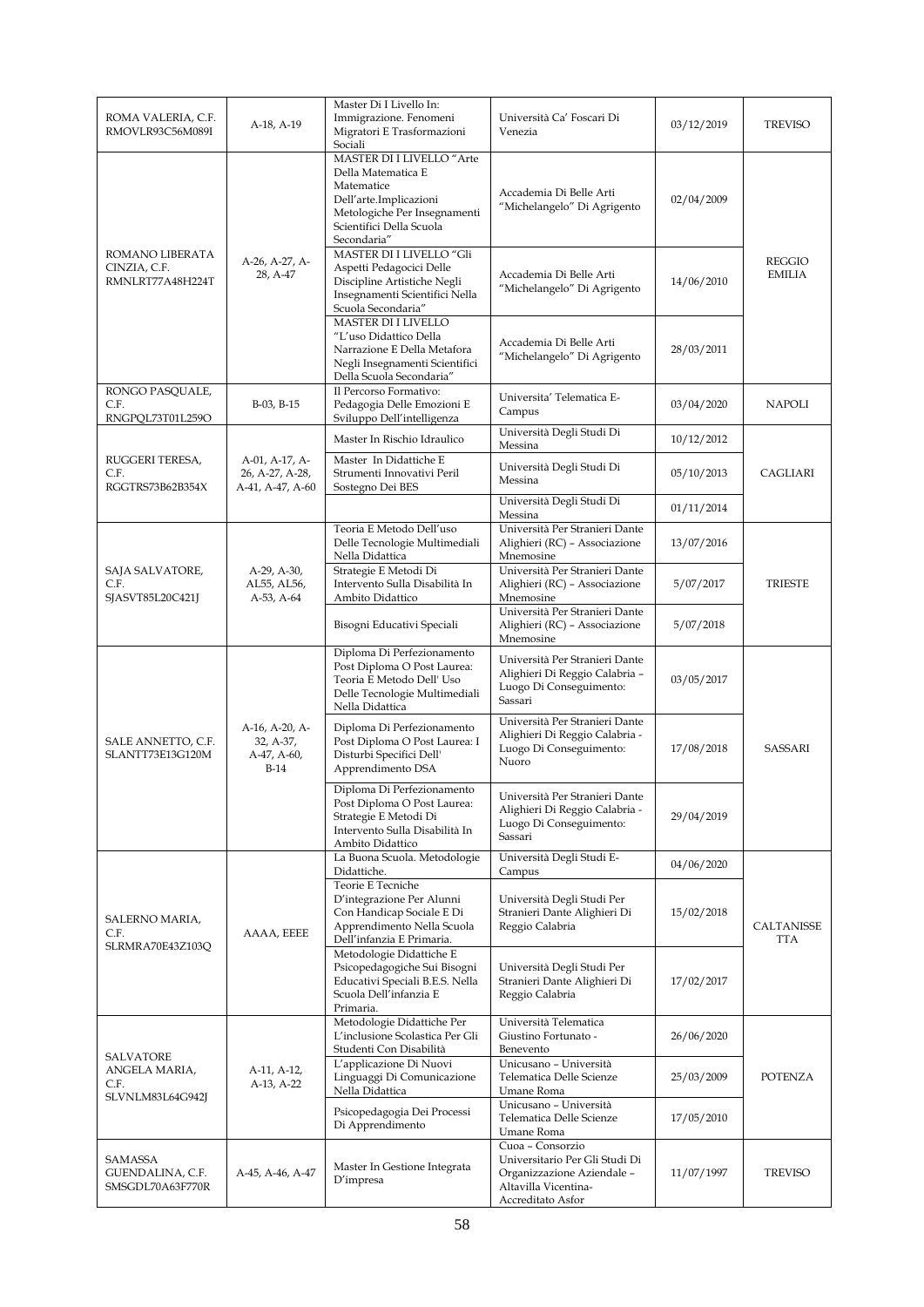|                                                        |                                                     | Strategie E Metodi Di<br>Intervento Sulla Disabilita' In<br>Ambito Didattico: Indirizzo<br>Area Disciplinare Giuridico-<br>Economica Della Scuola<br>Secondaria | Università Per Stranieri<br>"Dante Alighieri" Reggio<br>Calabria - Sede Distaccata<br>Udine<br>Università Per Stranieri | 19/05/2017 |                |
|--------------------------------------------------------|-----------------------------------------------------|-----------------------------------------------------------------------------------------------------------------------------------------------------------------|-------------------------------------------------------------------------------------------------------------------------|------------|----------------|
|                                                        |                                                     | I Disturbi Specifici<br>Dell'apprendimento: Dsa                                                                                                                 | "Dante Alighieri" Reggio<br>Calabria - Sede Distaccata<br>Padova                                                        | 15/03/2018 |                |
| SANFILIPPO                                             |                                                     | La Didattica, La Funzione Del<br>Docente E L'integrazione<br>Degli Alunni Con Bisogni<br>Educativi Speciali                                                     | Accademia Di Belle Arti Fidia                                                                                           | 01/06/2019 |                |
| VALERIA, C.F.<br>SNFVLR82L45A089W                      | $B-20$                                              | Metodiche E Tecniche<br>Dell'apprendimento<br>Collaborativo: Indirizzo Area<br>Disciplinre Tecnica Della<br>Scuola Secondaria                                   | Università Per Stranieri Dante<br>Alighieri                                                                             | 09/04/2020 | <b>VARESE</b>  |
|                                                        | A-16, A-20, A-                                      | Integrazione Scolastica E<br>Strategie Didattiche Per Il<br>Sostegno Nella Scuola<br>Secondaria Di Primo E<br>Secondo Grado (TFA03)                             | Unitelma Sapienza                                                                                                       | 31/07/2019 |                |
| SANSO ANTONIO,<br>C.F.<br>SNSNTN69A23C352A             | 26, A-27, A-32,<br>A-37, A-40, A-<br>47, A-60, A-61 | Didattica E Gestione Di<br>Piattaforme E-Learning Nella<br>Scuola Digitale (MA867)                                                                              | Pegaso Università Telematica                                                                                            | 28/11/2019 | COSENZA        |
|                                                        |                                                     | L'animatore Digitale: Docente<br>Esperto In Didattica E<br>Innovazione Tecnologica<br>(MA1053)                                                                  | Pegaso Università Telematica                                                                                            | 03/03/2020 |                |
| SANTINI EMILY, C.F.<br>SNTMLY76C13A366N                | A-20, A36, A37,<br>A38, A42, A46,<br>A60, A62, B17  | Sociologia E Metodologia<br>Della Didattica Negli<br>Insegnamenti Tecnici.                                                                                      | Università Per Stranieri Dante<br>Alighieri - Reggio Calabria                                                           | 14/04/2020 | <b>ANCONA</b>  |
|                                                        |                                                     | "L'uso Delle Tecnologie<br>Multimediali Nella Didattica:<br>Indirizzo Insegnamenti Della<br>Scuola Dell'infanzia E<br>Primaria".                                | Università Per Stranieri<br>"Dante Alighieri"<br>Reggio Di Calabria                                                     | 06/06/2014 |                |
| SANTORI MARTA,<br>C.F.<br>SNTMRT66H66E388T             | AAAA, EEEE,<br>PPPP                                 | "Metodologie Didattiche E<br>Psicopedagogiche Sui Bisogni<br>Educativi Speciali B.E.S. Nella<br>Scuola Dell'infanzia E<br>Primaria".                            | Università Per Stranieri<br>"Dante Alighieri"<br>Reggio Di Calabria                                                     | 15/06/2015 | <b>ANCONA</b>  |
|                                                        |                                                     | "Metodologie Didattiche E<br>Psicopedagogiche Sui Disturbi<br>Specifici Dell'apprendimento.<br>D.S.A. Indirizzi Scuola<br>Dell'infanzia E Primaria".            | Università Per Stranieri<br>"Dante Alighieri"<br>Reggio Di Calabria                                                     | 05/07/2018 |                |
| SANZONE FABIA,<br>C.F.<br>SNZFBA70B67A145G             | $A-46$                                              | MASTER I LIVELLO In<br>METODOLOGIE<br><b>DIDATTICHE PER</b><br>L'INTEGRAZIONE DEGLI<br>ALUNNI CON DISTURBI<br><b>SPECIFICI DI</b><br><b>APPRENDIMENTO</b>       | Università E-CAMPUS<br>MILANO                                                                                           | 18/10/2019 | <b>SAVONA</b>  |
|                                                        |                                                     | Master I Livello In Didattica<br>Metacognitiva                                                                                                                  | Università E-CAMPUS<br><b>NOVEDRATE</b>                                                                                 | 27/03/2020 |                |
| SAPIENZA ELIANA,<br>C.F.                               | $A-18$                                              | La Didattica, La Funzione Del<br>Docente E L'integrazione<br>Degli Alunni Con Bisogni<br>Educativi Speciali (BES)                                               | Accademia Di Belle Arti<br>"Fidia"Di Stefanaconi (VV)                                                                   | 24/11/2018 | <b>CATANIA</b> |
| SPNLNE75E43C351I                                       |                                                     | Metodologie Didattiche Per<br>L'inclusione Scolastica Degli<br>Alunni Con Disturbi Specifici<br>Dell'apprendimento (DSA)                                        | Accademia Di Belle Arti<br>"Fidia"Di Stefanaconi (VV)                                                                   | 08/03/2019 |                |
| SCALZULLO LUIGI,<br>C.F.<br>SCLLGU97P17A509R           | B-03, B-16                                          | Profilo, Funzioni E<br>Responsabilita' Del Dsga                                                                                                                 | Alta Formazione Giuridica Ed<br>Economica I.U.M. Academy<br>School Decreto Miur<br>21/01/2009                           | 25/07/2020 | PADOVA         |
| <b>SCHIARITI</b><br>GIUSEPPE, C.F.<br>SCHGPP77D18L219O | A-01, A-16, A-<br>17, A-37, A-47,<br>$A-60$         | MASTER Di II Livello "LA<br>FUNZIONE DOCENTE E IL<br>PIANO TRIENNALE<br><b>DELL'OFFERTA</b><br>FORMATIVA DIDATTICA,<br>INCLUSIVITA' E<br>VALUTAZIONE "          | Università Telematica Pegaso                                                                                            | 27/04/2020 | TORINO         |
|                                                        |                                                     | MASTER Di I Livello<br>"INCLUSIONE<br>SOCIOPEDAGOGICA E<br>DIDATTICA DEGLI ALUNNI                                                                               | Università Telematica Pegaso                                                                                            | 25/11/2019 |                |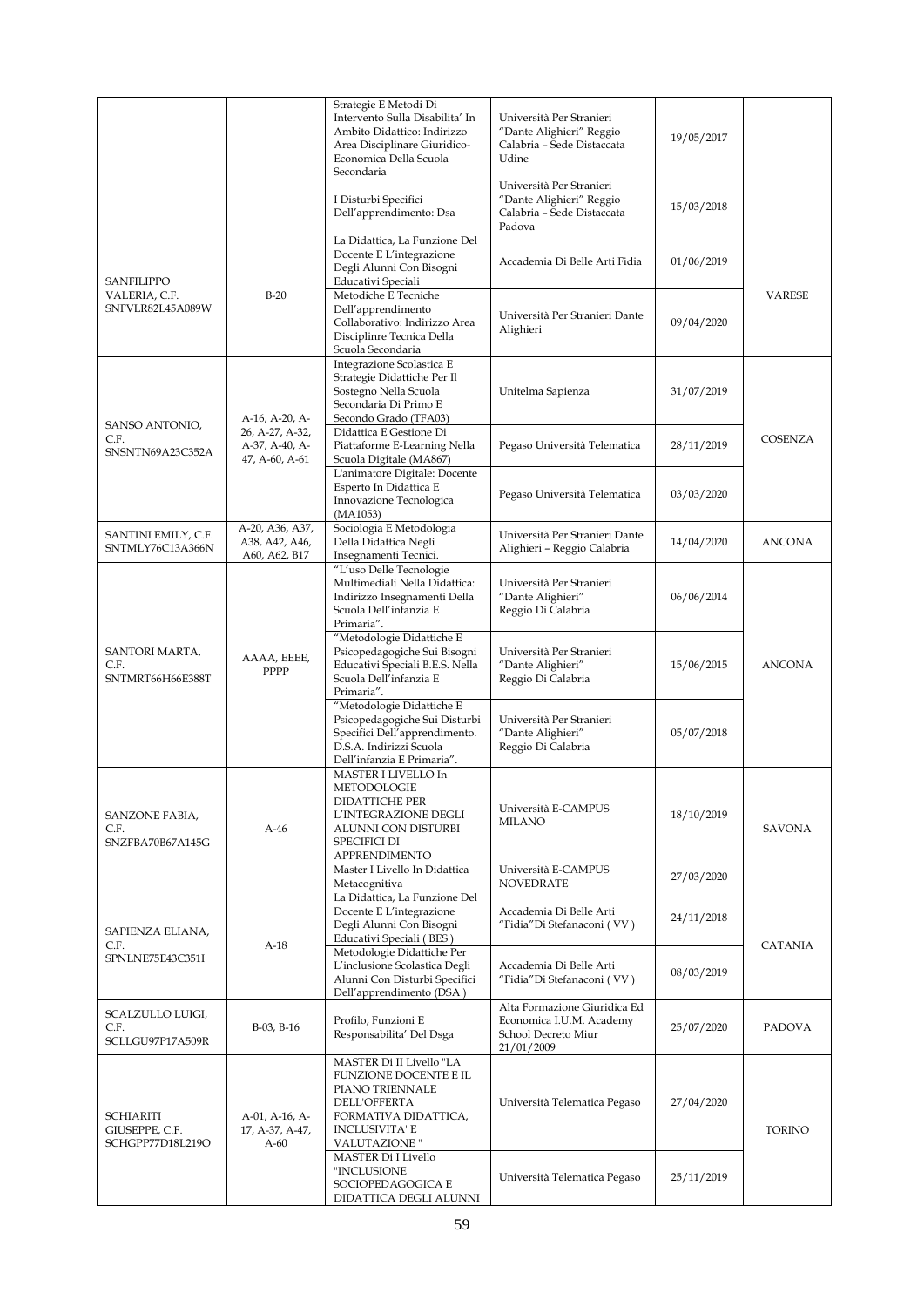|                                                             |                                                        | CON BISOGNI EDUCATIVI<br>SPECIALI E DISTURBI<br><b>SPECIFICI</b><br>DELL'APPRENDIMENTO"                                                           |                                                                      |            |                |
|-------------------------------------------------------------|--------------------------------------------------------|---------------------------------------------------------------------------------------------------------------------------------------------------|----------------------------------------------------------------------|------------|----------------|
| <b>SCIPIONE</b><br>FRANCESCO, C.F.<br>SCPFNC74E30D708N      | B-03, B-15, ADSS                                       | La Didattica, La Funzione Del<br>Docente E L'Inclusione<br>Scolastica Degli Alunni Con<br>Bisogni Educativi Speciali                              | Accademia Di Belle Arti<br>"Fidia"                                   | 25/01/2020 | ROMA           |
| <b>SCURRIA MARIA</b><br>CRISTINA, C.F.<br>SCRMCR89S48F251E  | AC24, AC25                                             | Sociologia E Metodologia<br>Della Didattica Negli<br>Insegnamenti Linguistici                                                                     | Università Per Stranieri Dante<br>Alighieri, Reggio Calabria         | 28/04/2020 | <b>VENEZIA</b> |
|                                                             |                                                        | Urbanistica E Sviluppo<br>Sostenibile                                                                                                             | Università Degli Studi Di<br>Napoli "Federico II"                    | 23/12/2005 |                |
| SENA FRANCESCO,<br>C.F.<br>SNEFNC65B24E955F                 | A-01, A-16, A-<br>17, A-37, A-60,<br>$B-14$            | Metodologie Didattiche E<br>Strumenti Innovativi Per Gli<br>Alunni Con BES                                                                        | Università Telematica<br>E/Campus - Novedrate (CO)                   | 13/07/2018 | <b>NAPOLI</b>  |
|                                                             |                                                        | Innovazione Didattica E<br>Rivoluzione Digitale                                                                                                   | Accademia Di Belle Arti<br>"Michelangelo" - Agrigento                | 11/05/2019 |                |
| <b>SERRELI</b><br>ANTONELLA, C.F.<br>SRRNNL85D50A192C       | A-18, A-19                                             | Diploma Di Perfezionamento<br>Universitario Annuale Di 1500<br>Ore E 60 CFU In "I Disturbi<br>Specifici Dell'apprendimento:<br>DSA".              | Università Per Stranieri Dante<br>Alighieri "Reggio Di Calabria"     | 14/04/2020 | SASSARI        |
|                                                             |                                                        | La Didattica Per Il Sostegno<br>Alle Diverse Abilità                                                                                              | For.Com. Roma<br>Interuniversitario Roma                             | 18/03/2011 |                |
| SEVERINI FABIO, C.F.<br>SVRFBA75B19D086N                    | A-29, A-30, A-<br>46, A-53, A-55,<br>A-56, A-64, B-03, | Informatica E Multimedialità<br>Nella Scuola: Strategie E<br>Metodologie Didattiche                                                               | For.Com. Consorzio<br>Interuniversitario Roma                        | 30/04/2012 | <b>VERONA</b>  |
|                                                             | $B-15$                                                 | Educazione E Insegnamento<br>Multiculturale: Elementi Di<br>Didattica                                                                             | For.Com. Consorzio<br>Interuniversitario Roma                        | 05/06/2013 |                |
| SIMION MARTA, C.F.<br>SMNMRT83L70L736H                      | $A-28$ , $A-50$                                        | Metodologie Didattiche,<br>Psicologiche, Antropologiche<br>E Teoria E Metodi Di<br>Progettazione                                                  | Università Per Stranieri Dante<br>Alighieri Di Reggio Di<br>Calabria | 30/11/2018 | VENEZIA        |
| SINOCA VITTORIO,<br>C.F.<br>SNCVTR67S19E955Z                | A-01, A-16, A-<br>17, A-37, A-60,<br>Sos II Gr         | MASTER I LIVELLO AS<br>CUOLA OGGI "Metodologie<br>Didattiche E Strumenti<br>Innovativi Per Gli Alunni Con<br>Bisogni Educativi Speciali (<br>BES) | Università E-CAMPUS                                                  | 13/07/2018 | <b>NAPOLI</b>  |
|                                                             |                                                        | MASTER I LIVELLO "<br>Innovazione Edidattica E<br>Rivoluzione Digitale"                                                                           | Accademaia Belle Arti "<br>Michelangelo Agrigento                    | 05/10/2019 |                |
| <b>SMERIGLIA</b><br>DANIELA, C.F.<br>SMRDNL72C54G273Z       | AAAA, EEEE                                             | Acquisizione Del Linguaggio<br>E Diverse Abilità                                                                                                  | For.Com.<br>Consorzio Interuniversitario                             | 06/03/2009 | <b>PALERMO</b> |
|                                                             |                                                        | Valutazione Delle Istituzioni<br>Scolastiche E Formative                                                                                          | Accademia Di Belle Arti<br>"Fidia" Stefanaconi VV                    | 10/03/2018 |                |
| SOLOMITA LUCA,<br>C.F.<br>SLMLCU81T14A399C                  | $B-14$                                                 | La Didattica Per L'inclusione<br>Scolastica Degli Alunni Con<br>Disturbi Specifici Di<br>Apprendimento-DSA                                        | Accademia Di Belle Arti<br>"Fidia" Stefanaconi VV                    | 30/03/2019 | <b>TORINO</b>  |
|                                                             |                                                        | Didattica Innovativa,<br>Competenze Digitali E Nuove<br>Metodologie Nei Luoghi Di<br>Apprendimento                                                | Università Telematica E-<br>CAMPUS Polo Di Rende                     | 5/06/2020  |                |
| SORCE CALOGERO,<br>C.F.<br>SRCCGR79M25A089B                 | B-14, B-15, B-17                                       | ECP07 - Didattica E Funzioni<br>Del Docente Su BES                                                                                                | Università Telematica E-<br><b>CAMPUS</b>                            | 23/03/2020 | <b>GENOVA</b>  |
| SPENNACCHIO<br>SILVIA, C.F.                                 | A-12, A-22,<br>A-18, A-19,                             | Metodologie<br>Didattiche, Psicologiche, Antro<br>pologiche                                                                                       | Università Per Stranieri Di<br>Reggio Di Calabria                    | 05/03/2018 | FOGGIA         |
| SPNSLV69H62E493P                                            | EEEE, ADEE                                             | I Disturbi Specifici<br>Dell'apprendimento:DSA                                                                                                    | Università Per Stranieri Di<br>Reggio Di Calabria                    | 02/05/2019 |                |
| TAMBURINI<br>BARBARA, C.F.<br>TMBBBR76E61M059R              | A-60, A-01, A-<br>17, A-08<br>A-16, A-54<br>A-37       | Master di II livello in<br>architettura bioecologica ed<br>innovazione tecnologica per<br><i>l'ambiente</i><br>(ABITA)                            | Università degli studi di<br>Firenze                                 | 18/04/2008 | <b>FIRENZE</b> |
| <b>TANASI</b><br>MARIACRISTINA,<br>C.F.<br>TNSMCR81E43F943U | $A-18$                                                 | Pedagogia E Scuola                                                                                                                                | Scuola Iad<br>Università Degli Studi Di<br>Roma Tor Vergata          | 08/04/2011 | TORINO         |
| TERRANA MARCO,<br>C.F.<br>TRRMRC90R02A089V                  | $B-15$                                                 | <b>Education Management</b>                                                                                                                       | Universita' E-Campus                                                 | 25/07/2020 | <b>RAVENNA</b> |
| TILLOCA CLAUDIA,<br>C.F.<br>TLLCLD71M47A192F                | A-11, A-12, A-<br>13, A-22, A-54                       | Master Di I Livello In<br>Economia E Gestione Dei Beni<br>Culturali                                                                               | Università Degli Studi Di<br>Roma "Tor Vergata"                      | 29/01/2003 | SASSARI        |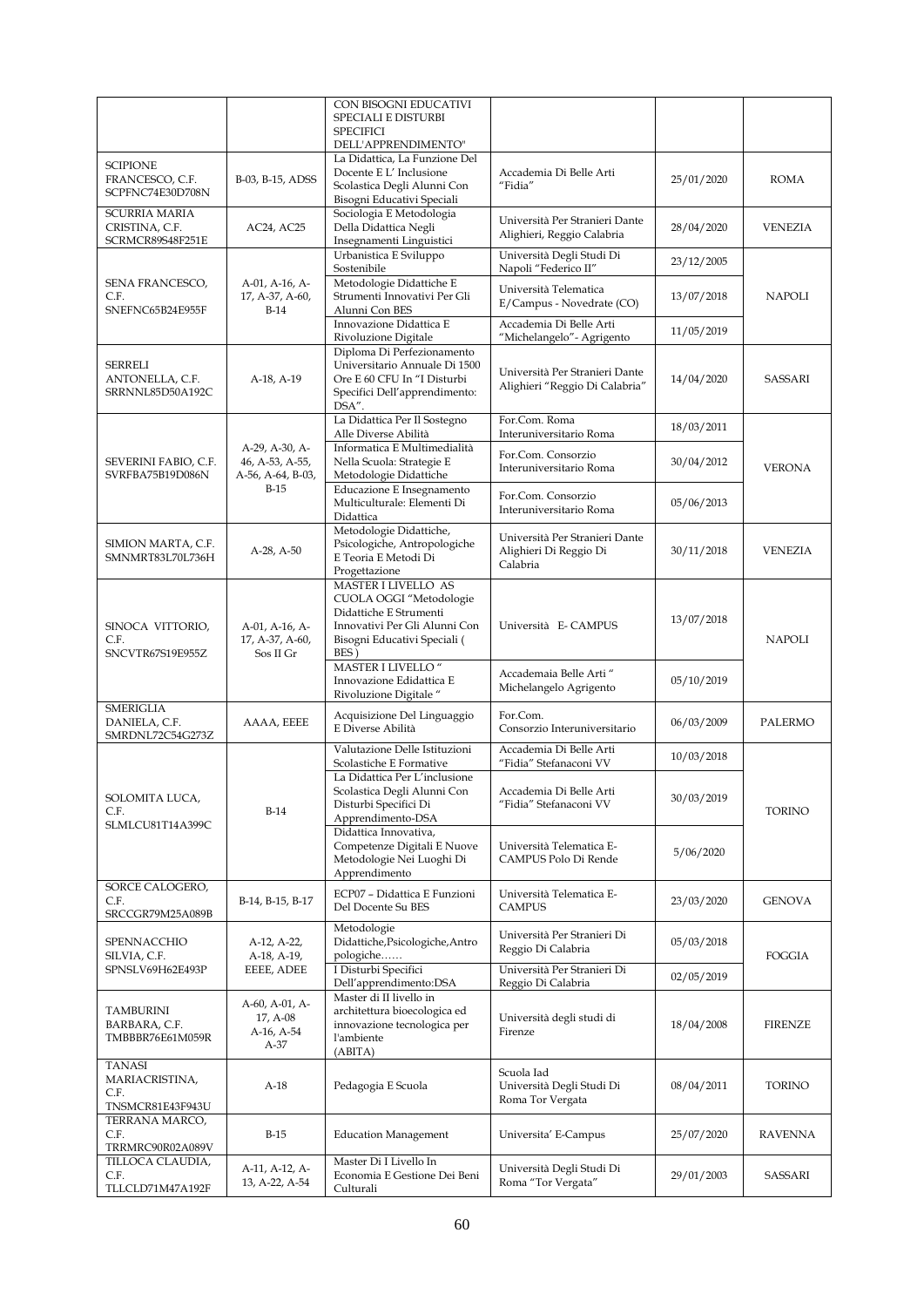| TOMASELLO                                                    |                                          | "L'uso Didattico Della<br>Narrazione E Della Metafora<br>Negli Insegnamenti<br>Umanistici Della Scuola<br>Secondaria"                                                          | Accademia Di Belle Arti<br>"Michelangelo" Di Agrigento                  | 14/05/2014 | <b>MESSINA</b>                 |
|--------------------------------------------------------------|------------------------------------------|--------------------------------------------------------------------------------------------------------------------------------------------------------------------------------|-------------------------------------------------------------------------|------------|--------------------------------|
| CONCETTALORENZ<br>A, C.F.<br>TMSCCT84M52F158O                | A-11, A-12, A-22                         | Gli Aspetti Padagogici Delle<br>Discipline Artistiche Negli<br>Insegnamenti Umanistici<br>Della Scuola Secondaria"                                                             | Accademia Di Belle Arti<br>"Michelangelo" Di Agrigento                  | 12/06/2015 |                                |
|                                                              |                                          | "Didattica E Competenze<br>Nelle Scienze<br>Dell'educazione"                                                                                                                   | Università Telematica Pegaso                                            | 11/06/2020 |                                |
| <b>TORCETTA</b>                                              |                                          | Il Metodo Montessori                                                                                                                                                           | For.Com. Consorzio<br>Interuniversitario                                | 04/03/2014 |                                |
| CRISTINA, C.F.<br>TRCCST74P66C342C                           | ADEE, EEEE,<br>AAAA, PPPP                | Il Metodo Pizzigoni                                                                                                                                                            | For.Com. Consorzio<br>Interuniversitario                                | 27/03/2017 | PADOVA                         |
|                                                              |                                          | Il Metodo Agazzi                                                                                                                                                               | For.Com. Consorzio<br>Interuniversitario                                | 23/04/2018 |                                |
| TORNATORE<br>BIAGIO, C.F.<br>TRNBGI79L31H269R                | A-65, A-18                               | Metodologie Didattiche,<br>Psicologiche, Antropologiche<br>E Teoria E Metodi Di<br>Progettazione                                                                               | Università Per Stranieri Dante<br>Alighieri Di Reggio Calabria          | 13/12/2018 | <b>REGGIO</b><br><b>EMILIA</b> |
|                                                              |                                          | Filosofia E Scienze Umane                                                                                                                                                      | Università Per Stranieri Dante<br>Alighieri Di Reggio Calabria          | 16/04/2020 |                                |
| TOSI FRANCESCO,<br>C.F.<br>TSOFNC79D22C523E                  | $A-41$                                   | Master Universitario Di Ii<br>Livello In Ridef - Energia Per<br>Kyoto<br>(Energie Rinnovabili,<br>Decentramento, Efficienza<br>Energetica)                                     | Politecnico Di Milano                                                   | 15/10/09   | <b>MILANO</b>                  |
|                                                              | B-03, B-15                               | Perfezionamento 60 Cfu 1500<br>Oreindividuazione Dei<br>Disturbi<br>Specifici Dell'apprendimento<br>Nella Scuola Dell'inclusione                                               | Università Telematica Pegaso<br>Napoli, (NA)                            | 14/10/2019 | <b>PRATO</b>                   |
| TREPPIEDI FABIO,<br>C.F.<br>TRPFBA69L12G359I                 |                                          | Master 60 Cfu 1500 Ore<br>Metodologie<br>Didattiche Per<br>L'insegnamento Curriculare E<br>L'integrazione Degli Alunni<br>Con Bisogni Educativi Speciali<br>(Bes) - V Edizione | Università Telematica<br>Giustino Fortunato, Benevento<br>(BN)          | 29/04/2020 |                                |
| <b>TROJA</b>                                                 | A-15, A-31, A-                           | Cure Palliative                                                                                                                                                                | Università Degli Studi Di<br>Palermo                                    | 16/02/2006 | PALERMO                        |
| ALESSANDRA, C.F.<br>TRJLSN76E62G273A                         | 34, A-60                                 | Sintesi E Controlli Di Qualita'<br>Dei Radiofarmaci                                                                                                                            | Università Degli Studi Di<br>Palermo                                    | 21/02/2008 |                                |
|                                                              | AAAA,<br><b>EEEE</b>                     | La Didattica, La Funzione Del<br>Docente E L'inclusione<br>Scolastica Degli Alunni Con<br>Bisogni Educativi Speciali                                                           | Accademia Fidia                                                         | 25/11/2018 |                                |
| TRUMINO MARISA,<br>C.F.<br><b>TRMMRS81P53G580U</b>           |                                          | Strategie E Metodologie<br>Didattiche Per Il Sostegno<br>Nella Scuola                                                                                                          | Accademia Fidia                                                         | 23/03/2019 | CATANIA                        |
|                                                              |                                          | Metodologie E Tecnologie Per<br>L'inclusione Degli Alunni Con<br>Disturbi Specifici Di<br>Apprendimento - DSA                                                                  | Ium Academy School                                                      | 17/04/2020 |                                |
| TURANO ROSARIA,<br>C.F.<br>TRNRSR77R48A053J                  | A-16, A-32,<br>A-37, A-47,<br>A-60, B-14 | La Didattica, La Funzione Del<br>Docente E L'integrazione<br>Degli Alunni Con Bisogni<br>Educativi Speciali                                                                    | Accademia Di Belle Arti Fidia<br>Contrada Paieradi,<br>Stefanaconi (VV) | 18/07/2018 | TORINO                         |
| URCIUOLI<br>GIOVANNI PIETRO,<br>C.F.<br>RCLGNN65M11A101<br>O | B-17, B-03                               | Strumenti E Metodologie<br>Didattiche Per<br>L'insegnamento Curriculare E<br>L'integrazione Degli Alunni<br>Con Bisogni Educativi Speciali<br>(BES)                            | Università Telematica<br>Giustino Fortunato Benevento                   | 22/06/2019 | <b>VERBANO-</b><br>CUSIO-      |
|                                                              |                                          | Strumenti E Metodologie<br>Didattiche Per Disturbi<br>Specifici Di Apprendimento<br>(DSA)                                                                                      | Università Telematica<br>Giustino Fortunato Benevento                   | 11/04/2020 | <b>OSSOLA</b>                  |
| <b>VALENTI</b><br>BENEDETTA, C.F.                            | AAAA, EEEE                               | Metodiche E Tecniche<br>Dell'apprendimento<br>Collaborativo: Indirizzo<br>Insegnamenti Della Scuola<br>Dell'infanzia                                                           | Università Per Stranieri<br>"Dante Alighieri" Di Reggio<br>Calabria     | 03/07/2017 | PALERMO                        |
| VLNBDT81R52D423X                                             |                                          | L'uso Delle Tecnologie<br>Multimediali Nella Didattica:<br>Indirizzo Insegnamenti Della<br>Scuola Dell'infanzia                                                                | Università Per Stranieri<br>"Dante Alighieri" Di Reggio<br>Calabria     | 05/07/2018 |                                |
|                                                              |                                          | Teorie E Tecniche                                                                                                                                                              | Università Per Stranieri                                                | 27/03/2019 |                                |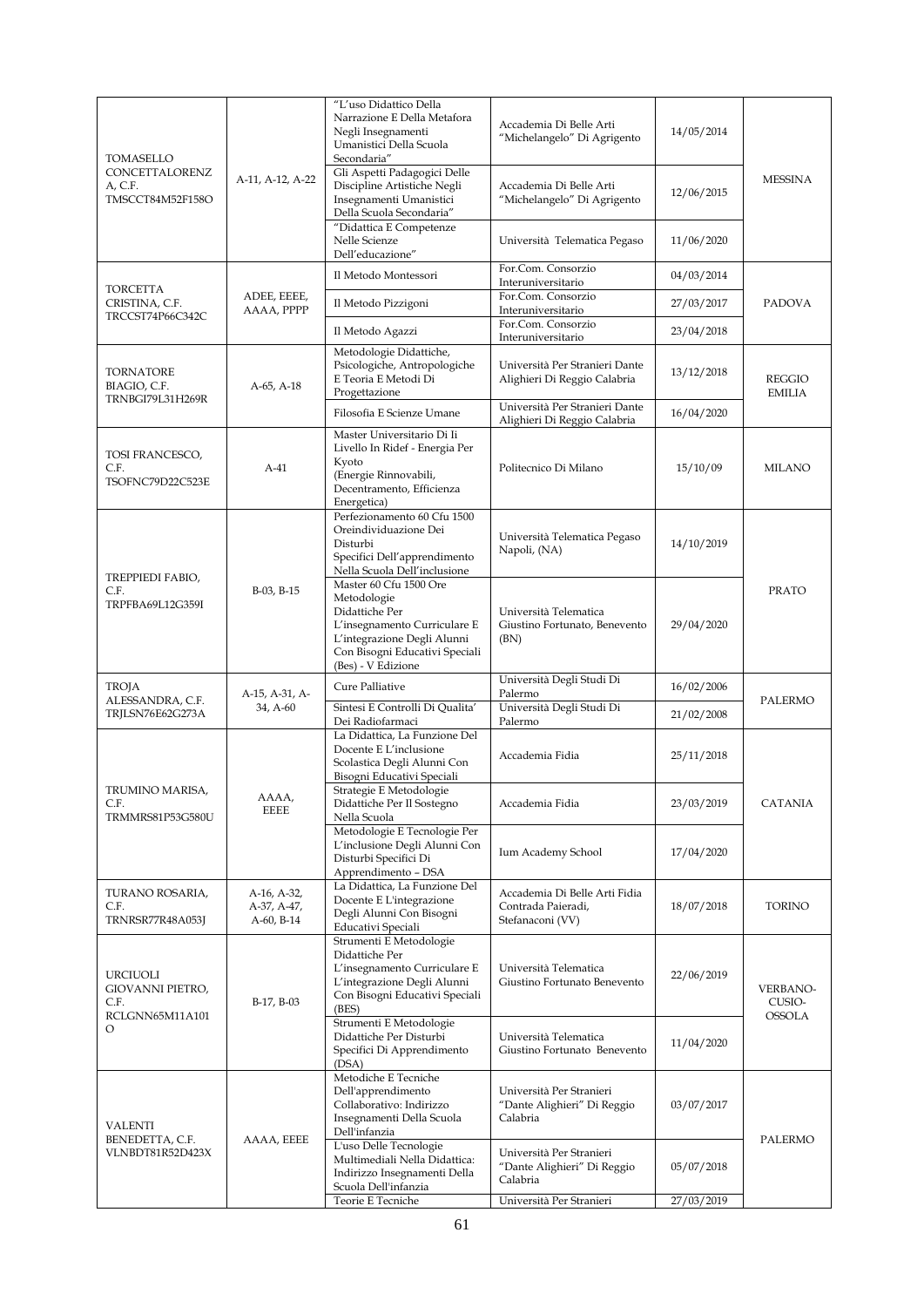|                                        |                | D'integrazione Per Alunni                                       | "Dante Alighieri" Di Reggio                     |            |                  |
|----------------------------------------|----------------|-----------------------------------------------------------------|-------------------------------------------------|------------|------------------|
|                                        |                | Con Handicap Sociale E Di                                       | Calabria                                        |            |                  |
|                                        |                | Apprendimento: Indirizzo                                        |                                                 |            |                  |
|                                        |                | Insegnamenti Della Scuola<br>Dell'infanzia E Primaria           |                                                 |            |                  |
|                                        |                | Diploma Di Perfezionamento                                      |                                                 |            |                  |
|                                        |                | Annuale 1500 Ore 60 CFU                                         | Consorzio Interuniversitario                    |            |                  |
|                                        |                | "Educare E Formare:                                             | For.Com Torino                                  | 14/03/2014 |                  |
|                                        |                | L'operatore Psico-Pedagogico                                    |                                                 |            |                  |
|                                        |                | Nella Didattica<br>Diploma Di Perfezionamento                   |                                                 |            |                  |
|                                        |                | Annuale 1500 Ore 60 CFU "Il                                     |                                                 |            |                  |
| VENDRAME MARA,                         |                | Ruolo Della Pedagogia                                           | Consorzio Interuniversitario                    | 27/05/2015 |                  |
| C.F.                                   | $A-18$         | Speciale Nell'inserimento                                       | For.Com Torino                                  |            | <b>TORINO</b>    |
| VNDMRA77T56C722E                       |                | Scolastico Di Studenti<br>Problematici"                         |                                                 |            |                  |
|                                        |                | Diploma Di Perfezionamento                                      |                                                 |            |                  |
|                                        |                | Annuale 1500 Ore 60 CFU                                         |                                                 |            |                  |
|                                        |                | "Bisogni Educativi Speciali:                                    | Consorzio Interuniversitario                    | 26/05/2016 |                  |
|                                        |                | Metodologie Didattiche Per La<br>Gestione Di Disturbi Evolutivi | For.Com Torino                                  |            |                  |
|                                        |                | Specifici"                                                      |                                                 |            |                  |
|                                        |                | Diploma Perfezionamento                                         | Accademia Bella Arti Fidia -                    |            |                  |
|                                        |                | Didattica, Funzione Docente,                                    | Stefanoconi (Vv)                                | 11/01/2019 |                  |
|                                        |                | Inclusione Alunni B.E.S.                                        |                                                 |            |                  |
|                                        |                | Diploma Di Perfezionamento<br>Strategie, Metodologie            | Accademia Belle Arti Fidia -                    |            |                  |
| VENTIMIGLIA                            |                | Didattiche Sostegno Nella                                       | Stefanoconi (Vv)                                | 29/06/2019 |                  |
| VALENTINA, C.F.                        | $B-19$         | Scuola                                                          |                                                 |            | PALERMO          |
| VNTVNT87T44B780V                       |                | Diploma Di Perfezionamento<br>Didattica                         |                                                 |            |                  |
|                                        |                | Innovativa, Competenze                                          | Universita' Telematica E-                       |            |                  |
|                                        |                | Digitali, Nuove Metodologie                                     | Campus                                          | 25/08/2020 |                  |
|                                        |                | Nei Luoghi Di                                                   |                                                 |            |                  |
|                                        |                | Apprendimento                                                   |                                                 |            |                  |
| VINCI EMANUELE,<br>C.F.                |                | Evoluzioni E Sviluppo Delle                                     | Università Telematica                           |            |                  |
| VNCMNL89P10H269                        | A-18, PPPP     | Scienze Pedagogiche                                             | UNIPEGASO Di Napoli                             | 14/07/2017 | <b>MILANO</b>    |
| N                                      |                |                                                                 |                                                 |            |                  |
|                                        |                | Metodiche E Tecniche                                            |                                                 |            |                  |
|                                        |                | Dell'apprendimento<br>Collaborativo: Indirizzo                  | Università Per Stranieri"                       | 12/05/2017 |                  |
|                                        |                | Insegnamenti Della Scuola                                       | Dante Alighieri"                                |            |                  |
| VITALE ANTONIA,<br>C.F.                | AAAA, AAHH,    | Dell'infanzia E Primaria.                                       |                                                 |            | BARI             |
| VTLNTN72M70E155K                       | EEHH, PPPP     | Metodologie Didattiche E                                        |                                                 |            |                  |
|                                        |                | Psicopedagogiche Sui Bisogni<br>Educativi Speciali B.E.S. Nella | Università Per Stranieri                        | 14/04/2020 |                  |
|                                        |                | Scuola Dell'infanzia E                                          | "Dante Alighieri"                               |            |                  |
|                                        |                | Primaria.                                                       |                                                 |            |                  |
|                                        |                | Diploma Di Perfezionamento                                      |                                                 |            |                  |
|                                        |                | Post Laurea "Metodologie<br>Didattiche Per                      |                                                 |            |                  |
|                                        |                | L'insegnamento Curriculare E                                    | Università Degli Studi<br>Giustino Fortunato Di | 18/03/17   |                  |
|                                        |                | L'integrazione Degli Alunni                                     | Benevento (BN)                                  |            |                  |
|                                        |                | Con Bisogni Educativi Speciali<br>$(BES)^"$                     |                                                 |            |                  |
|                                        |                |                                                                 |                                                 |            |                  |
| VOZZELLA                               |                | Master Universitario Di I                                       |                                                 |            |                  |
| MASSIMO, C.F.                          | $A-46$         | Livello "Metodologie                                            | Università Degli Studi                          |            | <b>PORDENONE</b> |
| VZZMSM80C06A783J                       |                | Didattiche Per L'integrazione<br>Degli Alunni Con Disturbi      | Giustino Fortunato Di                           | 10/03/18   |                  |
|                                        |                | Specifici Di Apprendimento                                      | Benevento (BN)                                  |            |                  |
|                                        |                | $(DSA)$ "                                                       |                                                 |            |                  |
|                                        |                | Master Universitario Di I                                       |                                                 |            |                  |
|                                        |                | Livello "Il Bullismo Ed Il<br>Cyberbullismo. Analisi,           | Università Telematica                           |            |                  |
|                                        |                | Interventi E Metodologie                                        | Ecampus                                         | 05/05/20   |                  |
|                                        |                | Didattiche Educative"                                           |                                                 |            |                  |
|                                        |                |                                                                 |                                                 |            |                  |
|                                        |                | "Strumenti E Metodologie<br>Didattiche Per Un Corretto          | Università Per Stranieri                        |            |                  |
|                                        |                | Approccio Interculturale                                        | "Dante Alighieri" Di Reggio                     |            |                  |
| ZACCAGNINO                             |                | Nell'area Disciplinare                                          | Calabria                                        | 07/06/2017 |                  |
| CATIA, C.F.                            | A-11, A-12, A- | Umanistica Nella Scuola                                         |                                                 |            | <b>FIRENZE</b>   |
| ZCCCTA89B64G942V                       | 13, A-22       | Secondaria"<br>Strumenti E Metodologie                          | Ente Accreditato "New Form"                     |            |                  |
|                                        |                | Didattiche "La Didattica                                        | Di Potenza, In Collaborazione                   |            |                  |
|                                        |                | Inclusiva Nella Scuola Del                                      | Con "Accademia Di Belle Arti                    | 06/07/2020 |                  |
|                                        |                | Futuro"                                                         | Michelangelo" Di Agrigento                      |            |                  |
| ZACCHEI ANTONIO,<br>C.F.ZCCNTN82B12L10 | A-48, A-49     | La Didattica, La Funzione Del<br>Docente E L'inclusione         | Università E CAMPUS                             | 22/02/2019 | <b>TERAMO</b>    |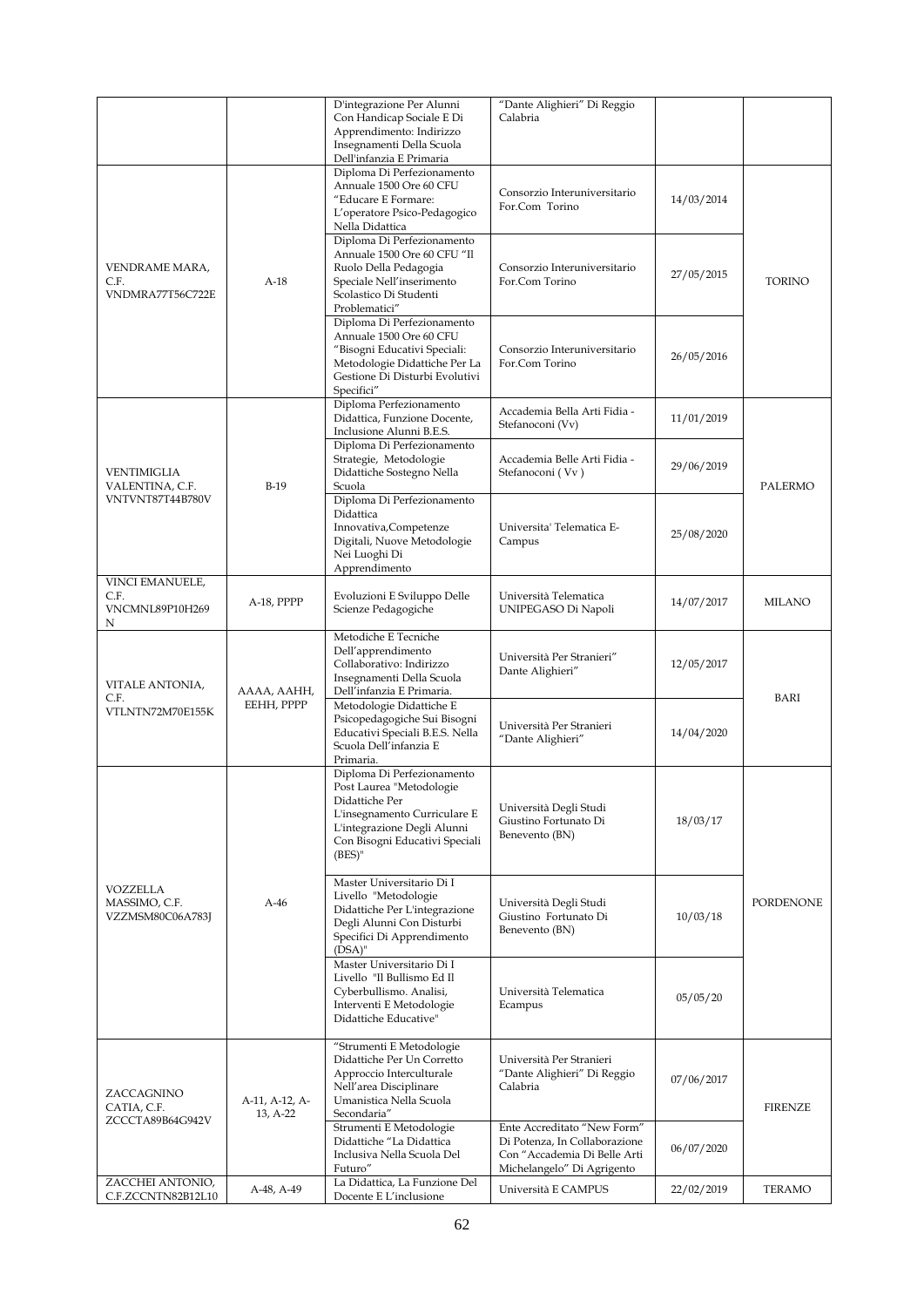| 3L                                           |                                                       | Scolastica Degli Alunni Con<br>Bisogni Educativi Speciali                                                                                                           |                                                                      |            |                |
|----------------------------------------------|-------------------------------------------------------|---------------------------------------------------------------------------------------------------------------------------------------------------------------------|----------------------------------------------------------------------|------------|----------------|
|                                              |                                                       | La Didattica, La Funzione Del<br>Docente E L'inclusione<br>Scolastica Degli Alunni Con<br>Bisogni Educativi Speciali                                                | Università E CAMPUS                                                  | 22/02/2019 |                |
|                                              |                                                       | Diploma Di Perfezionamento:<br>"Teoria E Metodo Dell'uso<br>Delle Tecnologie Multimediali<br>Nella Didattica: Indirizzo<br>Insegnamenti Della Scuola<br>Secondaria" | Università Per Stranieri<br>"Dante Alighieri" - Reggio<br>Calabria   | 21/05/2016 | <b>TREVISO</b> |
| ZANATTA ROBERTO,<br>C.F.<br>ZNTRRT77P07L407T | A-01, A-37, A-60                                      | Diploma Di Perfezionamento<br>Port Laurea: "Teoria E Metodo<br>Dell'apprendimento<br>Collaborativo"                                                                 | Università Per Stranieri<br>"Dante Alighieri" - Reggio<br>Calabria   | 18/05/2017 |                |
|                                              |                                                       | Master 1°Livello: "<br>Metodologie Didattiche,<br>Psicologiche, Antropologiche<br>E Teoria E Metodi Di<br>Progettazione"                                            | Università Per Stranieri<br>"Dante Alighieri" - Reggio<br>Calabria   | 03/03/2018 |                |
| ZANETTI ROBERTA,<br>C.F.<br>ZNTRRT69E69L840H | A-16, A-20, A-<br>26, A-32, A-37,<br>A-40, A-47, B-14 | La Didattica. La Funzione Del<br>Docente E L'inclusione<br>Scolastica Degli Alunni Con<br>Bisogni Educativi Speciali<br>(Bes)                                       | Università Telematica<br>Ecampus                                     | 04/03/2019 | <b>VICENZA</b> |
|                                              |                                                       | La Scuola In Una Visione High<br>Tech: La Didattica Immersiva                                                                                                       | Università Telematica<br>Ecampus                                     | 23/04/2019 |                |
|                                              |                                                       | La Narrazione Nella Didattica:<br>Indirizzo Insegnamenti Della<br>Scuola Dell'infanzia                                                                              | Università Per Gli Stranieri<br>"Dante Alighieri" Reggio<br>Calabria | 29/03/2011 |                |
| ZINGALE MILENA,<br>C.F.<br>ZNGMLN77R44B202G  | AAAA, ADAA,<br><b>EEEE</b>                            | Tecniche Didattiche Dei Saperi<br>Umanistici: Per Gli<br>Insegnamenti Della Scuola<br>Dell'infanzia                                                                 | Università Del Salento                                               | 19/11/2009 | <b>VARESE</b>  |
|                                              |                                                       | Teorie E Tecniche<br>d'Integrazione Per Gli Alunni<br>Con Handicap Sociale E Di<br>Apprendimento: Indirizzo<br>Scuola Dell'infanzia                                 | Università Per Gli Stranieri<br>"Dante Alighieri" Reggio<br>Calabria | 14/06/2010 |                |

#### \*\*\*\*

# **ISTANZA PER LA DETERMINAZIONE DELLE MODALITA DELLA NOTIFICAZIONE NEI CONFRONTI DEI CONTROINTERESSATI**

## **(EX ART. 151 C.P.C.)**

I sottoscritti procuratori che assistono, rappresentano e difendono i ricorrenti giuste procure in calce al presente ricorso

## **PREMESSO CHE**

Il ricorso deve essere notificato ai docenti potenzialmente controinteressati, ossia a tutti i docenti attualmente inseriti nelle graduatorie provinciali per le supplenze (GPS) pubblicate dagli Ambiti Territoriali di interesse dei ricorrenti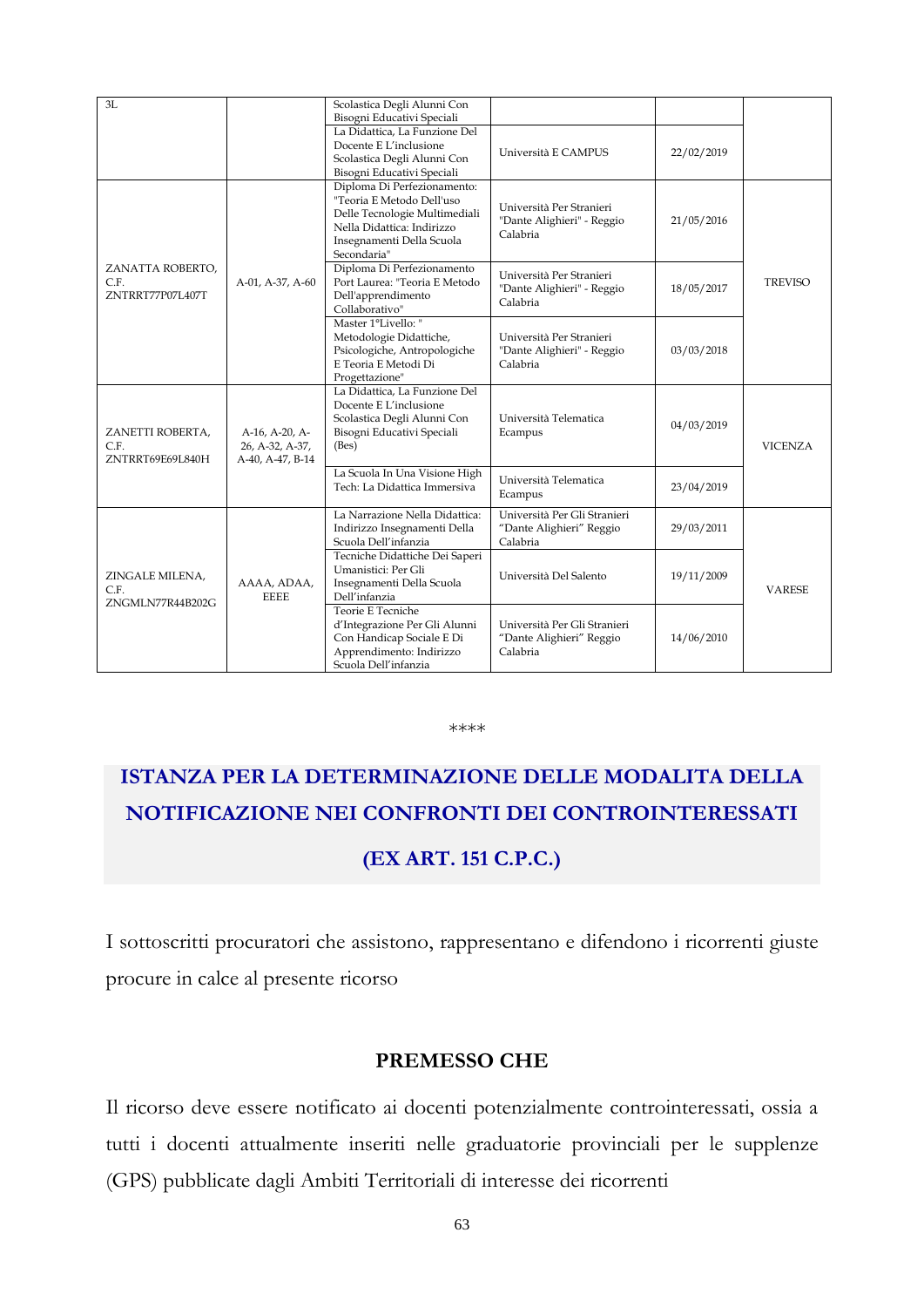## **CONSTATATO CHE**

- La notificazione del ricorso nei confronti dei controinteressati nei modi ordinari risulterebbe estremamente difficile stante il numero rilevante dei destinatari;
- Il TAR del Lazio, quando è investito da azioni giudiziarie collettive, dispone la pubblicazione del ricorso nel testo integrale sul sito internet del ramo di amministrazione interessata al procedimento su cui si controverte

## **FANNO ISTANZA**

Affinché la S.V.I., valutata l'opportunità di autorizzare la notificazione con modalità diverse da quelle stabilite in via ordinaria, ai sensi dell'art. 151 c.p.c., in alternativa alla tradizionale notifica per pubblici proclami con inserimento in G.U.

#### **VOGLIA**

autorizzare la notificazione del ricorso nei confronti dei controinteressati per pubblici proclami *ex* art. 151 c.p.c.

\*\*\*\*

In sede di costituzione si depositeranno i documenti come da separato foliario

Ai fini del pagamento del Contributo Unificato si dichiara che il presente procedimento attiene a materia di pubblico impiego ed è di valore indeterminato.

*\*\*\*\*\**

*Salvis iuribus*

Roma, 05.10.2020

Firmato digitalmente da



Avv. Walter Miceli

Avv. Fabio Ganci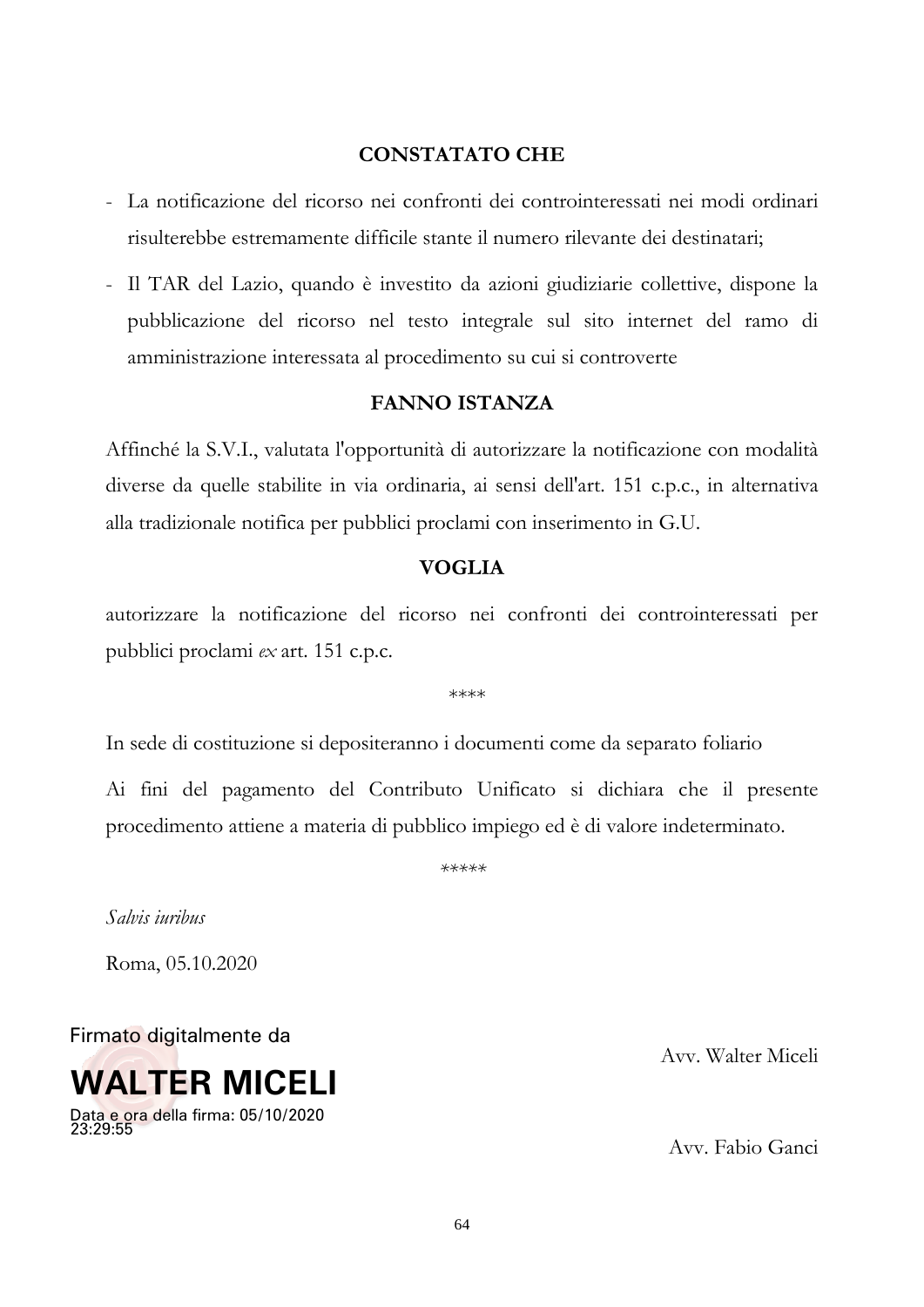## **RELATA DI NOTIFICA**

A istanza di parte, come sopra rappresentati, difesi e domiciliati, io sottoscritto Ufficiale Giudiziario addetto all'Ufficio Unico presso la Corte di Appello di Palermo, ho notificato e dato copia dell'atto che precede, perché ne abbia conoscenza e per ogni effetto di legge a **PASSARELLO SEBASTIANO**, domiciliato in Palermo nella Via del Celso, 49, CAP 90134, ivi mediante consegna di copia conforme a mani di